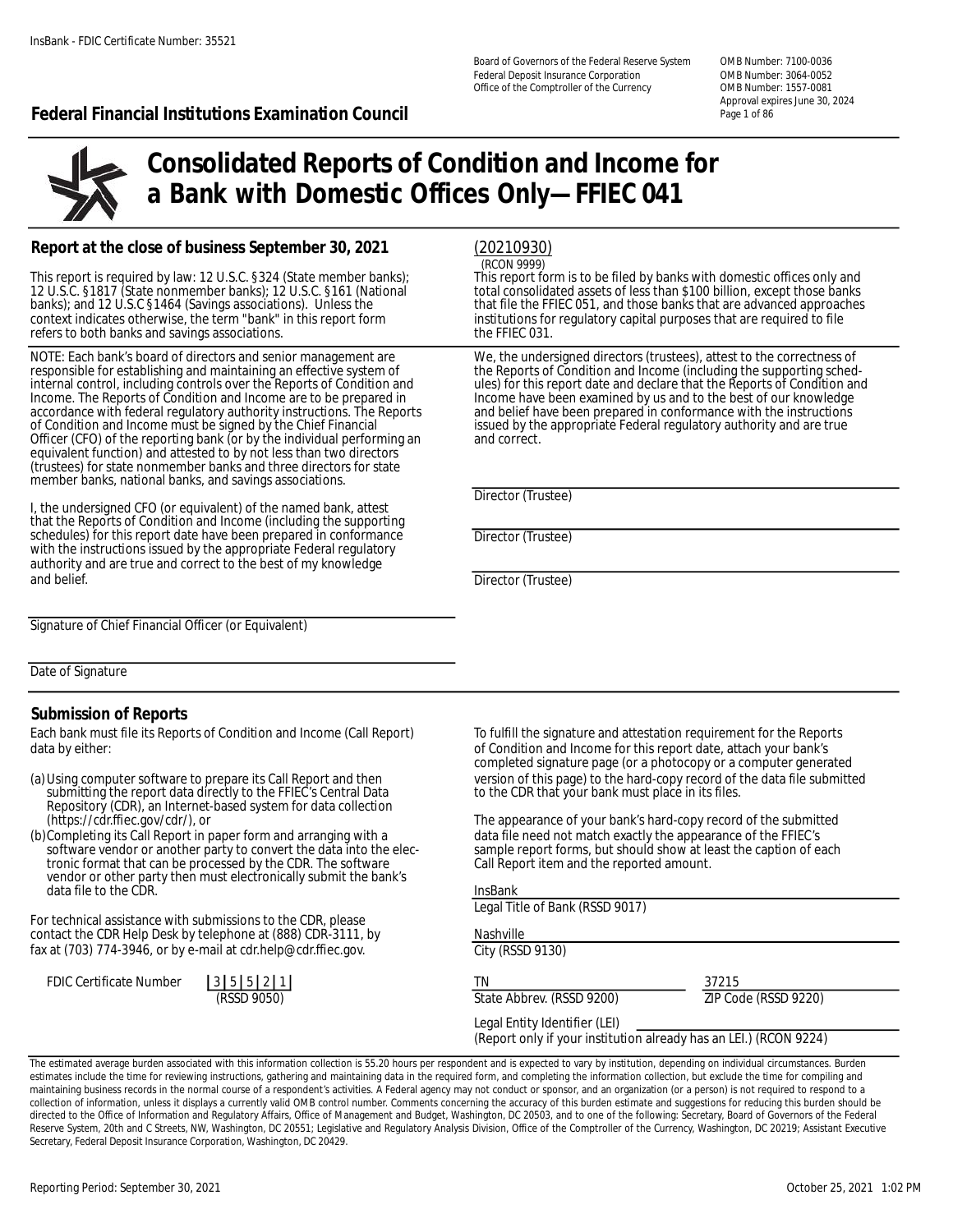# **Consolidated Reports of Condition and Income for a Bank with Domestic Offices Only**

#### **Table of Contents**

|                                                                                                                          | Schedule RC-E-Deposit LiabilitiesRC-17, 18, 19                                                                                               |
|--------------------------------------------------------------------------------------------------------------------------|----------------------------------------------------------------------------------------------------------------------------------------------|
|                                                                                                                          |                                                                                                                                              |
| <b>Report of Income</b>                                                                                                  |                                                                                                                                              |
|                                                                                                                          | Schedule RC-K-Quarterly AveragesRC-21, 22                                                                                                    |
| Schedule RI-A-Changes in Bank Equity CapitalRI-5                                                                         | Schedule RC-L-Derivatives and<br>Off-Balance Sheet ItemsRC-23, 24, 25, 26                                                                    |
| Schedule RI-B-Charge-offs and Recoveries on<br>Loans and Leases and Changes in Allowances<br>for Credit Losses:          | Schedule RC-M-MemorandaRC-27, 28, 29, 30                                                                                                     |
| Part I. Charge-offs and Recoveries on Loans<br>Part II. Changes in Allowances for Credit LossesRI-8                      | Schedule RC-N-Past Due and Nonaccrual Loans,<br>Leases, and Other AssetsRC-31, 32, 33, 34, 35                                                |
| Schedule RI-C-Disaggregated Data on the Allowance for<br>Loan and Lease Losses (to be completed only by selected banks): | Schedule RC-O-Other Data for Deposit Insurance                                                                                               |
| Part I. Disaggregated Data on the Allowance for Loan<br>Part II. Disaggregated Data on the Allowances for                | Schedule RC-P-1-4 Family Residential<br>Mortgage Banking Activities (to be completed                                                         |
|                                                                                                                          | Schedule RC-Q-Assets and Liabilities Measured<br>at Fair Value on a Recurring Basis (to be<br>completed only by selected banks)RC-43, 44, 45 |
| <b>Report of Condition</b>                                                                                               |                                                                                                                                              |
|                                                                                                                          | Schedule RC-R-Regulatory Capital:<br>Part I. Regulatory Capital Components                                                                   |
| Schedule RC-A-Cash and Balances Due<br>from Depository Institutions                                                      | Part II. Risk-Weighted AssetsRC-50, 51, 52, 53, 54<br>55, 56, 57, 58, 59, 60, 61, 62                                                         |
| (to be completed only by selected banks)RC-3                                                                             | Schedule RC-S-Servicing, Securitization,                                                                                                     |
| Schedule RC-C-Loans and Lease Financing<br>Receivables:                                                                  |                                                                                                                                              |
| Part I. Loans and LeasesRC-8, 9, 10, 11, 12, 13<br>Part II. Loans to Small Businesses and                                | Schedule RC-V-Variable Interest EntitiesRC-69                                                                                                |
| Schedule RC-D-Trading Assets and Liabilities<br>(to be completed only by selected banks)RC-16                            | <b>Optional Narrative Statement Concerning</b><br>the Amounts Reported in the Consolidated Reports                                           |

| Schedule RC-E-Deposit LiabilitiesRC-17, 18, 19                                                                                                                     |
|--------------------------------------------------------------------------------------------------------------------------------------------------------------------|
|                                                                                                                                                                    |
|                                                                                                                                                                    |
| Schedule RC-K-Quarterly AveragesRC-21, 22                                                                                                                          |
| Schedule RC-L-Derivatives and<br>Off-Balance Sheet ItemsRC-23, 24, 25, 26                                                                                          |
| Schedule RC-M-MemorandaRC-27, 28, 29, 30                                                                                                                           |
| Schedule RC-N-Past Due and Nonaccrual Loans,<br>Leases, and Other AssetsRC-31, 32, 33, 34, 35                                                                      |
| Schedule RC-O-Other Data for Deposit Insurance                                                                                                                     |
| Schedule RC-P-1-4 Family Residential<br>Mortgage Banking Activities (to be completed                                                                               |
| Schedule RC-Q-Assets and Liabilities Measured<br>at Fair Value on a Recurring Basis (to be<br>completed only by selected banks)RC-43, 44, 45                       |
| Schedule RC-R-Regulatory Capital:<br>Part I. Regulatory Capital Components<br>Part II. Risk-Weighted AssetsRC-50, 51, 52, 53, 54<br>55, 56, 57, 58, 59, 60, 61, 62 |
| Schedule RC-S-Servicing, Securitization,                                                                                                                           |
| Schedule RC-T-Fiduciary and Related                                                                                                                                |
| Schedule RC-V-Variable Interest EntitiesRC-69                                                                                                                      |
| Optional Narrative Statement Concerning<br>the Amounts Reported in the Consolidated Reports                                                                        |

For information or assistance, national banks, state nonmember banks, and savings associations should contact the FDIC's Data Collection and Analysis Section, 550 17th Street, NW, Washington, DC 20429, toll free on (800) 688-FDIC(3342), Monday through Friday between 8:00 a.m. and 5:00 p.m., Eastern Time. State member banks should contact their Federal Reserve District Bank.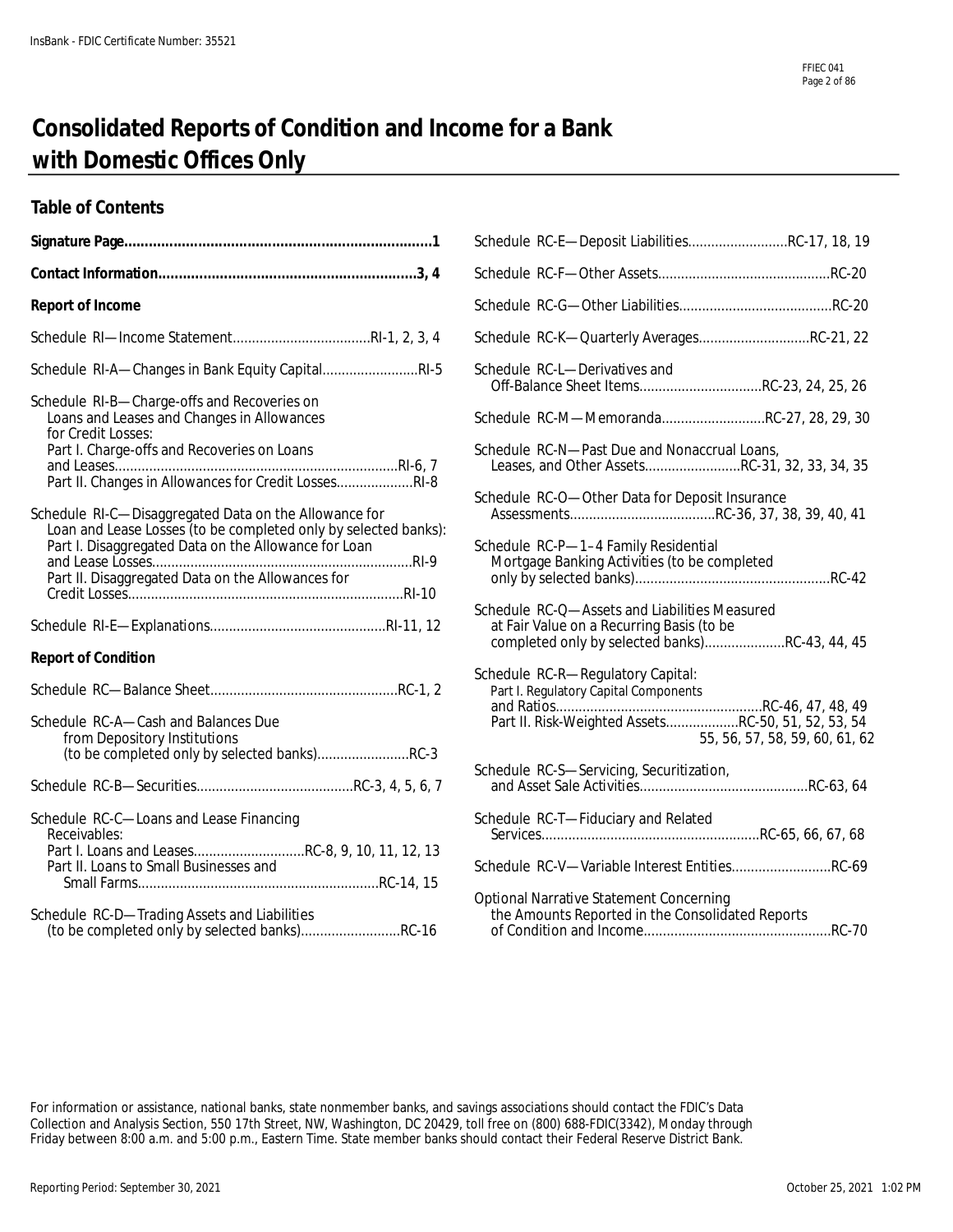### **Contact Information for the Reports of Condition and Income**

To facilitate communication between the Agencies and the bank concerning the Reports of Condition and Income, please provide contact information for (1) the Chief Financial Officer (or equivalent) of the bank signing the reports for this quarter, and (2) the person at the bank—other than the Chief Financial Officer (or equivalent)— to whom questions about the reports should be directed. If the Chief Financial Officer (or equivalent) is the primary contact for questions about the reports, please provide contact information for another person at the bank who will serve as a secondary contact for communications between the Agencies and the bank concerning the Reports of Condition and Income. Enter "none" for the contact's e-mail address or fax number if not available. Contact information for the Reports of Condition and Income is for the confidential use of the Agencies and will not be released to the public.

#### **Chief Financial Officer (or Equivalent) Signing the Reports Other Person to Whom Questions about the Reports**

# **Should be Directed**

| Mark Bruchas                                            | Maya Demonbreum                                         |
|---------------------------------------------------------|---------------------------------------------------------|
| Name (TEXT C490)                                        | Name (TEXT C495)                                        |
| Executive Vice President/CFO                            | Assistant Vice President/Asst. Controller               |
| Title (TEXT C491)                                       | Title (TEXT C496)                                       |
| MBruchas@InsBankTN.com                                  | mdemonbreum@insbanktn.com                               |
| E-mail Address (TEXT C492)                              | E-mail Address (TEXT 4086)                              |
| $(615)$ 515-2269                                        | $(615)$ 515-4284                                        |
| Telephone: Area code/phone number/extension (TEXT C493) | Telephone: Area code/phone number/extension (TEXT 8902) |
| $(615)$ 515-5269                                        | $(615)$ 515-4285                                        |
| FAX: Area code/phone number (TEXT C494)                 | FAX: Area code/phone number (TEXT 9116)                 |

### **Chief Executive Officer Contact Information**

This information is being requested so the Agencies can distribute notifications about policy initiatives, deposit insurance assessments, and other matters directly to the Chief Executive Officers of reporting institutions. Notifications about other matters may include emergency notifications that may or may not also be sent to the institution's emergency contacts listed below. Please provide contact information for the Chief Executive Officer of the reporting institution. Enter "none" for the Chief Executive Officer's e-mail address or fax number if not available. Chief Executive Officer contact information is for the confidential use of the Agencies and will not be released to the public.

#### **Chief Executive Officer**

| <b>Jim Rieniets</b>        | (615) 515-2270                                          |  |
|----------------------------|---------------------------------------------------------|--|
| Name (TEXT FT42)           | Telephone: Area code/phone number/extension (TEXT FT43) |  |
| irieniets@insbanktn.com    | (615) 515-5270                                          |  |
| E-mail Address (TEXT FT44) | Fax: Area code/phone number (TEXT FT45)                 |  |

### **Emergency Contact Information**

This information is being requested so the Agencies can distribute critical, time sensitive information to emergency contacts at banks. Please provide primary contact information for a senior official of the bank who has decision-making authority. Also provide information for a secondary contact if available. Enter "none" for the contact's e-mail address or fax number if not available. Emergency contact information is for the confidential use of the Agencies and will not be released to the public.

| <b>Primary Contact</b>                                  | <b>Secondary Contact</b>                                |
|---------------------------------------------------------|---------------------------------------------------------|
| Mark Bruchas                                            | <b>Scott Gupton</b>                                     |
| Name (TEXT C366)                                        | Name (TEXT C371)                                        |
| Executive Vice President/CFO                            | Executive Vice President/COO                            |
| Title (TEXT C367)                                       | Title (TEXT C372)                                       |
| MBruchas@InsBankTN.com                                  | squpton@insbanktn.com                                   |
| E-mail Address (TEXT C368)                              | E-mail Address (TEXT C373)                              |
| $(615)$ 515-2269                                        | $(615)$ 515-2267                                        |
| Telephone: Area code/phone number/extension (TEXT C369) | Telephone: Area code/phone number/extension (TEXT C374) |
| $(615)$ 515-5269                                        | $(615)$ 515-5267                                        |
| FAX: Area code/phone number (TEXT C370)                 | FAX: Area code/phone number (TEXT C375)                 |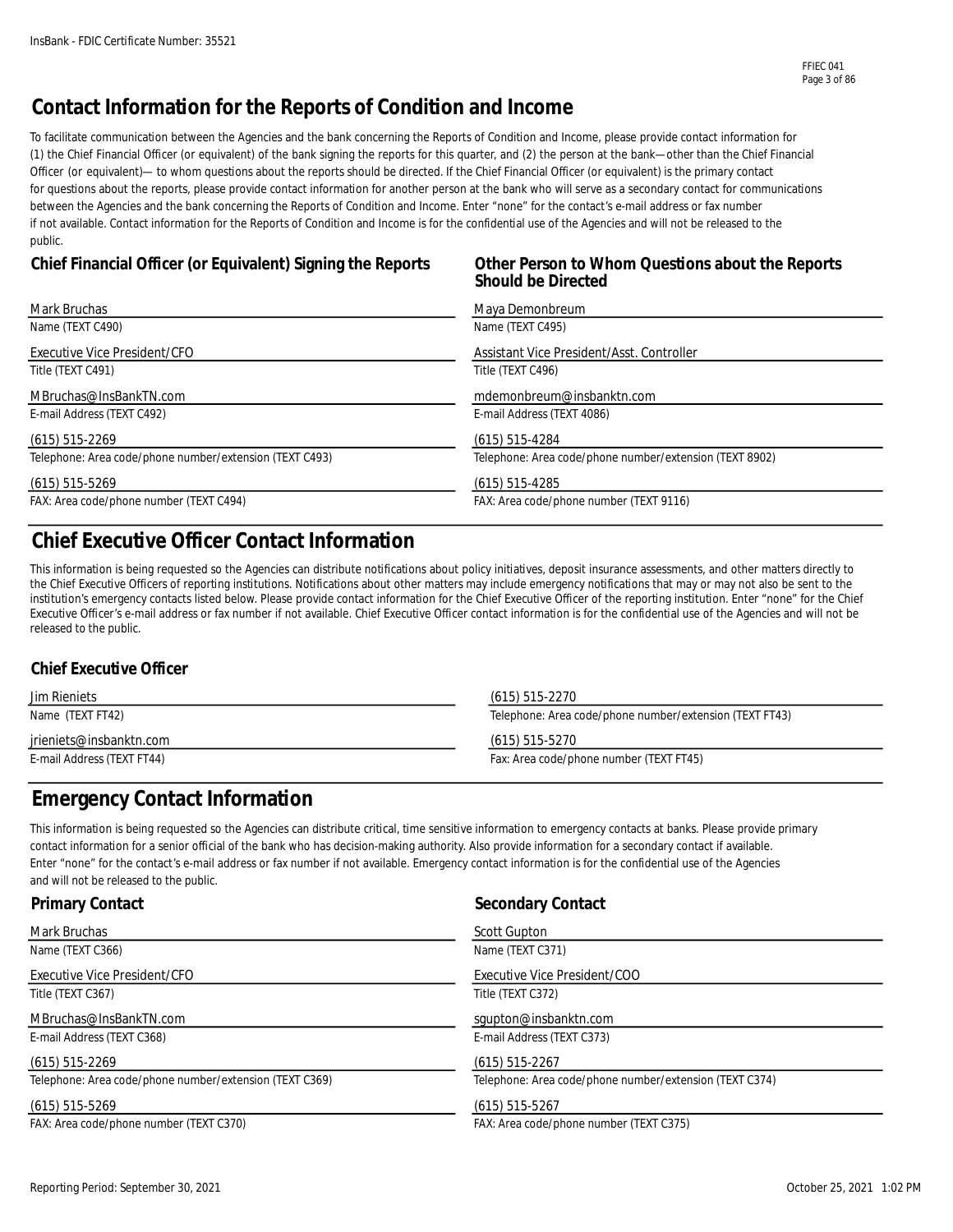### **USA PATRIOT Act Section 314(a) Anti-Money Laundering Contact Information**

This information is being requested to identify points-of-contact who are in charge of your bank's USA PATRIOT Act Section 314(a) information requests. Bank personnel listed could be contacted by law enforcement officers or the Financial Crimes Enforcement Network (FinCEN) for additional information related to specific Section 314(a) search requests or other anti-terrorist financing and anti-money laundering matters. Communications sent by FinCEN to the bank for purposes other than Section 314(a) notifications will state the intended purpose and should be directed to the appropriate bank personnel for review. Any disclosure of customer records to law enforcement officers or FinCEN must be done in compliance with applicable law, including the Right to Financial Privacy Act (12 U.S.C. 3401 et seq.).

Please provide information for a primary and secondary contact. Information for a third and fourth contact may be provided at the bank's option. Enter "none" for the contact's e-mail address if not available. This contact information is for the confidential use of the Agencies, FinCEN, and law enforcement officers and will not be released to the public.

| <b>Primary Contact</b>                                  | <b>Secondary Contact</b>                                |
|---------------------------------------------------------|---------------------------------------------------------|
| Mark Bruchas                                            | Frances Laney                                           |
| Name (TEXT C437)                                        | Name (TEXT C442)                                        |
| Executive Vice President/CFO                            | Vice President/Operations Mgr                           |
| Title (TEXT C438)                                       | Title (TEXT C443)                                       |
| MBruchas@InsBankTN.com                                  | FLaney@InsBankTN.com                                    |
| E-mail Address (TEXT C439)                              | E-mail Address (TEXT C444)                              |
| $(615)$ 515-2269                                        | $(615)$ 515-2276                                        |
| Telephone: Area code/phone number/extension (TEXT C440) | Telephone: Area code/phone number/extension (TEXT C445) |
| <b>Third Contact</b>                                    | <b>Fourth Contact</b>                                   |
| Name (TEXT C870)                                        | Name (TEXT C875)                                        |
| Title (TEXT C871)                                       | Title (TEXT C876)                                       |
| E-mail Address (TEXT C872)                              | E-mail Address (TEXT C877)                              |
| Telephone: Area code/phone number/extension (TEXT C873) | Telephone: Area code/phone number/extension (TEXT C878) |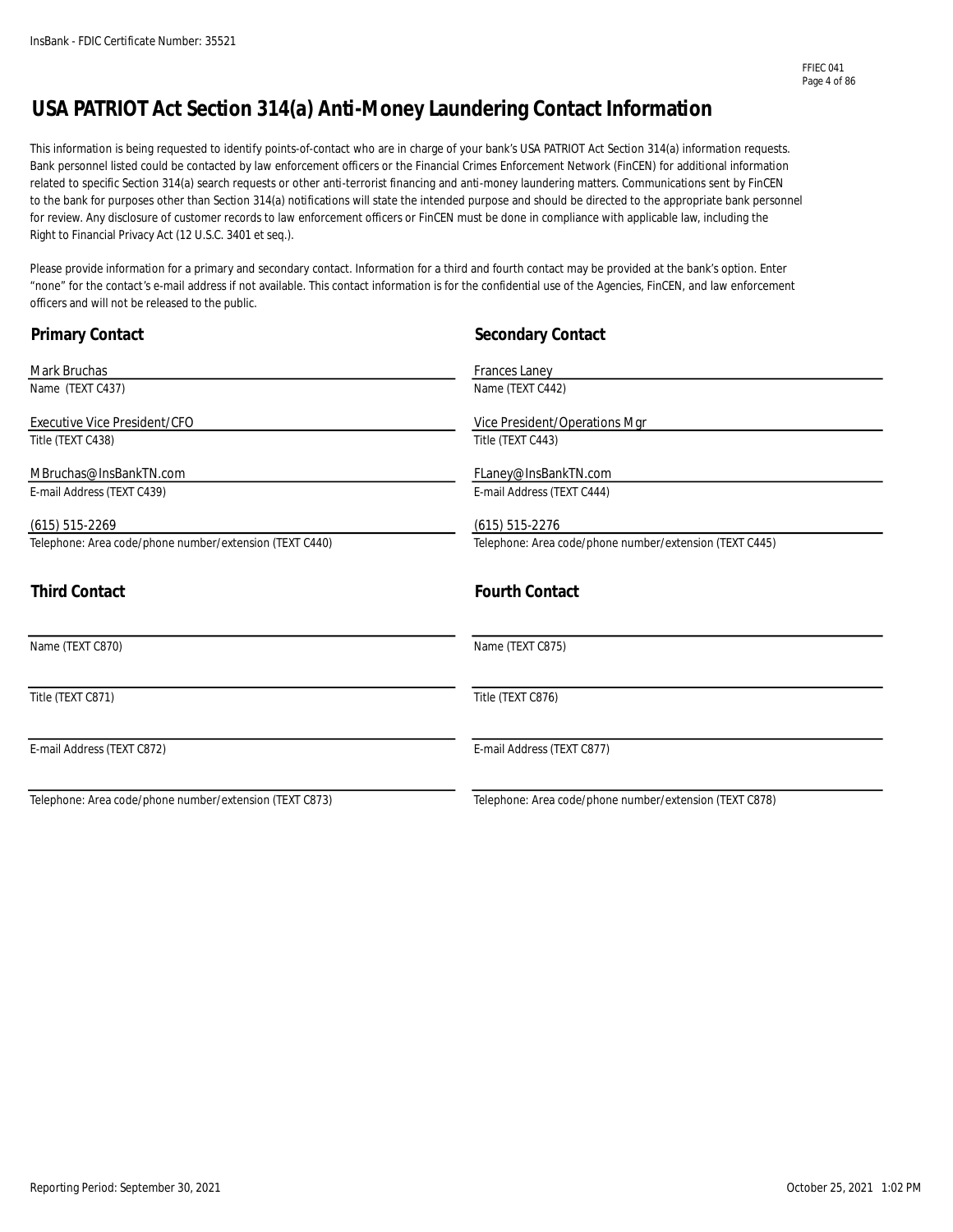## **Consolidated Report of Income For the period January 1, 2021 — September 30, 2021**

### **Schedule RI—Income Statement**

|                                                                                                  | Dollar Amounts in Thousands   RIAD |             | Amount         |                 |
|--------------------------------------------------------------------------------------------------|------------------------------------|-------------|----------------|-----------------|
| 1. Interest income:                                                                              |                                    |             |                |                 |
| a. Interest and fee income on loans:                                                             |                                    |             |                |                 |
| (1) Loans secured by real estate:                                                                |                                    |             |                |                 |
|                                                                                                  |                                    | 4435        |                | 1,687 1.a.1.a.  |
|                                                                                                  |                                    | 4436        |                | 9,406 1.a.1.b.  |
|                                                                                                  |                                    | 4012        | $6.747$ 1.a.2. |                 |
| (3) Loans to individuals for household, family, and other personal expenditures:                 |                                    |             |                |                 |
|                                                                                                  |                                    | B485        |                | $0 \, 1.a.3.a.$ |
| (b) Other (includes revolving credit plans other than credit cards,                              |                                    |             |                |                 |
|                                                                                                  |                                    | B486        |                | 179 1.a.3.b.    |
| (4) Not applicable                                                                               |                                    |             |                |                 |
|                                                                                                  |                                    | 4058        |                | $0 \, 1.a.5.$   |
|                                                                                                  |                                    | 4010        | 18,019 1.a.6.  |                 |
|                                                                                                  |                                    | 4065        |                | $0 \; 1.b.$     |
|                                                                                                  |                                    | 4115        |                | $65$ 1.c.       |
| d. Interest and dividend income on securities:                                                   |                                    |             |                |                 |
| (1) U.S. Treasury securities and U.S. Government agency obligations (excluding                   |                                    |             |                |                 |
|                                                                                                  |                                    | <b>B488</b> |                | $8$ 1.d.1.      |
|                                                                                                  |                                    | B489        |                | 157 1.d.2.      |
| (3) All other securities (includes securities issued by states and political subdivisions in the |                                    |             |                |                 |
|                                                                                                  |                                    | 4060        |                | $46$ 1.d.3.     |
| e. Not applicable                                                                                |                                    |             |                |                 |
|                                                                                                  |                                    | 4020        |                | $0 \; 11.6$     |
|                                                                                                  |                                    | 4518        | 86 1.g.        |                 |
|                                                                                                  |                                    | 4107        | 18,381 1.h.    |                 |
| 2. Interest expense:                                                                             |                                    |             |                |                 |
| a. Interest on deposits:                                                                         |                                    |             |                |                 |
| (1) Transaction accounts (interest-bearing demand deposits, NOW accounts, ATS accounts,          |                                    |             |                |                 |
|                                                                                                  |                                    | 4508        |                | $17$ 2.a.1.     |
| (2) Nontransaction accounts:                                                                     |                                    |             |                |                 |
|                                                                                                  |                                    | 0093        |                | 783 2.a.2.a.    |
|                                                                                                  |                                    | HK03        |                | 1,709 2.a.2.b.  |
|                                                                                                  |                                    | HK04        |                | 811 2.a.2.c.    |
|                                                                                                  |                                    | 4180        |                | $0$ 2.b.        |
|                                                                                                  |                                    | 4185        | 431 2.c.       |                 |
|                                                                                                  |                                    | 4200        |                | $0$ 2.d.        |
|                                                                                                  |                                    | 4073        | 3,751 2.e.     |                 |
|                                                                                                  | 4074<br>14,630                     |             |                | 3.              |
|                                                                                                  | JJ33<br>1,400                      |             |                | 4.              |
|                                                                                                  |                                    |             |                |                 |

1 Includes interest and fee income on "Loans to depository institutions and acceptances of other banks," "Loans to finance agricultural production and other loans to farmers," "Obligations (other than securities and leases) of states and political subdivisions in the U.S.," and "Loans to nondepository financial institutions and other loans."

2 Includes interest income on time certificates of deposit not held for trading.

**3 Institutions that have adopted ASU 2016-13 should report in item 4 the provisions for credit losses on all financial assets and off-balance-sheet credit exposures that fall within the scope of the standard.**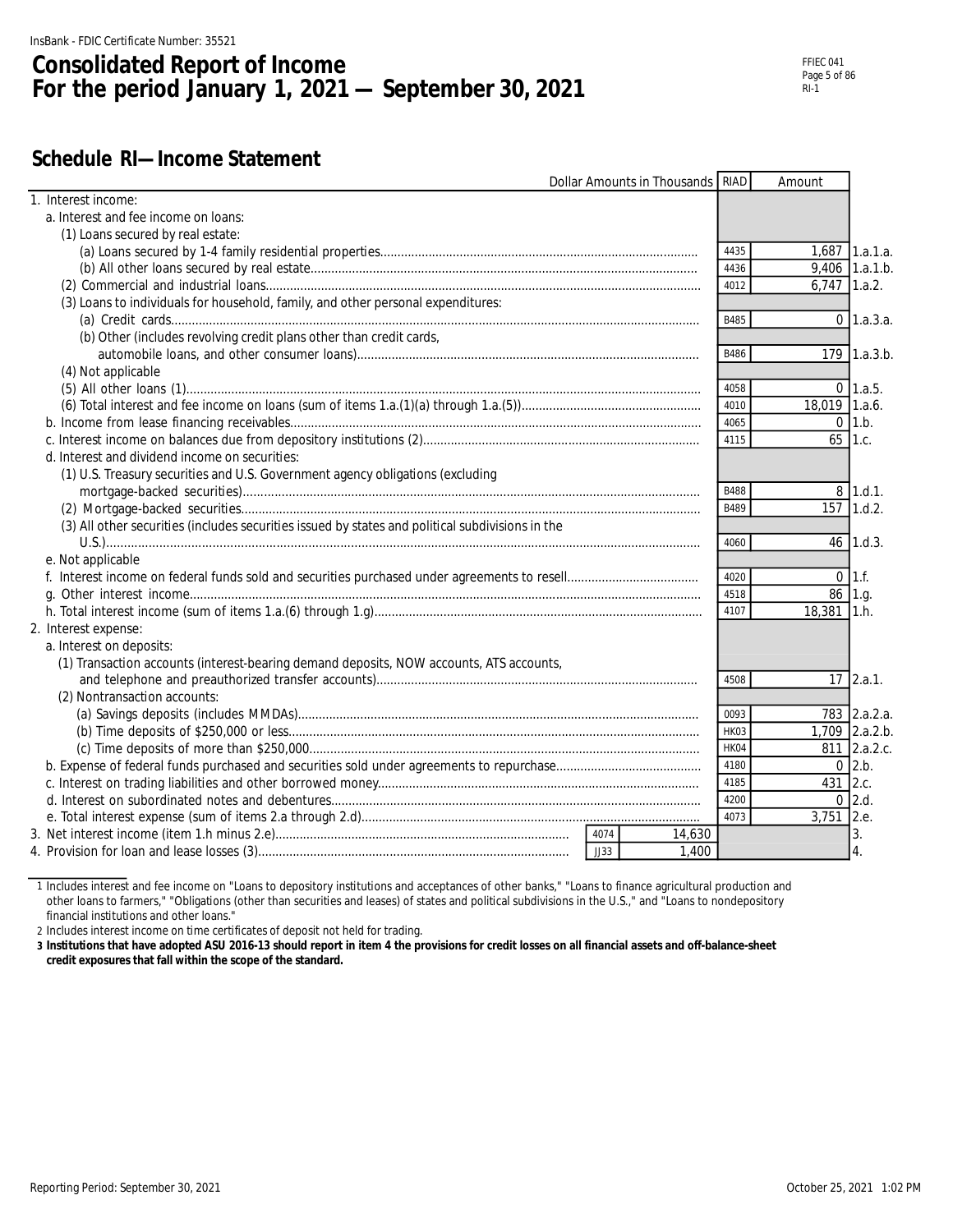|                                                                                      |                             |                  | Year-to-date   |
|--------------------------------------------------------------------------------------|-----------------------------|------------------|----------------|
|                                                                                      | Dollar Amounts in Thousands | RIAD             | Amount         |
| 5. Noninterest income:                                                               |                             |                  |                |
|                                                                                      |                             | 4070             | $0\,$ 5.a.     |
|                                                                                      |                             | 4080             | $180$ 5.b.     |
|                                                                                      |                             | A220             | $0\,$ 5.c.     |
| d. Income from securities-related and insurance activities:                          |                             |                  |                |
|                                                                                      |                             | C886             | $0$ 5.d.1.     |
|                                                                                      |                             | C888             | $0\,$ 5.d.2.   |
|                                                                                      |                             | C887             | $0\,$ 5.d.3.   |
|                                                                                      |                             | C386             | $0 \,$ 5.d.4.  |
|                                                                                      |                             | C387             | $0$ 5.d.5      |
|                                                                                      |                             | B491             | $0\,$ 5.e.     |
| f.                                                                                   |                             | B492             | $0\,$ 5.f.     |
|                                                                                      |                             | B493             | $0\,$ 5.g.     |
| h. Not applicable                                                                    |                             |                  |                |
|                                                                                      |                             | 5416             | $0$ 5.i.       |
|                                                                                      |                             | 5415             | $0$ 5.j.       |
|                                                                                      |                             | B496             | $0\,$ 5.k.     |
|                                                                                      |                             | B497             | $1,055$ 5.1.   |
|                                                                                      | 4079                        |                  | 5.m.           |
|                                                                                      | 1,235<br>3521               |                  |                |
|                                                                                      | 3196                        | $\Omega$<br>62   | 6.a.           |
|                                                                                      |                             |                  | 6.b.           |
| 7. Noninterest expense:                                                              |                             | 4135             |                |
|                                                                                      |                             |                  | 4,937<br>17.a. |
| b. Expenses of premises and fixed assets (net of rental income)                      |                             |                  |                |
|                                                                                      |                             | 4217             | 745 7.b.       |
|                                                                                      |                             | C <sub>216</sub> | $0$ 7.c.1.     |
|                                                                                      |                             | C <sub>232</sub> | $0$ 7.c.2.     |
|                                                                                      |                             | 4092             | 2,393 7.d.     |
|                                                                                      | 4093<br>8,075               |                  | 7.e.           |
| 8. a. Income (loss) before change in net unrealized holding gains (losses) on equity |                             |                  |                |
| securities not held for trading, applicable income taxes, and discontinued           |                             |                  |                |
|                                                                                      | HT69<br>6,452               |                  | 8.a.           |
| b. Change in net unrealized holding gains (losses) on equity securities              |                             |                  |                |
|                                                                                      | <b>HT70</b>                 | $\Omega$         | 8.b.           |
| c. Income (loss) before applicable income taxes and discontinued                     |                             |                  |                |
|                                                                                      | 4301<br>6,452               |                  | 8.c.           |
|                                                                                      | 4302<br>1,443               |                  | 9.             |
|                                                                                      | 4300<br>5,009               |                  | 10.            |
|                                                                                      | <b>FT28</b>                 | $\Omega$         | 11.            |
| 12. Net income (loss) attributable to bank and noncontrolling (minority)             |                             |                  |                |
|                                                                                      | G104<br>5,009               |                  | 12.            |
| 13. LESS: Net income (loss) attributable to noncontrolling (minority) interests      |                             |                  |                |
| (if net income, report as a positive value; if net loss, report as a                 |                             |                  |                |
|                                                                                      | G103                        | $\Omega$         | 13.            |
|                                                                                      | 4340<br>5,009               |                  | 14.            |
|                                                                                      |                             |                  |                |

\* Describe on Schedule RI-E - Explanations

1 For banks required to complete Schedule RC-T, items 14 through 22, income from fiduciary activities reported in Schedule RI, item 5.a, must equal the amount reported in Schedule RC-T, item 22.

2 For banks required to complete Schedule RI, Memorandum item 8, trading revenue reported in Schedule RI, item 5.c, must equal the sum of Memorandum items 8.a through 8.e.

3 Exclude net gains (losses) on sales of trading assets and held-to-maturity and available-for-sale debt securities.

4 Item 8.b is to be completed by all institutions. See the instructions for this item and the Glossary entry for "Securities Activities" for further detail on accounting for investments in equity securities.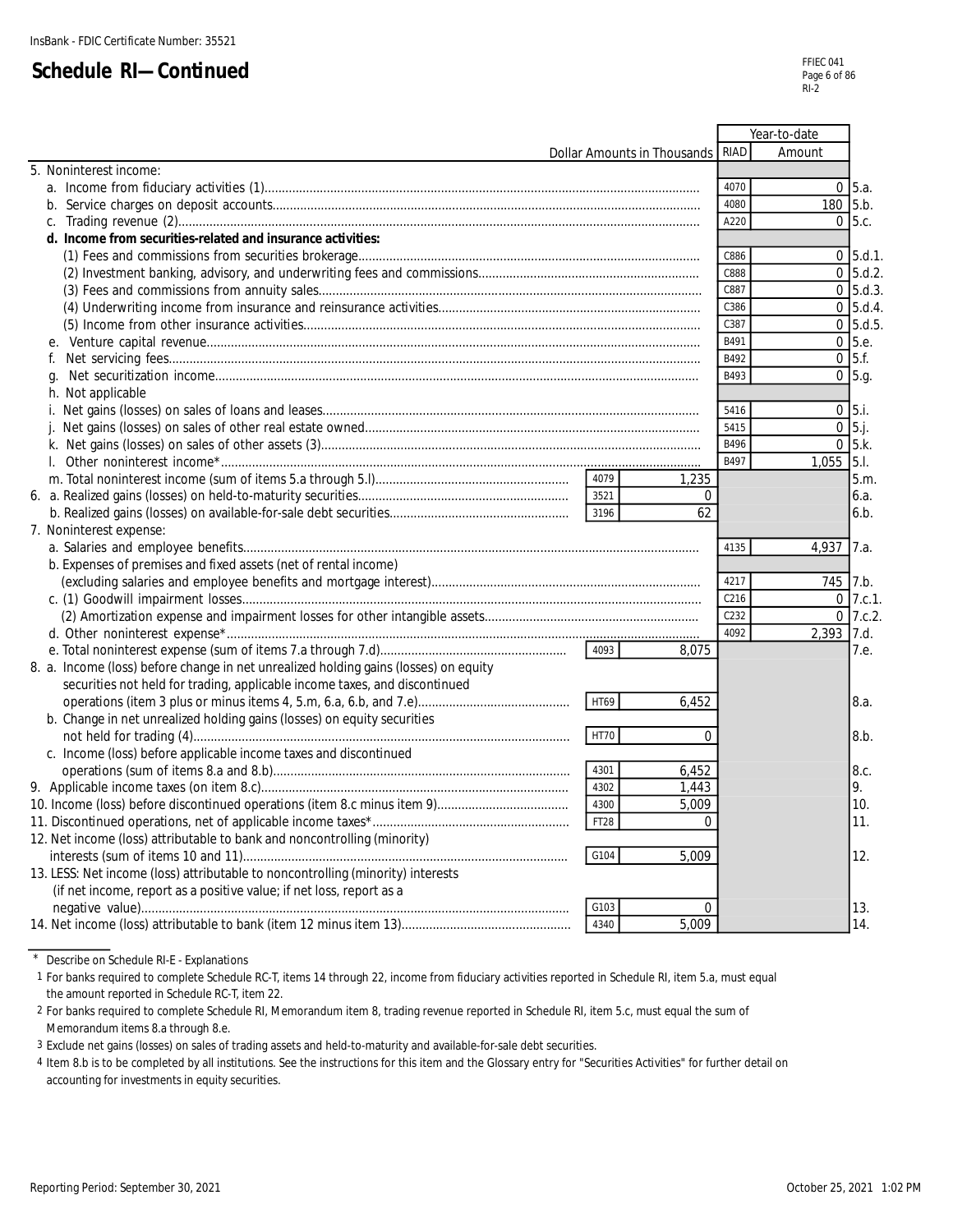#### **Memoranda**

|                                                                                                                                                                                                                                                                                                                             |                                            | Year-to-date               |                  |
|-----------------------------------------------------------------------------------------------------------------------------------------------------------------------------------------------------------------------------------------------------------------------------------------------------------------------------|--------------------------------------------|----------------------------|------------------|
| Dollar Amounts in Thousands RIAD                                                                                                                                                                                                                                                                                            |                                            | Amount                     |                  |
| 1. Interest expense incurred to carry tax-exempt securities, loans, and leases acquired after                                                                                                                                                                                                                               | <b>RIAD</b>                                | Amount                     |                  |
|                                                                                                                                                                                                                                                                                                                             | 4513                                       |                            | $0$ M.1.         |
| Memorandum item 2 is to be completed by banks with \$1 billion or more in total assets 1                                                                                                                                                                                                                                    |                                            |                            |                  |
| 2. Income from the sale and servicing of mutual funds and annuities (included in Schedule RI,                                                                                                                                                                                                                               | 8431                                       |                            | NR M.2.          |
| 3. Income on tax-exempt loans and leases to states and political subdivisions in the U.S. (included                                                                                                                                                                                                                         | 4313                                       |                            | $0$ M.3.         |
| 4. Income on tax-exempt securities issued by states and political subdivisions in the U.S.                                                                                                                                                                                                                                  | 4507                                       |                            | $0$ M.4.         |
| 5. Number of full-time equivalent employees at end of current period (round to the nearest whole                                                                                                                                                                                                                            | 4150                                       | Number                     | 49 M.5.          |
| Memorandum item 6 is to be completed by: 1<br>banks with \$300 million or more in total assets, and<br>banks with less than \$300 million in total assets that have loans to finance agricultural production<br>$\bullet$<br>and other loans to farmers (Schedule RC-C, Part I, item 3) exceeding 5 percent of total loans. |                                            |                            |                  |
| 6. Interest and fee income on loans to finance agricultural production and other loans to farmers<br>7. If the reporting institution has applied push down accounting this calendar year,<br>8. Not applicable                                                                                                              | <b>RIAD</b><br>4024<br><b>RIAD</b><br>9106 | Amount<br>Date<br>$\Omega$ | $0$ M.6.<br>M.7. |
| Memorandum items 9.a and 9.b are to be completed by banks with \$10 billion or more in total assets 1                                                                                                                                                                                                                       |                                            |                            |                  |
| 9. Net gains (losses) recognized in earnings on credit derivatives that economically hedge<br>credit exposures held outside the trading account:                                                                                                                                                                            | C889                                       |                            | NR M.9.a.        |
|                                                                                                                                                                                                                                                                                                                             | C890                                       |                            | NR M.9.b.        |
| Memorandum item 10 is to be completed by banks with \$300 million or more in total assets 1                                                                                                                                                                                                                                 |                                            |                            |                  |
| 11. Does the reporting bank have a Subchapter S election in effect for federal income tax purposes                                                                                                                                                                                                                          | A251<br><b>RIAD</b>                        | YES / NO                   | $0$ M.10.        |
|                                                                                                                                                                                                                                                                                                                             | A530                                       | <b>NO</b>                  | M.11.            |
| Memorandum item 12 is to be completed by banks that are required to complete Schedule RC-C, Part I,<br>Memorandum items 8.b and 8.c. and is to be completed semiannually in the June and December reports only.                                                                                                             |                                            |                            |                  |
| 12. Noncash income from negative amortization on closed-end loans secured by 1-4 family                                                                                                                                                                                                                                     | F228                                       |                            | NR M.12.         |

**1 For the \$300 million, \$1 billion, and \$10 billion asset-size tests for report dates through December 31, 2021, an institution may use the lesser of the total assets reported in its Report of Condition as of December 31, 2019, or June 30, 2020. If the total assets reported as of one of these two report dates are less than \$300 million, the same report date should be used for the 5 percent of total loans test. If the total assets reported for both of these two report dates are less than \$300 million, the 5 percent of total loans test should be based on the total loans reported in the Report of Condition as of June 30, 2020.**

2 Report the date in YYYYMMDD format. For example, a bank acquired on March 1, 2021, would report 20210301.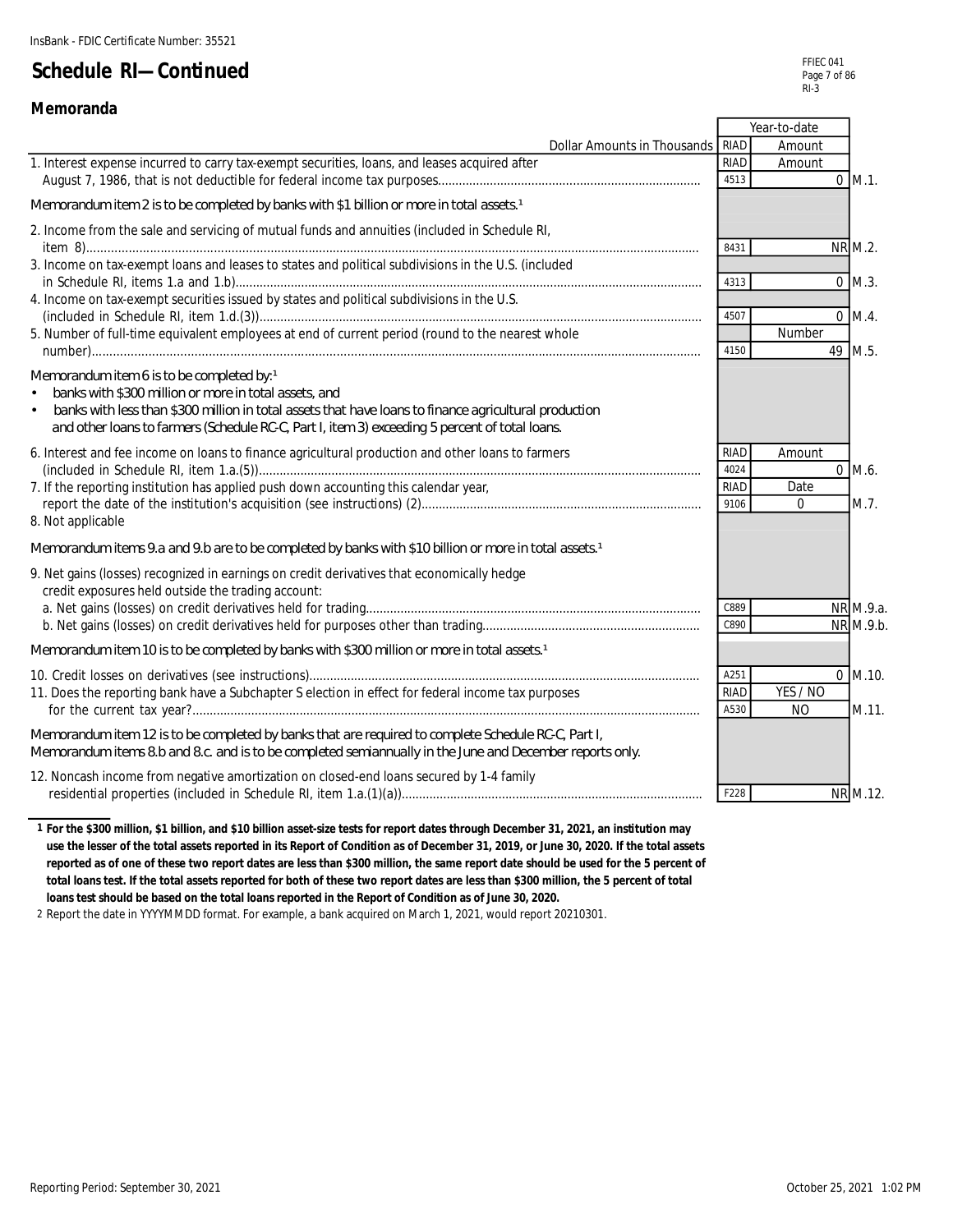#### **Memoranda—Continued**

|                                                                                                                                                                                                                                                                                                           |      | Year-to-date |             |
|-----------------------------------------------------------------------------------------------------------------------------------------------------------------------------------------------------------------------------------------------------------------------------------------------------------|------|--------------|-------------|
| Dollar Amounts in Thousands   RIAD                                                                                                                                                                                                                                                                        |      | Amount       |             |
| Memorandum item 13 is to be completed by banks that have elected to account for assets and<br>liabilities under a fair value option.                                                                                                                                                                      |      |              |             |
| 13. Net gains (losses) recognized in earnings on assets and liabilities that are reported at fair<br>value under a fair value option:                                                                                                                                                                     |      |              |             |
|                                                                                                                                                                                                                                                                                                           | F551 |              | NR M.13.a.  |
| (1) Estimated net gains (losses) on loans attributable to changes in instrument-specific                                                                                                                                                                                                                  | F552 |              | NR M.13.a1. |
|                                                                                                                                                                                                                                                                                                           | F553 |              | NR M.13.b.  |
| (1) Estimated net gains (losses) on liabilities attributable to changes in instrument-                                                                                                                                                                                                                    | F554 |              | NR M.13.b1. |
| 14. Other-than-temporary impairment losses on held-to-maturity and available-for-sale debt securities                                                                                                                                                                                                     | J321 |              | $0$ M.14.   |
| Memorandum item 15 is to be completed by institutions with \$1 billion or more in total assets <sup>2</sup><br>that answered "Yes" to Schedule RC-E, Memorandum item 5.                                                                                                                                   |      |              |             |
| 15. Components of service charges on deposit accounts (sum of Memorandum<br>items 15.a through 15.d must equal Schedule RI, item 5.b):<br>a. Consumer overdraft-related service charges levied on those transaction account<br>and nontransaction savings account deposit products intended primarily for |      |              |             |
| b. Consumer account periodic maintenance charges levied on those transaction account                                                                                                                                                                                                                      | H032 |              | NR M.15.a.  |
| and nontransaction savings account deposit products intended primarily for individuals                                                                                                                                                                                                                    | H033 |              | NR M.15.b.  |
| c. Consumer customer automated teller machine (ATM) fees levied on those transaction<br>account and nontransaction savings account deposit products intended primarily for                                                                                                                                |      |              |             |
|                                                                                                                                                                                                                                                                                                           | H034 |              | NR M.15.c.  |
|                                                                                                                                                                                                                                                                                                           | H035 |              | NR M.15.d.  |

1 Memorandum item 14 is to be completed only by institutions that have not adopted ASU 2016-13.

**2 For the \$1 billion asset-size test for report dates through December 31, 2021, an institution may use the lesser of the total assets reported in its Report of Condition as of December 31, 2019, or June 30, 2020.**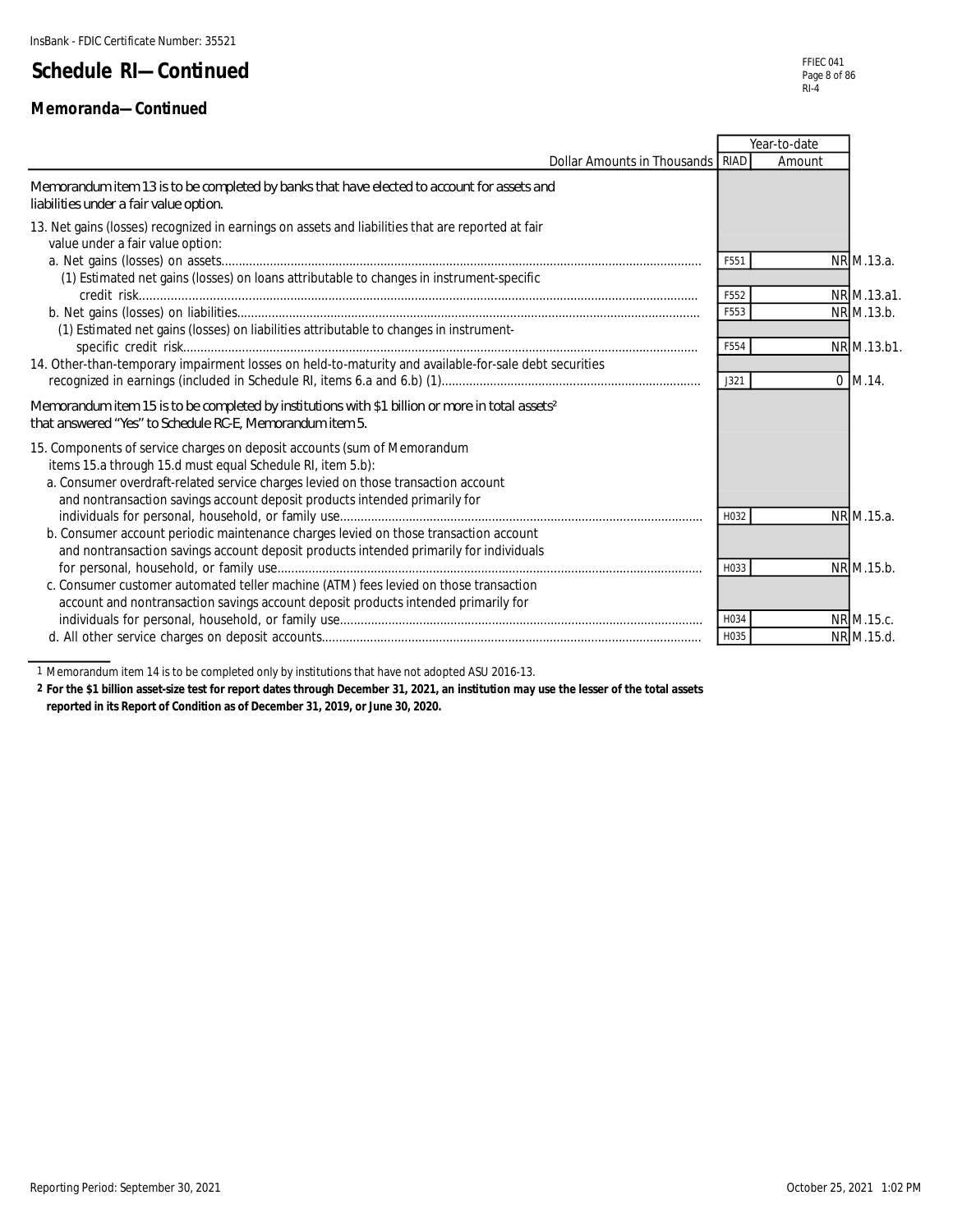# **Schedule RI-A—Changes in Bank Equity Capital**

| Dollar Amounts in Thousands RIAD                                                                    |             | Amount         |    |
|-----------------------------------------------------------------------------------------------------|-------------|----------------|----|
| 1. Total bank equity capital most recently reported for the December 31, 2020, Reports of Condition |             |                |    |
|                                                                                                     | 3217        | 64,209         |    |
| 2. Cumulative effect of changes in accounting principles and corrections of material                |             |                |    |
|                                                                                                     | B507        |                |    |
|                                                                                                     | <b>B508</b> | 64,209 3       |    |
|                                                                                                     | 4340        | $5.009$   4    |    |
| 5. Sale, conversion, acquisition, or retirement of capital stock, net (excluding treasury           |             |                |    |
|                                                                                                     | <b>B509</b> |                |    |
|                                                                                                     | <b>B510</b> |                |    |
|                                                                                                     | 4356        |                |    |
|                                                                                                     | 4470        | 0 <sub>8</sub> |    |
|                                                                                                     | 4460        | $1.025$ 9.     |    |
|                                                                                                     | B511        | 315 10.        |    |
| 11. Other transactions with stockholders (including a parent holding company)*                      |             |                |    |
|                                                                                                     | 4415        |                | 11 |
| 12. Total bank equity capital end of current period (sum of items 3 through 11) (must equal         |             |                |    |
|                                                                                                     | 3210        | 68,508 12.     |    |

\* Describe on Schedule RI-E—Explanations.

1 Includes, but is not limited to, changes in net unrealized holding gains (losses) on available-for-sale debt securities, changes in accumulated net gains (losses) on cash flow hedges, and pension and other postretirement plan-related changes other than net periodic benefit cost.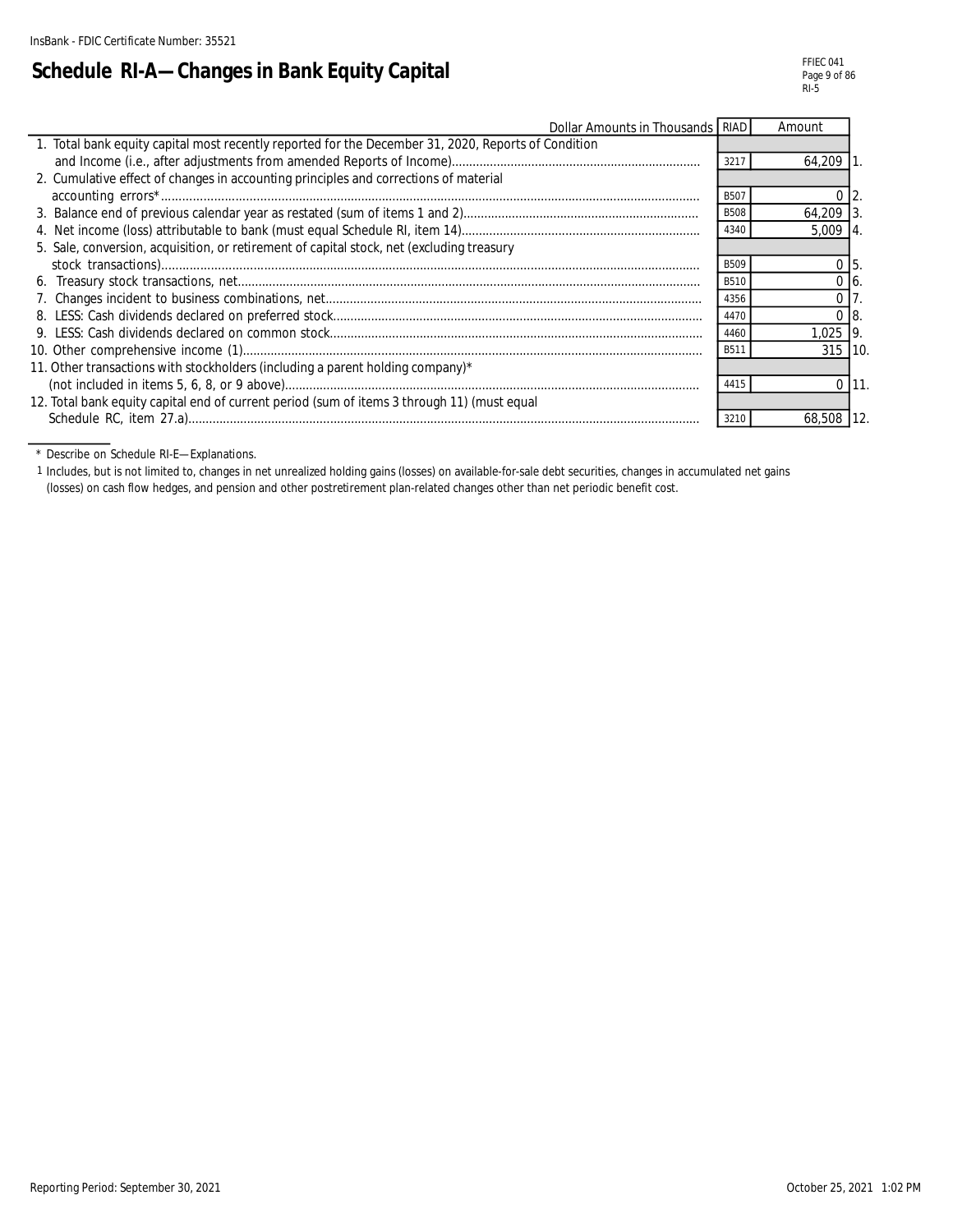### **Schedule RI-B—Charge-offs and Recoveries on Loans and Leases and Changes in Allowances for Credit Losses**

FFIEC 041 Page 10 of 86 RI-6

#### **Part I. Charge-offs and Recoveries on Loans and Leases**

| Part I includes charge-offs and recoveries through<br>the allocated transfer risk reserve. |                  | (Column A)<br>Charge-offs <sup>1</sup> | (Column B)<br>Recoveries |              |               |
|--------------------------------------------------------------------------------------------|------------------|----------------------------------------|--------------------------|--------------|---------------|
|                                                                                            |                  | Calendar year-to-date                  |                          |              |               |
| Dollar Amounts in Thousands                                                                | <b>RIAD</b>      | Amount                                 | <b>RIAD</b>              | Amount       |               |
| 1. Loans secured by real estate:                                                           |                  |                                        |                          |              |               |
| a. Construction, land development, and other land loans:                                   |                  |                                        |                          |              |               |
|                                                                                            | C891             | 25                                     | C892                     |              | $0$ 1.a.1.    |
| (2) Other construction loans and all land development                                      |                  |                                        |                          |              |               |
|                                                                                            | C893             | $\Omega$                               | C894                     |              | $0$ 1.a.2.    |
|                                                                                            | 3584             | $\Omega$                               | 3585                     |              | $0$ 1.b.      |
| c. Secured by 1-4 family residential properties:                                           |                  |                                        |                          |              |               |
| (1) Revolving, open-end loans secured by 1-4 family residential                            |                  |                                        |                          |              |               |
|                                                                                            | 5411             | $\Omega$                               | 5412                     |              | $0$ 1.c.1.    |
| (2) Closed-end loans secured by 1-4 family residential properties:                         |                  |                                        |                          |              |               |
|                                                                                            | C234             | $\overline{0}$                         | C <sub>217</sub>         |              | 83 1.c.2.a.   |
|                                                                                            | C <sub>235</sub> | $\overline{0}$                         | C218                     |              | $0$ 1.c.2.b.  |
|                                                                                            | 3588             | $\Omega$                               | 3589                     |              | $0$ 1.d.      |
| e. Secured by nonfarm nonresidential properties:                                           |                  |                                        |                          |              |               |
| (1) Loans secured by owner-occupied nonfarm nonresidential properties                      | C895             | $\Omega$                               | C896                     |              | $0$ 1.e.1.    |
|                                                                                            | C897             | $\Omega$                               | C898                     |              | $0$ 1.e.2.    |
| 2. and 3. Not applicable                                                                   |                  |                                        |                          |              |               |
|                                                                                            | 4638             | 1.248                                  | 4608                     | $0\vert 4.$  |               |
| 5. Loans to individuals for household, family, and other personal                          |                  |                                        |                          |              |               |
| expenditures:                                                                              |                  |                                        |                          |              |               |
|                                                                                            | <b>B514</b>      | $\mathbf{0}$                           | <b>B515</b>              |              | $0 \mid 5.a.$ |
|                                                                                            | K129             | $\Omega$                               | K133                     |              | $0$ 5.b.      |
| c. Other (includes revolving credit plans other than credit cards                          |                  |                                        |                          |              |               |
|                                                                                            | K205             | $\Omega$                               | K206                     |              | $0$ 5.c.      |
| 6. Not applicable                                                                          |                  |                                        |                          |              |               |
|                                                                                            | 4644             | $\Omega$                               | 4628                     | $0\vert 7$ . |               |
|                                                                                            | 4266             | 0                                      | 4267                     | $0 \vert 8$  |               |
|                                                                                            | 4635             | 1,273                                  | 4605                     | 83 9.        |               |

1 Include write-downs arising from transfers of loans to a held-for-sale account.

2 Includes charge-offs and recoveries on"Loans to depository institutions and acceptances of other banks," "Loans to finance agricultural production and other loans to farmers," "Obligations (other than securities and leases) of states and political subdivisions in the U.S.," and "Loans to non-depository financial institutions and other loans."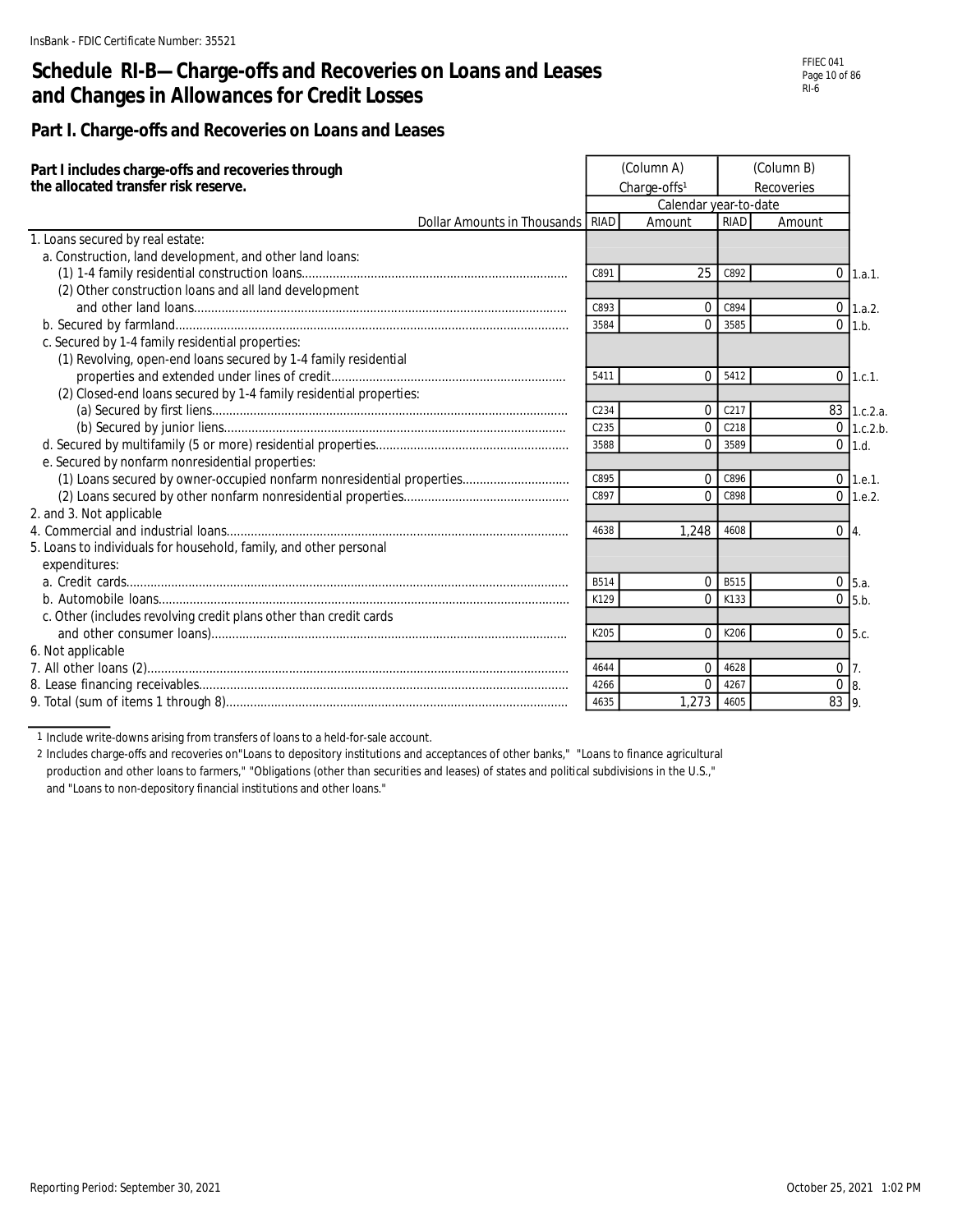|                                                                                                                                                                                                                                                                                                                      |      | (Column A)<br>Charge-offs <sup>1</sup> |             | (Column B)<br>Recoveries |            |
|----------------------------------------------------------------------------------------------------------------------------------------------------------------------------------------------------------------------------------------------------------------------------------------------------------------------|------|----------------------------------------|-------------|--------------------------|------------|
| <b>Memoranda</b>                                                                                                                                                                                                                                                                                                     |      | Calendar year-to-date                  |             |                          |            |
| Dollar Amounts in Thousands   RIAD                                                                                                                                                                                                                                                                                   |      | Amount                                 | <b>RIAD</b> | Amount                   |            |
| 1. Loans to finance commercial real estate, construction, and land                                                                                                                                                                                                                                                   |      |                                        |             |                          |            |
| development activities (not secured by real estate) included in                                                                                                                                                                                                                                                      |      |                                        |             |                          |            |
|                                                                                                                                                                                                                                                                                                                      | 5409 | $\Omega$                               | 5410        |                          | $0$ M.1.   |
| 2 Memorandum items 2a through 2d are to be completed by banks with                                                                                                                                                                                                                                                   |      |                                        |             |                          |            |
| \$300 million or more in total assets <sup>2</sup>                                                                                                                                                                                                                                                                   |      |                                        |             |                          |            |
| a. Loans secured by real estate to non-U.S. addressees (domicile)                                                                                                                                                                                                                                                    |      |                                        |             |                          |            |
|                                                                                                                                                                                                                                                                                                                      | 4652 | 0                                      | 4662        |                          | $0$ M.2.a. |
| b. Not applicable                                                                                                                                                                                                                                                                                                    |      |                                        |             |                          |            |
| c. Commercial and industrial loans to non-U.S. addressees (domicile)                                                                                                                                                                                                                                                 |      |                                        |             |                          |            |
|                                                                                                                                                                                                                                                                                                                      | 4646 | 0                                      | 4618        | 0                        | M.2.c.     |
| d. Leases to individuals for household, family, and other personal                                                                                                                                                                                                                                                   |      |                                        |             |                          |            |
|                                                                                                                                                                                                                                                                                                                      | F185 | 0                                      | F187        |                          | $0$ M.2.d. |
| Memorandum item 3 is to be completed by:2<br>• banks with \$300 million or more in total assets, and<br>• banks with less than \$300 million in total assets that have loans to<br>finance agricultural production and other loans to farmers<br>(Schedule RC-C, Part I, item 3) exceeding 5 percent of total loans. |      |                                        |             |                          |            |
| 3. Loans to finance agricultural production and other loans to farmers                                                                                                                                                                                                                                               | 4655 | 0                                      | 4665        |                          | $0$ M.3.   |

*Memorandum item 4 is to be completed by banks that (1) together with affiliated institutions, have outstanding credit card receivables (as defined in the instructions) that exceed \$500 million as of the report date or (2) are credit card specialty banks as defined for Uniform Bank Performance Report purposes.*

|                                                                                         |             | Calendar Year-to-date |
|-----------------------------------------------------------------------------------------|-------------|-----------------------|
| 4. Uncollectible retail credit card fees and finance charges reversed against income    | <b>RIAD</b> | Amount                |
| (i.e., not included in charge-offs against the allowance for loan and lease losses) (3) | C388        | <b>NR M.4.</b>        |

1 Include write-downs arising from transfers of loans to a held-for-sale account.

**2 For the \$300 million asset-size test for report dates through December 31, 2021, an institution may use the lesser of the total assets reported in its Report of Condition as of December 31, 2019, or June 30, 2020. If the total assets reported as of one of these two report dates are less than \$300 million, the same report date should be used for the 5 percent of total loans test. If the total assets reported for both of these two report dates are less than \$300 million, the 5 percent of total loans test should be based on the total loans reported in the Report of Condition as of June 30, 2020.**

3 Institutions that have adopted ASU 2016-13 should report in Memorandum item 4 uncollectible retail credit card fees and finance charges reversed against income (i.e., not included in charge-offs against the allowance for credit losses on loans and leases).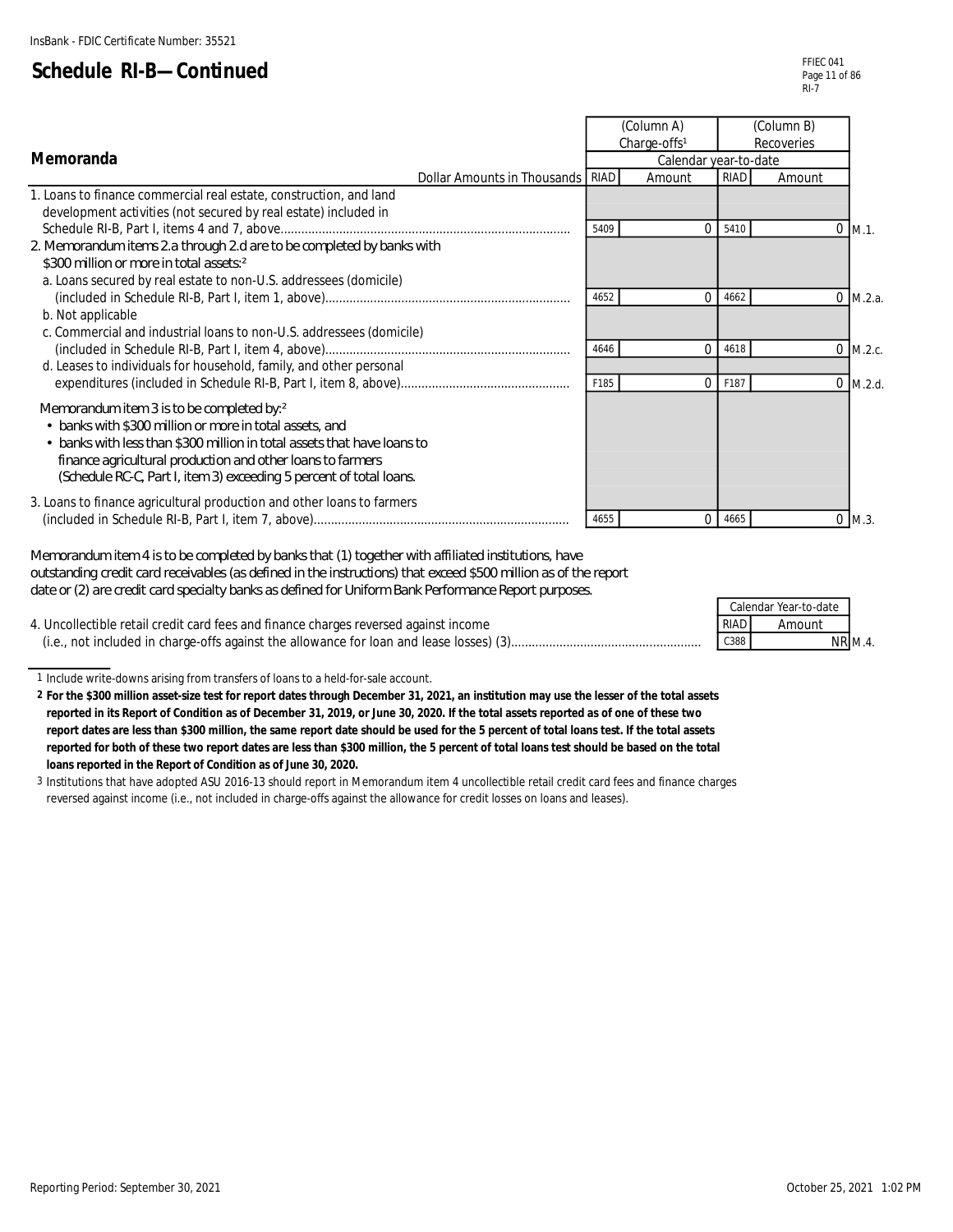|                                                                      |                  | (Column A)                                          |             | (Column B)       | (Column C)                   |                 |  |
|----------------------------------------------------------------------|------------------|-----------------------------------------------------|-------------|------------------|------------------------------|-----------------|--|
|                                                                      |                  | Loans and Leases                                    |             | Held-to-Maturity | Available-for-Sale           |                 |  |
|                                                                      |                  | Debt Securities <sup>2</sup><br>Held for Investment |             |                  | Debt Securities <sup>2</sup> |                 |  |
| Dollar Amounts in Thousands   RIAD                                   |                  | Amount                                              | <b>RIAD</b> | Amount           | <b>RIAD</b>                  | Amount          |  |
| 1. Balance most recently reported for the December 31, 2020, Reports |                  |                                                     |             |                  |                              |                 |  |
| of Condition and Income (i.e., after adjustments from amended        |                  |                                                     |             |                  |                              |                 |  |
|                                                                      | B522             | 7.365                                               | JH88        | NR.              | JH94                         | NR <sub>1</sub> |  |
| 2. Recoveries (column A must equal Part I, item 9, column B, above)  | 4605             | 83                                                  | JH89        |                  | <b>NR JH95</b>               | NR 2.           |  |
| 3. LESS: Charge-offs (column A must equal Part I, item 9, column A,  |                  |                                                     |             |                  |                              |                 |  |
|                                                                      | C079             | 1.273                                               | JH92        |                  | <b>NR JH98</b>               | NR 3.           |  |
| 4. LESS: Write-downs arising from transfers of financial assets (3)  | 5523             |                                                     | JJOO        | NR.              | JJO1                         | NR <sub>4</sub> |  |
|                                                                      | 4230             | 1,400                                               | JH90        |                  | <b>NR JH96</b>               | NR 5.           |  |
|                                                                      | C <sub>233</sub> |                                                     | JH91        |                  | NR JH97                      | NR 6.           |  |
| 7. Balance end of current period (sum of items 1, 2, 5, and 6, less  |                  |                                                     |             |                  |                              |                 |  |
| items 3 and 4) (column A must equal Schedule RC, item 4.c)           | 3123             | 7.575                                               | JH93        | NR.              | JH99                         | NR 7.           |  |

\* Describe on Schedule RI-E - Explanations.

1 Institutions that have not yet adopted ASU 2016-13 should report changes in the allowance for loan and lease losses in column A.

2 Columns B and C are to be completed only by institutions that have adopted ASU 2016-13.

3 Institutions that have not yet adopted ASU 2016-13 should report write-downs arising from transfers of loans to a held-for-sale account in item 4, column A.

4 Institutions that have not yet adopted ASU 2016-13 should report the provision for loan and lease losses in item 5, column A, and the amount reported must equal Schedule RI, item 4.

**5 For institutions that have adopted ASU 2016-13, the sum of item 5, columns A through C, plus Schedule RI-B, Part II, Memorandum items 5 and 7, below, must equal Schedule RI, item 4.**

#### **Memoranda**

| Dollar Amounts in Thousands RIAD                                                                                                                                                                                                                                                                                                       |             | Amount         |
|----------------------------------------------------------------------------------------------------------------------------------------------------------------------------------------------------------------------------------------------------------------------------------------------------------------------------------------|-------------|----------------|
|                                                                                                                                                                                                                                                                                                                                        | C435        | $0$ M.1.       |
| Memorandum items 2 and 3 are to be completed by banks that (1) together with affiliated institutions, have<br>outstanding credit card receivables (as defined in the instructions) that exceed \$500 million as of the report<br>date, or (2) are credit card specialty banks as defined for Uniform Bank Performance Report purposes. |             |                |
|                                                                                                                                                                                                                                                                                                                                        | C389        | NR M.2.        |
| 3. Amount of allowance for loan and lease losses attributable to retail credit card fees and finance                                                                                                                                                                                                                                   |             |                |
|                                                                                                                                                                                                                                                                                                                                        | C390        | <b>NR M.3.</b> |
| 4. Amount of allowance for post-acquisition credit losses on purchased credit-impaired loans<br>accounted for in accordance with FASB ASC 310-30 (former AICPA Statement of Position 03-3)                                                                                                                                             |             |                |
|                                                                                                                                                                                                                                                                                                                                        | C781        | $0 \, M.4.$    |
| 5. Provisions for credit losses on other financial assets measured at amortized cost (not included in                                                                                                                                                                                                                                  |             |                |
|                                                                                                                                                                                                                                                                                                                                        | JJO2        | NR M.5.        |
| 6. Allowance for credit losses on other financial assets measured at amortized cost (not included in                                                                                                                                                                                                                                   | <b>RCON</b> |                |
|                                                                                                                                                                                                                                                                                                                                        | JJO3        | NR M.6.        |
|                                                                                                                                                                                                                                                                                                                                        | <b>RIAD</b> |                |
|                                                                                                                                                                                                                                                                                                                                        | MG93        | NR M.7.        |
| 8. Estimated amount of expected recoveries of amounts previously written off included within the<br>allowance for credit losses on loans and leases held for investment (included in item 7, column A,                                                                                                                                 |             |                |
|                                                                                                                                                                                                                                                                                                                                        | MG94        | <b>NR M.8</b>  |

1 Institutions that have adopted ASU 2016-13 should report in Memorandum item 3 the amount of allowance for credit losses on loans and leases attributable to retail credit fees and finance charges.

2 Memorandum item 4 is to be completed only by institutions that have not yet adopted ASU 2016-13.

**3 Memorandum items 5, 6, 7, and 8 are to be completed only by institutions that have adopted ASU 2016-13.**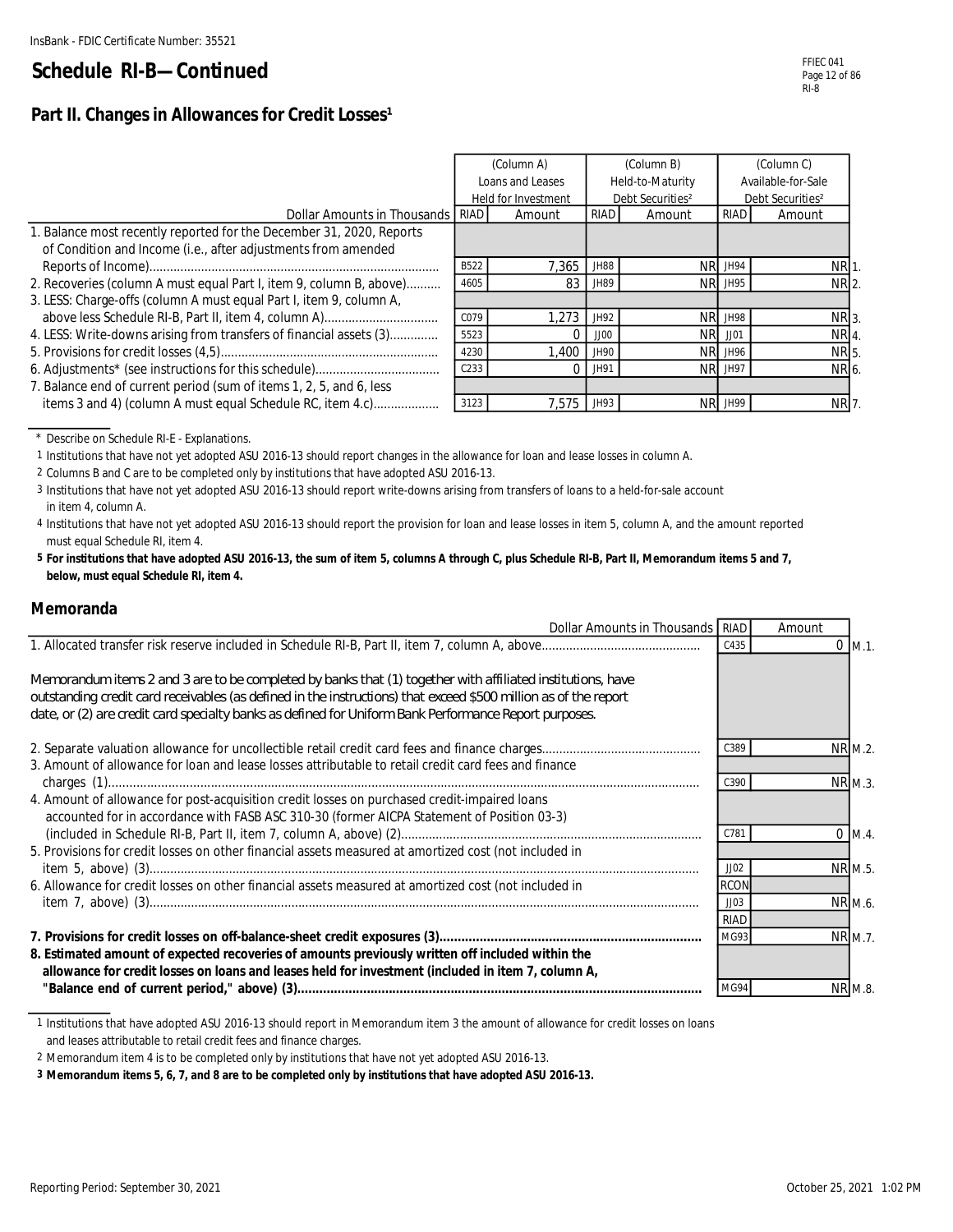### **Schedule RI-C—Disaggregated Data on the Allowance for Loan and Lease Losses**

#### Part I. Disaggregated Data on the Allowance for Loan and Lease Losses<sup>1</sup>

Schedule RI-C, Part I, is to be completed by institutions with \$1 billion or more in total assets.<sup>2</sup>

|                                  |      | (Column A)             |                | (Column B)             |                | (Column C)                    |                | (Column D)                    |                | (Column E)           |                | (Column F)         |                    |
|----------------------------------|------|------------------------|----------------|------------------------|----------------|-------------------------------|----------------|-------------------------------|----------------|----------------------|----------------|--------------------|--------------------|
|                                  |      | Recorded Investment:   |                | Allowance Balance:     |                | Recorded Investment:          |                | Allowance Balance:            |                | Recorded Investment: |                | Allowance Balance: |                    |
|                                  |      | Individually Evaluated |                | Individually Evaluated |                | <b>Collectively Evaluated</b> |                | <b>Collectively Evaluated</b> |                | Purchased Credit-    |                | Purchased Credit-  |                    |
|                                  |      | for Impairment and     |                | for Impairment and     |                | for Impairment                |                | for Impairment                |                | Impaired Loans       |                | Impaired Loans     |                    |
|                                  |      | Determined to be       |                | Determined to be       |                | (ASC 450-20)                  |                | (ASC 450-20)                  |                | (ASC 310-30)         |                | (ASC 310-30)       |                    |
|                                  |      | Impaired               |                | Impaired               |                |                               |                |                               |                |                      |                |                    |                    |
|                                  |      | (ASC 310-10-35)        |                | (ASC 310-10-35)        |                |                               |                |                               |                |                      |                |                    |                    |
| Dollar Amounts in Thousands RCON |      | Amount                 | <b>RCON</b>    | Amount                 | <b>RCON</b>    | Amount                        | <b>RCON</b>    | Amount                        | <b>RCON</b>    | Amount               | <b>RCON</b>    | Amount             |                    |
| I. Real estate Ioans:            |      |                        |                |                        |                |                               |                |                               |                |                      |                |                    |                    |
|                                  | M708 |                        | <b>NR M709</b> |                        | <b>NR M710</b> |                               | <b>NR M711</b> |                               | <b>NR</b> M712 |                      | <b>NR M713</b> |                    | NR 1.a.            |
| b. Commercial real               |      |                        |                |                        |                |                               |                |                               |                |                      |                |                    |                    |
|                                  | M714 |                        | <b>NR M715</b> |                        | <b>NR M716</b> |                               | <b>NR</b> M717 |                               | <b>NR</b> M719 |                      | <b>NR M720</b> |                    | $NR$ 1.b.          |
| c. Residential real              |      |                        |                |                        |                |                               |                |                               |                |                      |                |                    |                    |
|                                  | M721 |                        | <b>NR M722</b> |                        | <b>NR M723</b> |                               | <b>NR M724</b> |                               | <b>NR M725</b> |                      | <b>NR M726</b> |                    | NR 1.c.            |
|                                  | M727 |                        | <b>NR M728</b> |                        | <b>NR M729</b> |                               | <b>NR M730</b> |                               | <b>NR M731</b> |                      | <b>NR M732</b> |                    | $NR$ <sub>2.</sub> |
|                                  | M733 |                        | <b>NR M734</b> |                        | <b>NR M735</b> |                               | <b>NR M736</b> |                               | <b>NR</b> M737 |                      | <b>NR</b> M738 | NR 3.              |                    |
|                                  | M739 |                        | <b>NR M740</b> |                        | <b>NR M741</b> |                               | <b>NR M742</b> |                               | <b>NR M743</b> |                      | <b>NR M744</b> |                    | NR 4.              |
|                                  |      |                        |                |                        |                |                               | M745           | ΝR                            |                |                      |                |                    |                    |
| 6. Total (for each column        |      |                        |                |                        |                |                               |                |                               |                |                      |                |                    |                    |
|                                  | M746 |                        | <b>NR M747</b> |                        | <b>NR M748</b> |                               | <b>NR M749</b> |                               | <b>NR M750</b> |                      | <b>NR M751</b> |                    | NR 6.              |

1 Only institutions that have not yet adopted ASU 2016-13 are to complete Schedule RI-C, Part I.

**2 For the \$1 billion asset-size test for report dates through December 31, 2021, an institution may use the lesser of the total assets reported in its Report of Condition as of December 31, 2019, or June 30, 2020.**

3 Include all loans and leases not reported as real estate loans, credit cards, or other consumer loans in items 1, 3, or 4 of Schedule RI-C.

4 The sum of item 6, columns B, D, and F, must equal Schedule RC, item 4.c. Item 6, column E, must equal Schedule RC-C, Part I, Memorandum item 7.b. Item 6, column F, must equal Schedule RI-B, Part II, Memorandum item 4.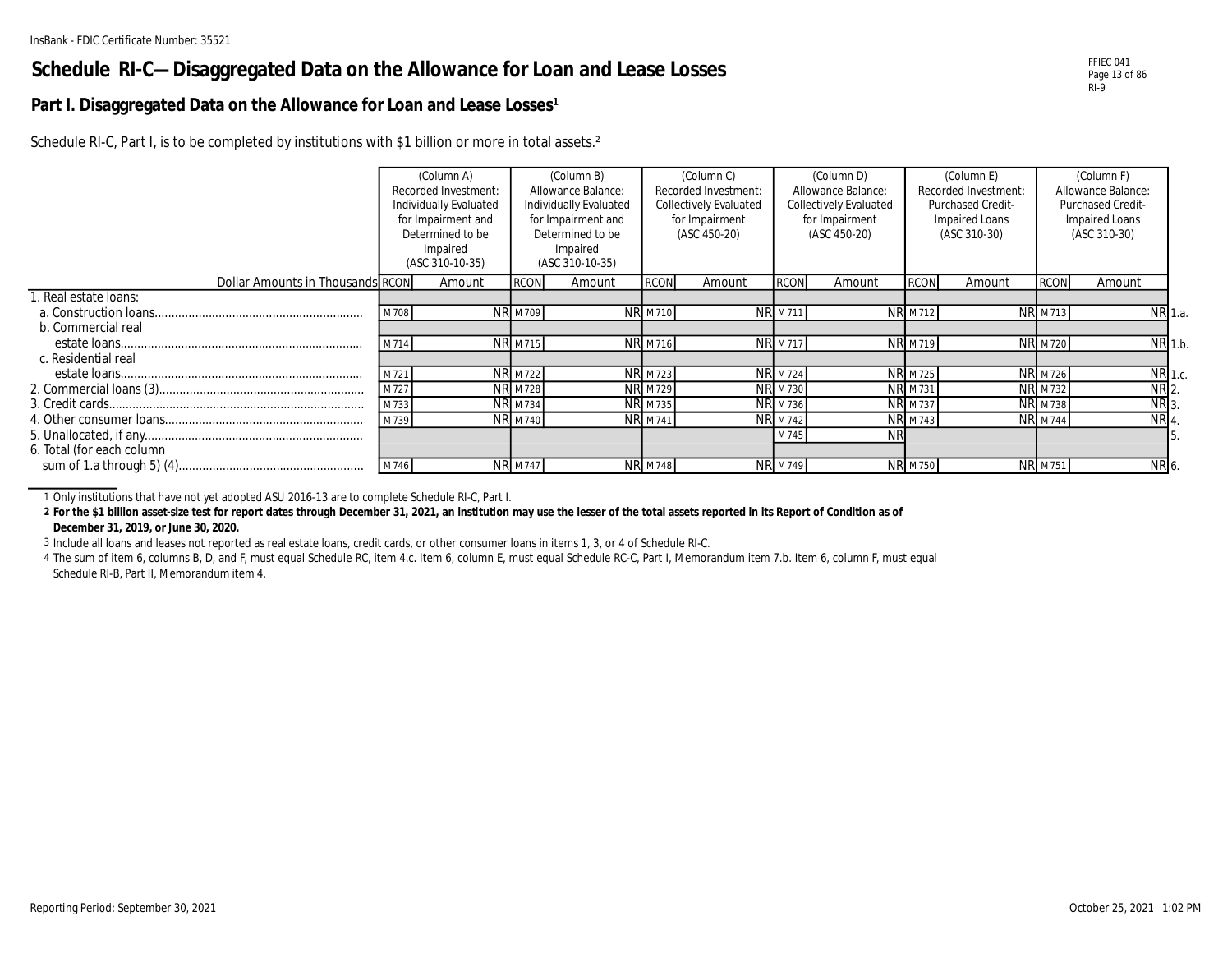#### Part II. Disaggregated Data on the Allowances for Credit Losses<sup>1</sup>

Schedule RI-C, Part II, is to be completed by institutions with \$1 billion or more in total assets.<sup>2</sup>

|                                       |             | (Column A)<br>Amortized Cost | (Column B)<br>Allowance Balance |        |         |  |
|---------------------------------------|-------------|------------------------------|---------------------------------|--------|---------|--|
| Dollar Amounts in Thousands RCON      |             | Amount                       | <b>RCON</b>                     | Amount |         |  |
| Loans and Leases Held for Investment: |             |                              |                                 |        |         |  |
| 1. Real estate loans:                 |             |                              |                                 |        |         |  |
|                                       | JJO4        | NRI                          | JJ12                            |        | NR 1.a. |  |
|                                       | JJO5        | <b>NRI</b>                   | J113                            |        | NR 1.b. |  |
|                                       | JJO6        |                              | JJ14                            |        | NR 1.c. |  |
|                                       | $JJO^-$     |                              | JJ15                            | NR 2.  |         |  |
|                                       | <b>SOLL</b> | NRI                          | JJ16                            | NR 3.  |         |  |
|                                       | <b>JIOS</b> | NRI                          | JJ11                            | NR 4.  |         |  |
|                                       |             |                              | JJ18                            | NR 5.  |         |  |
|                                       | $ $   11    |                              | JJ19                            | NR 6.  |         |  |

|                                     |      | Allowance Balance |        |
|-------------------------------------|------|-------------------|--------|
| Dollar Amounts in Thousands RCON    |      | Amount            |        |
| <b>Held-to-Maturity Securities:</b> |      |                   |        |
|                                     | JJ2C | NR 7.             |        |
|                                     | JJ21 | NR 8.             |        |
|                                     | JJ23 | NR 9.             |        |
|                                     | JJ24 |                   | NR 10. |
|                                     | JJ25 |                   | NR 11. |

1 Only institutions that have adopted ASU 2016-13 are to complete Schedule RI-C, Part II.

**2 For the \$1 billion asset-size test for report dates through December 31, 2021, an institution may use the lesser of the total assets reported in its Report of Condition as of December 31, 2019, or June 30, 2020.**

3 Include all loans and leases not reported as real estate loans, credit cards, or other consumer loans in items 1, 3, or 4 of Schedule RI-C, Part II.

4 Item 6, column B, must equal Schedule RC, item 4.c.

5 Item 11 must equal Schedule RI-B, Part II, item 7, column B.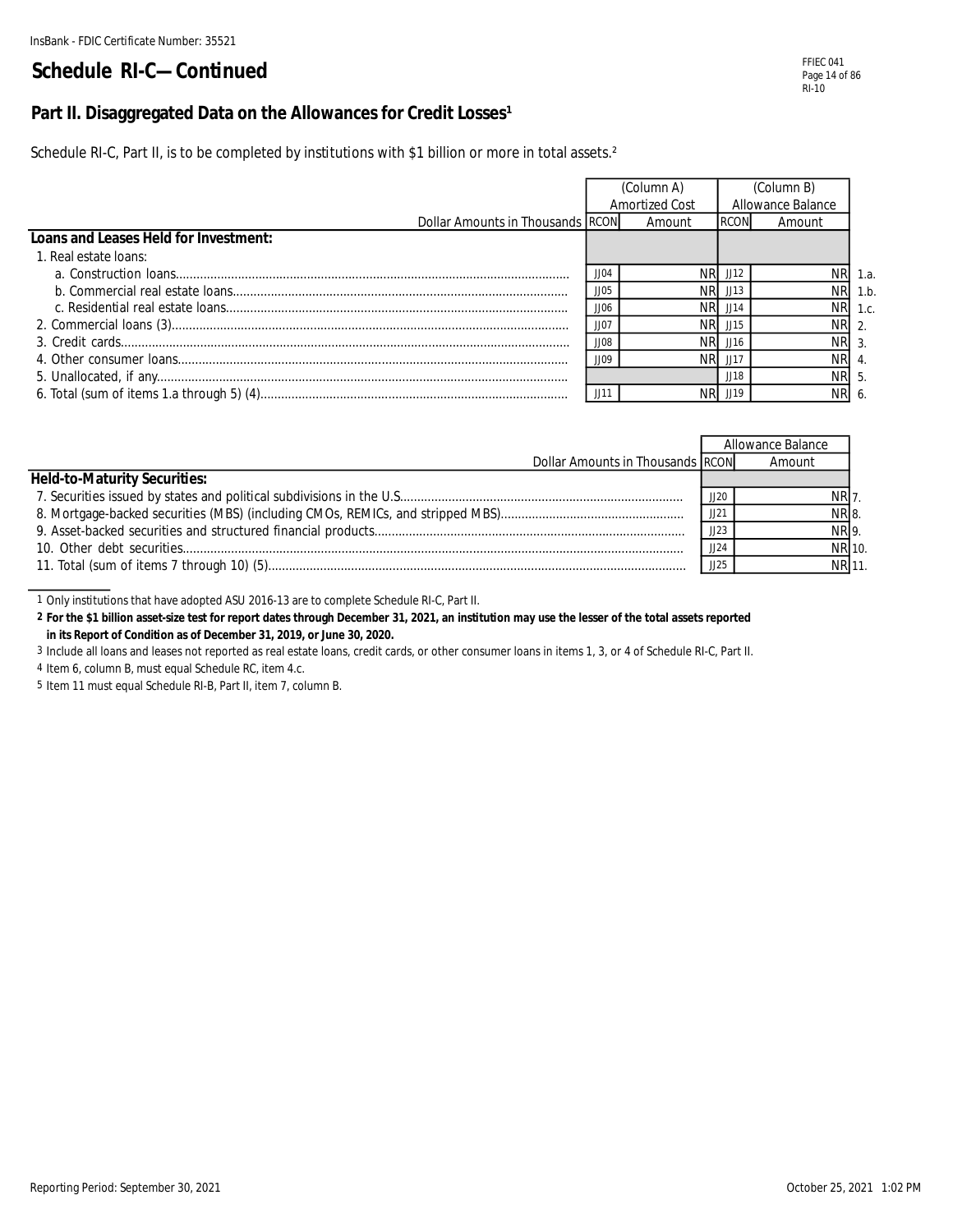### **Schedule RI-E—Explanations**

*Schedule RI-E is to be completed each quarter on a calender year-to-date basis.*

Detail all adjustments in Schedule RI-A and RI-B, all discontinued operations in Schedule RI, and all significant items of other noninterest income and other noninterest expense in Schedule RI (See instructions for details.)

|                                                                                              |                                  |      | Year-to-date        |
|----------------------------------------------------------------------------------------------|----------------------------------|------|---------------------|
|                                                                                              | Dollar Amounts in Thousands RIAD |      | Amount              |
| 1. Other noninterest income (from Schedule RI, item 5.I)                                     |                                  |      |                     |
| Itemize and describe amounts greater than \$100,000 that exceed 7% of Schedule RI, item 5.1: |                                  |      |                     |
|                                                                                              |                                  | C013 | $0$ 1.a.            |
|                                                                                              |                                  | C014 | 202<br>1.b.         |
|                                                                                              |                                  | C016 | $0 \mid 1.c.$       |
|                                                                                              |                                  | 4042 | $0$ 1.d.            |
|                                                                                              |                                  | C015 | $0$ 1.e.            |
|                                                                                              |                                  | F555 | $0$ 1.f.            |
|                                                                                              |                                  | T047 | $0$ 1.g.            |
| <b>TEXT</b>                                                                                  |                                  |      |                     |
| 4461<br>h.                                                                                   |                                  | 4461 | $0$ 1h.             |
| <b>TEXT</b>                                                                                  |                                  |      |                     |
| j.<br>4462                                                                                   |                                  | 4462 | $0$ 1i.             |
| <b>TEXT</b>                                                                                  |                                  |      |                     |
| 4463                                                                                         |                                  | 4463 |                     |
| j.                                                                                           |                                  |      | $0$ <sup>1</sup> j. |
| 2. Other noninterest expense (from Schedule RI, item 7.d)                                    |                                  |      |                     |
| Itemize and describe amounts greater than \$100,000 that exceed 7% of Schedule RI, item 7.d: |                                  |      |                     |
|                                                                                              |                                  | C017 | 446 2.a.            |
|                                                                                              |                                  | 0497 | 388 2.b.            |
|                                                                                              |                                  | 4136 | 186 2.c.            |
|                                                                                              |                                  | C018 | 44 2.d.             |
|                                                                                              |                                  | 8403 | 0 <sub>2.e.</sub>   |
| f.                                                                                           |                                  | 4141 | $0$ 2.f.            |
|                                                                                              |                                  | 4146 | $205$ 2.g.          |
|                                                                                              |                                  | F556 | 96 2.h.             |
|                                                                                              |                                  | F557 | $0 \, 2.i.$         |
|                                                                                              |                                  | F558 | $0 \, 2 \, j.$      |
|                                                                                              |                                  | F559 | 80 2.k.             |
|                                                                                              |                                  | Y923 | $0 \, 2.1$          |
| m. Insurance expenses (not included in employee expenses, premises and fixed asset expenses, |                                  |      |                     |
|                                                                                              |                                  | Y924 | $0 \,   2.m.$       |
| <b>TEXT</b>                                                                                  |                                  |      |                     |
| n. 4464 Other Outside Services                                                               |                                  | 4464 | 85 2.n.             |
| <b>TEXT</b>                                                                                  |                                  |      |                     |
| 4467<br>O <sub>1</sub>                                                                       |                                  | 4467 | $0$ 2.o.            |
| <b>TEXT</b>                                                                                  |                                  |      |                     |
| p. 4468                                                                                      |                                  | 4468 | $0$ 2.p.            |
| 3. Discontinued operations and applicable income tax effect (from Schedule RI, item 11)      |                                  |      |                     |
| (itemize and describe each discontinued operation):                                          |                                  |      |                     |
| <b>TEXT</b>                                                                                  |                                  |      |                     |
| FT29<br>a. (1)                                                                               |                                  | FT29 | $0 \, 3.a.1.$       |
| FT30                                                                                         | $\Omega$                         |      | 3.a.2.              |
| <b>TEXT</b>                                                                                  |                                  |      |                     |
| $b. (1)$ FT31                                                                                |                                  | FT31 | $0 \, 3.b.1$        |
| FT32                                                                                         | $\Omega$                         |      | 3.b.2               |
|                                                                                              |                                  |      |                     |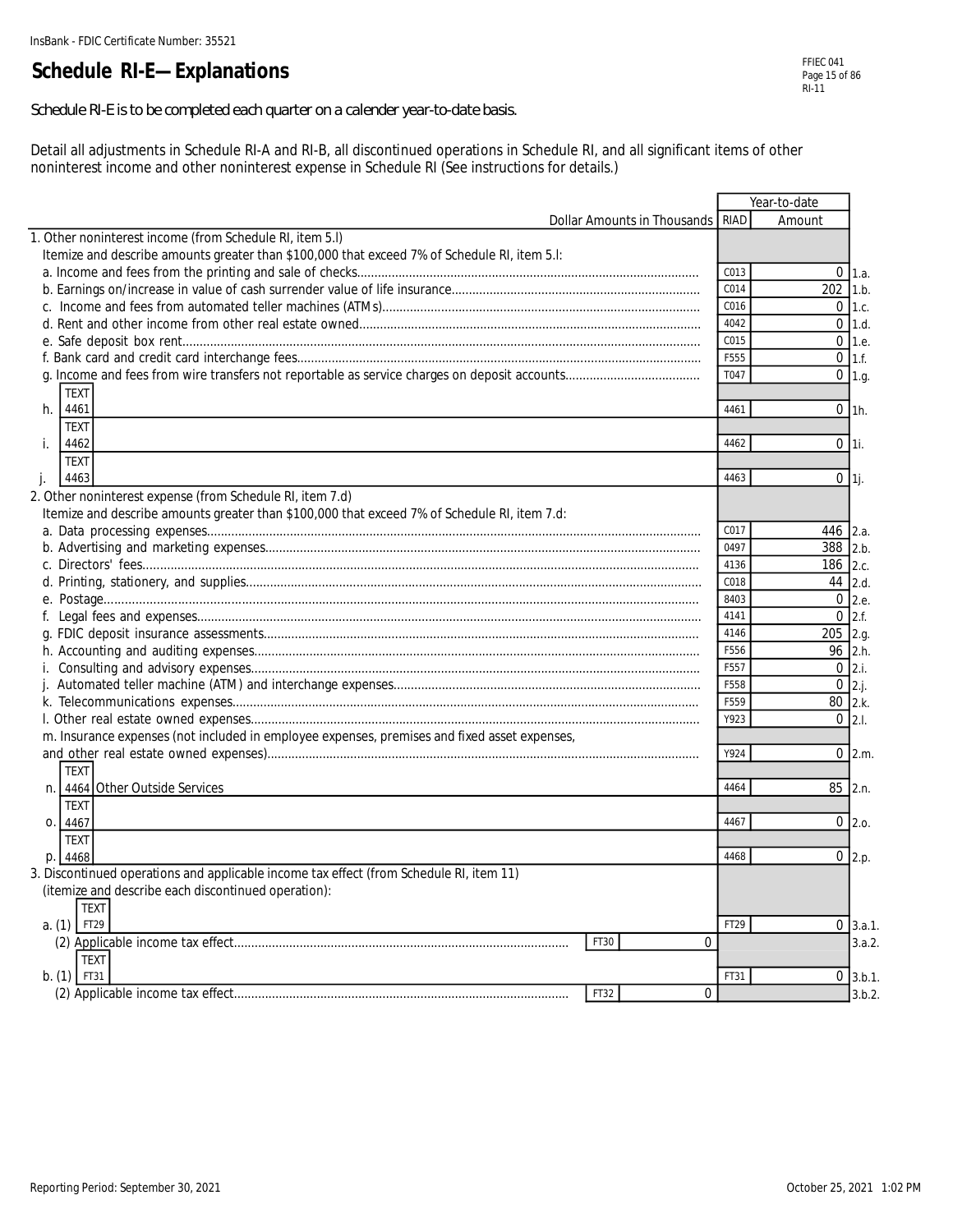|                                                                                                 |             | Year-to-date |                   |
|-------------------------------------------------------------------------------------------------|-------------|--------------|-------------------|
| Dollar Amounts in Thousands   RIAD                                                              |             | Amount       |                   |
| 4. Cumulative effect of changes in accounting principles and corrections of material accounting |             |              |                   |
| errors (from Schedule RI-A, item 2) (itemize and describe all such effects):                    |             |              |                   |
|                                                                                                 | JJ26        | NR 4.a.      |                   |
|                                                                                                 | <b>KW17</b> |              | 4.b               |
| <b>TEXT</b>                                                                                     |             |              |                   |
| <b>B526</b><br>$C_{1}$                                                                          | B526        |              | $0 \mid 4.c.$     |
| <b>TEXT</b>                                                                                     |             |              |                   |
| d.<br>B527                                                                                      | B527        |              | $0$ 4.d.          |
| 5. Other transactions with stockholders (including a parent holding company)                    |             |              |                   |
| (from Schedule RI-A, item 11) (itemize and describe all such transactions):                     |             |              |                   |
| <b>TEXT</b>                                                                                     |             |              |                   |
| 4498<br>a <sub>1</sub>                                                                          | 4498        |              | 0 <sub>5.a.</sub> |
| <b>TEXT</b>                                                                                     |             |              |                   |
| b.<br>4499                                                                                      | 4499        |              | $0$ 5.b.          |
| 6. Adjustments to allowances for credit losses (3) (from Schedule RI-B, Part II, item 6)        |             |              |                   |
| (itemize and describe all adjustments):                                                         |             |              |                   |
| a. Initial allowances for credit losses recognized upon the acquisition of purchased credit-    |             |              |                   |
|                                                                                                 | JJ27        | NR 6.a.      |                   |
| b. Effect of adoption of current expected credit losses methodology on allowances for credit    |             |              |                   |
|                                                                                                 | JJ28        | NR 6.b.      |                   |
| <b>TEXT</b>                                                                                     |             |              |                   |
| C. 4521                                                                                         | 4521        |              | $0\,$ 6.c.        |
| <b>TEXT</b>                                                                                     |             |              |                   |
| 4522<br>d.                                                                                      | 4522        |              | $0, 6$ .d.        |
| 7. Other explanations (the space below is provided for the bank to briefly describe, at its     |             |              |                   |
| option, any other significant items affecting the Report of Income):                            |             |              |                   |
|                                                                                                 |             |              |                   |

| ---------<br>$\sim$ | . RIA | N( |  |
|---------------------|-------|----|--|
| .0r                 |       |    |  |

 Other explanations (please type or print clearly): (TEXT 4769)

<sup>1</sup> Only institutions that have adopted ASU 2016-13 should report amounts in items 4.a, 6.a, and 6.b, if applicable.

<sup>2</sup> An institution should complete item 4.a and item 6.b in the quarter that it adopts ASU 2016-13 and in the quarter-end Call Reports for the remainder of that calendar year only.

<sup>3</sup> Institutions that have not adopted ASU 2016-13 should report adjustments to the allowance for loan and lease losses in items 6.c and 6.d, if applicable.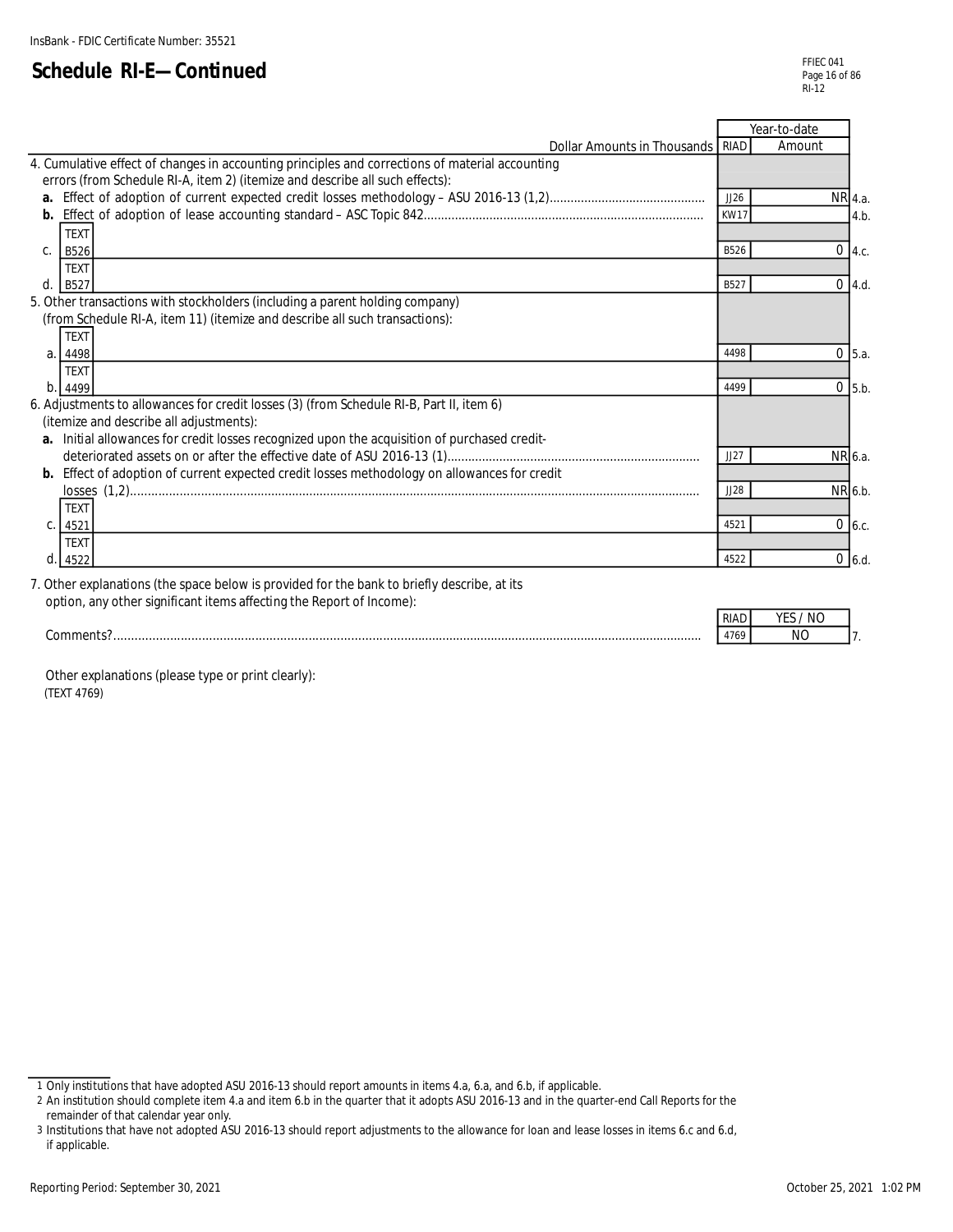# **Consolidated Report of Condition for Insured Banks and Savings Associations for September 30, 2021**

All schedules are to be reported in thousands of dollars. Unless otherwise indicated, report the amount outstanding as of the last business day of the quarter.

### **Schedule RC—Balance Sheet**

| Dollar Amounts in Thousands RCON<br>Amount<br><b>Assets</b><br>1. Cash and balances due from depository institutions (from Schedule RC-A):<br>0081<br>$4,399$ 1.a.<br>58,738 1.b.<br>0071<br>2. Securities:<br>$0\,2.a.$<br>JJ34<br>1773<br>17,513 2.b.<br>JA22<br>$0\,$ 2.c.<br>3. Federal funds sold and securities purchased under agreements to resell:<br>B987<br>$12,001$ 3.a.<br>B989<br>$0 \mid 3.b.$ |
|---------------------------------------------------------------------------------------------------------------------------------------------------------------------------------------------------------------------------------------------------------------------------------------------------------------------------------------------------------------------------------------------------------------|
|                                                                                                                                                                                                                                                                                                                                                                                                               |
|                                                                                                                                                                                                                                                                                                                                                                                                               |
|                                                                                                                                                                                                                                                                                                                                                                                                               |
|                                                                                                                                                                                                                                                                                                                                                                                                               |
|                                                                                                                                                                                                                                                                                                                                                                                                               |
|                                                                                                                                                                                                                                                                                                                                                                                                               |
|                                                                                                                                                                                                                                                                                                                                                                                                               |
|                                                                                                                                                                                                                                                                                                                                                                                                               |
|                                                                                                                                                                                                                                                                                                                                                                                                               |
|                                                                                                                                                                                                                                                                                                                                                                                                               |
|                                                                                                                                                                                                                                                                                                                                                                                                               |
| 4. Loans and lease financing receivables (from Schedule RC-C):                                                                                                                                                                                                                                                                                                                                                |
| 5369<br>$0 \, 4.a.$                                                                                                                                                                                                                                                                                                                                                                                           |
| B528<br>549,510<br>4.b.                                                                                                                                                                                                                                                                                                                                                                                       |
| 3123<br>7.575<br>4.c.                                                                                                                                                                                                                                                                                                                                                                                         |
| 541,935 4.d.<br>B529                                                                                                                                                                                                                                                                                                                                                                                          |
| $0\overline{5}$<br>3545                                                                                                                                                                                                                                                                                                                                                                                       |
| 2145<br>13,1516.                                                                                                                                                                                                                                                                                                                                                                                              |
| $0\vert 7.$<br>2150                                                                                                                                                                                                                                                                                                                                                                                           |
| 0 <sub>8</sub><br>2130                                                                                                                                                                                                                                                                                                                                                                                        |
| 0 <sub>9</sub><br>3656                                                                                                                                                                                                                                                                                                                                                                                        |
| $0 \ 10.$<br>2143                                                                                                                                                                                                                                                                                                                                                                                             |
| 2160<br>29,797 11.                                                                                                                                                                                                                                                                                                                                                                                            |
| 2170<br>677,534 12.                                                                                                                                                                                                                                                                                                                                                                                           |
| Liabilities                                                                                                                                                                                                                                                                                                                                                                                                   |
| 13. Deposits:                                                                                                                                                                                                                                                                                                                                                                                                 |
| 559,074 13.a.<br>2200                                                                                                                                                                                                                                                                                                                                                                                         |
| 6631<br>80,541<br>13.a.1.                                                                                                                                                                                                                                                                                                                                                                                     |
| 6636<br>478,533<br>13.a.2.                                                                                                                                                                                                                                                                                                                                                                                    |
| b. Not applicable                                                                                                                                                                                                                                                                                                                                                                                             |
| 14. Federal funds purchased and securities sold under agreements to repurchase:                                                                                                                                                                                                                                                                                                                               |
| 2,000 14.a.<br>B993                                                                                                                                                                                                                                                                                                                                                                                           |
| B995<br>$0$ 14.b.                                                                                                                                                                                                                                                                                                                                                                                             |
| 3548<br>$0 \mid 15.$                                                                                                                                                                                                                                                                                                                                                                                          |
| 43,932 16.<br>3190                                                                                                                                                                                                                                                                                                                                                                                            |
| 17. and 18. Not applicable                                                                                                                                                                                                                                                                                                                                                                                    |
| $0$ 19.<br>3200                                                                                                                                                                                                                                                                                                                                                                                               |

1 Includes cash items in process of collection and unposted debits.

2 Includes time certificates of deposit not held for trading.

3 Institutions that have adopted ASU 2016-13 should report in item 2.a amounts net of any applicable allowance for credit losses, and item 2.a should equal Schedule RC-B, item 8, column A, less Schedule RI-B, Part II, item 7, column B.

4 Item 2.c is to be completed by all institutions. See the instructions for this item and the Glossary entry for "Securities Activities" for further detail on accounting for investments in equity securities.

5 Includes all securities resale agreements, regardless of maturity.

6 Institutions that have adopted ASU 2016-13 should report in items 3.b and 11 amounts net of any applicable allowance for credit losses.

7 Institutions that have adopted ASU 2016-13 should report in item 4.c the allowance for credit losses on loans and leases.

8 Includes noninterest-bearing, demand, time, and savings deposits.

9 Report overnight Federal Home Loan Bank advances in Schedule RC, item 16, "Other borrowed money."

10 Includes all securities repurchase agreements, regardless of maturity.

11 Includes limited-life preferred stock and related surplus.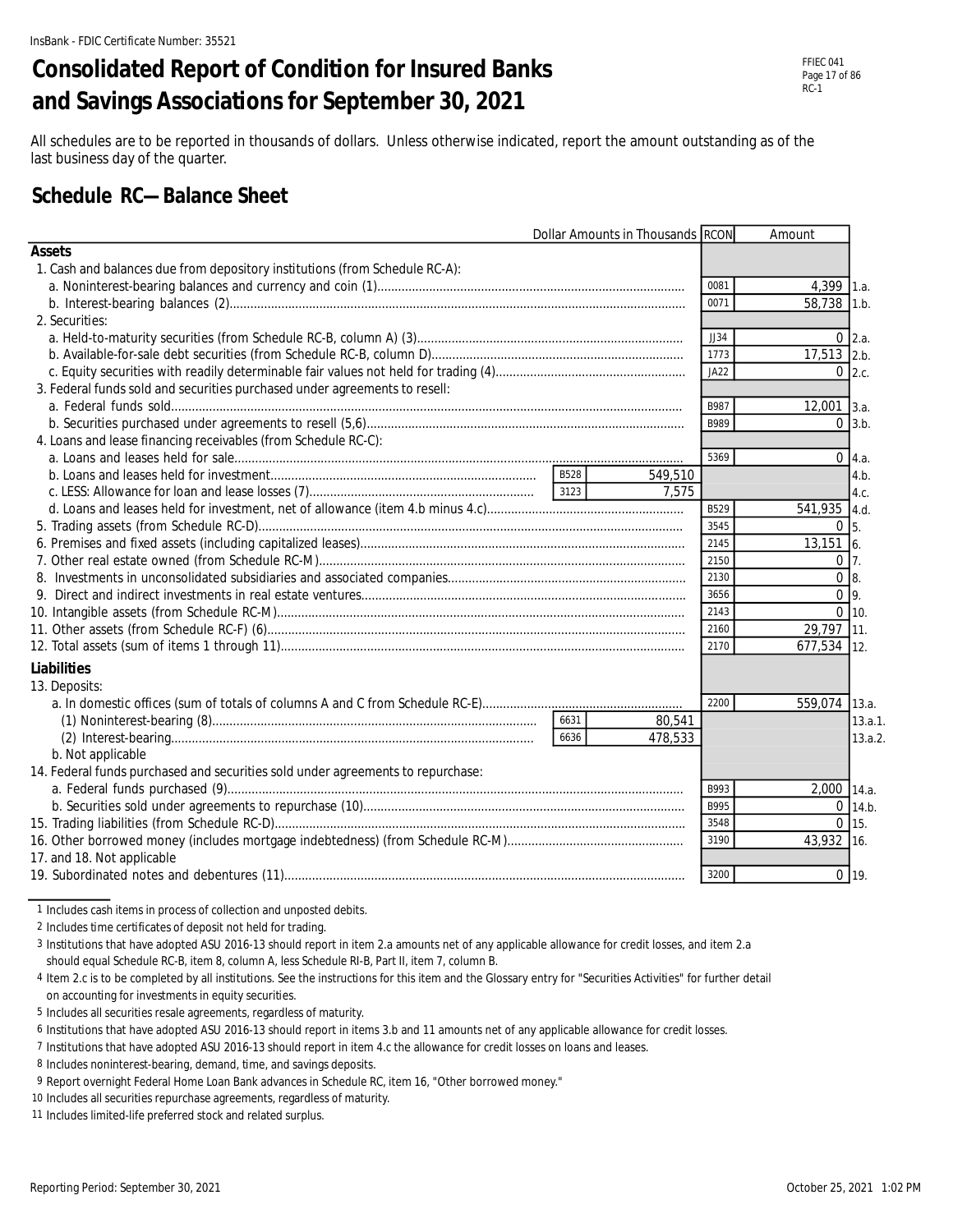M.1.

RCON Number

| Dollar Amounts in Thousands RCON |             | Amount       |              |
|----------------------------------|-------------|--------------|--------------|
| Liabilities-continued            |             |              |              |
|                                  | 2930        | 4,019 20.    |              |
|                                  | 2948        | 609.025 21   |              |
| 22. Not applicable               |             |              |              |
| <b>Equity Capital</b>            |             |              |              |
| <b>Bank Equity Capital</b>       |             |              |              |
|                                  | 3838        |              | $0 \mid 23.$ |
|                                  | 3230        | 59 24.       |              |
|                                  | 3839        | 39,801 25.   |              |
|                                  | 3632        | 28,160 26.a. |              |
|                                  | <b>B530</b> | 489 26.b.    |              |
|                                  | A130        |              | $0\,$ 26.c.  |
|                                  | 3210        | 68,509 27.a. |              |
|                                  | 3000        |              | $0$ 27.b.    |
|                                  | G105        | 68,509 28.   |              |
|                                  | 3300        | 677.534 29.  |              |

#### **Memoranda**

#### **To be reported with the March Report of Condition.**

- 1. Indicate in the box at the right the number of the statement below that best describes the most comprehensive level of auditing work performed for the bank by independent external auditors as of any date during 2020................................................................................................................................. 6724 NR
- 1a = An integrated audit of the reporting institution's financial state-<br>ments and its internal control over financial reporting conducted  $\begin{array}{c} 3 =$  This number is not to be used<br> $4 =$  Directors' examination of the bank ments and its internal control over financial reporting conducted in accordance with the standards of the American Institute of with generally accepted auditing standards by a certified Certified Public Accountants (AICPA) or the Public Company public accounting firm (may be required by state-chartering Accounting Oversight Board (PCAOB) by an independent public authority)
- $1b = An$  audit of the reporting institution's financial statements only conducted in accordance with the auditing standards of the  $6 =$  Review of the bank's financial statements by external AICPA or the PCAOB by an independent public accountant that auditors submits a report on the institution  $7 =$  Compilation of the bank's financial statements by external
- $2a = An integrated audit of the reporting institution's parent holding company's consolidated financial statements and its internal con- $8 = Other$  at a 20.$ trol over financial reporting conducted in accordance with the standards of the AICPA or the PCAOB by an independent public accountant that submits a report on the consolidated holding company (but not on the institution separately)
- 2b = An audit of the reporting institution's parent holding company's consolidated financial statements only conducted in accordance with the auditing standards of the AICPA or the PCAOB by an independent public accountant that submits a report on the consolidated holding company (but not on the institution separately)

#### **To be reported with the March Report of Condition.**

2. Bank's fiscal year-end date (report the date in MMDD format)...................................................................................... 8678 NR

|        | h1/4 |
|--------|------|
| $\sim$ |      |

- 
- 
- accountant that submits a report on the institution<br>An audit of the bank performed by other external<br>audit of the reporting institution's financial statements only<br>auditors (may be required by state-chartering authority)
	-
	-
	- $8 =$  Other audit procedures (excluding tax preparation work)<br> $9 =$  No external audit work
	-

| $D^{\prime\prime}$ | Date. |                |
|--------------------|-------|----------------|
| 8678               |       | M <sub>2</sub> |

1 Includes, but is not limited to, net unrealized holding gains (losses) on available-for-sale securities, accumulated net gains (losses)

on cash flow hedges, and accumulated defined benefit pension and other postretirement plan adjustments.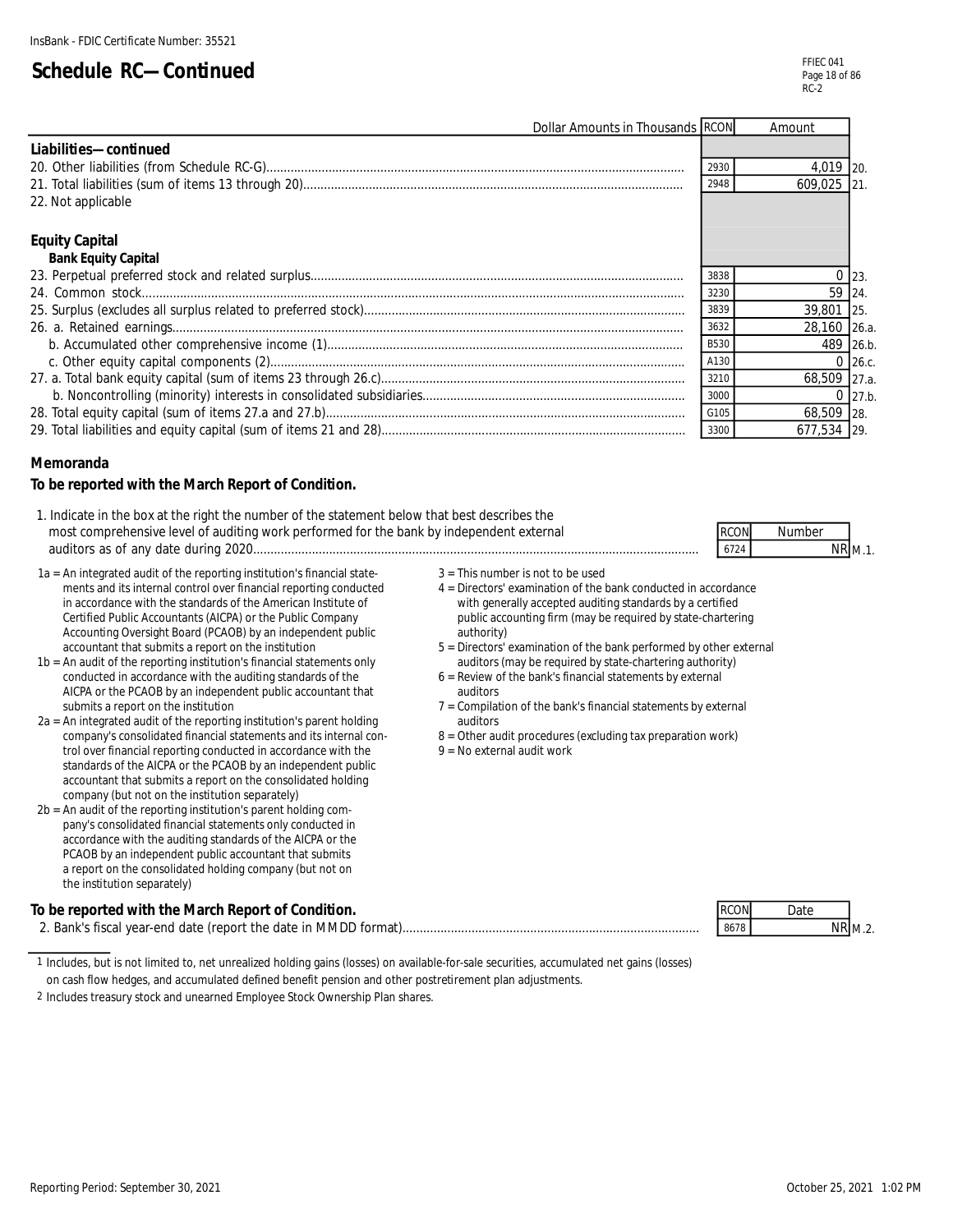### **Schedule RC-A—Cash and Balances Due From Depository Institutions**

FFIEC 041 Page 19 of 86 RC-3

Schedule RC-A is to be completed only by banks with \$300 million or more in total assets.<sup>1</sup> Exclude assets held for trading.

| Dollar Amounts in Thousands RCON                                                |      | Amount       |       |
|---------------------------------------------------------------------------------|------|--------------|-------|
| 1. Cash items in process of collection, unposted debits, and currency and coin: |      |              |       |
|                                                                                 | 0020 |              | 11.а. |
|                                                                                 | 0080 | $1.453$ 1.b. |       |
|                                                                                 | 0082 | $14,578$ 2.  |       |
|                                                                                 | 0070 |              |       |
|                                                                                 | 0090 | 47,106 4     |       |
|                                                                                 | 0010 | $63,137$ 5.  |       |

**1 For the \$300 million asset-size test for report dates through December 31, 2021, an institution may use the lesser of the total assets reported in its Report of Condition as of December 31, 2019, or June 30, 2020.**

### **Schedule RC-B—Securities**

Exclude assets held for trading.

|                                         | Held-to-maturity |                |             |            |             | Available-for-sale |             |                   |  |  |
|-----------------------------------------|------------------|----------------|-------------|------------|-------------|--------------------|-------------|-------------------|--|--|
|                                         |                  | (Column A)     |             | (Column B) |             | (Column C)         |             | (Column D)        |  |  |
|                                         |                  | Amortized Cost |             | Fair Value |             | Amortized Cost     |             | <b>Fair Value</b> |  |  |
| Dollar Amounts in Thousands RCON        |                  | Amount         | <b>RCON</b> | Amount     | <b>RCON</b> | Amount             | <b>RCON</b> | Amount            |  |  |
|                                         | 0211             |                | 0213        |            | 1286        |                    | 1287        |                   |  |  |
| 2. U.S. Government agency and sponsored |                  |                |             |            |             |                    |             |                   |  |  |
| agency obligations (exclude mortgage-   |                  |                |             |            |             |                    |             |                   |  |  |
|                                         | <b>HT50</b>      |                | <b>HT51</b> |            | $0$ HT52    | 213                | HT53        | $215$ 2.          |  |  |
| 3. Securities issued by states and      |                  |                |             |            |             |                    |             |                   |  |  |
|                                         | 8496             |                | 8497        |            | 8498        |                    | 0 8499      |                   |  |  |

1 Includes Small Business Administration "Guaranteed Loan Pool Certificates," U.S. Maritime Administration obligations", Export–Import Bank participation certificates", and obligations (other than mortgage-backed securities) issued by the Farm Credit System, the Federal Home Loan Bank System, the Federal Home Loan Mortgage Corporation, the Federal National Mortgage Association, the Resolution Funding Corporation, the Student Loan Marketing Association, and the Tennessee Valley Authority.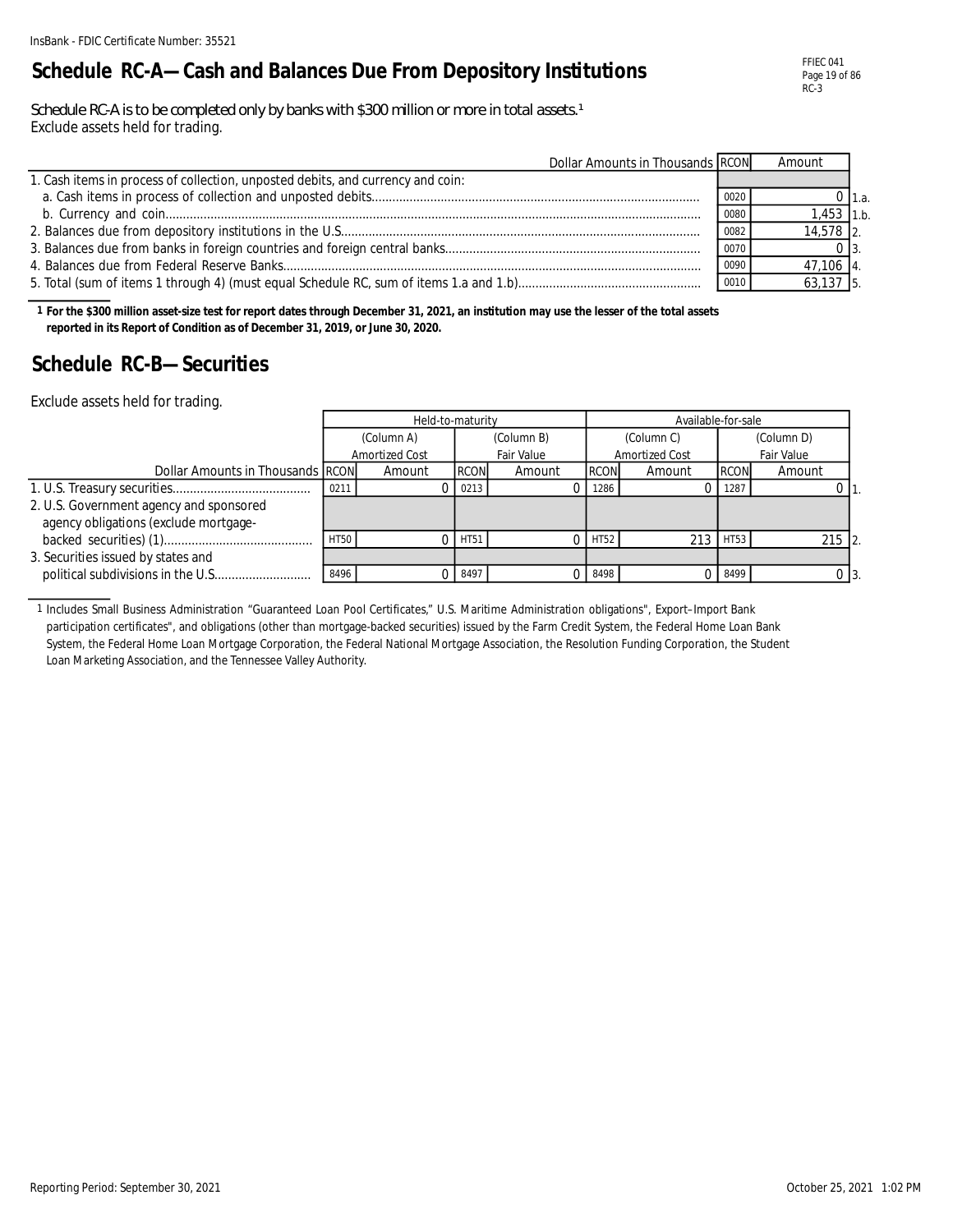|                                      |      | Held-to-maturity      |             |            | Available-for-sale |                |             |                   |                 |
|--------------------------------------|------|-----------------------|-------------|------------|--------------------|----------------|-------------|-------------------|-----------------|
|                                      |      | (Column A)            |             | (Column B) |                    | (Column C)     |             | (Column D)        |                 |
|                                      |      | <b>Amortized Cost</b> |             | Fair Value |                    | Amortized Cost |             | <b>Fair Value</b> |                 |
| Dollar Amounts in Thousands RCON     |      | Amount                | <b>RCON</b> | Amount     | <b>RCON</b>        | Amount         | <b>RCON</b> | Amount            |                 |
| 4. Mortgage-backed securities (MBS): |      |                       |             |            |                    |                |             |                   |                 |
| a. Residential mortgage              |      |                       |             |            |                    |                |             |                   |                 |
| pass-through securities:             |      |                       |             |            |                    |                |             |                   |                 |
|                                      | G300 | $\Omega$              | G301        | 0          | G302               | 72             | G303        |                   | 75 4.a.1.       |
| (2) Issued by FNMA                   |      |                       |             |            |                    |                |             |                   |                 |
|                                      | G304 | $\mathbf 0$           | G305        | $\Omega$   | G306               | 6,703          | G307        | $6,849$ 4.a.2.    |                 |
| (3) Other pass-through securities    | G308 | $\Omega$              | G309        | 0          | G310               | 0              | G311        | 0                 | 4.a.3.          |
| b. Other residential mortgage-backed |      |                       |             |            |                    |                |             |                   |                 |
| securities (include CMOs, REMICs,    |      |                       |             |            |                    |                |             |                   |                 |
| and stripped MBS):                   |      |                       |             |            |                    |                |             |                   |                 |
| (1) Issued or guaranteed by          |      |                       |             |            |                    |                |             |                   |                 |
| U.S. Government agencies             |      |                       |             |            |                    |                |             |                   |                 |
|                                      | G312 | $\Omega$              | G313        | 0          | G314               | 10,290         | G315        | 10,370            | 4.b.1.          |
| (2) Collateralized by MBS issued or  |      |                       |             |            |                    |                |             |                   |                 |
| guaranteed by U.S. Government        |      |                       |             |            |                    |                |             |                   |                 |
| agencies or sponsored agencies (1)   | G316 | $\mathbf 0$           | G317        | $\Omega$   | G318               | $\Omega$       | G319        |                   | $0$ 4.b.2.      |
| (3) All other residential MBS        | G320 | $\Omega$              | G321        | 0          | G322               | 0              | G323        |                   | $0\,$ 4.b.3.    |
| c. Commercial MBS:                   |      |                       |             |            |                    |                |             |                   |                 |
| (1) Commercial mortgage pass-        |      |                       |             |            |                    |                |             |                   |                 |
| through securities:                  |      |                       |             |            |                    |                |             |                   |                 |
| (a) Issued or guaranteed by          |      |                       |             |            |                    |                |             |                   |                 |
| FNMA, FHLMC, or GNMA                 | K142 | $\Omega$              | K143        | 0          | K144               | $\Omega$       | K145        |                   | $0 \, 4.c.1.a.$ |
| (b) Other pass-through securities    | K146 | 0                     | K147        | 0          | K148               | $\Omega$       | K149        |                   | $0$ 4.c.1.b.    |

1 U.S. Government agencies include, but are not limited to, such agencies as the Government National Mortgage Association (GNMA), the Federal Deposit Insurance Corporation (FDIC), and the National Credit Union Administration (NCUA). U.S. Government-sponsored agencies include, but are not limited to, such agencies as the Federal Home Loan Mortgage Corporation (FHLMC) and the Federal National Mortgage Association (FNMA).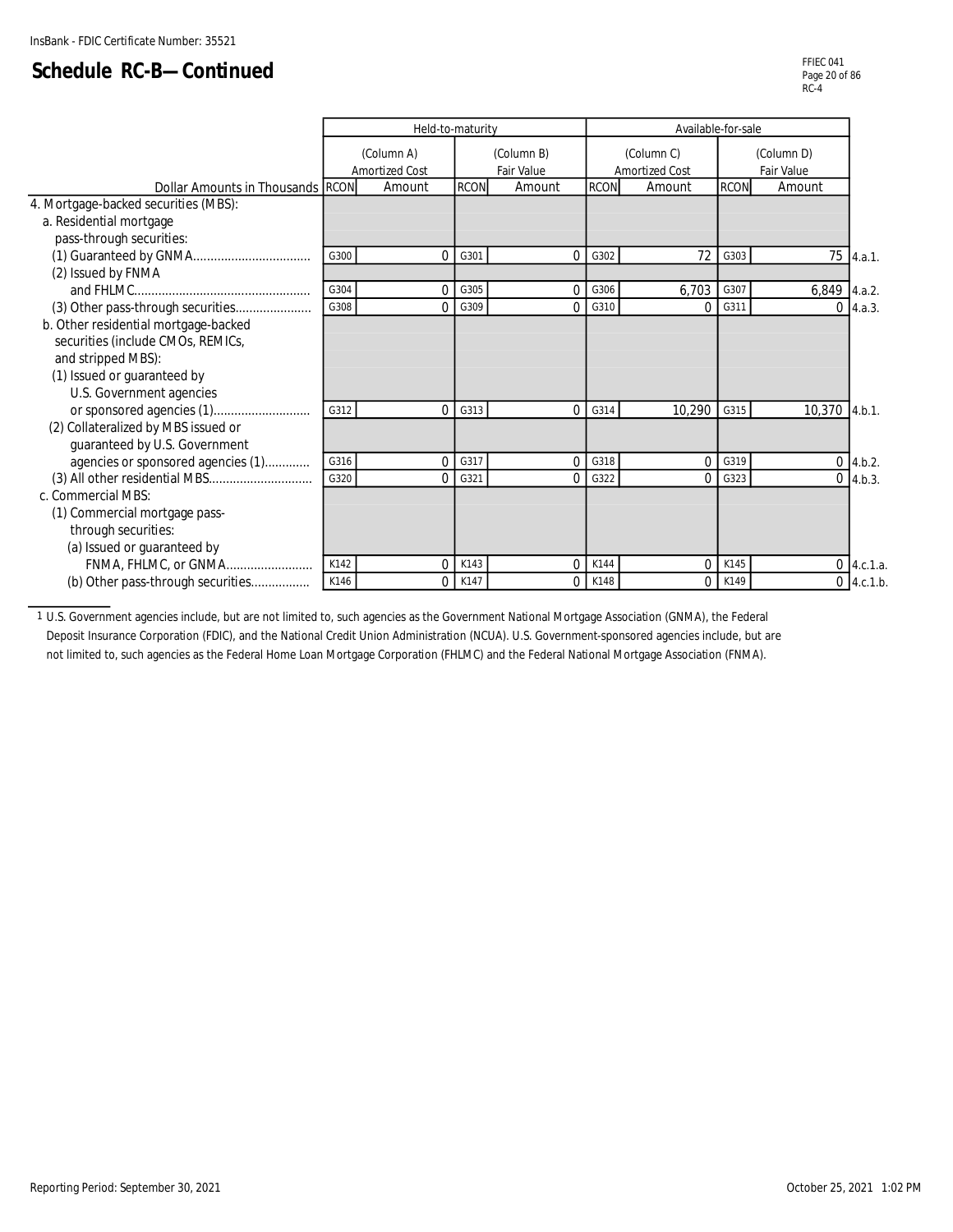|                                         |             | Held-to-maturity |             |            | Available-for-sale |                |             |            |                 |
|-----------------------------------------|-------------|------------------|-------------|------------|--------------------|----------------|-------------|------------|-----------------|
|                                         |             | (Column A)       |             | (Column B) |                    | (Column C)     |             |            |                 |
|                                         |             | Amortized Cost   |             | Fair Value |                    | Amortized Cost |             | Fair Value |                 |
| <b>Dollar Amounts in Thousands RCON</b> |             | Amount           | <b>RCON</b> | Amount     | <b>RCON</b>        | Amount         | <b>RCON</b> | Amount     |                 |
| 4. c.(2) Other commercial MBS:          |             |                  |             |            |                    |                |             |            |                 |
| (a) Issued or guaranteed by             |             |                  |             |            |                    |                |             |            |                 |
| U.S. Government agencies                |             |                  |             |            |                    |                |             |            |                 |
|                                         | K150        | $\Omega$         | K151        |            | K152               | 4              | K153        |            | $4 \,$ 4.c.2.a. |
| (b) All other commercial MBS            | K154        | 0                | K155        | $\Omega$   | K156               | $\Omega$       | K157        |            | $0\,$ 4.c.2.b.  |
| 5. Asset-backed securities and          |             |                  |             |            |                    |                |             |            |                 |
| structured financial products:          |             |                  |             |            |                    |                |             |            |                 |
| a. Asset-backed                         |             |                  |             |            |                    |                |             |            |                 |
|                                         | C026        | $\Omega$         | C988        | $\Omega$   | C989               | $\Omega$       | C027        |            | $0$ 5.a.        |
| b. Structured financial                 |             |                  |             |            |                    |                |             |            |                 |
|                                         | <b>HT58</b> | $\Omega$         | HT59        | $\Omega$   | HT60               | $\Omega$       | HT61        |            | $0$ 5.b.        |
| 6. Other debt securities:               |             |                  |             |            |                    |                |             |            |                 |
| a. Other domestic debt                  |             |                  |             |            |                    |                |             |            |                 |
|                                         | 1737        | 0                | 1738        | $\Omega$   | 1739               | $\Omega$       | 1741        |            | $0\,$ 6.a.      |
| b. Other foreign debt                   |             |                  |             |            |                    |                |             |            |                 |
|                                         | 1742        | $\Omega$         | 1743        | $\Omega$   | 1744               | $\Omega$       | 1746        |            | $0 \vert 6.b.$  |
| 7. Not applicable                       |             |                  |             |            |                    |                |             |            |                 |
| 8. Total (sum of items 1                |             |                  |             |            |                    |                |             |            |                 |
|                                         | 1754        | 0                | 1771        | $\Omega$   | 1772               | 17,282         | 1773        | $17,513$ 8 |                 |

1 U.S. Government agencies include, but are not limited to, such agencies as the Government National Mortgage Association (GNMA), the Federal Deposit Insurance Corporation (FDIC), and the National Credit Union Administration (NCUA). U.S. Government-sponsored agencies include, but are not limited to, such agencies as the Federal Home Loan Mortgage Corporation (FHLMC) and the Federal National Mortgage Association (FNMA).

2 For institutions that have adopted ASU 2016-13, the total reported in column A must equal Schedule RC, item 2.a, plus Schedule RI-B, Part II, item 7, column B. For institutions that have not adopted ASU 2016-13, the total reported in column A must equal Schedule RC, item 2.a. For all institutions, the total reported in column D must equal Schedule RC, item 2.b.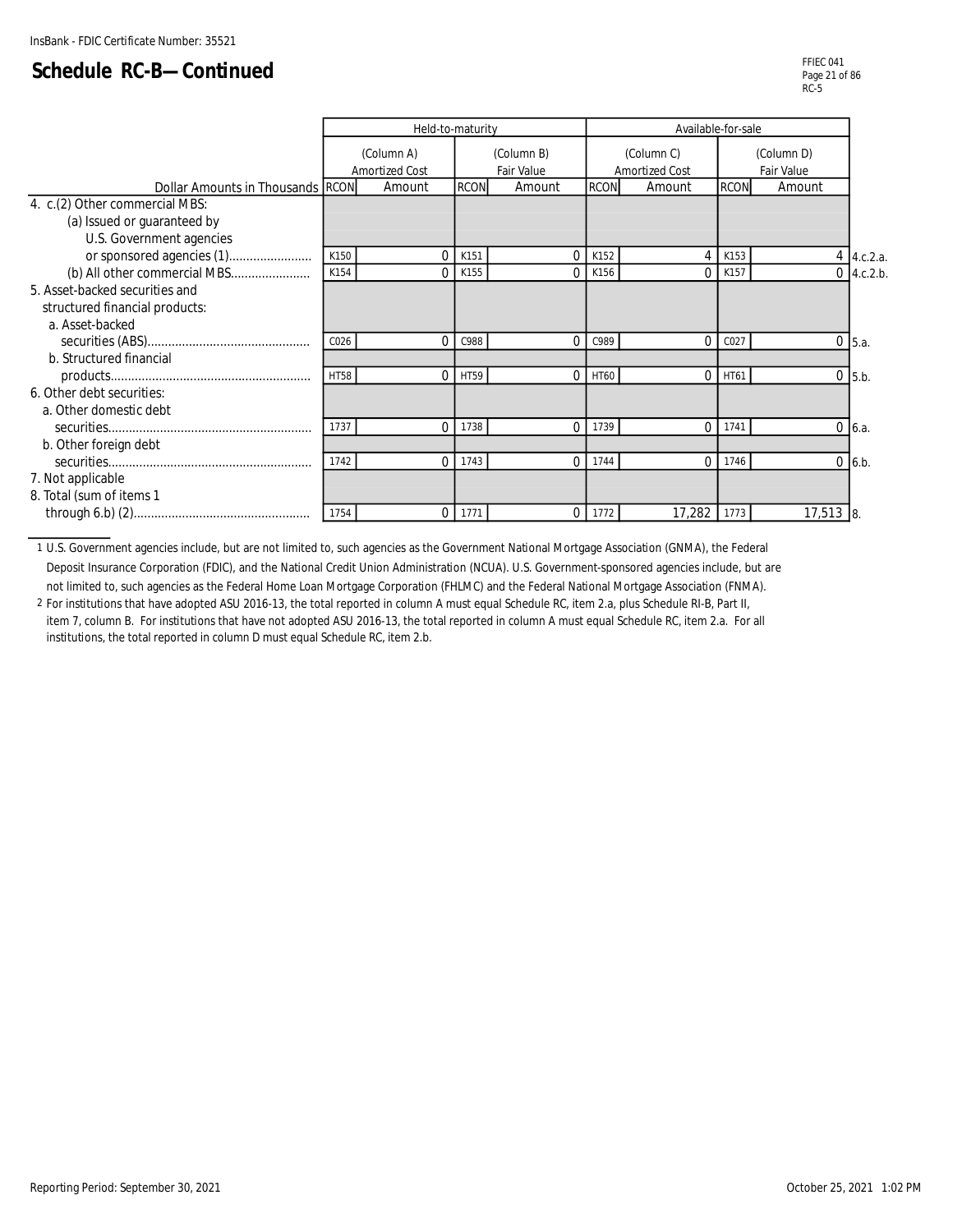**Memoranda**

### **Schedule RC-B—Continued**

| <b>Dollar Amounts in Thousands RCON</b>                                                               |      | Amount        |                      |
|-------------------------------------------------------------------------------------------------------|------|---------------|----------------------|
|                                                                                                       | 0416 |               | $0$ M.1.             |
| 2. Maturity and repricing data for debt securities (excluding those in nonaccrual status):            |      |               |                      |
| a. Securities issued by the U.S. Treasury, U.S. Government agencies, and states and political         |      |               |                      |
| subdivisions in the U.S.; other non-mortgage debt securities; and mortgage pass-through               |      |               |                      |
| securities other than those backed by closed-end first lien 1-4 family residential mortgages          |      |               |                      |
| with a remaining maturity or next repricing date of: (2,3)                                            |      |               |                      |
|                                                                                                       | A549 |               | $0 \text{ M.2.a.1.}$ |
|                                                                                                       | A550 |               | 68 M.2.a.2.          |
|                                                                                                       | A551 |               | 147 M.2.a.3.         |
|                                                                                                       | A552 |               | $0$ M.2.a.4.         |
|                                                                                                       | A553 |               | $0$ M.2.a.5.         |
|                                                                                                       | A554 |               | $0 \,$ M.2.a.6.      |
| b. Mortgage pass-through securities backed by closed-end first lien 1-4 family residential            |      |               |                      |
| mortgages with a remaining maturity or next repricing date of: (2,4)                                  |      |               |                      |
|                                                                                                       | A555 |               | 386 M.2.b.1.         |
|                                                                                                       | A556 |               | $69$ M.2.b.2.        |
|                                                                                                       | A557 |               | 191 M.2.b.3.         |
|                                                                                                       | A558 |               | 178 M.2.b.4.         |
|                                                                                                       | A559 |               | 6,100 M.2.b.5.       |
|                                                                                                       | A560 |               | $0$ M.2.b.6.         |
| c. Other mortgage-backed securities (include CMOs, REMICs, and stripped MBS; exclude                  |      |               |                      |
| mortgage pass-through securities) with an expected average life of: (5)                               |      |               |                      |
|                                                                                                       | A561 |               | 864 M.2.c.1.         |
|                                                                                                       | A562 | 9,509 M.2.c.2 |                      |
| d. Debt securities with a REMAINING MATURITY of one year or less (included                            |      |               |                      |
|                                                                                                       | A248 |               | 68 M.2.d.            |
| Memorandum item 3 is to be completed semiannually in the June and December reports only.              |      |               |                      |
| 3. Amortized cost of held-to-maturity securities sold or transferred to available-for-sale or trading |      |               |                      |
|                                                                                                       | 1778 |               | <b>NR M.3.</b>       |
| 4. Structured notes (included in the held-to-maturity and available-for-sale accounts in              |      |               |                      |
| Schedule RC-B, items 2, 3, 5, and 6):                                                                 |      |               |                      |
|                                                                                                       | 8782 |               | $0 \, M.4.a.$        |
|                                                                                                       | 8783 |               | $0 \, M.4.b.$        |

1 Includes held-to-maturity securities at amortized cost, available-for-sale debt securities at fair value, and equity securities with readily determinable fair values not held for trading (reported in Schedule RC, item 2.c) at fair value.

2 Report fixed rate debt securities by remaining maturity and floating rate debt securities by next repricing date.

3 Sum of Memorandum items 2.a.(1) through 2.a.(6) plus any nonaccrual debt securities in the categories of debt securities reported in Memorandum item 2.a that are included in Schedule RC-N, item 10, column C, must equal Schedule RC-B, sum of items 1, 2, 3, 4.c.(1), 5, and 6, columns A and D, plus residential mortgage pass-through securities other than those backed by closed-end first lien 1–4 family residential mortgages included in Schedule RC-B, item 4.a, columns A and D.

4 Sum of Memorandum items 2.b.(1) through 2.b.(6) plus any nonaccrual mortgage pass-through securities backed by closed-end first lien 1–4 family residential mortgages included in Schedule RC-N, item 10, column C, must equal Schedule RC-B, item 4.a, sum of columns A and D, less the amount of residential mortgage pass-through securities other than those backed by closed-end first lien 1–4 family residential mortgages included in Schedule RC-B, item 4.a, columns A and D.

5 Sum of Memorandum items 2.c.(1) and 2.c.(2) plus any nonaccrual "Other mortgage-backed securities" included in Schedule RC-N, item 10, column C, must equal Schedule RC-B, sum of items 4.b and 4.c.(2), columns A and D.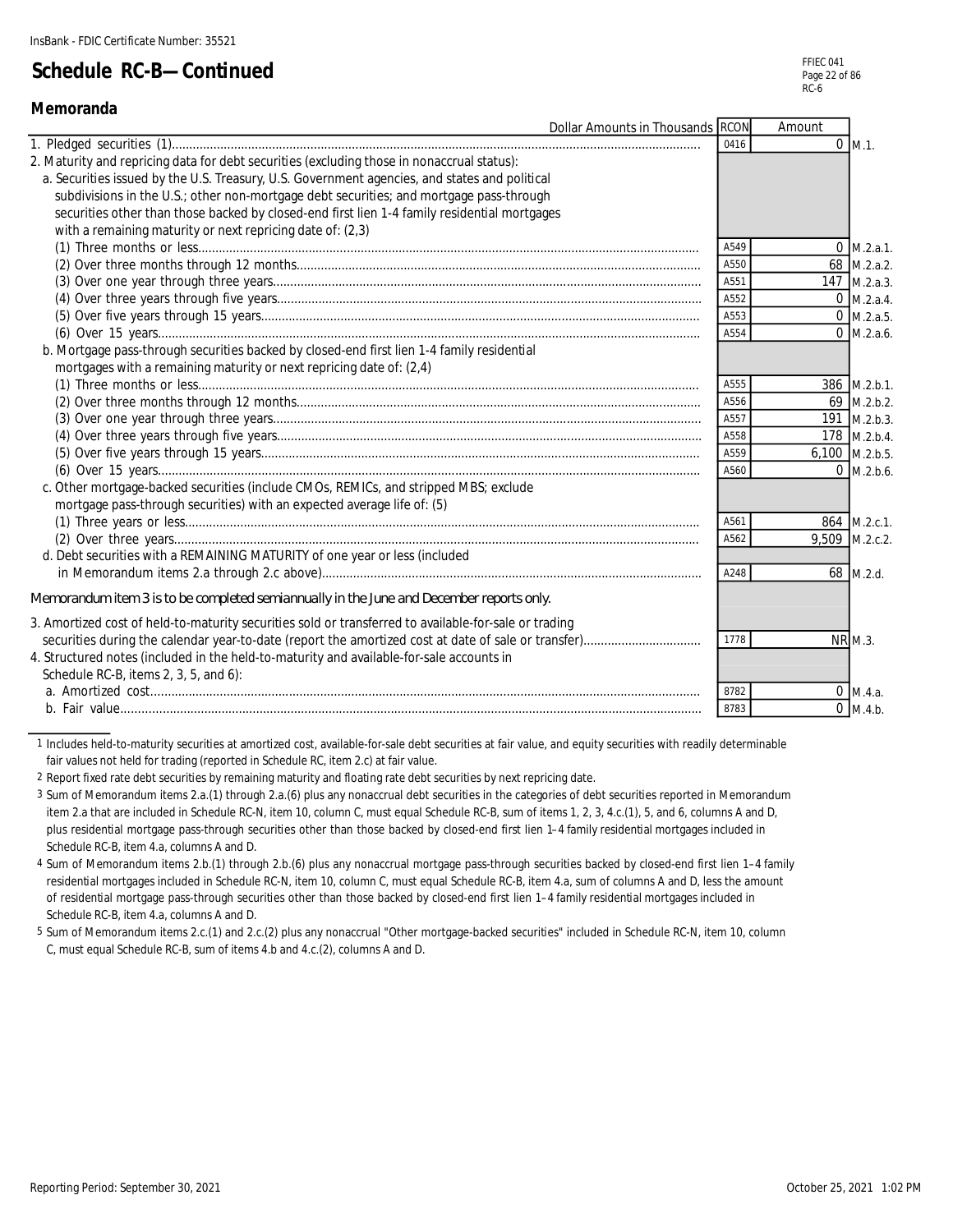#### **Memoranda—Continued**

|                                                                                                                                                                                                                                           | Held-to-maturity |                |                | Available-for-sale |                |                |                |            |
|-------------------------------------------------------------------------------------------------------------------------------------------------------------------------------------------------------------------------------------------|------------------|----------------|----------------|--------------------|----------------|----------------|----------------|------------|
|                                                                                                                                                                                                                                           |                  | (Column A)     |                | (Column B)         |                | (Column C)     |                | (Column D) |
|                                                                                                                                                                                                                                           |                  | Amortized Cost |                | Fair Value         |                | Amortized Cost |                | Fair Value |
| Dollar Amounts in Thousands RCON                                                                                                                                                                                                          |                  | Amount         | <b>RCON</b>    | Amount             | <b>RCON</b>    | Amount         | <b>RCON</b>    | Amount     |
| Memorandum items 5.a through 5.f<br>and 6.a through 6.g are to be<br>completed by banks with \$10 billion<br>or more in total assets. <sup>1</sup>                                                                                        |                  |                |                |                    |                |                |                |            |
| 5. Asset-backed securities (ABS)<br>(for each column, sum of<br>Memorandum items 5.a<br>through 5.f must equal<br>Schedule RC-B, item 5.a):<br>a. Credit card                                                                             |                  |                |                |                    |                |                |                |            |
|                                                                                                                                                                                                                                           | <b>B838</b>      | <b>NR</b>      | B839           | <b>NR</b>          | <b>B840</b>    | <b>NR</b>      | B841           | NR M.5.a.  |
|                                                                                                                                                                                                                                           | B842             | <b>NR</b>      | B843           | <b>NR</b>          | <b>B844</b>    | <b>NR</b>      | B845           | NR M.5.b.  |
|                                                                                                                                                                                                                                           | <b>B846</b>      | <b>NR</b>      | B847           | <b>NF</b>          | <b>B848</b>    | <b>NR</b>      | <b>B849</b>    | NR M.5.c.  |
|                                                                                                                                                                                                                                           | <b>B850</b>      | ΝR             | B851           | <b>NR</b>          | B852           | <b>NR</b>      | B853           | NR M.5.d.  |
| e. Commercial and                                                                                                                                                                                                                         |                  |                |                |                    |                |                |                |            |
|                                                                                                                                                                                                                                           | <b>B854</b>      | <b>NR</b>      | <b>B855</b>    | <b>NR</b>          | <b>B856</b>    | <b>NR</b>      | B857           | NR M.5.e.  |
|                                                                                                                                                                                                                                           | <b>B858</b>      | <b>NR</b>      | B859           | <b>NR</b>          | <b>B860</b>    | <b>NR</b>      | B861           | NR M.5.f.  |
| 6. Structured financial products<br>by underlying collateral or<br>reference assets (for each<br>column, sum of Memorandum<br>items 6.a through 6.g must<br>equal Schedule RC-B, item 5.b):<br>a. Trust preferred<br>securities issued by |                  |                |                |                    |                |                |                |            |
| financial institutions                                                                                                                                                                                                                    | G348             | <b>NR</b>      | G349           | <b>NR</b>          | G350           | <b>NR</b>      | G351           | NR M.6.a.  |
| b. Trust preferred securities<br>issued by real estate                                                                                                                                                                                    |                  |                |                |                    |                |                |                |            |
|                                                                                                                                                                                                                                           | G352             | <b>NR</b>      | G353           | <b>NR</b>          | G354           | <b>NR</b>      | G355           | NR M.6.b.  |
| c. Corporate and similar                                                                                                                                                                                                                  |                  |                |                |                    |                |                |                |            |
| d. 1-4 family residential<br>MBS issued or guaran-<br>teed by U.S.<br>Government-sponsored                                                                                                                                                | G356             | <b>NR</b>      | G357           | <b>NR</b>          | G358           | <b>NR</b>      | G359           | NR M.6.c.  |
|                                                                                                                                                                                                                                           | G360             | <b>NR</b>      | G361           | <b>NR</b>          | G362           | <b>NR</b>      | G363           | NR M.6.d.  |
| e. 1-4 family residential                                                                                                                                                                                                                 |                  |                |                |                    |                |                |                |            |
| MBS not issued or                                                                                                                                                                                                                         |                  |                |                |                    |                |                |                |            |
| quaranteed by GSEs                                                                                                                                                                                                                        | G364             |                | NR G365        |                    | <b>NR G366</b> |                | NR G367        | NR M.6.e.  |
| f. Diversified (mixed)                                                                                                                                                                                                                    |                  |                |                |                    |                |                |                |            |
| pools of structured                                                                                                                                                                                                                       |                  |                |                |                    |                |                |                |            |
|                                                                                                                                                                                                                                           | G368             | <b>NR</b>      | G369           |                    | <b>NR G370</b> | <b>NR</b>      | G371           | <b>NR</b>  |
| q. Other collateral or                                                                                                                                                                                                                    |                  |                |                |                    |                |                |                | M.6.f.     |
|                                                                                                                                                                                                                                           | G372             |                | <b>NR</b> G373 |                    | <b>NR G374</b> |                | <b>NR G375</b> | NR M.6.g.  |

**1 For the \$10 billion asset-size test for report dates through December 31, 2021, an institution may use the lesser of the total assets reported in its Report of Condition as of December 31, 2019, or June 30, 2020.**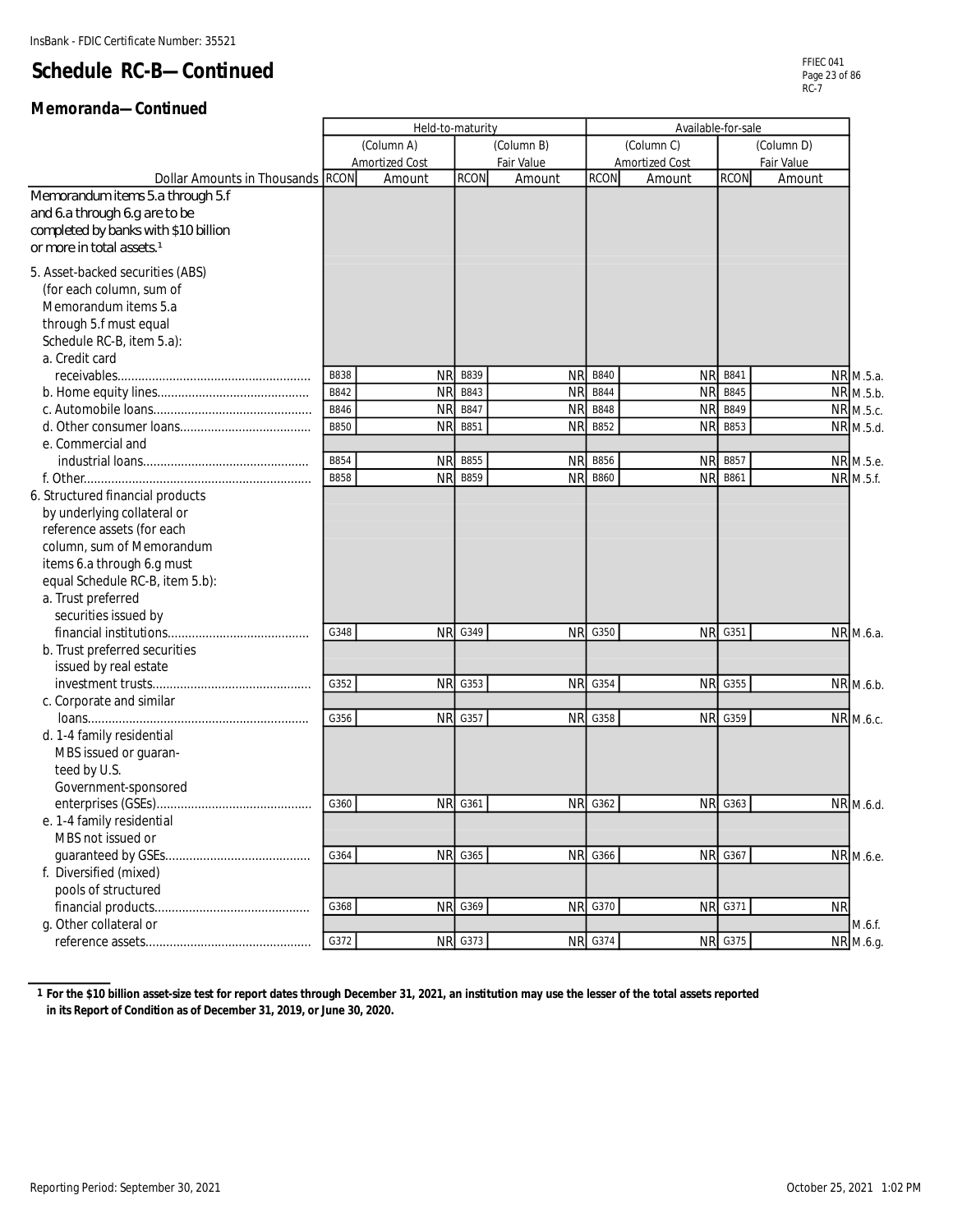### **Schedule RC-C—Loans and Lease Financing Receivables**

#### **Part I. Loans and Leases**

Do not deduct the allowance for loan and lease losses or the allocated transfer risk reserve from amounts reported in this schedule.<sup>1</sup> Report (1) loans and leases held for sale at the lower of cost or fair value, (2) loans and leases held for investment, net of unearned income, and (3) loans and leases accounted for at fair value under a fair value option. Exclude assets held for trading and commercial paper.

|                                                                                |             | (Column A)<br>To Be Completed<br>by Banks with<br>\$300 Million or More<br>in Total Assets <sup>2</sup> |              | (Column B)<br>To Be Completed<br>by All Banks |                |
|--------------------------------------------------------------------------------|-------------|---------------------------------------------------------------------------------------------------------|--------------|-----------------------------------------------|----------------|
| Dollar Amounts in Thousands RCON                                               |             | Amount                                                                                                  | <b>RCON</b>  | Amount                                        |                |
| 1. Loans secured by real estate:                                               |             |                                                                                                         |              |                                               |                |
| a. Construction, land development, and other land loans:                       |             |                                                                                                         |              |                                               |                |
|                                                                                |             |                                                                                                         | F158         | 6,109                                         | 1.a.1.         |
| (2) Other construction loans and all land development and other                |             |                                                                                                         |              |                                               |                |
|                                                                                |             |                                                                                                         | F159         | 20,214 1.a.2.                                 |                |
| b. Secured by farmland (including farm residential and other                   |             |                                                                                                         |              |                                               |                |
|                                                                                |             |                                                                                                         | 1420         | $1,455$ 1.b.                                  |                |
| c. Secured by 1-4 family residential properties:                               |             |                                                                                                         |              |                                               |                |
| (1) Revolving, open-end loans secured by 1-4 family residential                |             |                                                                                                         |              |                                               |                |
|                                                                                |             |                                                                                                         | 1797         | 11,592                                        | 1.c.1.         |
| (2) Closed-end loans secured by 1-4 family residential properties:             |             |                                                                                                         |              |                                               |                |
|                                                                                |             |                                                                                                         | 5367         | 38,555 1.c.2.a.                               |                |
|                                                                                |             |                                                                                                         | 5368         | 1,257 1.c.2.b.                                |                |
|                                                                                |             |                                                                                                         | 1460         | $33,147$ 1.d.                                 |                |
| e. Secured by nonfarm nonresidential properties:                               |             |                                                                                                         |              |                                               |                |
| (1) Loans secured by owner-occupied nonfarm nonresidential                     |             |                                                                                                         |              |                                               |                |
|                                                                                |             |                                                                                                         | F160         | 70,240 1.e.1.                                 |                |
|                                                                                |             |                                                                                                         | F161         | 204,428                                       | 1.e.2.         |
|                                                                                |             |                                                                                                         | 1288         | 253                                           | 2.             |
|                                                                                | B531        | 253                                                                                                     |              |                                               | 2.a.           |
|                                                                                | <b>B534</b> | $\overline{0}$                                                                                          |              |                                               | 2.b.           |
|                                                                                | <b>B535</b> | $\Omega$                                                                                                |              |                                               | 2.c.           |
|                                                                                |             |                                                                                                         | 1590<br>1766 |                                               | 0 <sup>3</sup> |
|                                                                                | 1763        | 143,476                                                                                                 |              | 143,476 4.                                    |                |
|                                                                                | 1764        | $\Omega$                                                                                                |              |                                               | 4.a.           |
| 5. Not applicable                                                              |             |                                                                                                         |              |                                               | 4.b.           |
| 6. Loans to individuals for household, family, and other personal expenditures |             |                                                                                                         |              |                                               |                |
| (i.e., consumer loans) (includes purchased paper):                             |             |                                                                                                         |              |                                               |                |
|                                                                                |             |                                                                                                         | <b>B538</b>  |                                               | $0\,6.a.$      |
|                                                                                |             |                                                                                                         | B539         | 1,987 6.b.                                    |                |
|                                                                                |             |                                                                                                         | K137         | 114 6.c.                                      |                |
| d. Other consumer loans (includes single payment and installment loans         |             |                                                                                                         |              |                                               |                |
|                                                                                |             |                                                                                                         | K207         | $7,187$ 6.d.                                  |                |
| 7. Not applicable                                                              |             |                                                                                                         |              |                                               |                |
| 8. Obligations (other than securities and leases) of states and political      |             |                                                                                                         |              |                                               |                |
|                                                                                |             |                                                                                                         | 2107         | 0 8                                           |                |
|                                                                                |             |                                                                                                         |              |                                               |                |

1 Institutions that have adopted ASU 2016-13 should not deduct the allowance for credit losses on loans and leases or the allocated transfer

risk reserve from amounts reported on this schedule.

**2 For the \$300 million asset-size test for report dates through December 31, 2021, an institution may use the lesser of the total assets reported in its Report of Condition as of December 31, 2019, or June 30, 2020.**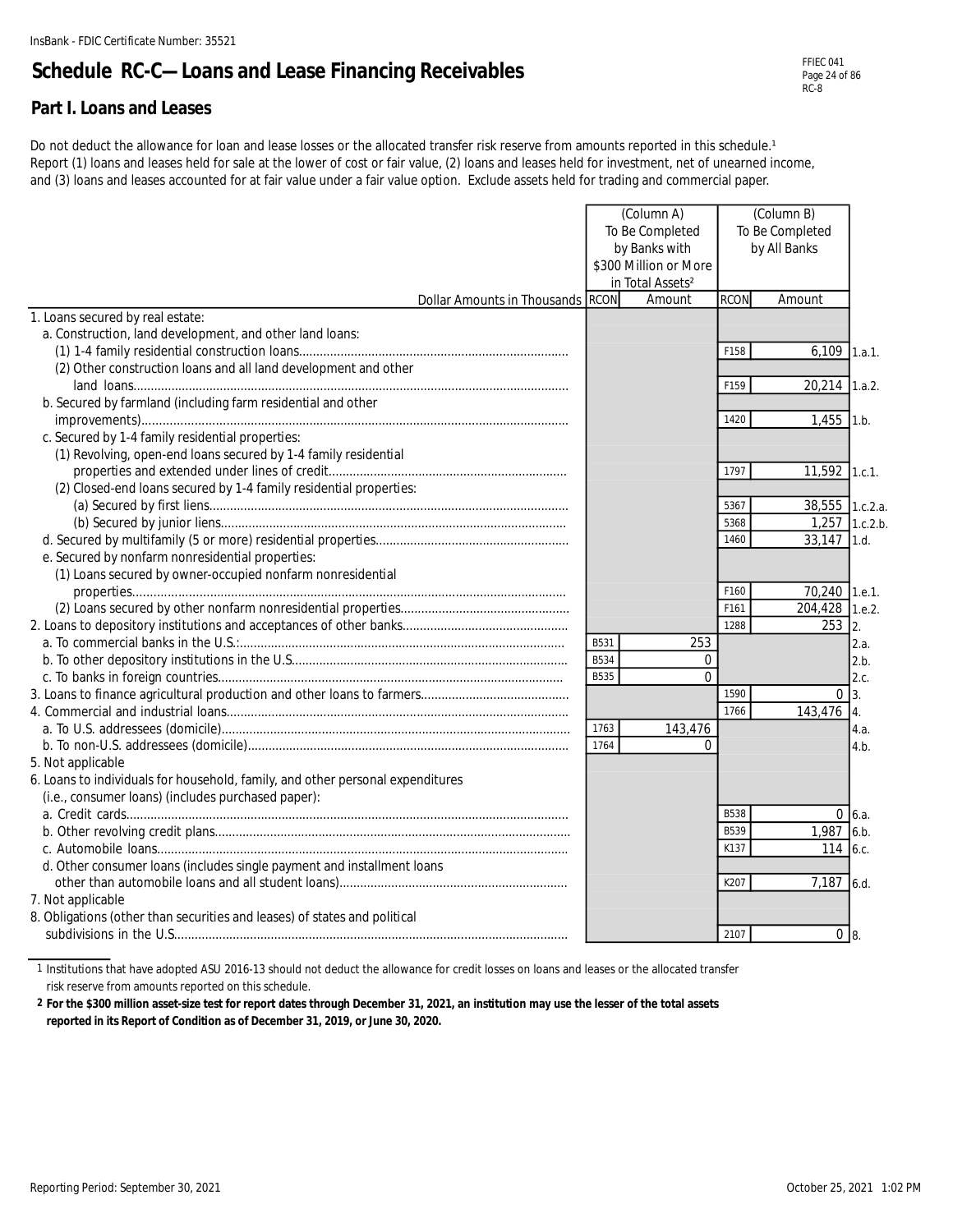|                                                                    |                  | (Column A)                   |             | (Column B)      |          |
|--------------------------------------------------------------------|------------------|------------------------------|-------------|-----------------|----------|
|                                                                    |                  | To Be Completed              |             | To Be Completed |          |
|                                                                    |                  | by Banks with                |             | by All Banks    |          |
|                                                                    |                  | \$300 Million or More        |             |                 |          |
|                                                                    |                  | in Total Assets <sup>1</sup> |             |                 |          |
| Dollar Amounts in Thousands RCON                                   |                  | Amount                       | <b>RCON</b> | Amount          |          |
| 9. Loans to nondepository financial institutions and other loans:  |                  |                              |             |                 |          |
|                                                                    |                  |                              | 1454        | $9,496$ 9.a.    |          |
|                                                                    |                  |                              | J464        |                 | $0$ 9.b. |
| (1) Loans for purchasing or carrying securities (secured and       |                  |                              |             |                 |          |
|                                                                    | 1545             |                              |             |                 | 9.b.1.   |
|                                                                    | J451             |                              |             |                 | 9.b.2.   |
|                                                                    |                  |                              | 2165        |                 | 10.      |
| a. Leases to individuals for household, family, and other personal |                  |                              |             |                 |          |
|                                                                    | F162             |                              |             |                 | 10.a.    |
|                                                                    | F <sub>163</sub> |                              |             |                 | 10.b.    |
|                                                                    |                  |                              | 2123        | $\cap$          | 11.      |
| 12. Total loans and leases held for investment and held for sale   |                  |                              |             |                 |          |
| (sum of items 1 through 10 minus item 11)                          |                  |                              |             |                 |          |
|                                                                    |                  |                              | 2122        | 549,510         |          |

#### **Memoranda**

Ĭ.

| Dollar Amounts in Thousands RCON                                                                                                                                                                                                                             |          | Amount |              |
|--------------------------------------------------------------------------------------------------------------------------------------------------------------------------------------------------------------------------------------------------------------|----------|--------|--------------|
| 1. Loans restructured in troubled debt restructurings that are in compliance with their modified                                                                                                                                                             |          |        |              |
| terms (included in Schedule RC-C, Part I, and not reported as past due or nonaccrual in                                                                                                                                                                      |          |        |              |
| Schedule RC-N, Memorandum item 1):                                                                                                                                                                                                                           |          |        |              |
| a. Construction, land development, and other land loans:                                                                                                                                                                                                     |          |        |              |
|                                                                                                                                                                                                                                                              | K158     |        | $0$ M.1.a.1. |
|                                                                                                                                                                                                                                                              | K159     |        | $0$ M.1.a.2. |
|                                                                                                                                                                                                                                                              | F576     |        | $0$ M.1.b.   |
|                                                                                                                                                                                                                                                              | K160     |        | $0$ M.1.c.   |
| d. Secured by nonfarm nonresidential properties:                                                                                                                                                                                                             |          |        |              |
|                                                                                                                                                                                                                                                              | K161     |        | $0$ M.1.d.1. |
|                                                                                                                                                                                                                                                              | K162     |        | $0$ M.1.d.2. |
|                                                                                                                                                                                                                                                              | K256     |        | 30 M.1.e.    |
| Memorandum items 1.e. (1) and (2) are to be completed by banks with \$300 millon or more in<br>total assets <sup>1</sup> (sum of Memorandum items 1.e. (1) and (2) must equal Memorandum item 1.e):                                                          |          |        |              |
| K163                                                                                                                                                                                                                                                         | 30       |        | M.1.e.1.     |
| K164                                                                                                                                                                                                                                                         | $\Omega$ |        | M.1.e.2.     |
| f. All other loans (include loans to individuals for household, family, and other personal                                                                                                                                                                   |          |        |              |
|                                                                                                                                                                                                                                                              | K165     |        | $0$ M.1.f.   |
|                                                                                                                                                                                                                                                              |          |        |              |
| Itemize Ioan categories included in Memorandum item 1.f, above that exceed 10 percent<br>of total loans restructured in troubled debt restructurings that are in compliance with their<br>modified terms (sum of Memorandum items 1.a through 1.e plus 1.f): |          |        |              |
| K166                                                                                                                                                                                                                                                         |          |        | M.1.f.1.     |

(2) and (3) Not applicable

**1 For the \$300 million asset-size test for report dates through December 31, 2021, an institution may use the lesser of the total assets reported in its Report of Condition as of December 31, 2019, or June 30, 2020.**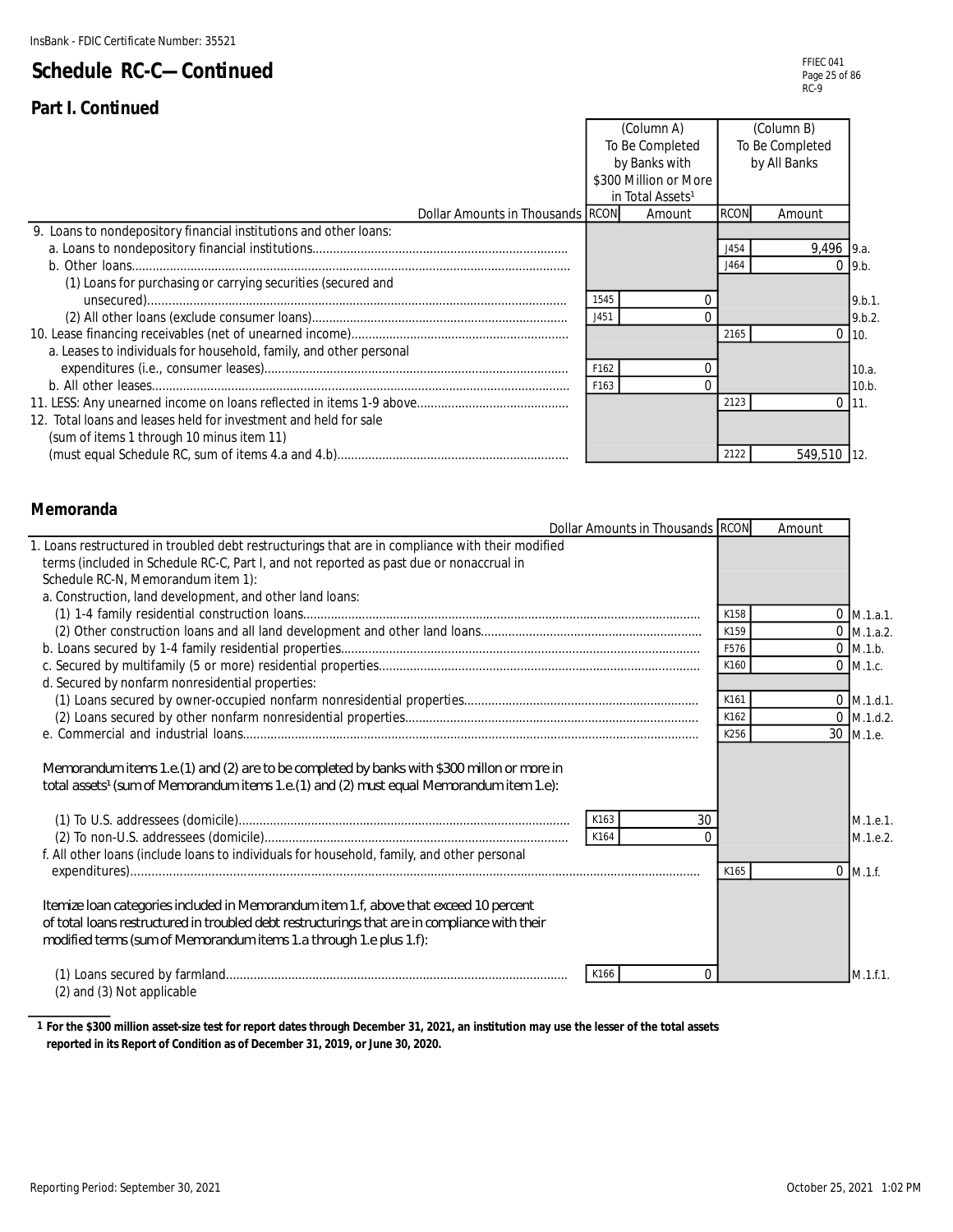#### **Part I—Continued**

#### **Memoranda—Continued**

|                                                                                                  | Dollar Amounts in Thousands RCON | Amount           |
|--------------------------------------------------------------------------------------------------|----------------------------------|------------------|
| 1.f. (4) Loans to individuals for household, family, and other personal expenditures:            |                                  |                  |
|                                                                                                  | K098<br>0                        | M.1.f.4.a.       |
|                                                                                                  | K203<br>$\Omega$                 | M.1.f.4.b.       |
| (c) Other (includes revolving credit plans other than credit cards                               |                                  |                  |
|                                                                                                  | K204<br>$\Omega$                 | M.1.f.4.c.       |
|                                                                                                  |                                  |                  |
| Memorandum item 1.f. (5) is to be completed by: $1$                                              |                                  |                  |
| • Banks with \$300 millon or more in total assets                                                |                                  |                  |
| • Banks with less than \$300 millon in total assets that have loans to finance agricultural      |                                  |                  |
| production and other loans to farmers (Schedule RC-C, Part I, item 3) exceeding 5                |                                  |                  |
| percent of total loans                                                                           |                                  |                  |
|                                                                                                  |                                  |                  |
| (5) Loans to finance agricultural production and other loans to farmers included in              |                                  |                  |
|                                                                                                  | K168<br>$\Omega$                 | M.1.f.5.         |
| g. Total loans restructured in troubled debt restructurings that are in compliance with their    |                                  |                  |
|                                                                                                  | <b>HK25</b>                      | 30 M.1.g.        |
| 2. Maturity and repricing data for loans and leases (excluding those in nonaccrual status):      |                                  |                  |
| a. Closed-end loans secured by first liens on 1-4 family residential properties                  |                                  |                  |
| (reported in Schedule RC-C, Part I, item 1.c.(2)(a), column B, above) with a remaining maturity  |                                  |                  |
| or next repricing date of: (2,3)                                                                 |                                  |                  |
|                                                                                                  | A564                             | 2,873 M.2.a.1.   |
|                                                                                                  | A565                             | 5,826 M.2.a.2.   |
|                                                                                                  | A566                             | 6,199 M.2.a.3.   |
|                                                                                                  | A567                             | 4,094 M.2.a.4.   |
|                                                                                                  | A568                             | 187 M.2.a.5.     |
|                                                                                                  | A569                             | 18,989 M.2.a.6.  |
| b. All loans and leases (reported in Schedule RC-C, Part I, items 1 through 10, column B, above) |                                  |                  |
| EXCLUDING closed-end loans secured by first liens on 1-4 family residential properties           |                                  |                  |
| (reported in Schedule RC-C, Part I, item 1.c.(2)(a), column B, above) with a remaining maturity  |                                  |                  |
| or next repricing date of: (2,4)                                                                 |                                  |                  |
|                                                                                                  | A570                             | 99,126 M.2.b.1.  |
|                                                                                                  | A571                             | 56,040 M.2.b.2.  |
|                                                                                                  | A572                             | 122,243 M.2.b.3. |
|                                                                                                  | A573                             | 146,293 M.2.b.4. |
|                                                                                                  | A574                             | 83,467 M.2.b.5.  |
|                                                                                                  | A575                             | 1,483 M.2.b.6.   |
| c. Loans and leases (reported in Schedule RC-C, Part I, items 1 through 10, column B, above)     |                                  |                  |
|                                                                                                  | A247                             | 163,863 M.2.c.   |

**1 For the \$300 million asset-size test for report dates through December 31, 2021, an institution may use the lesser of the total assets reported in its Report of Condition as of December 31, 2019, or June 30, 2020. If the total assets reported as of one of these two report dates are less than \$300 million, the same report date should be used for the 5 percent of total loans test. If the total assets reported for both of these two report dates are less than \$300 million, the 5 percent of total loans test should be based on the total loans reported in the Report of Condition as of June 30, 2020.**

2 Report fixed rate loans and leases by remaining maturity and floating rate loans by next repricing date.

3 Sum of Memorandum items 2.a.(1) through 2.a.(6) plus total nonaccrual closed-end loans secured by first liens on 1–4 family residential properties included in Schedule RC-N, 1.c.(2)(a), column C, must equal total closed-end loans secured by first liens on 1–4 family residential properties from Schedule RC-C, part I, item 1.c.(2)(a), column B.

4 Sum of Memorandum items 2.b.(1) through 2.b.(6), plus total nonaccrual loans and leases from Schedule RC-N, item 9, column C, minus nonaccrual closed-end loans secured by first liens on 1–4 family residential properties included in Schedule RC-N, item 1.c.(2)(a), column C, must equal total loans and leases from Schedule RC-C, Part I, sum of items 1 through 10, column B, minus total closed-end loans secured by first liens on 1–4 family residential properties from Schedule RC-C, Part I, item 1.c.(2)(a), column B.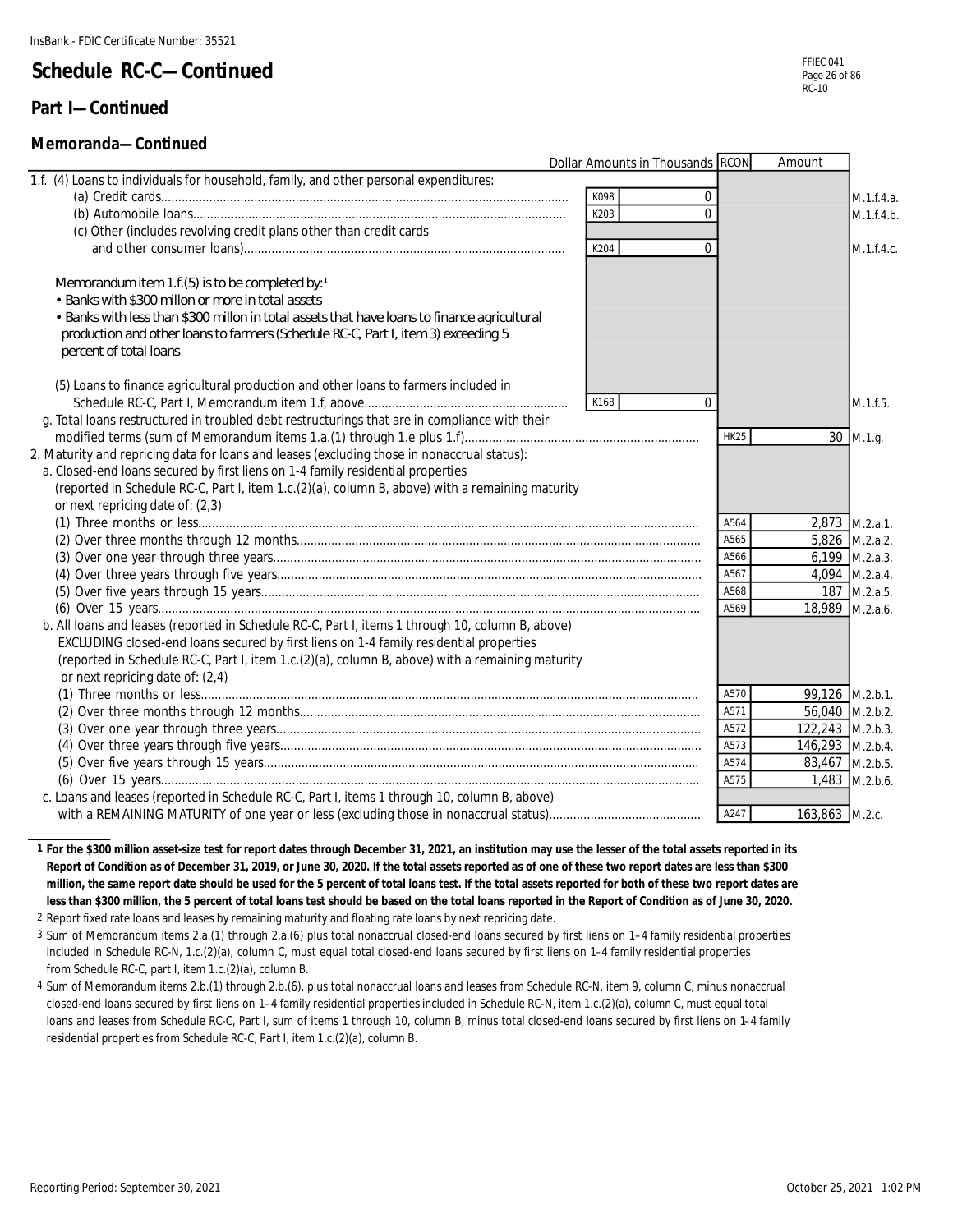#### **Part I—Continued**

#### **Memoranda—Continued**

|                                                                                                                                                                                                                                                                                                                                                                                                                                                                                                               | Dollar Amounts in Thousands RCON |      | Amount             |                       |
|---------------------------------------------------------------------------------------------------------------------------------------------------------------------------------------------------------------------------------------------------------------------------------------------------------------------------------------------------------------------------------------------------------------------------------------------------------------------------------------------------------------|----------------------------------|------|--------------------|-----------------------|
| 3. Loans to finance commercial real estate, construction, and land development activities<br>4. Adjustable rate closed-end loans secured by first liens on 1-4 family residential properties                                                                                                                                                                                                                                                                                                                  |                                  | 2746 |                    | $0 \, M.3.$           |
|                                                                                                                                                                                                                                                                                                                                                                                                                                                                                                               |                                  | 5370 | 7,869 M.4.         |                       |
| 5. To be completed by banks with \$300 million or more in total assets: 2<br>Loans secured by real estate to non-U.S. addressees (domicile)                                                                                                                                                                                                                                                                                                                                                                   |                                  | B837 |                    | $0$ M.5.              |
| Memorandum item 6 is to be completed by banks that (1) together with affiliated institutions,<br>have outstanding credit card receivables (as defined in the instructions) that exceed \$500<br>million as of the report date or (2) are credit card specialty banks as defined for Uniform<br>Bank Performance Report purposes.                                                                                                                                                                              |                                  |      |                    |                       |
| 6. Outstanding credit card fees and finance charges included in Schedule RC-C, Part I,                                                                                                                                                                                                                                                                                                                                                                                                                        |                                  | C391 | NR <sub>M.6.</sub> |                       |
| Memorandum items 7.a, 7.b, and 8.a are to be completed by all banks semiannually in the<br>June and December reports only. <sup>3</sup>                                                                                                                                                                                                                                                                                                                                                                       |                                  |      |                    |                       |
| 7. Purchased credit-impaired loans held for investment accounted for in accordance with<br>FASB ASC 310-30 (former AICPA Statement of Position 03-3) (exclude loans held for sale):                                                                                                                                                                                                                                                                                                                           |                                  | C779 |                    | NR <sub>M.7.a.</sub>  |
| 8. Closed-end loans with negative amortization features secured by 1-4 family residential<br>properties:<br>a. Total amount of closed-end loans with negative amortization features secured by 1-4 family                                                                                                                                                                                                                                                                                                     |                                  | C780 |                    | NR <sub>M.7.b</sub> . |
|                                                                                                                                                                                                                                                                                                                                                                                                                                                                                                               |                                  | F230 |                    | NR <sub>M.8.a.</sub>  |
| Memorandum items 8.b and 8.c are to be completed semiannually in the June and December<br>reports only by banks that had closed-end loans with negative amortization features secured<br>by 1-4 family residential properties (as reported in Schedule RC-C, Part I, Memorandum item<br>8.a) as of December 31, 2020, that exceeded the lesser of \$100 million or 5 percent of total<br>loans and leases held for investment and held for sale (as reported in Schedule RC-C, Part I,<br>item 12, column B). |                                  |      |                    |                       |
| b. Total maximum remaining amount of negative amortization contractually permitted on<br>c. Total amount of negative amortization on closed-end loans secured by 1-4 family residential                                                                                                                                                                                                                                                                                                                       |                                  | F231 |                    | NR M.8.b.             |
| 9. Loans secured by 1-4 family residential properties in process of foreclosure                                                                                                                                                                                                                                                                                                                                                                                                                               |                                  | F232 |                    | NR M.8.c.             |
|                                                                                                                                                                                                                                                                                                                                                                                                                                                                                                               |                                  | F577 |                    | $\overline{0}$ M.9.   |

10. and 11. Not applicable

1 Exclude loans secured by real estate that are included in Schedule RC-C, part I, items 1.a through 1.e, column B.

**2 For the \$300 million asset-size test for report dates through December 31, 2021, an institution may use the lesser of the total assets reported in its Report of Condition as of December 31, 2019, or June 30, 2020.**

3 Memorandum item 7 is to be completed only by institutions that have not yet adopted ASU 2016-13.

FFIEC 041 Page 27 of 86 RC-11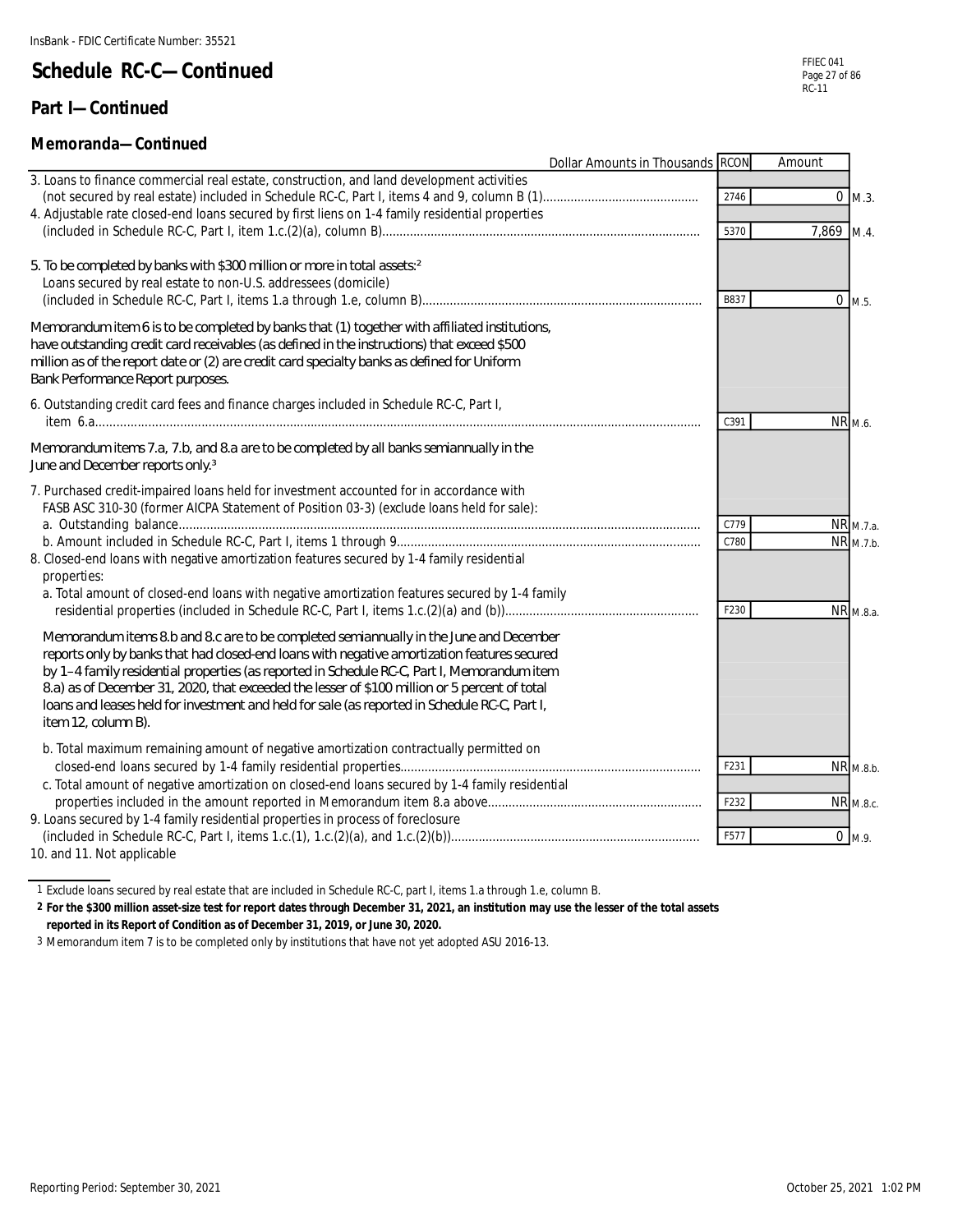#### **Part I—Continued**

#### **Memoranda—Continued**

| (Column A)<br>(Column B)<br><b>Gross Contractual</b><br>Fair Value of Acquired<br>Loans and Leases at<br>Amounts Receivable<br><b>Acquisition Date</b><br>at Acquisition Date                                                                                                                                                                                                                                                                                                                                                                                                                                                                                                                                                                              |      |           |                | (Column C)<br>Best Estimate at<br>Acquisition Date of<br>Contractual Cash<br>Flows Not Expected<br>to be Collected |                                     |                        |                                                              |
|------------------------------------------------------------------------------------------------------------------------------------------------------------------------------------------------------------------------------------------------------------------------------------------------------------------------------------------------------------------------------------------------------------------------------------------------------------------------------------------------------------------------------------------------------------------------------------------------------------------------------------------------------------------------------------------------------------------------------------------------------------|------|-----------|----------------|--------------------------------------------------------------------------------------------------------------------|-------------------------------------|------------------------|--------------------------------------------------------------|
| Dollar Amounts in Thousands RCON                                                                                                                                                                                                                                                                                                                                                                                                                                                                                                                                                                                                                                                                                                                           |      | Amount    | <b>RCON</b>    | Amount                                                                                                             | <b>RCON</b>                         | Amount                 |                                                              |
| Memorandum items 12a, 12b, 12c, and 12d are to be completed<br>semiannually in the June and December reports only.                                                                                                                                                                                                                                                                                                                                                                                                                                                                                                                                                                                                                                         |      |           |                |                                                                                                                    |                                     |                        |                                                              |
| 12. Loans (not subject to the requirements of FASB<br>ASC 310-30 (former AICPA Statement of<br>Position 03-3)) and leases held for investment<br>that were acquired in business combinations with<br>acquisition dates in the current calendar year:1                                                                                                                                                                                                                                                                                                                                                                                                                                                                                                      |      |           |                |                                                                                                                    |                                     |                        |                                                              |
|                                                                                                                                                                                                                                                                                                                                                                                                                                                                                                                                                                                                                                                                                                                                                            | G091 | <b>NR</b> | G092           | <b>NR</b>                                                                                                          | G093                                | NR <sub>M.12.a</sub> . |                                                              |
|                                                                                                                                                                                                                                                                                                                                                                                                                                                                                                                                                                                                                                                                                                                                                            | G094 | <b>NR</b> | G095           | <b>NR</b>                                                                                                          | G096                                | NR M.12.b.             |                                                              |
| c. Loans to individuals for household, family,                                                                                                                                                                                                                                                                                                                                                                                                                                                                                                                                                                                                                                                                                                             | G097 | <b>NR</b> | G098           | <b>NR</b>                                                                                                          | G099                                | NR M.12.c.             |                                                              |
|                                                                                                                                                                                                                                                                                                                                                                                                                                                                                                                                                                                                                                                                                                                                                            | G100 |           | <b>NR G101</b> | <b>NR</b>                                                                                                          | G102                                | NR M.12.d.             |                                                              |
|                                                                                                                                                                                                                                                                                                                                                                                                                                                                                                                                                                                                                                                                                                                                                            |      |           |                | <b>Dollar Amounts in Thousands RCON</b>                                                                            |                                     | Amount                 |                                                              |
| other land loans (as reported in Schedule RC-C, Part I, item 1.a, column B) that exceeded the<br>sum of tier 1 capital (as reported in Schedule RC-R, Part I, item 26) plus the allowance for<br>loan and lease losses or the allowance for credit losses on loans and leases, as applicable<br>(as reported in Schedule RC, item 4.c) as of December 31, 2020.<br>13. Construction, land development, and other land loans with interest reserves:<br>a. Amount of loans that provide for the use of interest reserves<br>b. Amount of interest capitalized from interest reserves on construction, land<br>development, and other land loans that is included in interest and fee income on loans<br>Memorandum item 14 is to be completed by all banks. |      |           |                |                                                                                                                    | G376<br>RIAD<br>G377<br><b>RCON</b> |                        | $0$ M.13.a.<br>$0$ M.13.b.                                   |
|                                                                                                                                                                                                                                                                                                                                                                                                                                                                                                                                                                                                                                                                                                                                                            |      |           |                |                                                                                                                    | G378                                | 149,824 M.14.          |                                                              |
| Memorandum item 15 is to be completed for the December report only.                                                                                                                                                                                                                                                                                                                                                                                                                                                                                                                                                                                                                                                                                        |      |           |                |                                                                                                                    |                                     |                        |                                                              |
| 15. Reverse mortgages:<br>a. Reverse mortgages outstanding that are held for investment<br>(included in Schedule RC-C, Part I, item 1.c, above):<br>b. Estimated number of reverse mortgage loan referrals to other lenders during the year<br>from whom compensation has been received for services performed in connection with<br>the origination of the reverse mortgages:                                                                                                                                                                                                                                                                                                                                                                             |      |           |                |                                                                                                                    | J466<br>J467<br>J468<br>J469        | Number                 | NR M.15.a.1.<br>NR M.15.a.2.<br>NR M.15.b.1.<br>NR M.15.b.2. |
| c. Principal amount of reverse mortgage originations that have been sold during the year:                                                                                                                                                                                                                                                                                                                                                                                                                                                                                                                                                                                                                                                                  |      |           |                |                                                                                                                    | J470<br>J471                        | Amount                 | NR M.15.c.1.<br>NR M.15.c.2.                                 |

1 Institutions that have adopted ASU 2016-13 should report only loans held for investment not considered purchased credit-deteriorated in Memorandum item 12.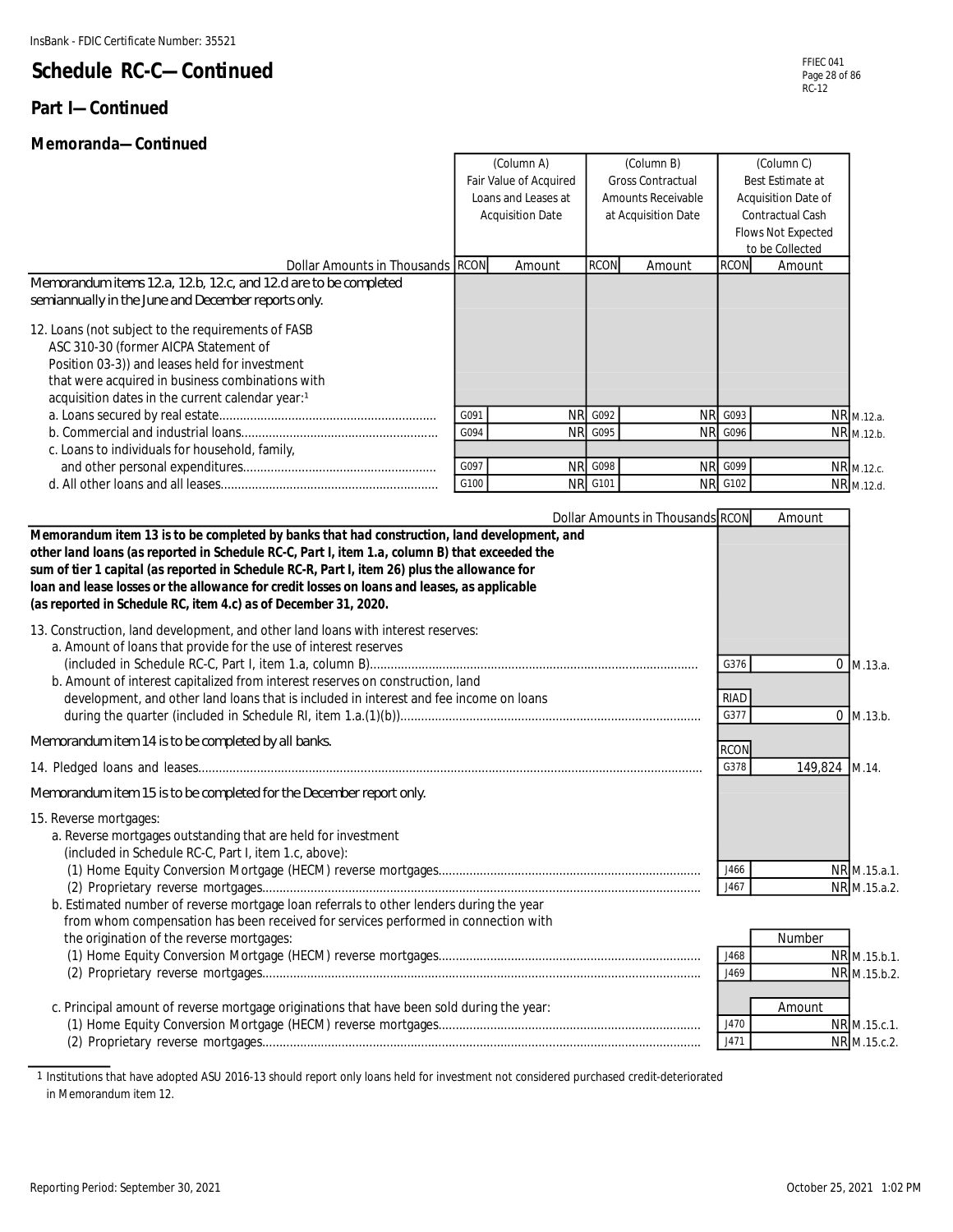#### **Part I—Continued**

#### **Memoranda—Continued**

|                                                                                                                                                                                   | Dollar Amounts in Thousands RCON |             | Amount |            |
|-----------------------------------------------------------------------------------------------------------------------------------------------------------------------------------|----------------------------------|-------------|--------|------------|
| Memorandum item 16 is to be completed by all banks.                                                                                                                               |                                  |             |        |            |
| 16. Revolving, open-end loans secured by 1-4 family residential properties and extended<br>under lines of credit that have converted to non-revolving closed-end status (included |                                  | LE75        |        | M.16.      |
| Amounts reported in Memorandum items 17.a and 17.b will not be made available to the public<br>on an individual institution basis.                                                |                                  |             |        |            |
| 17. Eligible Ioan modifications under Section 4013, Temporary Relief from Troubled Debt<br>Restructurings, of the 2020 Coronavirus Aid, Relief, and Economic Security Act:        |                                  |             | Number |            |
|                                                                                                                                                                                   |                                  | <b>LG24</b> |        | 39 M.17.a. |
|                                                                                                                                                                                   |                                  |             | Amount |            |
|                                                                                                                                                                                   |                                  | LG25        | 29,605 | M.17.b.    |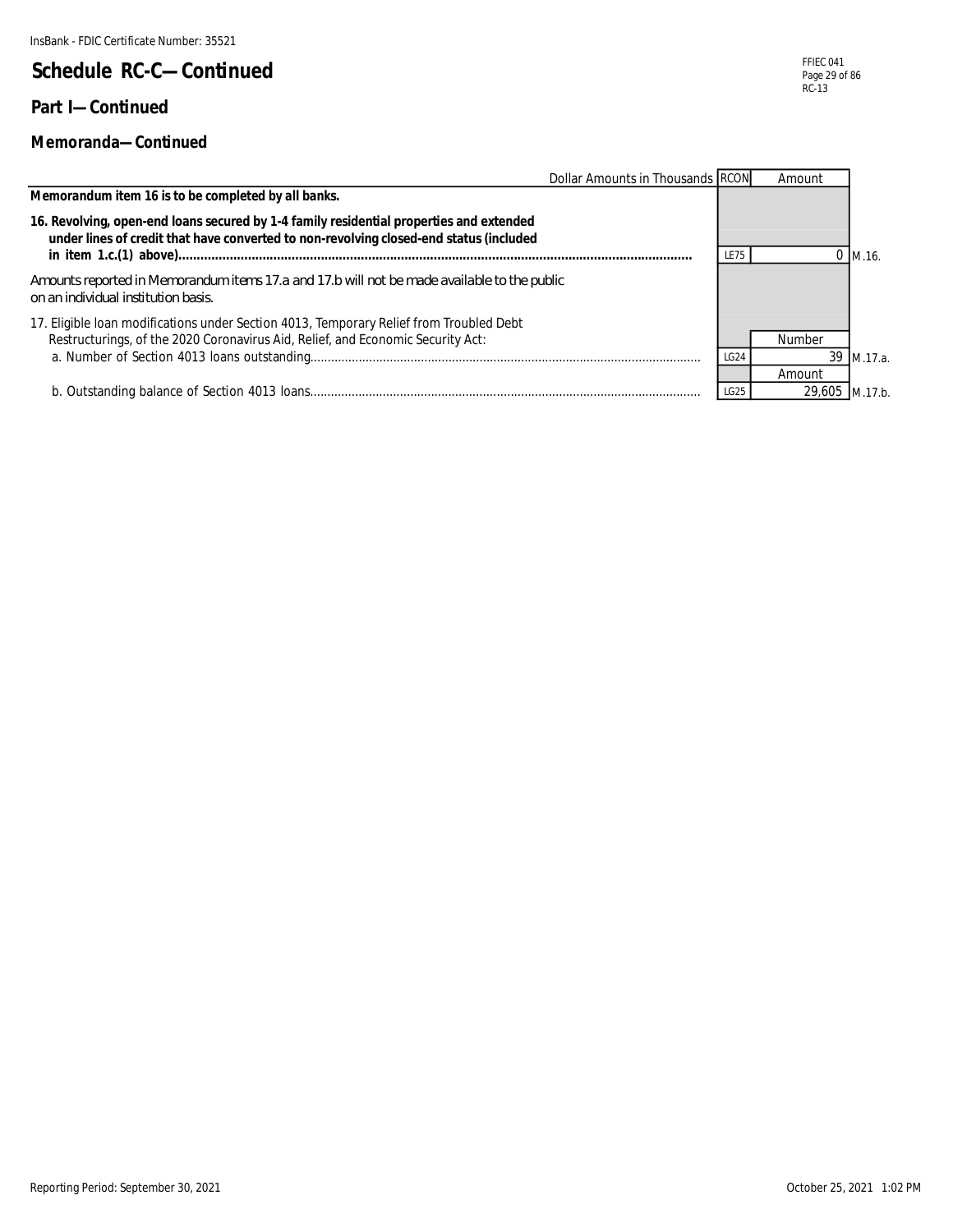#### **Part II. Loans to Small Businesses and Small Farms**

Report the number and amount currently outstanding as of the report date of business loans with "original amounts" of \$1,000,000 or less and farm loans with "original amounts" of \$500,000 or less. The following guidelines should be used to determine the "original amount" of a loan: (1) For loans drawn down under lines of credit or loan commitments, the "original amount" of the loan is the size of the line of credit or loan

- commitment when the line of credit or loan commitment was most recently approved, extended, or renewed prior to the report date. However, if the amount currently outstanding as of the report date exceeds this size, the "original amount" is the amount currently outstanding on the report date.
- (2) For loan participations and syndications, the "original amount" of the loan participation or syndication is the entire amount of the credit originated by the lead lender.
- (3) For all other loans, the "original amount" is the total amount of the loan at origination or the amount currently outstanding as of the report date, whichever is larger.

#### **Loans to Small Businesses**

| 1. Indicate in the appropriate box at the right whether all or substantially all of the dollar volume of your |             |         |
|---------------------------------------------------------------------------------------------------------------|-------------|---------|
| bank's "Loans secured by nonfarm nonresidential properties" reported in Schedule RC-C, Part I,                |             |         |
| items 1.e.(1) and 1.e.(2), and all or substantially all of the dollar volume of your bank's "Commercial       |             |         |
| and industrial loans" reported in Schedule RC-C, Part I, item 4,1 have original amounts of \$100,000 or       |             |         |
| less (If your bank has no loans outstanding in both of these two loan categories, place an "X" in the         | <b>RCON</b> | YES / I |
|                                                                                                               | 6999        | NO.     |

|  | -77 |   |
|--|-----|---|
|  |     | ٠ |

If YES, complete items 2.a and 2.b below, skip items 3 and 4, and go to item 5.

If NO and your bank has loans outstanding in either loan category, skip items 2.a and 2.b, complete items 3 and 4 below, and go to item 5. If NO and your bank has no loans outstanding in both loan categories, skip items 2 through 4, and go to item 5.

| 2. Report the total number of loans currently outstanding for each of the following Schedule RC-C, Part I,<br>loan categories:                                                                        | <b>RCON</b> | Number of Loans<br><b>Number</b> |  |
|-------------------------------------------------------------------------------------------------------------------------------------------------------------------------------------------------------|-------------|----------------------------------|--|
| a. "Loans secured by nonfarm nonresidential properties" reported in Schedule RC-C, Part I, items<br>1.e.(1) and 1.e.(2) (Note: Sum of items 1.e.(1) and 1.e.(2) divided by the number of loans should |             |                                  |  |
| b. "Commercial and industrial loans" reported in Schedule RC-C, Part I, item 4.1                                                                                                                      | 5562        | NR 2.a.                          |  |
|                                                                                                                                                                                                       | 5563        | $NR$ 2 h                         |  |

|                                                                                 |             | (Column A)      |             | (Column B)   |  |
|---------------------------------------------------------------------------------|-------------|-----------------|-------------|--------------|--|
|                                                                                 |             | Number of Loans |             | Amount       |  |
|                                                                                 |             |                 |             | Currently    |  |
| Dollar Amounts in Thousands                                                     |             |                 |             | Outstanding  |  |
| 3. Number and amount currently outstanding of "Loans secured by nonfarm         | <b>RCON</b> | <b>Number</b>   | <b>RCON</b> | Amount       |  |
| nonresidential properties" reported in Schedule RC-C, Part I, items 1.e.(1) and |             |                 |             |              |  |
| 1.e.(2) (sum of items 3.a through 3.c must be less than or equal to Schedule    |             |                 |             |              |  |
| RC-C, Part I, sum of items 1.e. (1) and 1.e. (2)):                              |             |                 |             |              |  |
|                                                                                 | 5564        |                 | 5565        | 202 3.a.     |  |
|                                                                                 | 5566        | 13              | 5567        | $1,421$ 3.b. |  |
|                                                                                 | 5568        | 48              | 5569        | 21,299 3.c.  |  |
| 4. Number and amount currently outstanding of "Commercial and industrial loans" |             |                 |             |              |  |
| reported in Schedule RC-C, Part I, item 41                                      |             |                 |             |              |  |
| (sum of items 4.a through 4.c must be less than or equal to Schedule RC-C,      |             |                 |             |              |  |
| Part I, item $4$ <sup>1</sup> ):                                                |             |                 |             |              |  |
|                                                                                 | 5570        | 124             | 5571        | $3,563$ 4.a. |  |
|                                                                                 | 5572        | 65              | 5573        | $6,922$ 4.b. |  |
|                                                                                 | 5574        |                 | 136 5575    | 45,091 4.c.  |  |

1 Banks with \$300 million or more in total assets should provide the requested information for "Commercial and industrial loans" based on the loans reported in Schedule RC-C, Part I, item 4.a, column A, "Commercial and industrial loans to U.S. addressees."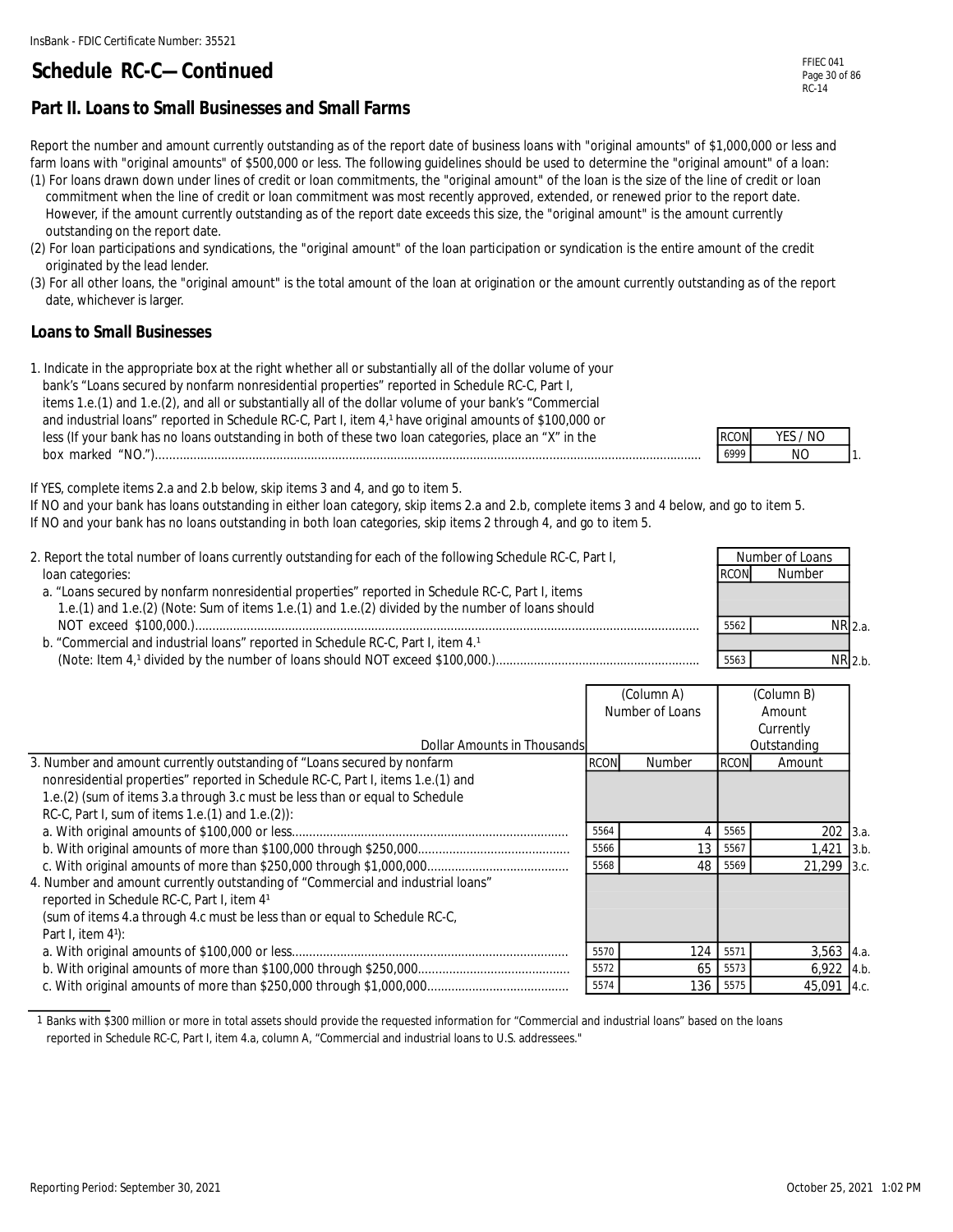#### **Part II—Continued**

#### **Agricultural Loans to Small Farms**

5. Indicate in the appropriate box at the right whether all or substantially all of the dollar volume of your bank's "Loans secured by farmland (including farm residential and other improvements)" reported in Schedule RC-C, Part I, item 1.b, and all or substantially all of the dollar volume of your bank's "Loans to finance agricultural production and other loans to farmers" reported in Schedule RC-C, Part I, item 3, have original amounts of \$100,000 or less (If your bank has no loans outstanding in both of these two loan categories, place an "X" in the box marked "NO.")..................................................................................................... 6860 NO

If YES, complete items 6.a and 6.b below, and do not complete items 7 and 8.

If NO and your bank has loans outstanding in either loan category, skip items 6.a and 6.b and complete items 7 and 8 below.

- If NO and your bank has no loans outstanding in both loan categories, do not complete items 6 through 8.
- 6. Report the total number of loans currently outstanding for each of the following Schedule RC-C, Part I, loan categories: . a. "Loans secured by farmland (including farm residential and other improvements)" reported in Schedule RC-C, Part I, item 1.b, (Note: Item 1.b divided by the number of loans should NOT NR 6.a. b. "Loans to finance agricultural production and other loans to farmers" reported in Schedule RC-C, 6.b. Number of Loans **Number**  exceed \$100,000.).......................................................................................................................................................... 5576 NR Part I, item 3 (Note: Item 3 divided by the number of loans should NOT exceed \$100,000.)........................................ 5577 NR

|                                                                              | (Column A)<br>Number of Loans |          |             | (Column B)  |             |
|------------------------------------------------------------------------------|-------------------------------|----------|-------------|-------------|-------------|
|                                                                              |                               |          | Amount      |             |             |
|                                                                              |                               |          |             | Currently   |             |
| Dollar Amounts in Thousands                                                  |                               |          |             | Outstanding |             |
| 7. Number and amount currently outstanding of "Loans secured by farmland     | <b>RCON</b>                   | Number   | <b>RCON</b> | Amount      |             |
| (including farm residential and other improvements)" reported in Schedule    |                               |          |             |             |             |
| RC-C, Part I, item 1.b (sum of items 7.a through 7.c must be less than or    |                               |          |             |             |             |
| equal to Schedule RC-C, Part I, item 1.b):                                   |                               |          |             |             |             |
|                                                                              | 5578                          | $\Omega$ | 5579        |             | 7.a.        |
|                                                                              | 5580                          |          | 5581        | 121         | 7.b.        |
|                                                                              | 5582                          |          | 5583        | 308 7.c.    |             |
| 8. Number and amount currently outstanding of "Loans to finance agricultural |                               |          |             |             |             |
| production and other loans to farmers" reported in Schedule RC-C, Part I,    |                               |          |             |             |             |
| item 3 (sum of items 8.a through 8.c must be less than or equal to Schedule  |                               |          |             |             |             |
| $RC-C$ , Part I, item 3):                                                    |                               |          |             |             |             |
|                                                                              | 5584                          | $\Omega$ | 5585        |             | 08.a.       |
|                                                                              | 5586                          | $\Omega$ | 5587        |             | $0 \, 8.b.$ |
|                                                                              | 5588                          | $\Omega$ | 5589        |             | $0 \, 8.c.$ |

| ' ' I | - 1<br>-57. |  |
|-------|-------------|--|
|       |             |  |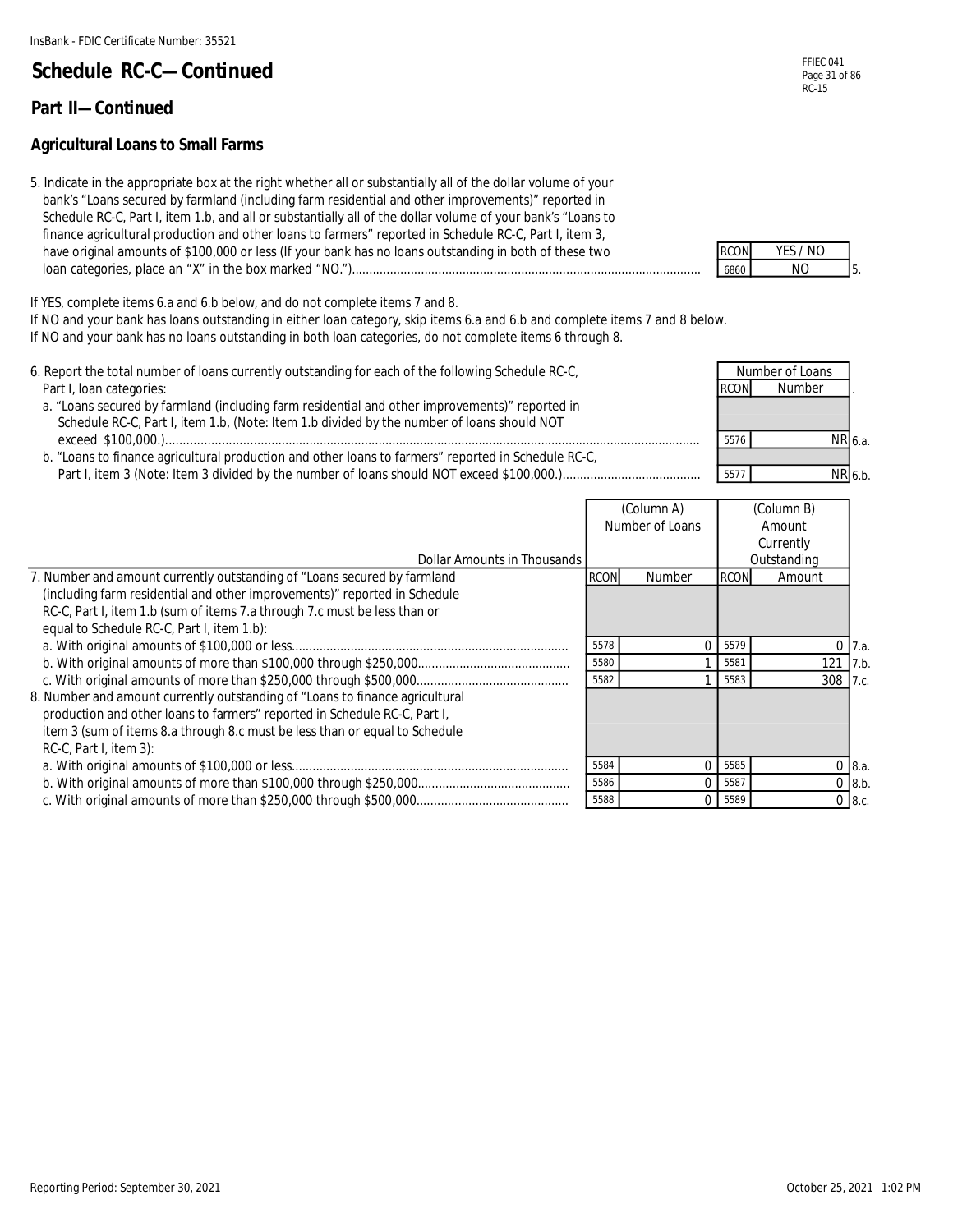### **Schedule RC-D—Trading Assets and Liabilities**

*Schedule RC-D is to be completed by banks that (1) reported total trading assets of \$10 million or more in any of the four preceding calendar quarters, or (2) meet the FDIC's definition of a large or highly complex institution for deposit insurance assessment purposes.*

|                                                                                      | Dollar Amounts in Thousands RCON |             | Amount             |           |
|--------------------------------------------------------------------------------------|----------------------------------|-------------|--------------------|-----------|
| Assets                                                                               |                                  |             |                    |           |
|                                                                                      |                                  | 3531        | NR 1.              |           |
|                                                                                      |                                  | 3532        | $NR$ <sub>2.</sub> |           |
|                                                                                      |                                  | 3533        | NR 3.              |           |
| 4. Mortgage-backed securities (MBS):                                                 |                                  |             |                    |           |
| a. Residential mortgage pass-through securities issued or guaranteed by FNMA, FHLMC, |                                  |             |                    |           |
|                                                                                      |                                  | G379        |                    | NR 4.a.   |
| b. Other residential MBS issued or guaranteed by U.S. Government agencies or         |                                  |             |                    |           |
|                                                                                      |                                  | G380        |                    | NR 4.b.   |
|                                                                                      |                                  | G381        |                    | NR 4.c.   |
| d. Commercial MBS issued or guaranteed by U.S. Government agencies or sponsored      |                                  |             |                    |           |
|                                                                                      |                                  | K197        |                    | NR 4.d.   |
|                                                                                      |                                  | K198        | NR 4.e.            |           |
| 5. Other debt securities:                                                            |                                  |             |                    |           |
|                                                                                      |                                  | HT62        |                    | NR 5.a.   |
|                                                                                      |                                  | G386        |                    | NR 5.b.   |
| 6. Loans:                                                                            |                                  |             |                    |           |
| a. Loans secured by real estate:                                                     |                                  |             |                    |           |
|                                                                                      |                                  | HT63        |                    | NR 6.a.1. |
|                                                                                      |                                  | <b>HT64</b> |                    | NR 6.a.2. |
|                                                                                      |                                  | F614        |                    | NR 6.b.   |
| c. Loans to individuals for household, family, and other personal expenditures       |                                  |             |                    |           |
|                                                                                      |                                  | HT65        |                    | NR 6.c.   |
|                                                                                      |                                  | F618        |                    | NR 6.d.   |
| 7. and 8. Not appplicable                                                            |                                  |             |                    |           |
|                                                                                      |                                  | 3541        | NR 9.              |           |
| 10. Not applicable                                                                   |                                  |             |                    |           |
|                                                                                      |                                  | 3543        | NR 11.             |           |
|                                                                                      |                                  | 3545        | NR 12.             |           |
|                                                                                      |                                  |             |                    |           |
| Liabilities                                                                          |                                  |             |                    |           |
|                                                                                      |                                  | 3546        |                    | NR 13.a.  |
|                                                                                      |                                  | F624        |                    | NR 13.b.  |
|                                                                                      |                                  | 3547        |                    | NR 14.    |
|                                                                                      |                                  | 3548        | NR 15.             |           |

#### **Memoranda**

| Dollar Amounts in Thousands RCON                                                        |             | Amount |                       |
|-----------------------------------------------------------------------------------------|-------------|--------|-----------------------|
| 1. Unpaid principal balance of loans measured at fair value (reported in Schedule RC-D, |             |        |                       |
| items $6.a.(1)$ through $6.d$ ):                                                        |             |        |                       |
| a. Loans secured by real estate:                                                        |             |        |                       |
|                                                                                         | <b>HT66</b> |        | NR <sub>M.1.a.1</sub> |
|                                                                                         | <b>HT67</b> |        | NR M.1.a.2.           |
|                                                                                         | F632        |        | $NR_{M.1.b.}$         |
| c. Loans to individuals for household, family, and other personal expenditures          |             |        |                       |
|                                                                                         | <b>HT68</b> |        | $NR$ $M.1.c.$         |
|                                                                                         | F636        |        | $NR_{M.1.d.}$         |

1 U.S. Government agencies include, but are not limited to, such agencies as the Government National Mortgage Association (GNMA), the Federal Deposit Insurance Corporation (FDIC), and the National Credit Union Administration (NCUA). U.S. Government-sponsored agencies include, but are not limited to, such agencies as the Federal Home Loan Mortgage Corporation (FHLMC) and the Federal National Mortgage Association (FNMA).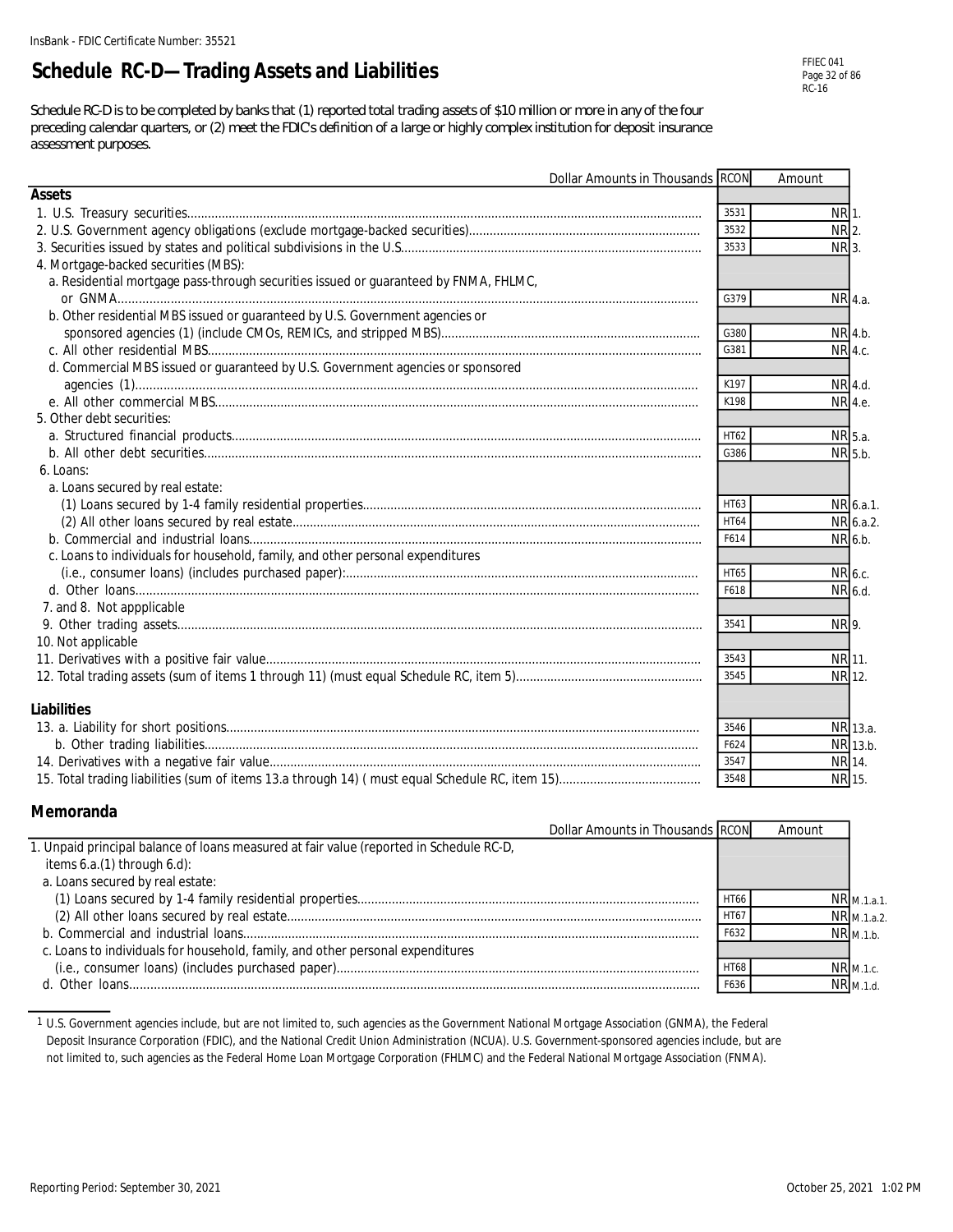# **Schedule RC-E—Deposit Liabilities**

|                                                  | <b>Transaction Accounts</b> |            |                              |           | Nontransaction<br>Accounts |                   |
|--------------------------------------------------|-----------------------------|------------|------------------------------|-----------|----------------------------|-------------------|
|                                                  |                             | (Column A) | (Column B)                   |           | (Column C)                 |                   |
|                                                  | <b>Total Transaction</b>    |            | Memo: Total                  |           |                            | Total             |
|                                                  | Accounts (Including         |            | Demand Deposits <sup>1</sup> |           | Nontransaction             |                   |
|                                                  | <b>Total Demand</b>         |            | (Included in                 |           |                            | <b>Accounts</b>   |
|                                                  |                             | Deposits)  |                              | Column A) |                            | (Including MMDAs) |
| Dollar Amounts in Thousands RCON                 |                             | Amount     | <b>RCON</b>                  | Amount    | <b>RCON</b>                | Amount            |
| Deposits of:                                     |                             |            |                              |           |                            |                   |
|                                                  | B549                        | 103,575    |                              |           | <b>B550</b>                | 440,751           |
|                                                  | 2202                        |            |                              |           | 2520                       |                   |
|                                                  | 2203                        |            |                              |           | 2530                       | 14,016            |
| 4. Commercial banks and other depository         |                             |            |                              |           |                            |                   |
|                                                  | B551                        |            |                              |           | <b>B552</b>                | 732 4             |
|                                                  | 2213                        |            |                              |           | 2236                       | $\Omega$          |
| 6. Foreign governments and official institutions |                             |            |                              |           |                            |                   |
|                                                  | 2216                        |            |                              |           | 2377                       | $0\vert 6$        |
| 7. Total (sum of items 1 through 6) (sum of      |                             |            |                              |           |                            |                   |
| columns A and C must equal Schedule RC,          |                             |            |                              |           |                            |                   |
|                                                  | 2215                        | 103,575    | 2210                         | 80.541    | 2385                       | 455,499           |

#### **Memoranda**

L

| Dollar Amounts in Thousands RCON                                                           |             | Amount          |                |
|--------------------------------------------------------------------------------------------|-------------|-----------------|----------------|
| 1. Selected components of total deposits (i.e., sum of item 7, columns A and C):           |             |                 |                |
|                                                                                            | 6835        | 1,325 M.1.a.    |                |
|                                                                                            | 2365        | 80,932 M.1.b.   |                |
|                                                                                            | HK05        | 11,617 M.1.c.   |                |
| d. Maturity data for brokered deposits:                                                    |             |                 |                |
| (1) Brokered deposits of \$250,000 or less with a remaining maturity of one year or less   |             |                 |                |
|                                                                                            | <b>HK06</b> |                 | 7,482 M.1.d.1. |
| (2) Not applicable                                                                         |             |                 |                |
| (3) Brokered deposits of more than \$250,000 with a remaining maturity                     |             |                 |                |
|                                                                                            | K220        | 50,837 M.1.d.3. |                |
| e. Preferred deposits (uninsured deposits of states and political subdivisions in the U.S. |             |                 |                |
| reported in item 3 above which are secured or collateralized as required under state law)  |             |                 |                |
|                                                                                            | 5590        |                 | NR M.1.e.      |
| f. Estimated amount of deposits obtained through the use of deposit listing services       |             |                 |                |
|                                                                                            | K223        |                 | $0$ M.1.f.     |
|                                                                                            | JH83        | 31,267 M.1.g.   |                |
| h. Sweep deposits:                                                                         |             |                 |                |
|                                                                                            | MT87        |                 | $0$ M.1.h.1.   |
|                                                                                            | MT89        |                 | $0$ M.1.h.2.   |
|                                                                                            | MT91        |                 | $0$ M.1.h.3.   |
|                                                                                            | MT93        |                 | $0$ M.1.h.4.   |
|                                                                                            | MT95        |                 | $0$ M.1.i.     |

1 Includes interest-bearing and noninterest-bearing demand deposits.

2 The dollar amount used as the basis for reporting in Memorandum item 1.c reflects the deposit insurance limit in effect on the report date.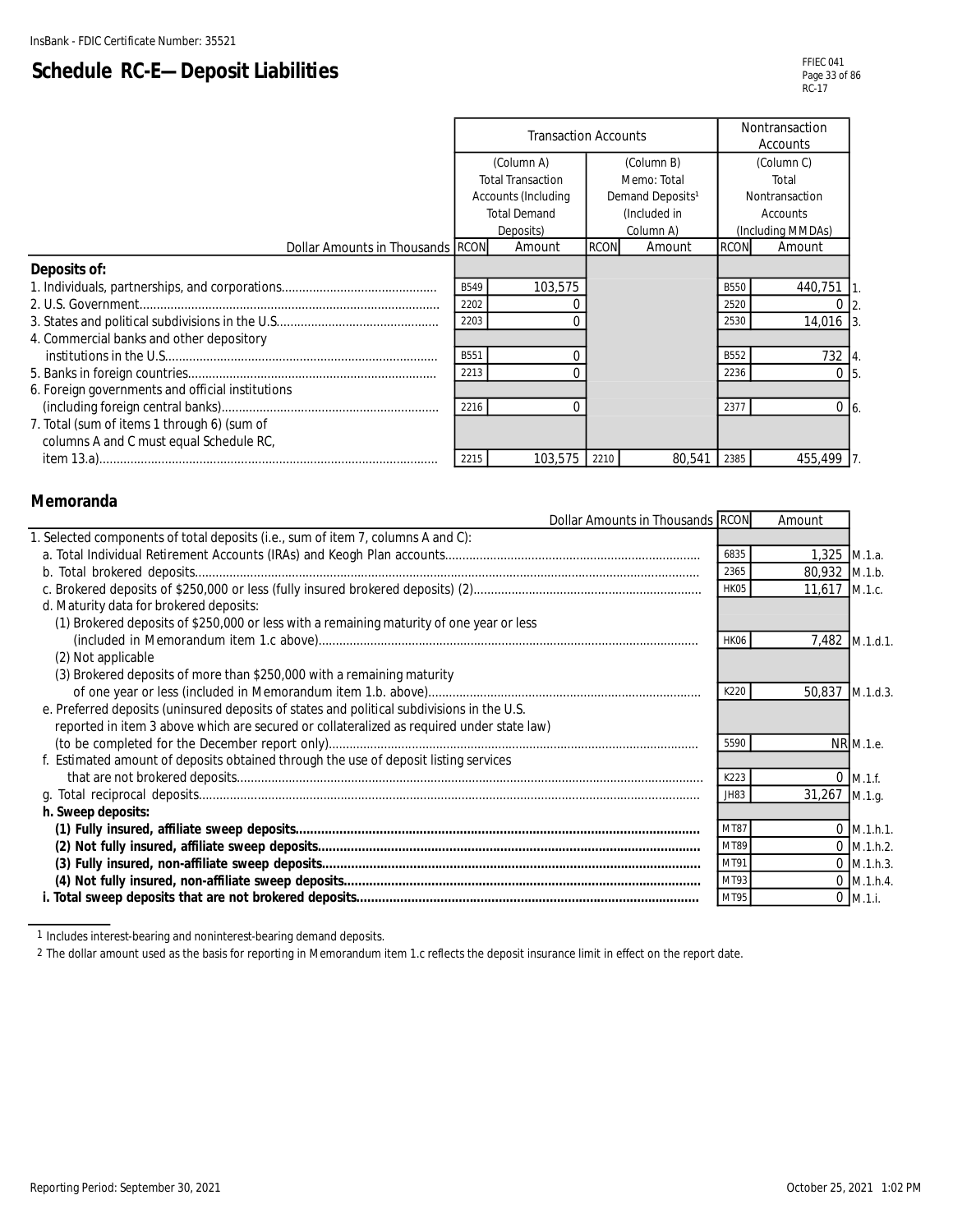#### **Memoranda—Continued**

| Dollar Amounts in Thousands RCON                                                                     |             | Amount           |                |
|------------------------------------------------------------------------------------------------------|-------------|------------------|----------------|
| 2. Components of total nontransaction accounts                                                       |             |                  |                |
| (sum of Memorandum items 2.a through 2.d must equal item 7, column C above):                         |             |                  |                |
| a. Savings deposits:                                                                                 |             |                  |                |
|                                                                                                      | 6810        | 228,894 M.2.a.1. |                |
|                                                                                                      | 0352        |                  | $0$ M.2.a.2.   |
|                                                                                                      | 6648        | 32,455 M.2.b.    |                |
|                                                                                                      | J473        | 114,717 M.2.c.   |                |
| d. Total time deposits of more than \$250,000 (sum of Memoranda items 4.a.(1) through 4.a.(4) below) | J474        | 79,433 M.2.d.    |                |
| e. Individual Retirement Accounts (IRAs) and Keogh Plan accounts of \$100,000 or more                |             |                  |                |
|                                                                                                      | F233        | 1,241 M.2.e.     |                |
| 3. Maturity and repricing data for time deposits of \$250,000 or less:                               |             |                  |                |
| a. Time deposits of \$250,000 or less with a remaining maturity or next repricing date of: (1,2)     |             |                  |                |
|                                                                                                      | HK07        | 26.008 M.3.a.1.  |                |
|                                                                                                      | HK08        | 70,700 M.3.a.2.  |                |
|                                                                                                      | HK09        | 48,701 M.3.a.3.  |                |
|                                                                                                      | <b>HK10</b> |                  | 1,763 M.3.a.4. |
| b. Time deposits of \$250,000 or less with a REMAINING MATURITY of one year or less                  |             |                  |                |
|                                                                                                      | <b>HK11</b> | 96,708 M.3.b.    |                |
| 4. Maturity and repricing data for time deposits of more than \$250,000:                             |             |                  |                |
| a. Time deposits of more than \$250,000 with a remaining maturity or next repricing date of: (1,4)   |             |                  |                |
|                                                                                                      | <b>HK12</b> | 32,809 M.4.a.1.  |                |
|                                                                                                      | <b>HK13</b> | 23,165 M.4.a.2.  |                |
|                                                                                                      | <b>HK14</b> |                  | 7.996 M.4.a.3. |
|                                                                                                      | <b>HK15</b> | 15,463 M.4.a.4.  |                |
| b. Time deposits of more than \$250,000 with a REMAINING MATURITY of one year or less                |             |                  |                |
|                                                                                                      | K222        | 55,974 M.4.b.    |                |
|                                                                                                      |             |                  |                |
| 5. Does your institution offer one or more consumer deposit account products, i.e., transaction      |             |                  |                |
| account or nontransaction savings account deposit products intended primarily for                    | <b>RCON</b> | YES / NO         |                |
|                                                                                                      | P752        | N <sub>O</sub>   | M.5.           |

*Memorandum items 6 and 7 are to be completed by institutions with \$1 billion or more in total assets (5) that answered "Yes" to Memorandum item 5 above.*

| Dollar Amounts in Thousands RCON                                                                   |      | Amount |           |
|----------------------------------------------------------------------------------------------------|------|--------|-----------|
| 6. Components of total transaction account deposits of individuals, partnerships, and corporations |      |        |           |
| (sum of Memorandum items 6.a and 6.b must be less than or equal to item 1, column A, above):       |      |        |           |
| a. Total deposits in those noninterest-bearing transaction account deposit products intended       |      |        |           |
|                                                                                                    | P753 |        | NR M.6.a. |
| b. Total deposits in those interest-bearing transaction account deposit products intended          |      |        |           |
|                                                                                                    | P754 |        | NR M.6.b. |

1 Report fixed rate time deposits by remaining maturity and floating rate time deposits by next repricing date.

2 Sum of Memorandum items 3.a.(1) through 3.a.(4) must equal Schedule RC-E, sum of Memorandum items 2.b and 2.c.

3 Report both fixed-and floating-rate time deposits by remaining maturity. Exclude floating-rate time deposits with a next repricing date of one

year or less that have a remaining maturity of over one year.

4 Sum of Memorandum items 4.a.(1) through 4.a.(4) must equal Schedule RC-E, Memorandum item 2.d.

**5 For the \$1 billion asset-size test for report dates through December 31, 2021, an institution may use the lesser of the total assets reported in its Report of Condition as of December 31, 2019, or June 30, 2020.**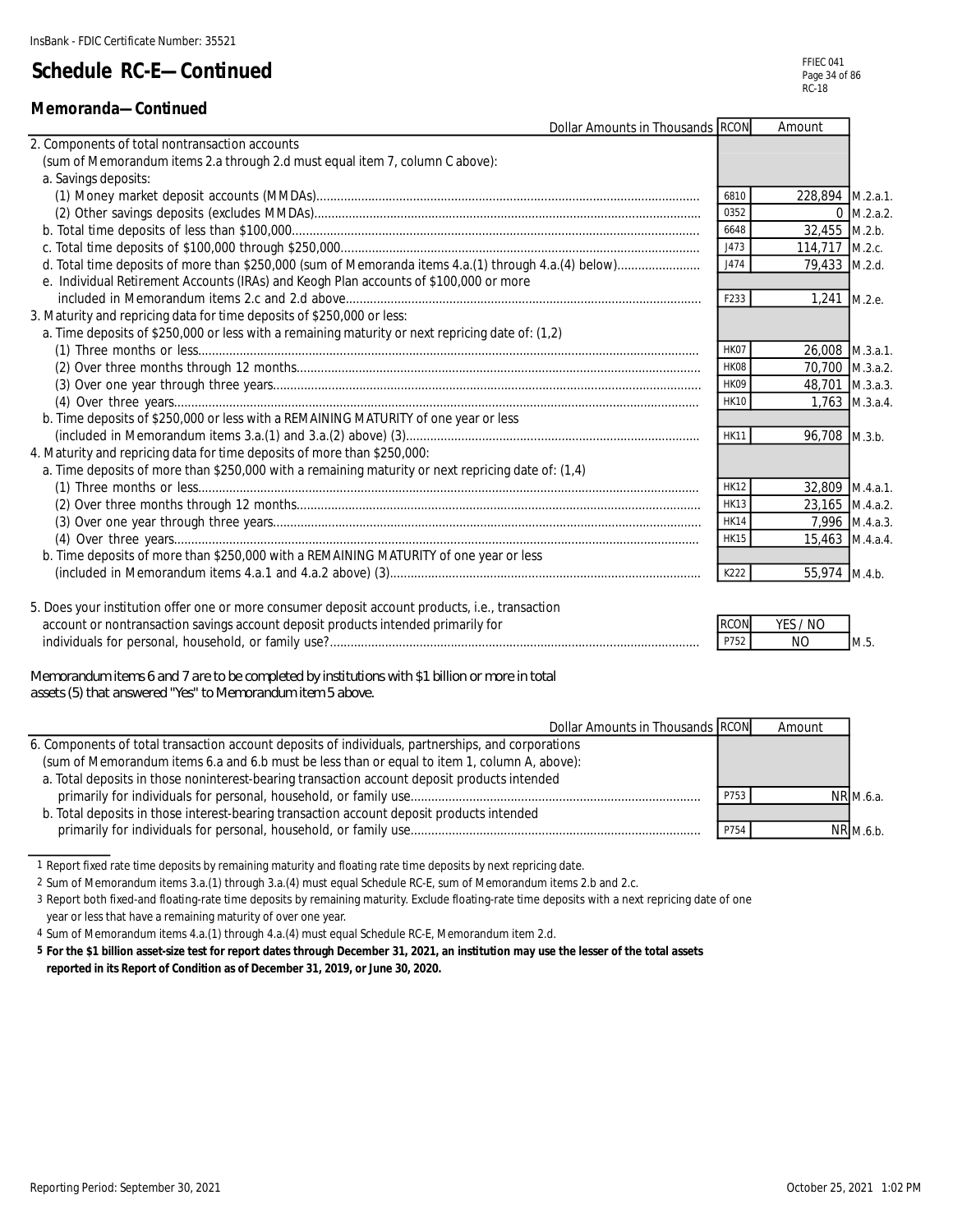#### **Memoranda—Continued**

| Dollar Amounts in Thousands RCON                                                             |      | Amount |             |
|----------------------------------------------------------------------------------------------|------|--------|-------------|
| 7. Components of total nontransaction account deposits of individuals, partnerships, and     |      |        |             |
| corporations (sum of Memorandum items 7.a.(1), 7.a.(2), 7.b.(1), and 7.b.(2) plus all time   |      |        |             |
| deposits of individuals, partnerships, and corporations must equal item 1, column C, above): |      |        |             |
| a. Money market deposit accounts (MMDAs) of individuals, partnerships, and corporations      |      |        |             |
| (sum of Memorandum items 7.a.(1) and 7.a.(2) must be less than or equal to                   |      |        |             |
| Memorandum item 2.a.(1) above):                                                              |      |        |             |
| (1) Total deposits in those MMDA deposit products intended primarily for individuals         |      |        |             |
|                                                                                              | P756 |        | NR M.7.a.1. |
|                                                                                              | P757 |        | NR M.7.a.2. |
| b. Other savings deposit accounts of individuals, partnerships, and corporations (sum        |      |        |             |
| of Memorandum items 7.b.(1) and 7.b.(2) must be less than or equal to Memorandum             |      |        |             |
| item $2.a.(2) above$ :                                                                       |      |        |             |
| (1) Total deposits in those other savings deposit account deposit products intended          |      |        |             |
|                                                                                              | P758 |        | NR M.7.b.1. |
| (2) Deposits in all other savings deposit accounts of individuals, partnerships, and         |      |        |             |
|                                                                                              | P759 |        | NR M.7.b.2. |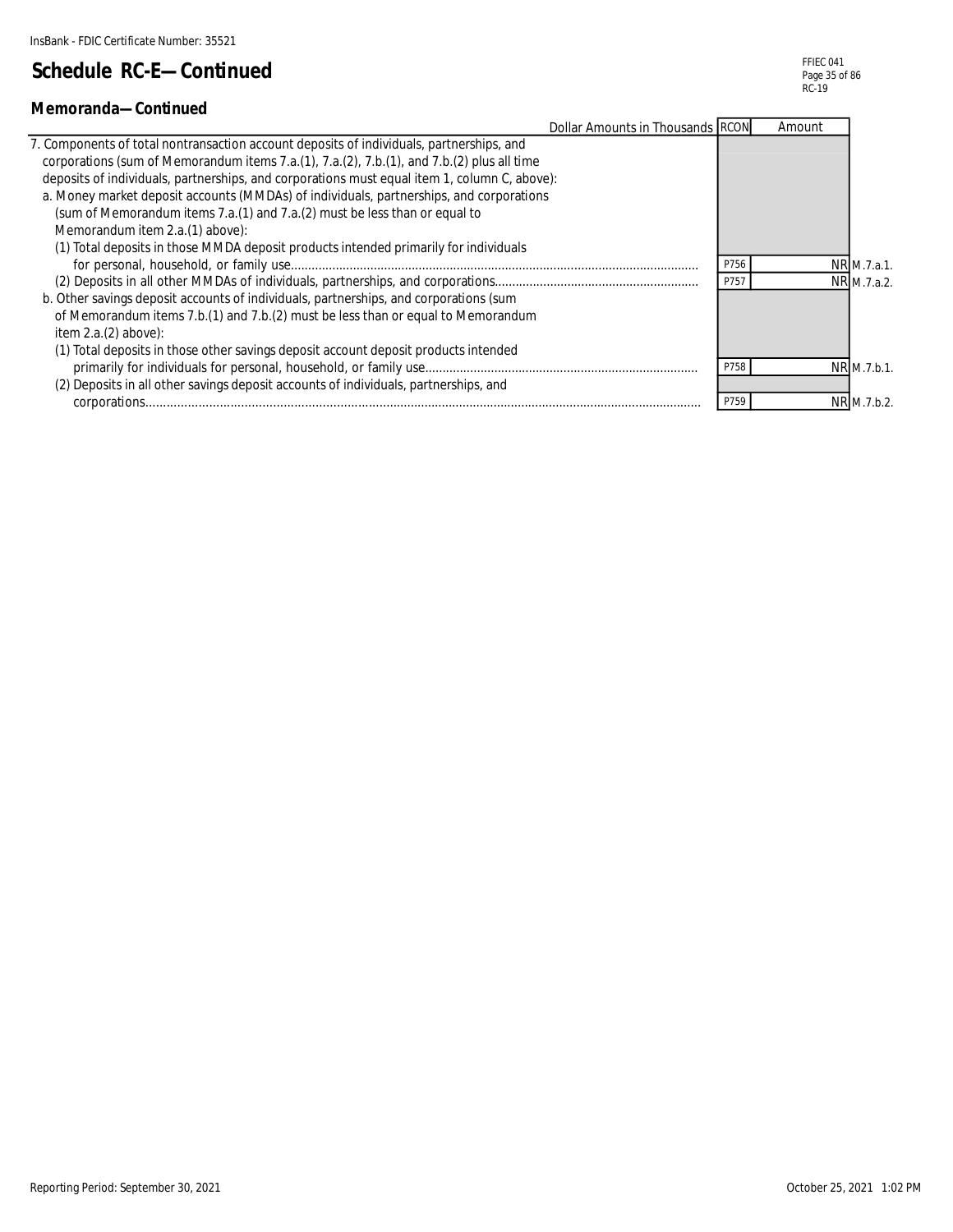### **Schedule RC-F-Other Assets<sup>1</sup>**

| Dollar Amounts in Thousands RCON                                       |             | Amount           |  |
|------------------------------------------------------------------------|-------------|------------------|--|
|                                                                        | <b>B556</b> | 2,171            |  |
|                                                                        | 2148        | 405 2            |  |
|                                                                        | <b>HT80</b> | $\Omega$         |  |
|                                                                        | 1752        | 9,453 4.         |  |
| 5. Life insurance assets:                                              |             |                  |  |
|                                                                        | K201        | 13,318 5.a.      |  |
|                                                                        | K202        | $0$ 5.b.         |  |
|                                                                        | K270        | $\Omega$<br>5.c. |  |
|                                                                        | 2168        | 4,450 6.         |  |
| 2166<br>1,121                                                          |             | 6.a.             |  |
| 1578                                                                   |             | 6.b              |  |
| c. Derivatives with a positive fair value held for purposes other than |             |                  |  |
| C <sub>010</sub><br>3.047                                              |             | 6.c.             |  |
| J448                                                                   |             | 6.d              |  |
| FT33                                                                   |             | 6.e.             |  |
| FT34                                                                   |             | 6.f.             |  |
| FT35                                                                   |             | 6.g.             |  |
| <b>TEXT</b>                                                            |             |                  |  |
| h.<br>3549<br>$\Omega$<br>3549                                         |             | 6.h.             |  |
| <b>TEXT</b>                                                            |             |                  |  |
| 3550<br>$\Omega$<br>3550                                               |             | 6.i.             |  |
| <b>TEXT</b>                                                            |             |                  |  |
| $\Omega$<br>3551<br>3551                                               |             | 6.1              |  |
|                                                                        | 2160        | 29,797           |  |

1 Institutions that have adopted ASU 2016-13 should report asset amounts in Schedule RC-F net of any applicable allowance for credit losses.

2 Includes accrued interest receivable on loans, leases, debt securities, and other interest-bearing assets. Exclude accrued interest receivable on interest-bearing assets that is reported elsewhere on the balance sheet.

3 See discussion of deferred income taxes in Glossary entry on "income taxes."

4 Report interest-only strips receivable in the form of a security as available-for-sale securities in Schedule RC, item 2.b, or as trading assets in Schedule RC, item 5, as appropriate.

5 Includes Federal Reserve stock, Federal Home Loan Bank stock, and bankers' bank stock.

### **Schedule RC-G—Other Liabilities**

|                                                                                |      | Dollar Amounts in Thousands RCON |             | Amount       |      |
|--------------------------------------------------------------------------------|------|----------------------------------|-------------|--------------|------|
|                                                                                |      |                                  | 3645        | 617          | 1.a. |
|                                                                                |      |                                  | 3646        | $1,182$ 1.b. |      |
|                                                                                |      |                                  | 3049        |              |      |
|                                                                                |      |                                  | <b>B557</b> |              |      |
| 4. All other liabilities                                                       |      |                                  |             |              |      |
|                                                                                |      |                                  | 2938        | $2,220$ 4.   |      |
|                                                                                | 3066 | 39                               |             |              | 4.a. |
|                                                                                | C011 |                                  |             |              | 4.b  |
|                                                                                | 2932 |                                  |             |              | 4.c. |
| d. Derivatives with a negative fair value held for purposes other than trading | C012 | 2,158                            |             |              | 4.d. |
|                                                                                | LB56 |                                  |             |              | 4.e. |
| <b>TEXT</b>                                                                    |      |                                  |             |              |      |
| 3552                                                                           | 3552 |                                  |             |              | 4.f. |
| <b>TEXT</b>                                                                    |      |                                  |             |              |      |
| 3553<br>g.                                                                     | 3553 |                                  |             |              | 4.g. |
| TEXT                                                                           |      |                                  |             |              |      |
| 3554<br>h.1                                                                    | 3554 |                                  |             |              | 4.h  |
|                                                                                |      |                                  | 2930        | 4,019 5.     |      |

<sup>1</sup> For savings banks, include "dividends" accrued and unpaid on deposits.

3 Institutions that have adopted ASU 2016-13 should report in item 3 the allowance for credit losses on those off-balance sheet credit exposures that fall within the scope of the standard.

<sup>2</sup> See discussion of deferred income taxes in Glossary entry on "income taxes."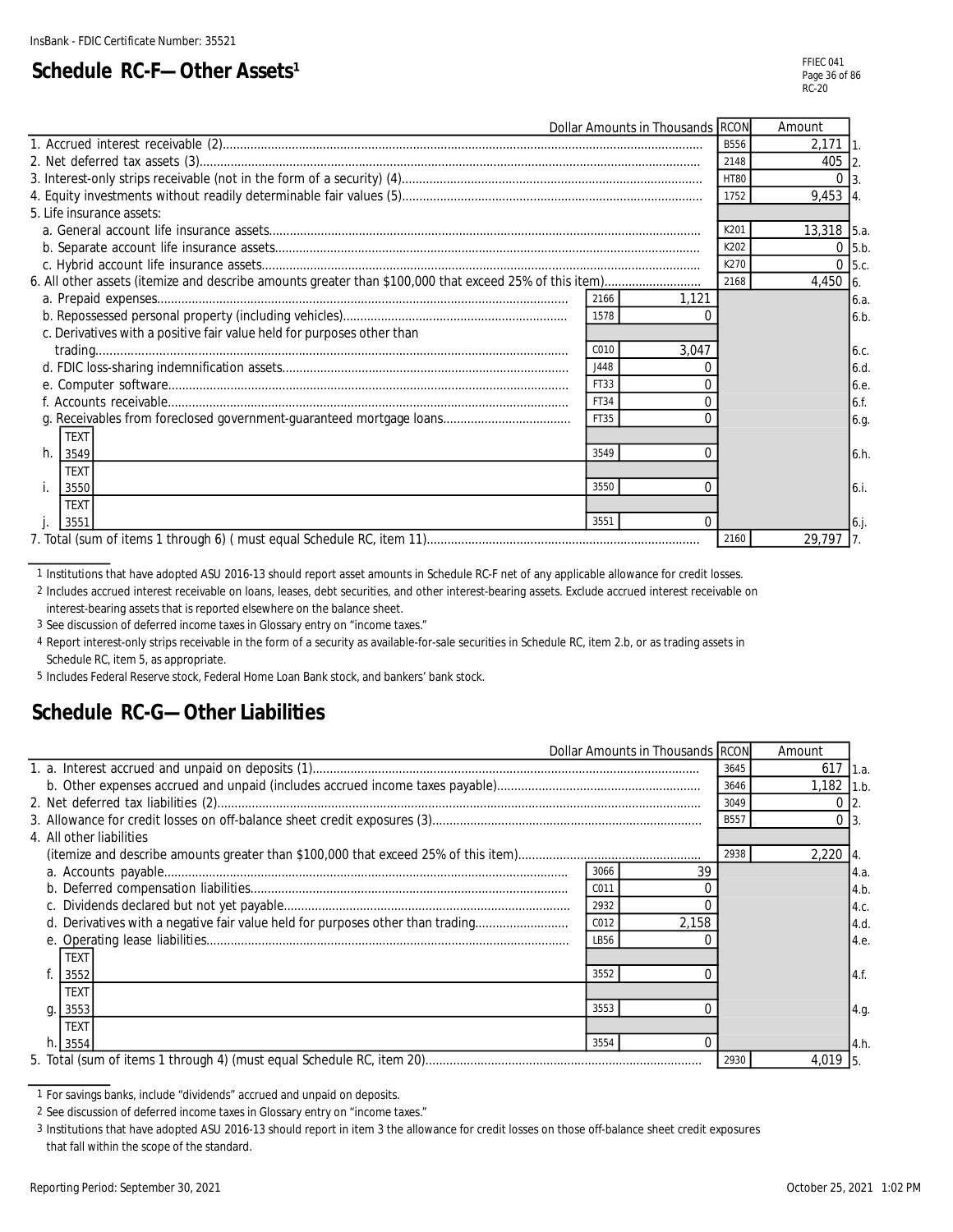# **Schedule RC-K-Quarterly Averages<sup>1</sup>**

| Dollar Amounts in Thousands RCON                                                                                                                                                                                                                                                           |             | Amount         |               |
|--------------------------------------------------------------------------------------------------------------------------------------------------------------------------------------------------------------------------------------------------------------------------------------------|-------------|----------------|---------------|
| <b>Assets</b>                                                                                                                                                                                                                                                                              |             |                |               |
|                                                                                                                                                                                                                                                                                            | 3381        | $61,164$ 1.    |               |
| 2. U.S. Treasury securities and U.S. Government agency obligations (2)                                                                                                                                                                                                                     |             |                |               |
|                                                                                                                                                                                                                                                                                            | <b>B558</b> | $1,555$ 2.     |               |
|                                                                                                                                                                                                                                                                                            | B559        | $15.419$ 3.    |               |
| 4. All other debt securities (2) and equity securities with readily determinable fair values not held for                                                                                                                                                                                  | B560        | $0\vert 4.$    |               |
|                                                                                                                                                                                                                                                                                            | 3365        | $12,001$ 5.    |               |
| 6. Loans:                                                                                                                                                                                                                                                                                  |             |                |               |
|                                                                                                                                                                                                                                                                                            | 3360        | 540,538 6.a.   |               |
| b. Loans secured by real estate:                                                                                                                                                                                                                                                           |             |                |               |
|                                                                                                                                                                                                                                                                                            | 3465        | 55,652 6.b.1.  |               |
|                                                                                                                                                                                                                                                                                            | 3466        | 306,888 6.b.2. |               |
|                                                                                                                                                                                                                                                                                            | 3387        | 170,810 6.c.   |               |
| d. Loans to individuals for household, family, and other personal expenditures:                                                                                                                                                                                                            |             |                |               |
|                                                                                                                                                                                                                                                                                            | B561        |                | $0 \, 6.d.1.$ |
| (2) Other (includes revolving credit plans other than credit cards,                                                                                                                                                                                                                        |             |                |               |
|                                                                                                                                                                                                                                                                                            | B562        | 8,089 6.d.2.   |               |
| Item 7 is to be completed by (1) banks that reported total trading assets of \$10 million or more in any of the<br>four preceding calendar quarters and (2) all banks meeting the FDIC's definition of a large or highly complex<br>institution for deposit insurance assessment purposes. |             |                |               |
|                                                                                                                                                                                                                                                                                            | 3401        | NR 7.          |               |
|                                                                                                                                                                                                                                                                                            | 3484        | 0 <sub>8</sub> |               |
|                                                                                                                                                                                                                                                                                            | 3368        | 669,048 9.     |               |
| <b>Liabilities</b><br>10. Interest-bearing transaction accounts (interest-bearing demand deposits, NOW accounts,                                                                                                                                                                           |             |                |               |
|                                                                                                                                                                                                                                                                                            | 3485        | 18,752 10.     |               |
| 11. Nontransaction accounts:                                                                                                                                                                                                                                                               |             |                |               |
|                                                                                                                                                                                                                                                                                            | B563        | 216,533 11.a.  |               |
|                                                                                                                                                                                                                                                                                            | <b>HK16</b> | 157,947 11.b.  |               |
|                                                                                                                                                                                                                                                                                            | <b>HK17</b> | 73,794 11.c.   |               |
|                                                                                                                                                                                                                                                                                            | 3353        | $22 \mid 12.$  |               |
| 13. To be completed by banks with \$100 million or more in total assets: (5)                                                                                                                                                                                                               |             |                |               |
|                                                                                                                                                                                                                                                                                            | 3355        | 38,663 13.     |               |

1 For all items, banks have the option of reporting either (1) an average of DAILY figures for the quarter, or (2) an average of WEEKLY figures (i.e., the Wednesday of each week of the quarter).

2 Quarterly averages for all debt securities should be based on amortized cost.

3 Quarterly averages for equity securities with readily determinable fair values should be based on fair value.

4 The quarterly average for total assets should reflect securities not held for trading as follows:

a) Debt securities at amortized cost.

b) Equity securities with readily determinable fair values at fair value.

c) Equity investments without readily determinable fair values at their balance sheet carrying values (i.e., fair value or, if elected, cost minus impairment, if any, plus or minus changes resulting from observable price changes).

**5 For the \$100 million asset-size test for report dates through December 31, 2021, an institution may use the lesser of the total assets reported in its Report of Condition as of December 31, 2019, or June 30, 2020.**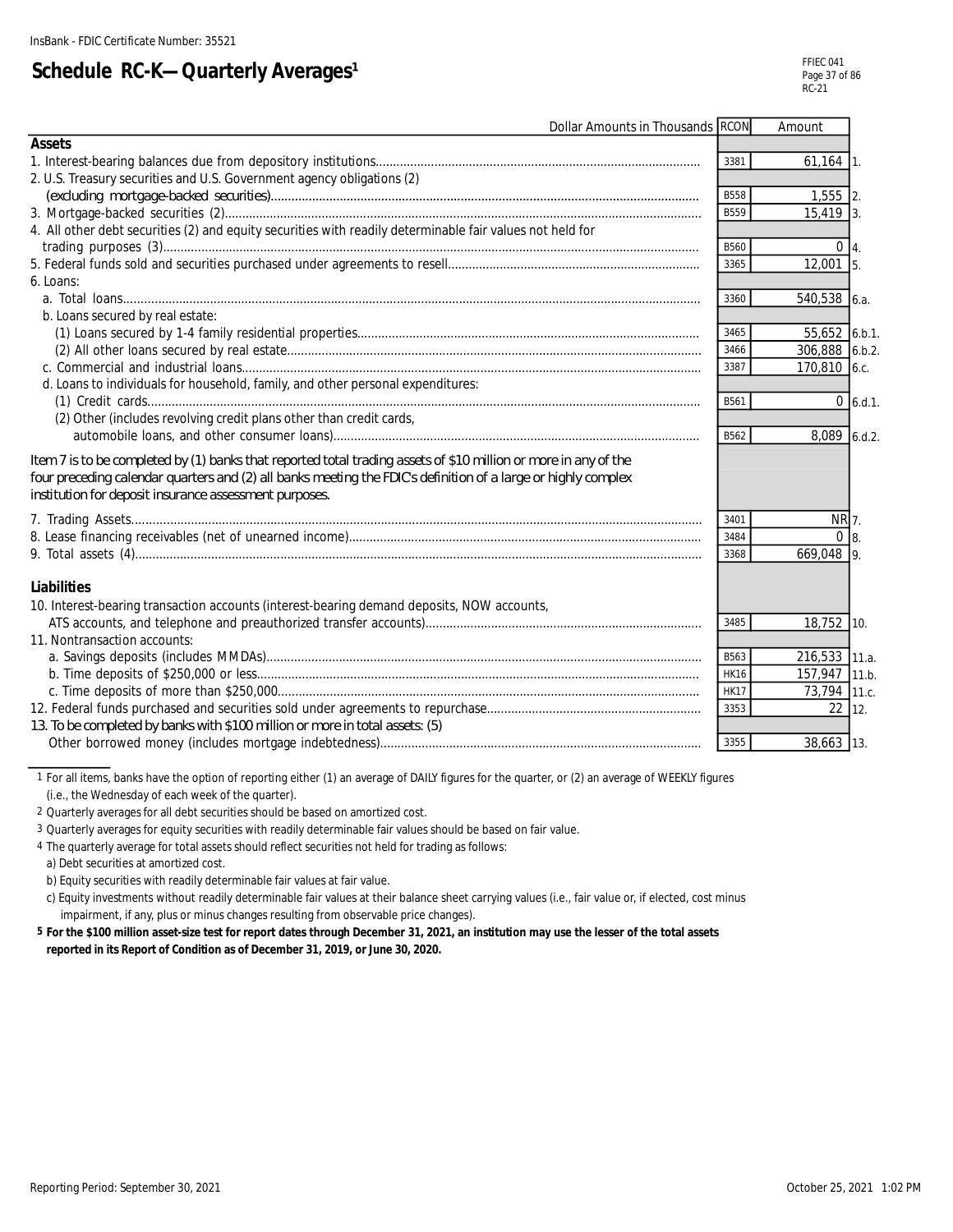**Memorandum**

# Schedule RC-K-Quarterly Averages<sup>1</sup>-Continued

| Dollar Amounts in Thousands RCON                                                                        |      | Amount  |
|---------------------------------------------------------------------------------------------------------|------|---------|
| Memorandum item 1 is to be completed by: <sup>2</sup>                                                   |      |         |
| • banks with \$300 million or more in total assets, and                                                 |      |         |
| • banks with less than \$300 million in total assets that have loans to finance agricultural production |      |         |
| production and other loans to farmers (Schedule RC-C, Part I, item 3) exceeding 5 percent               |      |         |
| of total loans                                                                                          |      |         |
| 1. Loans to finance agricultural production and other loans to farmers                                  | 3386 | 0 IM.1. |

<sup>1</sup> For all items, banks have the option of reporting either (1) an average of DAILY figures for the quarter, or (2) an average of WEEKLY figures (i.e., the Wednesday of each week of the quarter).

Reporting Period: September 30, 2021 October 25, 2021 1:02 PM

**<sup>2</sup> For the \$300 million asset-size test for report dates through December 31, 2021, an institution may use the lesser of the total assets reported in its Report of Condition as of December 31, 2019, or June 30, 2020. If the total assets reported as of one of these two report dates are less than \$300 million, the same report date should be used for the 5 percent of total loans test. If the total assets reported for both of these two report dates are less than \$300 million, the 5 percent of total loans test should be based on the total loans reported in the Report of Condition as of June 30, 2020.**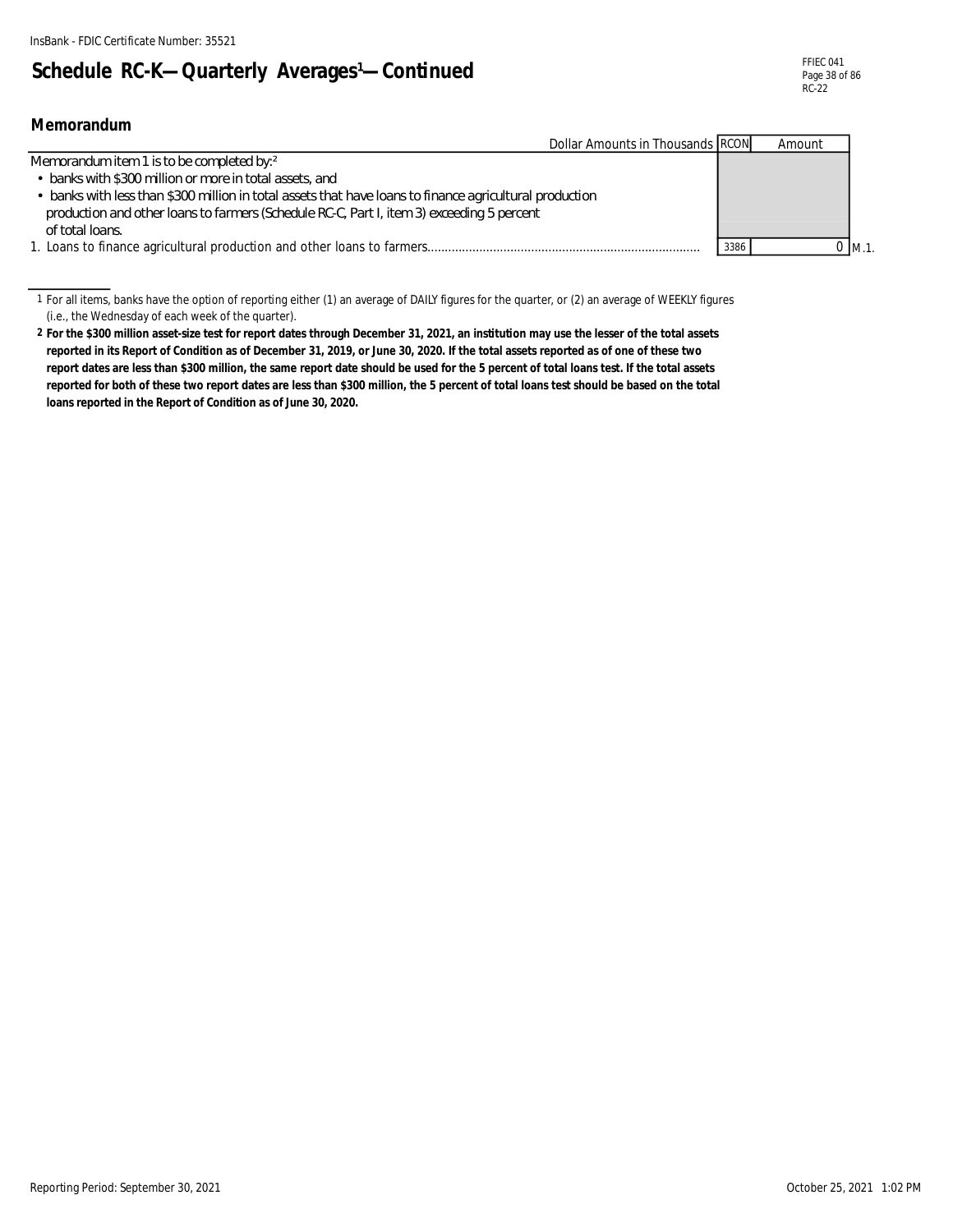## **Schedule RC-L—Derivatives and Off-Balance Sheet Items**

| FFIFC 041     |
|---------------|
| Page 39 of 86 |
| RC-23         |

Please read carefully the instructions for the preparation of Schedule RC-L. Some of the amounts reported in Schedule RC-L are regarded as volume indicators and not necessarily as measures of risk.

|                                                                                                                                                                                                                                                                                                        |              |                 |             | Dollar Amounts in Thousands RCON |              | Amount          |                 |
|--------------------------------------------------------------------------------------------------------------------------------------------------------------------------------------------------------------------------------------------------------------------------------------------------------|--------------|-----------------|-------------|----------------------------------|--------------|-----------------|-----------------|
| 1. Unused commitments:                                                                                                                                                                                                                                                                                 |              |                 |             |                                  | 3814         | 6,971           | 1.a.            |
| Item 1.a. (1) is to be completed for the December report only.                                                                                                                                                                                                                                         |              |                 |             |                                  |              |                 |                 |
| (1) Unused commitments for reverse mortgages outstanding that are held for investment                                                                                                                                                                                                                  |              |                 |             |                                  |              |                 |                 |
|                                                                                                                                                                                                                                                                                                        |              |                 |             |                                  | HT72         |                 | NR 1.a.1.       |
|                                                                                                                                                                                                                                                                                                        |              |                 |             |                                  | 3815         |                 | $0$ 1.b.        |
| Items 1.b.(1) and 1.b.(2) are to be completed semiannually in the June and December reports only by<br>banks with either \$300 million or more in total assets <sup>1</sup> or \$300 million or more in credit card lines <sup>2</sup><br>(sum of items $1.b(1)$ and $1.b(2)$ must equal item $1.b$ ). |              |                 |             |                                  |              |                 |                 |
|                                                                                                                                                                                                                                                                                                        |              |                 |             |                                  | J455         |                 | NR 1.b.1.       |
|                                                                                                                                                                                                                                                                                                        |              |                 |             |                                  | J456         |                 | NR 1.b.2.       |
| c. Commitments to fund commercial real estate, construction, and land development loans:<br>(1) Secured by real estate:                                                                                                                                                                                |              |                 |             |                                  |              |                 |                 |
|                                                                                                                                                                                                                                                                                                        |              |                 |             |                                  | F164         | 11,142 1.c.1.a. |                 |
| (b) Commercial real estate, other construction loan, and land development loan                                                                                                                                                                                                                         |              |                 |             |                                  |              |                 |                 |
|                                                                                                                                                                                                                                                                                                        |              |                 |             |                                  | F165<br>6550 | 18,676 1.c.1.b. | $0$ 1.c.2.      |
|                                                                                                                                                                                                                                                                                                        |              |                 |             |                                  | 3817         |                 | $0$ 1.d.        |
| e. Other unused commitments:                                                                                                                                                                                                                                                                           |              |                 |             |                                  |              |                 |                 |
|                                                                                                                                                                                                                                                                                                        |              |                 |             |                                  | J457         | 35,486 1.e.1.   |                 |
|                                                                                                                                                                                                                                                                                                        |              |                 |             |                                  | J458<br>J459 | 4,746 1.e.2.    | 862 1.e.3.      |
|                                                                                                                                                                                                                                                                                                        |              |                 |             |                                  | 3819         | 573 2.          |                 |
| Item 2a is to be completed by banks with \$1 billion or more in total assets. <sup>1</sup>                                                                                                                                                                                                             |              |                 |             |                                  |              |                 |                 |
|                                                                                                                                                                                                                                                                                                        |              |                 | 3820        | <b>NR</b>                        |              |                 | 2.a.            |
|                                                                                                                                                                                                                                                                                                        |              |                 |             |                                  | 3821         | 1,325           | 3.              |
| Item 3.a is to be completed by banks with \$1 billion or more in total assets. <sup>1</sup>                                                                                                                                                                                                            |              |                 |             |                                  |              |                 |                 |
|                                                                                                                                                                                                                                                                                                        |              |                 |             | <b>NR</b>                        |              |                 | 3.a.            |
| 5. Not applicable                                                                                                                                                                                                                                                                                      |              |                 |             |                                  | 3411         | $\Omega$        | $\mathsf{I}4$ . |
| 6. Securities lent and borrowed:                                                                                                                                                                                                                                                                       |              |                 |             |                                  |              |                 |                 |
| a. Securities lent (including customers' securities lent where the customer is indemnified against                                                                                                                                                                                                     |              |                 |             |                                  |              |                 |                 |
|                                                                                                                                                                                                                                                                                                        |              |                 |             |                                  | 3433         | 0<br>$\Omega$   | 6.a.            |
|                                                                                                                                                                                                                                                                                                        |              |                 |             |                                  | 3432         |                 | 6.b.            |
|                                                                                                                                                                                                                                                                                                        |              | (Column A)      |             | (Column B)                       |              |                 |                 |
|                                                                                                                                                                                                                                                                                                        | <b>RCON</b>  | Sold Protection | <b>RCON</b> | Purchased Protection             |              |                 |                 |
| 7. Credit derivatives:<br>a. Notional amounts:                                                                                                                                                                                                                                                         |              | Amount          |             | Amount                           |              |                 |                 |
|                                                                                                                                                                                                                                                                                                        | C968         | 0               | C969        | 0                                |              |                 | 7.a.1.          |
|                                                                                                                                                                                                                                                                                                        | C970         | $\Omega$        | C971        | $\overline{0}$                   |              |                 | 7.a.2.          |
|                                                                                                                                                                                                                                                                                                        | C972<br>C974 | 0               | C973        | 0                                |              |                 | 7.a.3.          |
|                                                                                                                                                                                                                                                                                                        |              | 0               | C975        | 0                                |              |                 | 7.a.4.          |

**<sup>1</sup> For the \$300 million and \$1 billion asset-size tests for report dates through December 31, 2021, an institution may use the lesser** 

**of the total assets reported in its Report of Condition as of December 31, 2019, or June 30, 2020.**

**<sup>2</sup> The \$300 million credit card lines test is based on the credit card lines reported in the June 30, 2020, Report of Condition.**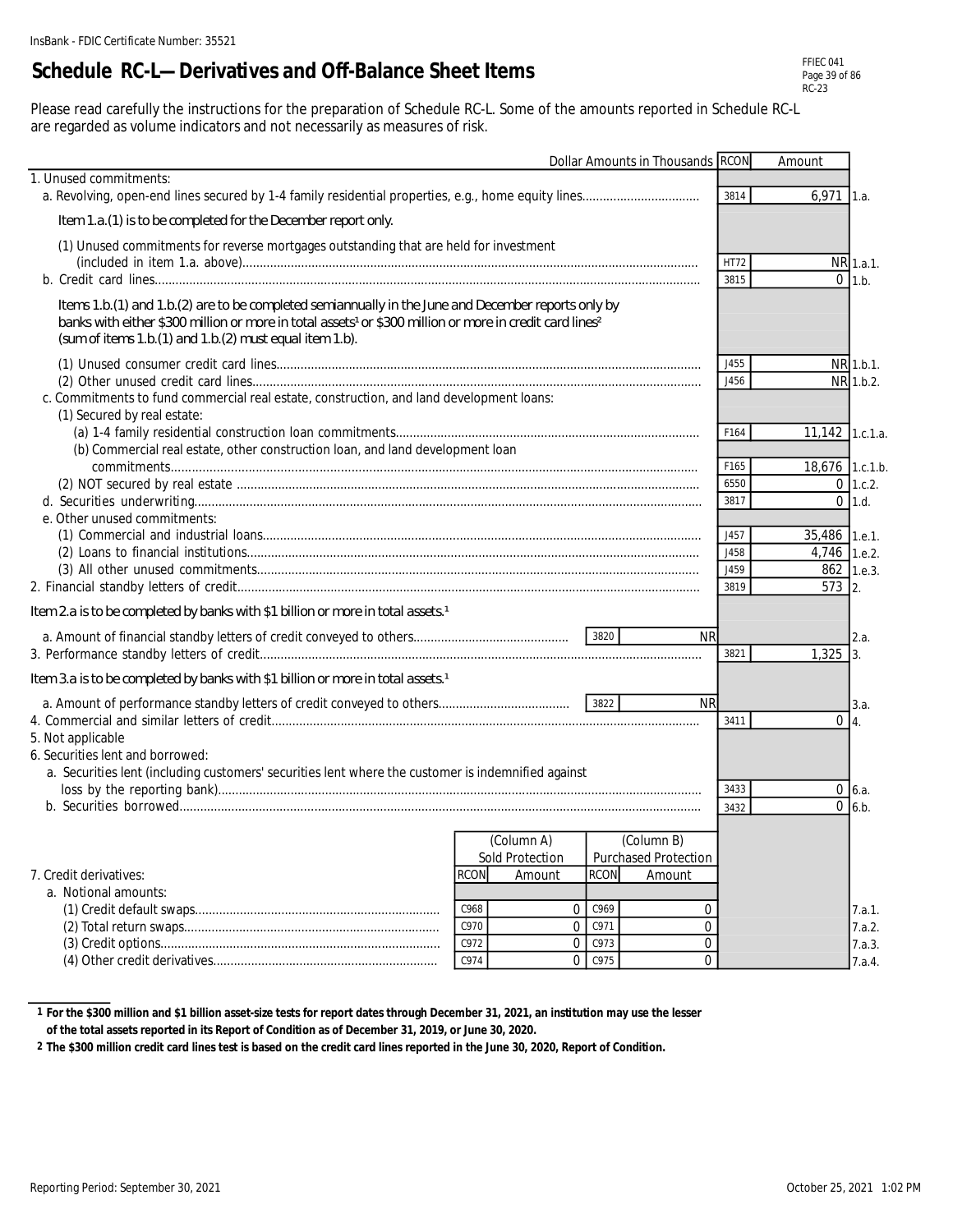|                                                                                                       |      | (Column A)       |             | (Column B)             |             |                 |              |        |
|-------------------------------------------------------------------------------------------------------|------|------------------|-------------|------------------------|-------------|-----------------|--------------|--------|
|                                                                                                       |      | Sold Protection  |             | Purchased Protection   |             |                 |              |        |
| Dollar Amounts in Thousands RCON                                                                      |      | Amount           | <b>RCON</b> | Amount                 |             |                 |              |        |
| 7. b. Gross fair values:                                                                              |      |                  |             |                        |             |                 |              |        |
|                                                                                                       | C219 | 0                | C221        | 0                      |             |                 |              | 7.b.1. |
|                                                                                                       | C220 | 0                | C222        | $\Omega$               |             |                 |              | 7.b.2  |
| 7. c. Notional amounts by regulatory capital treatment: 1                                             |      |                  |             |                        | <b>RCON</b> | Amount          |              |        |
| (1) Positions covered under the Market Risk Rule:                                                     |      |                  |             |                        |             |                 |              |        |
|                                                                                                       |      |                  |             |                        | G401        |                 | $0$ 7.c.1.a. |        |
|                                                                                                       |      |                  |             |                        | G402        |                 | $0$ 7.c.1.b. |        |
| (2) All other positions:                                                                              |      |                  |             |                        |             |                 |              |        |
|                                                                                                       |      |                  |             |                        | G403        |                 | $0$ 7.c.2.a. |        |
|                                                                                                       |      |                  |             |                        |             |                 |              |        |
| (b) Purchased protection that is recognized as a guarantee for regulatory capital                     |      |                  |             |                        |             |                 |              |        |
|                                                                                                       |      |                  |             |                        | G404        |                 | $0$ 7.c.2.b. |        |
| (c) Purchased protection that is not recognized as a guarantee for regulatory capital                 |      |                  |             |                        |             |                 |              |        |
|                                                                                                       |      |                  |             |                        | G405        |                 | $0$ 7.c.2.c. |        |
|                                                                                                       |      |                  |             |                        |             |                 |              |        |
|                                                                                                       |      |                  |             | Remaining Maturity of: |             |                 |              |        |
|                                                                                                       |      | (Column A)       |             | (Column B)             |             | (Column C)      |              |        |
|                                                                                                       |      | One Year or Less |             | Over One Year          |             | Over Five Years |              |        |
|                                                                                                       |      |                  |             | Through Five Years     |             |                 |              |        |
| Dollar Amounts in Thousands RCON                                                                      |      | Amount           | <b>RCON</b> | Amount                 | <b>RCON</b> | Amount          |              |        |
| 7. d. Notional amounts by remaining maturity:                                                         |      |                  |             |                        |             |                 |              |        |
| (1) Sold credit protection: 2                                                                         |      |                  |             |                        |             |                 |              |        |
|                                                                                                       | G406 | 0                | G407        |                        | 0 G408      |                 | $0$ 7.d.1.a. |        |
|                                                                                                       | G409 | $\Omega$         | G410        | $\Omega$               | G411        |                 | $0$ 7.d.1.b. |        |
| (2) Purchased credit protection: 3                                                                    |      |                  |             |                        |             |                 |              |        |
|                                                                                                       | G412 | 0                | G413        | $\overline{0}$         | G414        |                 | $0$ 7.d.2.a. |        |
|                                                                                                       | G415 | $\Omega$         | G416        | $\overline{0}$         | G417        |                 | $0$ 7.d.2.b. |        |
|                                                                                                       |      |                  |             |                        |             |                 |              |        |
|                                                                                                       |      |                  |             |                        | <b>RCON</b> | Amount          |              |        |
| 8. Not applicable                                                                                     |      |                  |             |                        |             |                 |              |        |
| 9. All other off-balance sheet liabilities (exclude derivatives) (itemize and describe each component |      |                  |             |                        |             |                 |              |        |
|                                                                                                       |      |                  |             |                        | 3430        |                 | $0\vert 9$ . |        |
| a. Not applicable                                                                                     |      |                  |             |                        |             |                 |              |        |
|                                                                                                       |      |                  | 3434        | 0                      |             |                 | 9.b.         |        |
| c. Standby letters of credit issued by another party (e.g., a Federal                                 |      |                  |             |                        |             |                 |              |        |
|                                                                                                       |      |                  | C978        | 0                      |             |                 | 9.c.         |        |
| d. TEXT                                                                                               |      |                  |             |                        |             |                 |              |        |
|                                                                                                       |      |                  | 3555        |                        |             |                 |              |        |
| 3555                                                                                                  |      |                  |             | 0                      |             |                 | 9.d.         |        |
| e. TEXT                                                                                               |      |                  |             |                        |             |                 |              |        |
| 3556                                                                                                  |      |                  | 3556        | 0                      |             |                 | 9.e.         |        |
| f.<br><b>TEXT</b>                                                                                     |      |                  |             |                        |             |                 |              |        |
| 3557                                                                                                  |      |                  | 3557        | 0                      |             |                 | 9.f.         |        |
| 10. All other off-balance sheet assets (exclude derivatives) (itemize and                             |      |                  |             |                        |             |                 |              |        |
| describe each component of this item over 25% of Schedule RC,                                         |      |                  |             |                        |             |                 |              |        |
|                                                                                                       |      |                  |             |                        | 5591        |                 | $0$ 10.      |        |
|                                                                                                       |      |                  | 3435        | $\Omega$               |             |                 |              | 10.a.  |
| <b>TEXT</b>                                                                                           |      |                  |             |                        |             |                 |              |        |
| b. 5592                                                                                               |      |                  | 5592        | 0                      |             |                 |              | 10.b.  |
| <b>TEXT</b>                                                                                           |      |                  |             |                        |             |                 |              |        |
|                                                                                                       |      |                  | 5593        | 0                      |             |                 |              |        |
| C. 5593                                                                                               |      |                  |             |                        |             |                 |              | 10.c.  |
| <b>TEXT</b>                                                                                           |      |                  |             |                        |             |                 |              |        |
| d. 5594                                                                                               |      |                  | 5594        | 0                      |             |                 |              | 10.d.  |
| <b>TEXT</b>                                                                                           |      |                  |             |                        |             |                 |              |        |
| e. 5595                                                                                               |      |                  | 5595        | 0                      |             |                 |              | 10.e.  |

1 Sum of items 7.c.(1)(a) and 7.c.(2)(a) must equal sum of items 7.a.(1) through (4), column A. Sum of items 7.c.(1)(b), 7.c.(2)(b), and 7.c.(2)(c) must equal sum of items 7.a.(1) through (4), column B.

2 Sum of items 7.d.(1)(a) and (b), columns A through C, must equal sum of items 7.a.(1) through (4), column A.

3 Sum of items 7.d.(2)(a) and (b), columns A through C, must equal sum of items 7.a.(1) through (4), column B.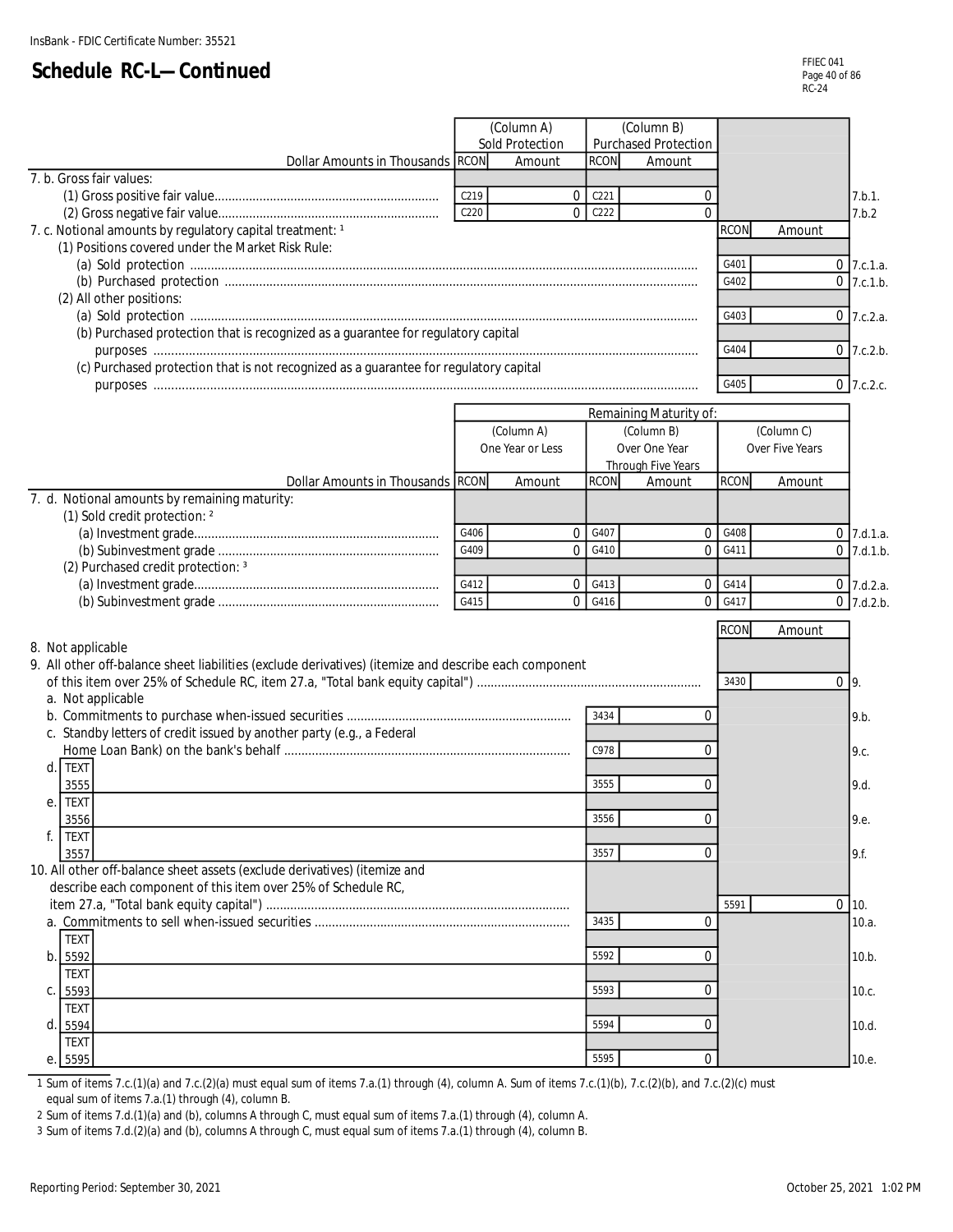| Dollar Amounts in Thousands RCON                                                            |                  | Amount |          |
|---------------------------------------------------------------------------------------------|------------------|--------|----------|
| Items 11.a and 11.b are to be completed semiannually in the June and December reports only. |                  |        |          |
| 11. Year-to-date merchant credit card sales volume:                                         |                  |        |          |
|                                                                                             | C <sub>223</sub> |        | NR 11.a. |
|                                                                                             | C <sub>224</sub> |        | NR 11.b. |
|                                                                                             |                  |        |          |

|                                        | (Column A)           | (Column B)       | (Column C)               | (Column D)       |                 |
|----------------------------------------|----------------------|------------------|--------------------------|------------------|-----------------|
|                                        | <b>Interest Rate</b> | Foreign Exchange | <b>Equity Derivative</b> | Commodity and    |                 |
|                                        | Contracts            | Contracts        | Contracts                | Other Contracts  |                 |
| Dollar Amounts in Thousands            | Amount               | Amount           | Amount                   | Amount           |                 |
| <b>Derivatives Position Indicators</b> |                      |                  |                          |                  |                 |
| 12. Gross amounts (e.g., notional      |                      |                  |                          |                  |                 |
| amounts) (for each column,             |                      |                  |                          |                  |                 |
| sum of items 12.a through 12.e         |                      |                  |                          |                  |                 |
| must equal sum of items                |                      |                  |                          |                  |                 |
| 13 and 14):                            | <b>RCON 8693</b>     | <b>RCON 8694</b> | <b>RCON 8695</b>         | <b>RCON 8696</b> |                 |
|                                        | $\Omega$             | $\Omega$         | $\Omega$                 |                  | $0 \vert 12.a.$ |
|                                        | <b>RCON 8697</b>     | <b>RCON 8698</b> | <b>RCON 8699</b>         | <b>RCON 8700</b> |                 |
|                                        | $\Omega$             | $\Omega$         | $\Omega$                 |                  | $0$ 12.b.       |
| c. Exchange-traded option              |                      |                  |                          |                  |                 |
| contracts:                             | <b>RCON 8701</b>     | <b>RCON 8702</b> | <b>RCON 8703</b>         | <b>RCON 8704</b> |                 |
|                                        | $\Omega$             | $\Omega$         | $\Omega$                 |                  | $0$ 12.c.1.     |
|                                        | <b>RCON 8705</b>     | <b>RCON 8706</b> | <b>RCON 8707</b>         | <b>RCON 8708</b> |                 |
|                                        | $\overline{0}$       | $\overline{0}$   | $\mathbf 0$              |                  | $0$ 12.c.2.     |
| d. Over-the-counter option             |                      |                  |                          |                  |                 |
| contracts:                             | <b>RCON 8709</b>     | <b>RCON 8710</b> | <b>RCON 8711</b>         | <b>RCON 8712</b> |                 |
|                                        | $\boldsymbol{0}$     | $\mathbf 0$      | $\mathbf 0$              |                  | $0$ 12.d.1.     |
|                                        | <b>RCON 8713</b>     | <b>RCON 8714</b> | <b>RCON 8715</b>         | <b>RCON 8716</b> |                 |
|                                        | 50,000               | $\overline{0}$   | $\mathbf{0}$             |                  | $0$ 12.d.2.     |
|                                        | <b>RCON 3450</b>     | <b>RCON 3826</b> | <b>RCON 8719</b>         | <b>RCON 8720</b> |                 |
|                                        | 205,691              | $\Omega$         | $\Omega$                 |                  | $0 \, 12.e.$    |
| 13. Total gross notional amount of     |                      |                  |                          |                  |                 |
| derivative contracts held for          | RCON A126            | RCON A127        | <b>RCON 8723</b>         | <b>RCON 8724</b> |                 |
|                                        | 175,414              | $\Omega$         | $\Omega$                 |                  | $0$ 13.         |
| 14. Total gross notional amount of     |                      |                  |                          |                  |                 |
| derivative contracts held for          | <b>RCON 8725</b>     | <b>RCON 8726</b> | <b>RCON 8727</b>         | <b>RCON 8728</b> |                 |
|                                        | 80,277               | $\Omega$         | $\mathbf{0}$             |                  | $0 \mid 14.$    |
| a. Interest rate swaps where           |                      |                  |                          |                  |                 |
| the bank has agreed to pay             | RCON A589            |                  |                          |                  |                 |
|                                        | 30,139               |                  |                          |                  | 14.a.           |
| 15. Gross fair values of derivative    |                      |                  |                          |                  |                 |
| contracts:                             |                      |                  |                          |                  |                 |
| a. Contracts held for trading:         | <b>RCON 8733</b>     | <b>RCON 8734</b> | <b>RCON 8735</b>         | <b>RCON 8736</b> |                 |
|                                        | $\overline{0}$       | $\Omega$         | $\Omega$                 |                  | $0$ 15.a.1.     |
|                                        | <b>RCON 8737</b>     | <b>RCON 8738</b> | <b>RCON 8739</b>         | <b>RCON 8740</b> |                 |
|                                        | $\Omega$             | $\Omega$         | $\Omega$                 |                  | $0$ 15.a.2      |
| b. Contracts held for purposes         |                      |                  |                          |                  |                 |
|                                        |                      |                  |                          |                  |                 |
| other than trading:                    | <b>RCON 8741</b>     | <b>RCON 8742</b> | <b>RCON 8743</b>         | <b>RCON 8744</b> |                 |
|                                        | 3,047                | $\mathbf 0$      | $\mathbf{0}$             |                  | $0$ 15.b.1.     |
|                                        | <b>RCON 8745</b>     | <b>RCON 8746</b> | <b>RCON 8747</b>         | <b>RCON 8748</b> |                 |
|                                        | 2,158                | $\mathbf 0$      | $\mathbf{0}$             |                  | $0$ 15.b.2.     |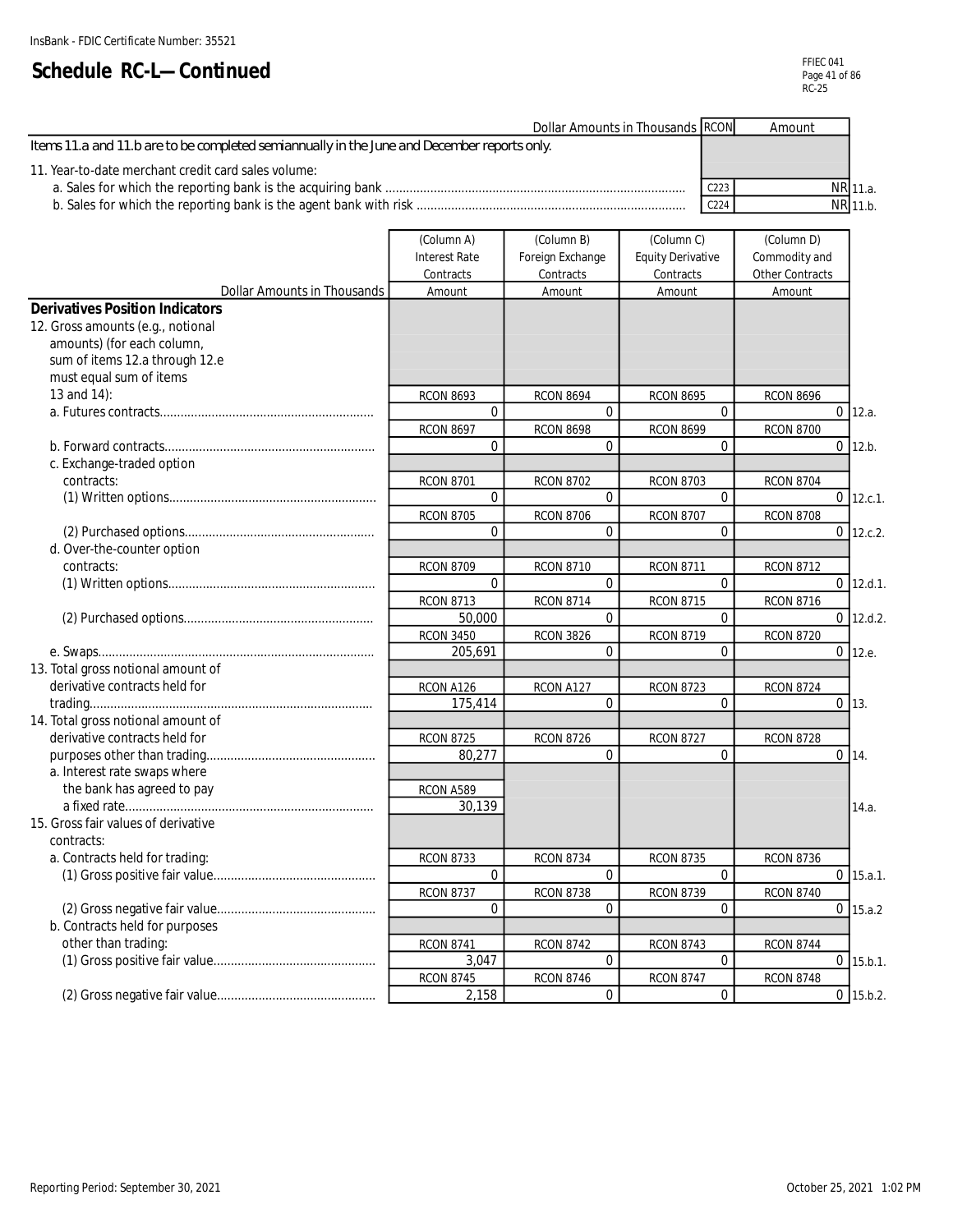FFIEC 041 Page 42 of 86 RC-26

|                                                                                                     | (Column A)                  | (Columns B - D) | (Column E)           |            |
|-----------------------------------------------------------------------------------------------------|-----------------------------|-----------------|----------------------|------------|
|                                                                                                     | <b>Banks and Securities</b> | Not applicable  | Corporations and All |            |
|                                                                                                     | <b>Firms</b>                |                 | Other Counterparties |            |
| Dollar Amounts in Thousands RCON                                                                    | Amount                      |                 |                      | Amount     |
| Item 16 is to be completed only by banks with total<br>assets of \$10 billion or more. <sup>1</sup> |                             |                 |                      |            |
| 16. Over-the counter derivatives:                                                                   |                             |                 |                      |            |
|                                                                                                     | G418                        |                 |                      | NR 16.a.   |
| b. Fair value of collateral:                                                                        |                             |                 |                      |            |
|                                                                                                     | ΝR<br>G423                  |                 | G42                  | NR 16.b.1. |
|                                                                                                     | ΝR<br>G428                  |                 | G432                 | NR 16.b.2. |
|                                                                                                     | <b>NR</b><br>G433           |                 | G43                  | NR 16.b.3. |
| (4) through (6) Not applicable                                                                      |                             |                 |                      |            |
|                                                                                                     | <b>NR</b><br>G453           |                 | G45                  | NR 16.b.7. |
| (8) Total fair value of collateral                                                                  |                             |                 |                      |            |
|                                                                                                     | <b>NR</b><br>G458           |                 | G462                 | NR 16.b.8. |

1 For the \$10 billion asset-size test for report dates through December 31, 2021, an institution may use the lesser of the total assets reported in its Report of Condition as of December 31, 2019, or June 30, 2020.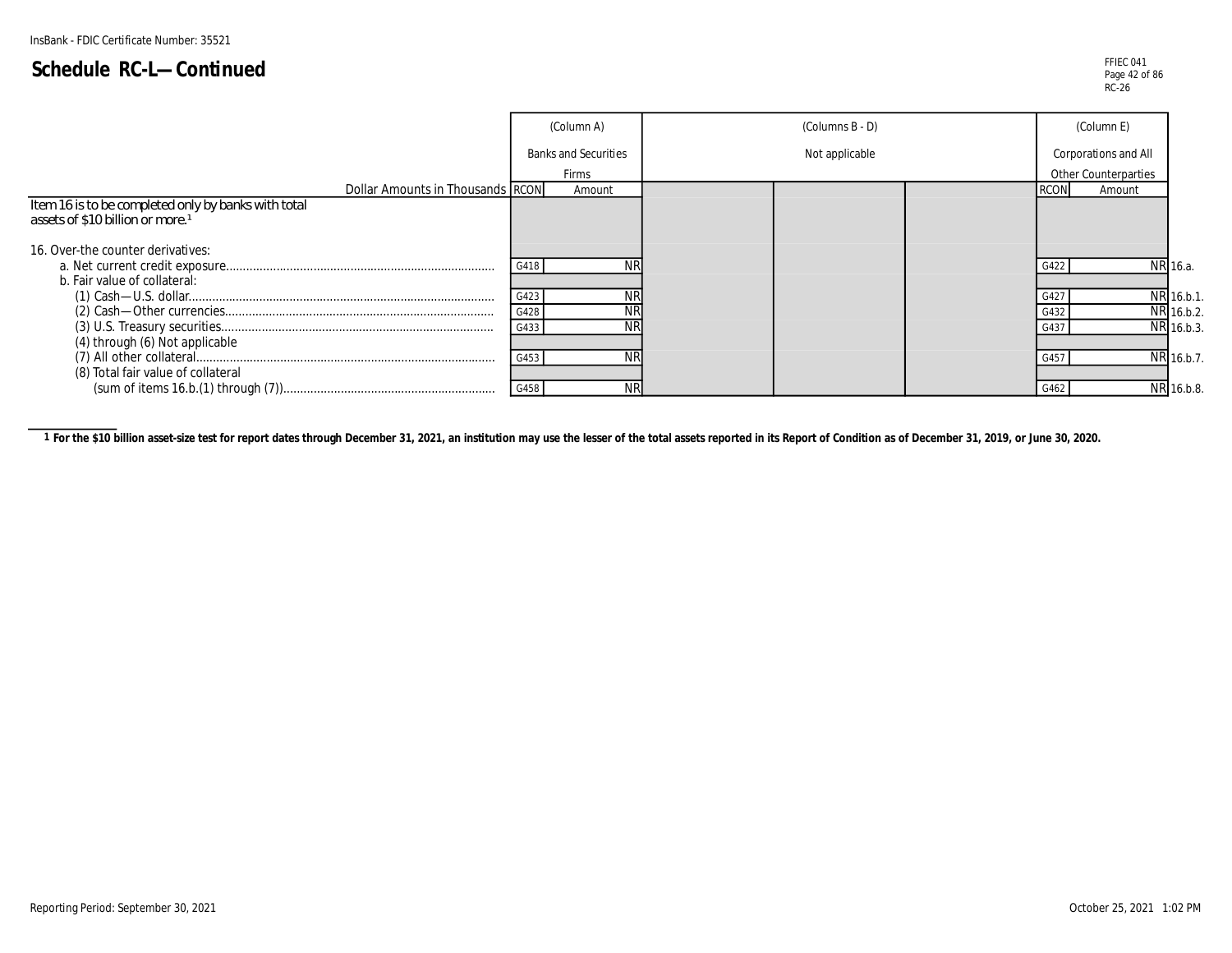# **Schedule RC-M—Memoranda**

|    | Dollar Amounts in Thousands RCON                                                                     |      | Amount          |                                  |
|----|------------------------------------------------------------------------------------------------------|------|-----------------|----------------------------------|
| 1. | Extensions of credit by the reporting bank to its executive officers, directors, principal           |      |                 |                                  |
|    | shareholders, and their related interests as of the report date:                                     |      |                 |                                  |
|    | a. Aggregate amount of all extensions of credit to all executive officers, directors, principal      |      |                 |                                  |
|    |                                                                                                      | 6164 | $2,834$ 1.a.    |                                  |
|    | b. Number of executive officers, directors, and principal shareholders to whom the                   |      |                 |                                  |
|    | amount of all extensions of credit by the reporting bank (including extensions of                    |      |                 |                                  |
|    | credit to related interests) equals or exceeds the lesser of \$500,000 or 5<br>Number                |      |                 |                                  |
|    | percent of total capital as defined for this purpose in agency regulations<br>$\overline{2}$<br>6165 |      |                 | 1.b.                             |
|    | 2. Intangible assets:                                                                                |      |                 |                                  |
|    |                                                                                                      | 3164 |                 | $0\vert 2.a.$                    |
|    | $\Omega$                                                                                             |      |                 | 2.a.1.                           |
|    |                                                                                                      | 3163 |                 | $0\,$ 2.b.                       |
|    |                                                                                                      | JF76 |                 | $0$ 2.c.                         |
|    |                                                                                                      | 2143 |                 | $0$ 2.d.                         |
|    | 3. Other real estate owned:                                                                          |      |                 |                                  |
|    |                                                                                                      | 5508 |                 | $0 \, 3.a.$                      |
|    |                                                                                                      | 5509 |                 | $0 \overline{\smash{\big)}3.b.}$ |
|    |                                                                                                      | 5510 |                 | $0 \,$ 3.c.                      |
|    |                                                                                                      | 5511 |                 | $0 \overline{\smash{\big)}3.d.}$ |
|    |                                                                                                      | 5512 |                 | $0 \,$ 3.e.                      |
|    |                                                                                                      | 2150 |                 | $0 \overline{3}$ .f.             |
|    | 4. Cost of equity securities with readily determinable fair values not held for trading              |      |                 |                                  |
|    |                                                                                                      | JA29 |                 | 4.                               |
|    | 5. Other borrowed money:                                                                             |      |                 |                                  |
|    | a. Federal Home Loan Bank advances:                                                                  |      |                 |                                  |
|    | (1) Advances with a remaining maturity or next repricing date of: (2)                                |      |                 |                                  |
|    |                                                                                                      | F055 | 12,000 5.a.1.a. |                                  |
|    |                                                                                                      | F056 | 15,000 5.a.1.b. |                                  |
|    |                                                                                                      | F057 | 12,000 5.a.1.c. |                                  |
|    |                                                                                                      | F058 |                 | $0\,$ 5.a.1.d.                   |
|    | (2) Advances with a REMAINING MATURITY of one year or less                                           |      |                 |                                  |
|    |                                                                                                      | 2651 | 12,000 5.a.2.   |                                  |
|    |                                                                                                      | F059 |                 | $0\,$ 5.a.3.                     |
|    | b. Other borrowings:                                                                                 |      |                 |                                  |
|    | (1) Other borrowings with a remaining maturity or next repricing date of: (4)                        |      |                 |                                  |
|    |                                                                                                      | F060 |                 | $0 \,$ 5.b.1.a.                  |
|    |                                                                                                      | F061 | 4,932 5.b.1.b.  |                                  |
|    |                                                                                                      | F062 |                 | $0\,$ 5.b.1.c.                   |
|    |                                                                                                      | F063 |                 | $0$ 5.b.1.d.                     |
|    | (2) Other borrowings with a REMAINING MATURITY of one year or less                                   |      |                 |                                  |
|    |                                                                                                      | B571 |                 | $0\,$ 5.b.2.                     |
|    | c. Total (sum of items $5.a.(1)(a) - (d)$ and items $5.b.(1)(a) - (d))$                              |      |                 |                                  |
|    |                                                                                                      | 3190 | 43,932 5.c.     |                                  |
|    |                                                                                                      |      |                 |                                  |

1 Item 4 is to be completed only by insured state banks that have been approved by the FDIC to hold grandfathered equity investments. See

instructions for this item and the Glossary entry for "Securities Activities" for further detail on accounting for investments in equity securities.

2 Report fixed rate advances by remaining maturity and floating-rate advances by next repricing date.

3 Report both fixed and floating-rate advances by remaining maturity. Exclude floating-rate advances with a next repricing date of one year or less that have a remaining maturity of over one year.

4 Report fixed rate other borrowings by remaining maturity and floating-rate other borrowings by next repricing date.

5 Report both fixed and floating-rate other borrowings by remaining maturity. Exclude floating-rate other borrowings with a next repricing date of one year or less that have a remaining maturity of over one year.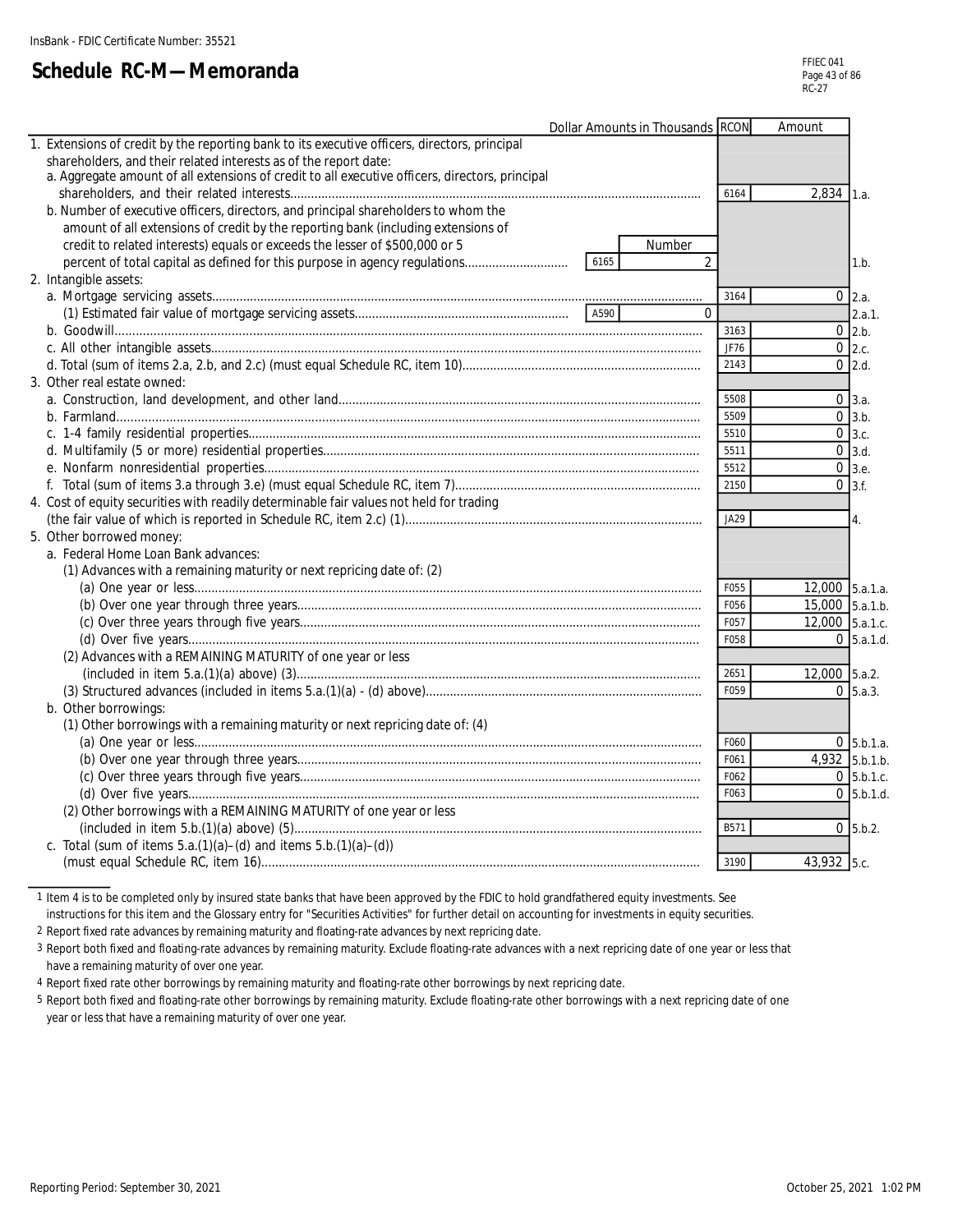| <b>Dollar Amounts in Thousands RCON</b>                                                                                                                                            |                     | YES / NO                   |              |
|------------------------------------------------------------------------------------------------------------------------------------------------------------------------------------|---------------------|----------------------------|--------------|
|                                                                                                                                                                                    | B569                | <b>NO</b>                  |              |
|                                                                                                                                                                                    | <b>RCON</b>         | Amount                     |              |
|                                                                                                                                                                                    | <b>B570</b>         |                            | $0\vert 7$ . |
| 8. Internet Website addresses and physical office trade names:                                                                                                                     |                     |                            |              |
| a. Uniform Resource Locator (URL) of the reporting institution's primary Internet Web site (home page), if any                                                                     |                     |                            |              |
| (Example: www.examplebank.com):<br><b>TEXT</b>                                                                                                                                     |                     |                            |              |
| 4087 http:// www.insbank.com                                                                                                                                                       |                     |                            | 8.a.         |
| b. URLs of all other public-facing Internet websites that the reporting institution uses to accept or solicit deposits from<br>the public, if any (Example: www.examplebank.biz):1 |                     |                            |              |
| TE01                                                                                                                                                                               |                     |                            |              |
| (1) N528 http:// www.insbanktn.com<br><u> 1989 - Johann Barnett, fransk politiker (d. 1989)</u><br><b>TE02</b>                                                                     |                     |                            | 8.b.1.       |
| (2) N528 http:// www.tmamedicalbanking.com<br><b>TE03</b>                                                                                                                          |                     |                            | 8.b.2.       |
| (3) N528 http:// www.medquity.com                                                                                                                                                  |                     |                            | 8.b.3.       |
| TE04<br>(4) N528 http://                                                                                                                                                           |                     |                            | 8.b.4.       |
| <b>TE05</b><br>(5) N528 http://                                                                                                                                                    |                     |                            | 8.b.5        |
| TE <sub>06</sub>                                                                                                                                                                   |                     |                            |              |
| (6) N528 http://<br>and the control of the control of the control of the control of the control of the control of the control of the<br><b>TE07</b>                                |                     |                            | 8.b.6.       |
| (7) N528 http://<br><u> 1989 - Johann Stoff, amerikansk politiker (d. 1989)</u>                                                                                                    |                     |                            | 8.b.7.       |
| <b>TE08</b><br>(8) N528 http://<br>and the control of the control of the control of the control of the control of the control of the control of the                                |                     |                            | 8.b.8.       |
| <b>TE09</b><br>(9) N528 http://                                                                                                                                                    |                     |                            | 8.b.9.       |
| <b>TE10</b>                                                                                                                                                                        |                     |                            |              |
| (10) N528 http://<br>c. Trade names other than the reporting institution's legal title used to identify one or more of the institution's physical                                  |                     |                            | 8.b.10       |
| offices at which deposits are accepted or solicited from the public, if any:                                                                                                       |                     |                            |              |
| <b>TE01</b><br>(1) N529 TMA Medical Banking                                                                                                                                        |                     |                            | 8.c.1.       |
| <b>TE02</b><br>$(2)$ N <sub>529</sub>                                                                                                                                              |                     |                            | 8.c.2.       |
| <b>TE03</b>                                                                                                                                                                        |                     |                            |              |
| $(3)$ N529<br>TE <sub>04</sub>                                                                                                                                                     |                     |                            | 8.c.3.       |
| $(4)$ N529                                                                                                                                                                         |                     |                            | 8.c.4.       |
| TE05<br>$(5)$ N529                                                                                                                                                                 |                     |                            | 8.c.5.       |
| TE <sub>06</sub><br>$(6)$ N529                                                                                                                                                     |                     |                            | 8.c.6.       |
| Item 9 is to be completed annually in the December report only.                                                                                                                    |                     |                            |              |
| 9. Do any of the bank's Internet websites have transactional capability, i.e., allow the                                                                                           | <b>RCON</b>         | YES / NO                   |              |
|                                                                                                                                                                                    | 4088                | <b>NR</b>                  | 9.           |
| 10. Secured liabilities:<br>a. Amount of "Federal funds purchased" that are secured                                                                                                | <b>RCON</b>         | Amount                     |              |
|                                                                                                                                                                                    | F064                |                            | $0$ 10.a.    |
| b. Amount of "Other borrowings" that are secured                                                                                                                                   | F065                | 4,932 10.b.                |              |
|                                                                                                                                                                                    |                     |                            |              |
| 11. Does the bank act as trustee or custodian for Individual Retirement Accounts, Health                                                                                           | <b>RCON</b><br>G463 | YES / NO<br>N <sub>O</sub> | 11.          |
| 12. Does the bank provide custody, safekeeping, or other services involving the acceptance                                                                                         |                     |                            |              |
|                                                                                                                                                                                    | G464                | <b>NO</b>                  | 12.          |

1 Report only highest level URLs (for example, report www.examplebank.biz, but do not also report www.examplebank.biz/checking). Report each top level domain name used (for example, report both www.examplebank.biz and www.examplebank.net).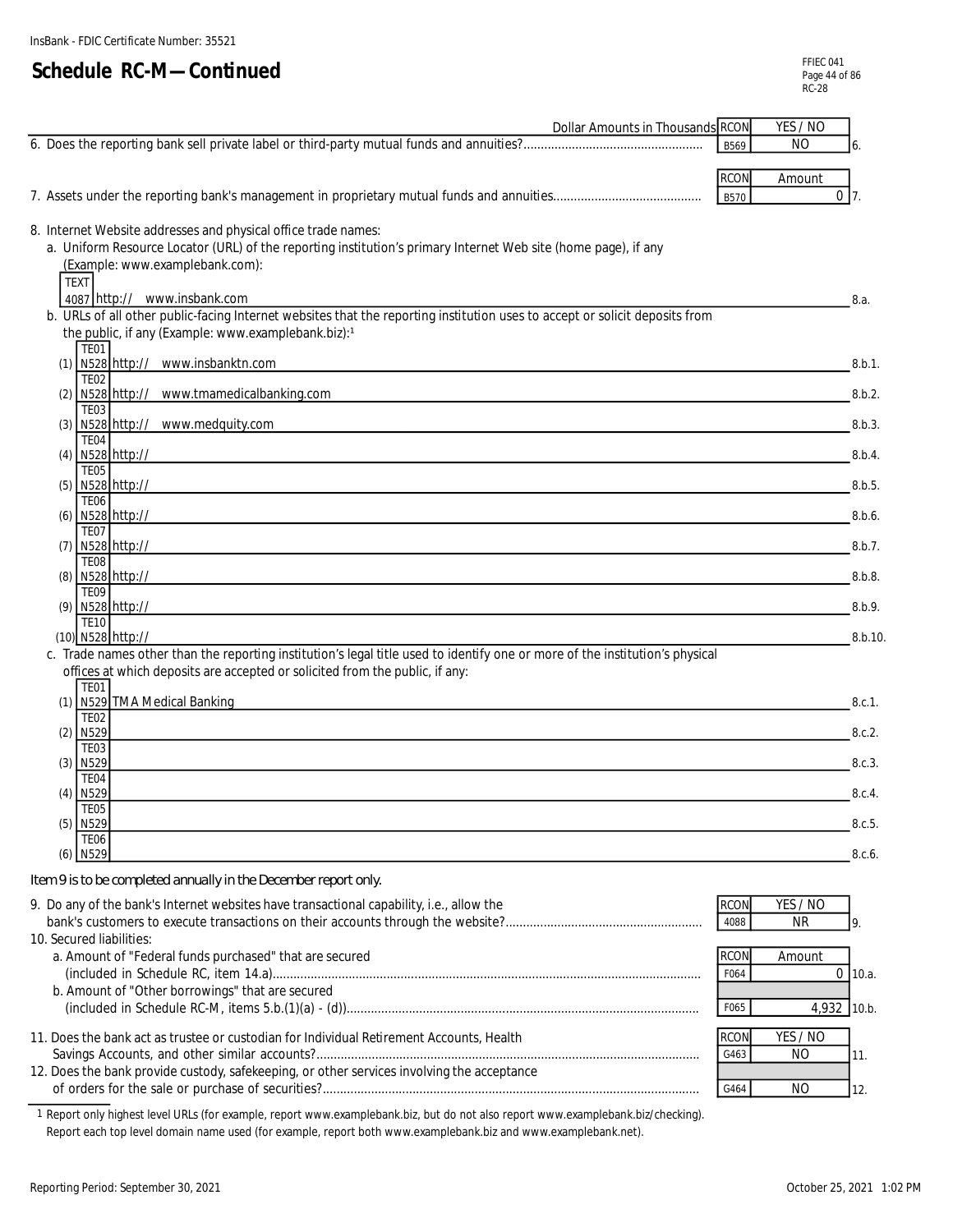| a. Loans and leases (included in Schedule RC, items 4.a and 4.b):<br>(1) Loans secured by real estate:<br>(a) Construction, land development, and other land loans:<br>K169<br>$0$ 13.a.1a1<br>K170<br>$0$ 13.a.1a2<br>K171<br>$0$ 13.a.1b<br>(c) Secured by 1-4 family residential properties:<br>(1) Revolving, open-end loans secured by 1-4 family residential<br>K172<br>$0$ 13.a.1c1<br>(2) Closed-end loans secured by 1-4 family residential properties:<br>K173<br>$0$ 13.a.1.c2a<br>K174<br>$0$ 13.a.1.c2b<br>K175<br>$0$ 13.a.1d<br>(e) Secured by nonfarm nonresidential properties:<br>K176<br>0 13.a.1e1<br>K177<br>$0$ 13.a.1e2<br>$(2) - (4)$ Not applicable<br>K183<br>$0$ 13.a.5<br>b. Other real estate owned (included in Schedule RC, item 7):<br>K187<br>$0$ 13.b.1.<br>K188<br>$0$ 13.b.2.<br>$0$ 13.b.3.<br>K189<br>$0$ 13.b.4.<br>K190<br>$0$ 13.b.5.<br>K191<br>(6) Not applicable<br>(7) Portion of covered other real estate owned included in items 13.b.(1) through (5)<br>K192<br>$0$ 13.b.7.<br>$0$ 13.c.<br>J461<br>J462<br>$0$ 13.d.<br>14. Captive insurance and reinsurance subsidiaries:<br>K193<br>NR 14.a.<br>K194<br>NR 14.b.<br>Item 15 is to be completed by institutions that are required or have elected to be treated as<br>15. Qualified Thrift Lender (QTL) test:<br>a. Does the institution use the Home Owners' Loan Act (HOLA) QTL test or the Internal<br>Revenue Service Domestic Building and Loan Association (IRS DBLA) test to determine<br><b>RCON</b><br>Number<br>L133<br>NR 15.a.<br>YES / NO<br>b. Has the institution been in compliance with the HOLA QTL test as of each month end<br>NR 15.b.<br>L135 |                                                                               | Dollar Amounts in Thousands RCON | Amount |  |
|-------------------------------------------------------------------------------------------------------------------------------------------------------------------------------------------------------------------------------------------------------------------------------------------------------------------------------------------------------------------------------------------------------------------------------------------------------------------------------------------------------------------------------------------------------------------------------------------------------------------------------------------------------------------------------------------------------------------------------------------------------------------------------------------------------------------------------------------------------------------------------------------------------------------------------------------------------------------------------------------------------------------------------------------------------------------------------------------------------------------------------------------------------------------------------------------------------------------------------------------------------------------------------------------------------------------------------------------------------------------------------------------------------------------------------------------------------------------------------------------------------------------------------------------------------------------------------------------------------------------------------------------------------------------------|-------------------------------------------------------------------------------|----------------------------------|--------|--|
|                                                                                                                                                                                                                                                                                                                                                                                                                                                                                                                                                                                                                                                                                                                                                                                                                                                                                                                                                                                                                                                                                                                                                                                                                                                                                                                                                                                                                                                                                                                                                                                                                                                                         | 13. Assets covered by loss-sharing agreements with the FDIC:                  |                                  |        |  |
|                                                                                                                                                                                                                                                                                                                                                                                                                                                                                                                                                                                                                                                                                                                                                                                                                                                                                                                                                                                                                                                                                                                                                                                                                                                                                                                                                                                                                                                                                                                                                                                                                                                                         |                                                                               |                                  |        |  |
|                                                                                                                                                                                                                                                                                                                                                                                                                                                                                                                                                                                                                                                                                                                                                                                                                                                                                                                                                                                                                                                                                                                                                                                                                                                                                                                                                                                                                                                                                                                                                                                                                                                                         |                                                                               |                                  |        |  |
|                                                                                                                                                                                                                                                                                                                                                                                                                                                                                                                                                                                                                                                                                                                                                                                                                                                                                                                                                                                                                                                                                                                                                                                                                                                                                                                                                                                                                                                                                                                                                                                                                                                                         |                                                                               |                                  |        |  |
|                                                                                                                                                                                                                                                                                                                                                                                                                                                                                                                                                                                                                                                                                                                                                                                                                                                                                                                                                                                                                                                                                                                                                                                                                                                                                                                                                                                                                                                                                                                                                                                                                                                                         |                                                                               |                                  |        |  |
|                                                                                                                                                                                                                                                                                                                                                                                                                                                                                                                                                                                                                                                                                                                                                                                                                                                                                                                                                                                                                                                                                                                                                                                                                                                                                                                                                                                                                                                                                                                                                                                                                                                                         |                                                                               |                                  |        |  |
|                                                                                                                                                                                                                                                                                                                                                                                                                                                                                                                                                                                                                                                                                                                                                                                                                                                                                                                                                                                                                                                                                                                                                                                                                                                                                                                                                                                                                                                                                                                                                                                                                                                                         |                                                                               |                                  |        |  |
|                                                                                                                                                                                                                                                                                                                                                                                                                                                                                                                                                                                                                                                                                                                                                                                                                                                                                                                                                                                                                                                                                                                                                                                                                                                                                                                                                                                                                                                                                                                                                                                                                                                                         |                                                                               |                                  |        |  |
|                                                                                                                                                                                                                                                                                                                                                                                                                                                                                                                                                                                                                                                                                                                                                                                                                                                                                                                                                                                                                                                                                                                                                                                                                                                                                                                                                                                                                                                                                                                                                                                                                                                                         |                                                                               |                                  |        |  |
|                                                                                                                                                                                                                                                                                                                                                                                                                                                                                                                                                                                                                                                                                                                                                                                                                                                                                                                                                                                                                                                                                                                                                                                                                                                                                                                                                                                                                                                                                                                                                                                                                                                                         |                                                                               |                                  |        |  |
|                                                                                                                                                                                                                                                                                                                                                                                                                                                                                                                                                                                                                                                                                                                                                                                                                                                                                                                                                                                                                                                                                                                                                                                                                                                                                                                                                                                                                                                                                                                                                                                                                                                                         |                                                                               |                                  |        |  |
|                                                                                                                                                                                                                                                                                                                                                                                                                                                                                                                                                                                                                                                                                                                                                                                                                                                                                                                                                                                                                                                                                                                                                                                                                                                                                                                                                                                                                                                                                                                                                                                                                                                                         |                                                                               |                                  |        |  |
|                                                                                                                                                                                                                                                                                                                                                                                                                                                                                                                                                                                                                                                                                                                                                                                                                                                                                                                                                                                                                                                                                                                                                                                                                                                                                                                                                                                                                                                                                                                                                                                                                                                                         |                                                                               |                                  |        |  |
|                                                                                                                                                                                                                                                                                                                                                                                                                                                                                                                                                                                                                                                                                                                                                                                                                                                                                                                                                                                                                                                                                                                                                                                                                                                                                                                                                                                                                                                                                                                                                                                                                                                                         |                                                                               |                                  |        |  |
|                                                                                                                                                                                                                                                                                                                                                                                                                                                                                                                                                                                                                                                                                                                                                                                                                                                                                                                                                                                                                                                                                                                                                                                                                                                                                                                                                                                                                                                                                                                                                                                                                                                                         |                                                                               |                                  |        |  |
|                                                                                                                                                                                                                                                                                                                                                                                                                                                                                                                                                                                                                                                                                                                                                                                                                                                                                                                                                                                                                                                                                                                                                                                                                                                                                                                                                                                                                                                                                                                                                                                                                                                                         |                                                                               |                                  |        |  |
|                                                                                                                                                                                                                                                                                                                                                                                                                                                                                                                                                                                                                                                                                                                                                                                                                                                                                                                                                                                                                                                                                                                                                                                                                                                                                                                                                                                                                                                                                                                                                                                                                                                                         |                                                                               |                                  |        |  |
|                                                                                                                                                                                                                                                                                                                                                                                                                                                                                                                                                                                                                                                                                                                                                                                                                                                                                                                                                                                                                                                                                                                                                                                                                                                                                                                                                                                                                                                                                                                                                                                                                                                                         |                                                                               |                                  |        |  |
|                                                                                                                                                                                                                                                                                                                                                                                                                                                                                                                                                                                                                                                                                                                                                                                                                                                                                                                                                                                                                                                                                                                                                                                                                                                                                                                                                                                                                                                                                                                                                                                                                                                                         |                                                                               |                                  |        |  |
|                                                                                                                                                                                                                                                                                                                                                                                                                                                                                                                                                                                                                                                                                                                                                                                                                                                                                                                                                                                                                                                                                                                                                                                                                                                                                                                                                                                                                                                                                                                                                                                                                                                                         |                                                                               |                                  |        |  |
|                                                                                                                                                                                                                                                                                                                                                                                                                                                                                                                                                                                                                                                                                                                                                                                                                                                                                                                                                                                                                                                                                                                                                                                                                                                                                                                                                                                                                                                                                                                                                                                                                                                                         |                                                                               |                                  |        |  |
|                                                                                                                                                                                                                                                                                                                                                                                                                                                                                                                                                                                                                                                                                                                                                                                                                                                                                                                                                                                                                                                                                                                                                                                                                                                                                                                                                                                                                                                                                                                                                                                                                                                                         |                                                                               |                                  |        |  |
|                                                                                                                                                                                                                                                                                                                                                                                                                                                                                                                                                                                                                                                                                                                                                                                                                                                                                                                                                                                                                                                                                                                                                                                                                                                                                                                                                                                                                                                                                                                                                                                                                                                                         |                                                                               |                                  |        |  |
|                                                                                                                                                                                                                                                                                                                                                                                                                                                                                                                                                                                                                                                                                                                                                                                                                                                                                                                                                                                                                                                                                                                                                                                                                                                                                                                                                                                                                                                                                                                                                                                                                                                                         |                                                                               |                                  |        |  |
|                                                                                                                                                                                                                                                                                                                                                                                                                                                                                                                                                                                                                                                                                                                                                                                                                                                                                                                                                                                                                                                                                                                                                                                                                                                                                                                                                                                                                                                                                                                                                                                                                                                                         |                                                                               |                                  |        |  |
|                                                                                                                                                                                                                                                                                                                                                                                                                                                                                                                                                                                                                                                                                                                                                                                                                                                                                                                                                                                                                                                                                                                                                                                                                                                                                                                                                                                                                                                                                                                                                                                                                                                                         |                                                                               |                                  |        |  |
|                                                                                                                                                                                                                                                                                                                                                                                                                                                                                                                                                                                                                                                                                                                                                                                                                                                                                                                                                                                                                                                                                                                                                                                                                                                                                                                                                                                                                                                                                                                                                                                                                                                                         |                                                                               |                                  |        |  |
|                                                                                                                                                                                                                                                                                                                                                                                                                                                                                                                                                                                                                                                                                                                                                                                                                                                                                                                                                                                                                                                                                                                                                                                                                                                                                                                                                                                                                                                                                                                                                                                                                                                                         |                                                                               |                                  |        |  |
|                                                                                                                                                                                                                                                                                                                                                                                                                                                                                                                                                                                                                                                                                                                                                                                                                                                                                                                                                                                                                                                                                                                                                                                                                                                                                                                                                                                                                                                                                                                                                                                                                                                                         |                                                                               |                                  |        |  |
|                                                                                                                                                                                                                                                                                                                                                                                                                                                                                                                                                                                                                                                                                                                                                                                                                                                                                                                                                                                                                                                                                                                                                                                                                                                                                                                                                                                                                                                                                                                                                                                                                                                                         |                                                                               |                                  |        |  |
|                                                                                                                                                                                                                                                                                                                                                                                                                                                                                                                                                                                                                                                                                                                                                                                                                                                                                                                                                                                                                                                                                                                                                                                                                                                                                                                                                                                                                                                                                                                                                                                                                                                                         | Items 14.a and 14.b are to be completed annually in the December report only. |                                  |        |  |
|                                                                                                                                                                                                                                                                                                                                                                                                                                                                                                                                                                                                                                                                                                                                                                                                                                                                                                                                                                                                                                                                                                                                                                                                                                                                                                                                                                                                                                                                                                                                                                                                                                                                         |                                                                               |                                  |        |  |
|                                                                                                                                                                                                                                                                                                                                                                                                                                                                                                                                                                                                                                                                                                                                                                                                                                                                                                                                                                                                                                                                                                                                                                                                                                                                                                                                                                                                                                                                                                                                                                                                                                                                         |                                                                               |                                  |        |  |
|                                                                                                                                                                                                                                                                                                                                                                                                                                                                                                                                                                                                                                                                                                                                                                                                                                                                                                                                                                                                                                                                                                                                                                                                                                                                                                                                                                                                                                                                                                                                                                                                                                                                         |                                                                               |                                  |        |  |
|                                                                                                                                                                                                                                                                                                                                                                                                                                                                                                                                                                                                                                                                                                                                                                                                                                                                                                                                                                                                                                                                                                                                                                                                                                                                                                                                                                                                                                                                                                                                                                                                                                                                         |                                                                               |                                  |        |  |
|                                                                                                                                                                                                                                                                                                                                                                                                                                                                                                                                                                                                                                                                                                                                                                                                                                                                                                                                                                                                                                                                                                                                                                                                                                                                                                                                                                                                                                                                                                                                                                                                                                                                         | a Qualified Thrift Lender.                                                    |                                  |        |  |
|                                                                                                                                                                                                                                                                                                                                                                                                                                                                                                                                                                                                                                                                                                                                                                                                                                                                                                                                                                                                                                                                                                                                                                                                                                                                                                                                                                                                                                                                                                                                                                                                                                                                         |                                                                               |                                  |        |  |
|                                                                                                                                                                                                                                                                                                                                                                                                                                                                                                                                                                                                                                                                                                                                                                                                                                                                                                                                                                                                                                                                                                                                                                                                                                                                                                                                                                                                                                                                                                                                                                                                                                                                         |                                                                               |                                  |        |  |
|                                                                                                                                                                                                                                                                                                                                                                                                                                                                                                                                                                                                                                                                                                                                                                                                                                                                                                                                                                                                                                                                                                                                                                                                                                                                                                                                                                                                                                                                                                                                                                                                                                                                         |                                                                               |                                  |        |  |
|                                                                                                                                                                                                                                                                                                                                                                                                                                                                                                                                                                                                                                                                                                                                                                                                                                                                                                                                                                                                                                                                                                                                                                                                                                                                                                                                                                                                                                                                                                                                                                                                                                                                         |                                                                               |                                  |        |  |
|                                                                                                                                                                                                                                                                                                                                                                                                                                                                                                                                                                                                                                                                                                                                                                                                                                                                                                                                                                                                                                                                                                                                                                                                                                                                                                                                                                                                                                                                                                                                                                                                                                                                         |                                                                               |                                  |        |  |
|                                                                                                                                                                                                                                                                                                                                                                                                                                                                                                                                                                                                                                                                                                                                                                                                                                                                                                                                                                                                                                                                                                                                                                                                                                                                                                                                                                                                                                                                                                                                                                                                                                                                         |                                                                               |                                  |        |  |

1 Report total assets before eliminating intercompany transactions between the consolidated insurance or reinsurance subsidiary and other offices or consolidated subsidiaries of the reporting bank.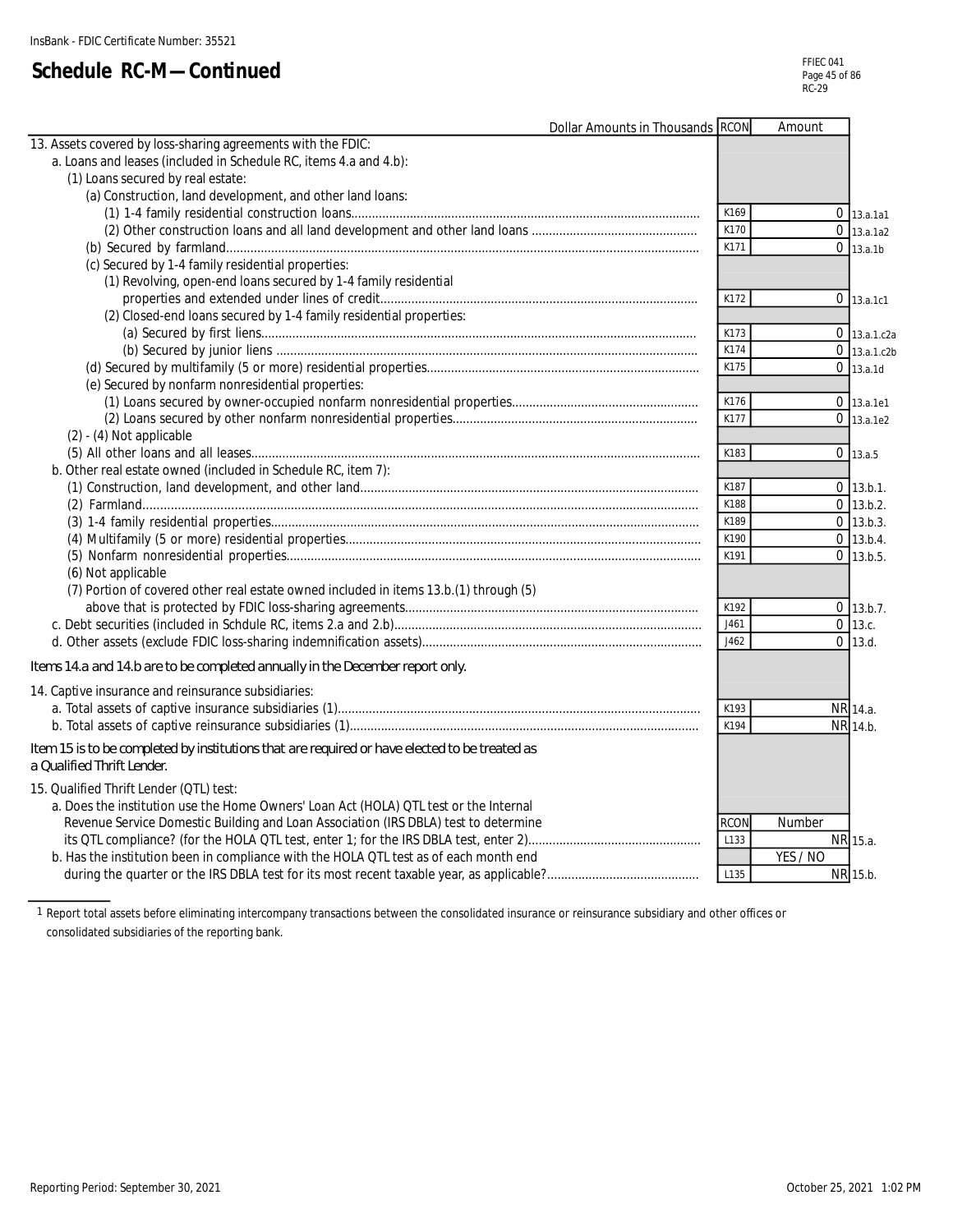| Dollar Amounts in Thousands RCON                                                                                                                                                                                                                                                          |                  | Number        |             |
|-------------------------------------------------------------------------------------------------------------------------------------------------------------------------------------------------------------------------------------------------------------------------------------------|------------------|---------------|-------------|
| Item 16.a and, if appropriate, items 16.b.(1) through 16.b.(3) are to be completed annually in<br>the December report only.                                                                                                                                                               |                  |               |             |
| 16. International remittance transfers offered to consumers:1<br>a. Estimated number of international remittance transfers provided by your institution                                                                                                                                   | N523             |               | NR 16.a.    |
|                                                                                                                                                                                                                                                                                           |                  |               |             |
| Items 16.b.(1) through 16.b.(3) are to be completed by institutions that reported 501 or<br>more international remittance transfers in item 16.a in either or both of the current report<br>or the most recent prior report in which item 16.a was required to be completed. <sup>2</sup> |                  |               |             |
| b. Estimated dollar value of remittance transfers provided by your institution and usage<br>of regulatory exceptions during the calendar year ending on the report date:                                                                                                                  |                  | Amount        |             |
|                                                                                                                                                                                                                                                                                           | N524             |               | NR 16.b.1.  |
| (2) Estimated number of international remittance transfers for which your                                                                                                                                                                                                                 |                  | Number        |             |
|                                                                                                                                                                                                                                                                                           | <b>MM07</b>      |               | NR 16.b.2.  |
| (3) Estimated number of international remittance transfers for which your                                                                                                                                                                                                                 |                  |               |             |
|                                                                                                                                                                                                                                                                                           | MQ52             |               | NR 16.b.3.  |
| 17. U.S. Small Business Administration Paycheck Protection Program (PPP) loans <sup>3</sup> and<br>the Federal Reserve PPP Liquidity Facility (PPPLF):                                                                                                                                    |                  |               |             |
|                                                                                                                                                                                                                                                                                           | LG <sub>26</sub> |               | $67$ 17.a.  |
|                                                                                                                                                                                                                                                                                           |                  | Amount        |             |
|                                                                                                                                                                                                                                                                                           | LG27             | 17,068 17.b.  |             |
| d. Outstanding balance of borrowings from Federal Reserve Banks under the PPPLF<br>with a remaining maturity of:                                                                                                                                                                          | LG28             | 4.932 17.c.   |             |
|                                                                                                                                                                                                                                                                                           | LL59             |               | $0$ 17.d.1. |
|                                                                                                                                                                                                                                                                                           | LL60             | 4,932 17.d.2. |             |
| e. Quarterly average amount of PPP loans pledged to the PPPLF and excluded from                                                                                                                                                                                                           |                  |               |             |
|                                                                                                                                                                                                                                                                                           | <b>LL57</b>      | 9,476 17.e.   |             |
| 18. Money Market Mutual Fund Liquidity Facility (MMLF):                                                                                                                                                                                                                                   |                  |               |             |
| b. Quarterly average amount of assets purchased under the MMLF and excluded from                                                                                                                                                                                                          | <b>LL61</b>      |               | $0$ 18.a.   |
|                                                                                                                                                                                                                                                                                           | <b>LL58</b>      |               | $0$ 18.b.   |
|                                                                                                                                                                                                                                                                                           |                  |               |             |

**1 Report information about international electronic transfers of funds offered to consumers in the United States that:**

**(a) are "remittance transfers" as defined by subpart B of Regulation E (12 CFR § 1005.30(e)), or**

**(b) would qualify as "remittance transfers" under subpart B of Regulation E (12 CFR § 1005.30(e)) but are excluded from that definition only because the provider is not providing those transfers in the normal course of its business. See 12 CFR § 1005.30(f). For purposes of this item 16, such transfers are referred to as international remittance transfers.**

**Exclude transfers sent by your institution as a correspondent bank for other providers. Report information only about transfers for which the reporting institution is the provider.**

**2 For the December 31, 2021, report date, your institution should complete Schedule RC-M, items 16.b.(1) through 16.b.(3), only if it reports 501 or more international remittance transfers in Schedule RC-M, item 16.a, in the December 31, 2021, Call Report or if it reported a combined total of 501 or more international remittance transfers in Schedule RC-M, item 16.d.(1), in the June 30 and December 31, 2020, Call Reports.**

**3 Paycheck Protection Program (PPP) covered loans as defined in sections 7(a)(36) and 7(a)(37) of the Small Business Act (15 U.S.C. 636(a)(36) and (37)).**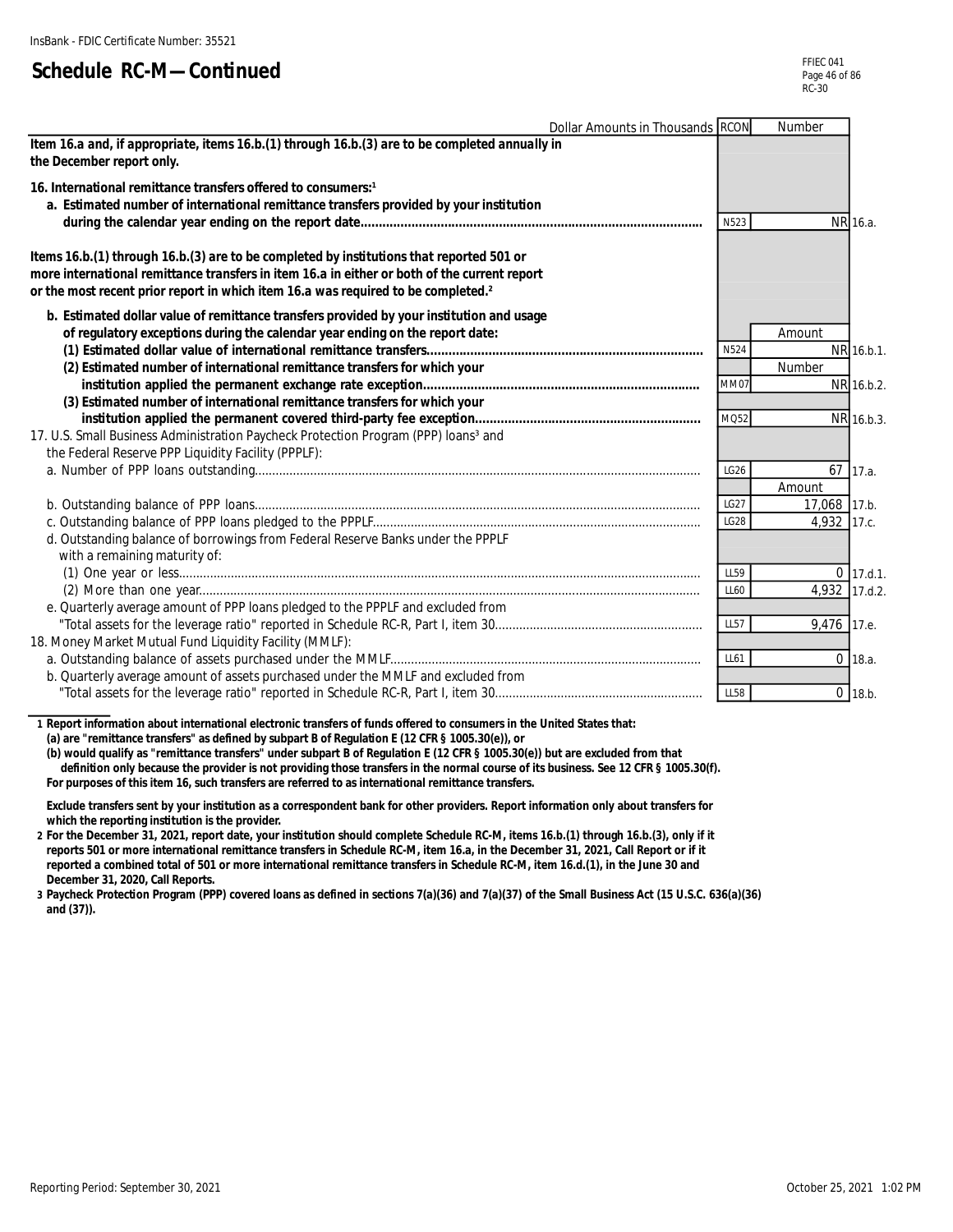# **Schedule RC-N—Past Due and Nonaccrual Loans, Leases, and Other Assets**

|                                                             |                  | (Column A)<br>Past due<br>30 through 89<br>days and still<br>accruing |              | (Column B)<br>Past due 90<br>days or more<br>and still<br>accruing |              |                          |                |
|-------------------------------------------------------------|------------------|-----------------------------------------------------------------------|--------------|--------------------------------------------------------------------|--------------|--------------------------|----------------|
| Dollar Amounts in Thousands RCON                            |                  | Amount                                                                | <b>RCON</b>  | Amount                                                             | <b>RCON</b>  | Amount                   |                |
| 1. Loans secured by real estate:                            |                  |                                                                       |              |                                                                    |              |                          |                |
| a. Construction, land development, and other<br>land loans: |                  |                                                                       |              |                                                                    |              |                          |                |
|                                                             | F172             | $\Omega$                                                              | F174         | $\overline{0}$                                                     | F176         | 225                      | 1.a.1.         |
| (2) Other construction loans and all land                   |                  |                                                                       |              |                                                                    |              |                          |                |
|                                                             | F173             | $\mathbf{0}$                                                          | F175         | $\overline{0}$                                                     | F177         | $\overline{0}$           | 1.a.2.         |
|                                                             | 3493             | $\Omega$                                                              | 3494         | $\Omega$                                                           | 3495         | 308                      | 1.h.           |
| c. Secured by 1-4 family residential properties:            |                  |                                                                       |              |                                                                    |              |                          |                |
| (1) Revolving, open-end loans secured by                    |                  |                                                                       |              |                                                                    |              |                          |                |
| 1-4 family residential properties and                       |                  |                                                                       |              |                                                                    |              |                          |                |
|                                                             | 5398             | $\Omega$                                                              | 5399         | 0                                                                  | 5400         | 714                      | 1.c.1.         |
| (2) Closed-end loans secured by 1-4 family                  |                  |                                                                       |              |                                                                    |              |                          |                |
| residential properties:                                     |                  |                                                                       |              |                                                                    |              |                          |                |
|                                                             | C <sub>236</sub> | $\mathbf{0}$                                                          | C237         | 120                                                                | C229         |                          | 388 1.c.2.a.   |
|                                                             | C238             | $\Omega$                                                              | C239         | 0                                                                  | C230         | $\Omega$                 | 1.c.2.b.       |
| d. Secured by multifamily (5 or more) residential           |                  |                                                                       |              |                                                                    |              |                          |                |
|                                                             | 3499             | $\Omega$                                                              | 3500         | $\overline{0}$                                                     | 3501         | $\overline{0}$           | 1.d.           |
| e. Secured by nonfarm nonresidential properties:            |                  |                                                                       |              |                                                                    |              |                          |                |
| (1) Loans secured by owner-occupied                         |                  |                                                                       |              |                                                                    |              |                          |                |
|                                                             | F178             | $\Omega$                                                              | F180         | 0                                                                  | F182         | 1,054                    | 1.e.1.         |
| (2) Loans secured by other nonfarm                          |                  |                                                                       |              |                                                                    |              |                          |                |
|                                                             | F179             | $\Omega$                                                              | F181         | $\Omega$                                                           | F183         |                          | $0$ 1.e.2.     |
| 2. Loans to depository institutions and                     |                  |                                                                       |              |                                                                    |              |                          |                |
|                                                             | B834             | $\mathbf{0}$                                                          | B835         | 0                                                                  | B836         | $0\vert 2$ .             |                |
| 3. Not applicable                                           |                  |                                                                       |              |                                                                    |              |                          |                |
|                                                             | 1606             | $\Omega$                                                              | 1607         | $\overline{0}$                                                     | 1608         | $4 \mid 4$ .             |                |
| 5. Loans to individuals for household, family, and          |                  |                                                                       |              |                                                                    |              |                          |                |
| other personal expenditures:                                |                  |                                                                       |              |                                                                    |              |                          |                |
|                                                             | B575             | $\mathbf{0}$                                                          | B576         | 0                                                                  | B577         |                          | $0 \vert 5.a.$ |
|                                                             | K213             | $\mathbf 0$                                                           | K214         | $\overline{0}$                                                     | K215         |                          | $0$ 5.b.       |
| c. Other (includes revolving credit plans other             |                  |                                                                       |              |                                                                    |              |                          |                |
|                                                             | K216             | 30                                                                    | K217         | $\Omega$                                                           | K218         |                          | $0\,$ 5.c.     |
| 6. Not applicable                                           |                  |                                                                       |              |                                                                    |              |                          |                |
|                                                             | 5459<br>1226     | $\mathbf 0$<br>$\Omega$                                               | 5460<br>1227 | 0<br>$\Omega$                                                      | 5461<br>1228 | $0\vert 7$ .<br>$\Omega$ |                |
|                                                             | 1406             | 30                                                                    | 1407         | 120                                                                | 1403         | 2,693                    |                |
| 10. Debt securities and other assets (exclude other         |                  |                                                                       |              |                                                                    |              |                          | 19.            |
|                                                             | 3505             | $\Omega$                                                              | 3506         | $\overline{0}$                                                     | 3507         |                          | $0 \mid 10.$   |
|                                                             |                  |                                                                       |              |                                                                    |              |                          |                |

1 Includes past due and nonaccrual "Loans to finance agricultural production and other loans to farmers," "Obligations (other than securities and leases) of states and political subdivisions in the U.S.," and "Loans to nondepository financial institutions and other loans."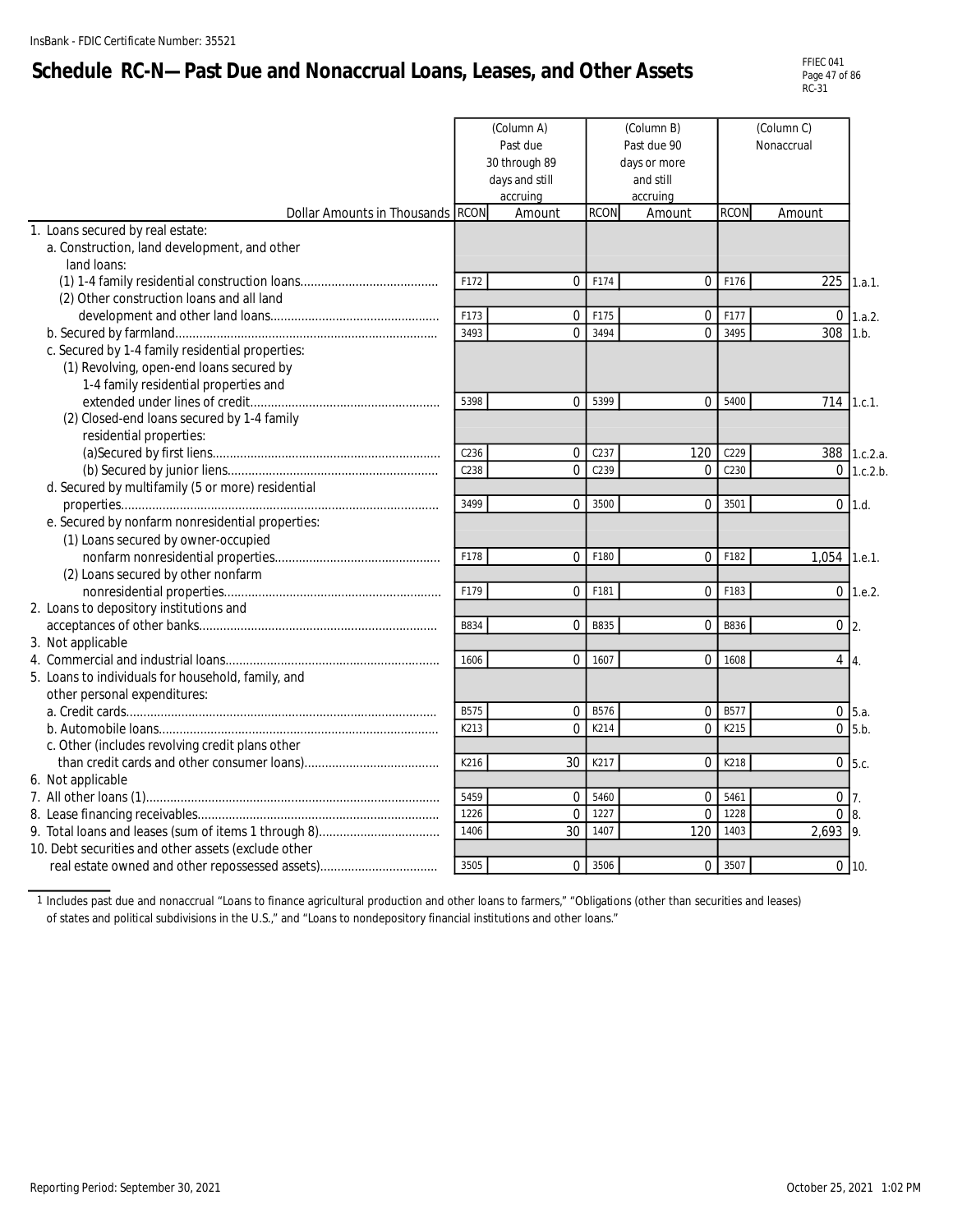Amounts reported by loan and lease category in Schedule RC-N, items 1 through 8, include guaranteed and unguaranteed portions of past due and nonaccrual loans and leases. Report in items 11 and 12 below certain guaranteed loans and leases that have already been included in the amounts reported in items 1 through 8.

|                                                                                                                                                                                                                                                                          |              | (Column A)<br>Past due<br>30 through 89<br>days and still<br>accruing |              | (Column B)<br>Past due 90<br>days or more<br>and still<br>accruing | (Column C)<br>Nonaccrual |        |                              |
|--------------------------------------------------------------------------------------------------------------------------------------------------------------------------------------------------------------------------------------------------------------------------|--------------|-----------------------------------------------------------------------|--------------|--------------------------------------------------------------------|--------------------------|--------|------------------------------|
| Dollar Amounts in Thousands RCON                                                                                                                                                                                                                                         |              | Amount                                                                | <b>RCON</b>  | Amount                                                             | <b>RCON</b>              | Amount |                              |
| 11. Loans and leases reported in items 1 through<br>8 above that are wholly or partially guaranteed<br>by the U.S. Government, excluding loans and<br>leases covered by loss-sharing agreements                                                                          |              |                                                                       |              |                                                                    |                          |        |                              |
|                                                                                                                                                                                                                                                                          | K036         | $\Omega$                                                              | K037         | 0                                                                  | K038                     |        | $0$ 11.                      |
| a. Guaranteed portion of loans and leases<br>included in item 11 above, excluding                                                                                                                                                                                        | K039         | $\mathbf{0}$                                                          | K040         | 0                                                                  | K041                     |        | $0$ 11.a.                    |
| b. Rebooked "GNMA loans" that have been<br>repurchased or are eligible for repurchase                                                                                                                                                                                    |              |                                                                       |              |                                                                    |                          |        |                              |
| 12. Loans and leases reported in items 1 through<br>8 above that are covered by loss-sharing<br>agreements with the FDIC:<br>a. Loans secured by real estate:<br>(1) Construction, land development, and<br>other land loans:<br>(a) 1-4 family residential construction | K042         | $\Omega$                                                              | K043         | 0                                                                  | K044                     |        | $0$ 11.b.                    |
| (b) Other construction loans and all<br>land development and other land                                                                                                                                                                                                  | K045         | $\Omega$                                                              | K046         | $\overline{0}$                                                     | K047                     |        | $0$ 12.a.1.a.                |
|                                                                                                                                                                                                                                                                          | K048         | $\Omega$                                                              | K049         | $\mathbf 0$                                                        | K050                     |        | $0$ 12.a.1.b.                |
| (3) Secured by 1-4 family residential<br>properties:<br>(a) Revolving, open-end loans secured<br>by 1-4 family residential properties                                                                                                                                    | K051         | $\Omega$                                                              | K052         | 0                                                                  | K053                     |        | $0$ 12.a.2.                  |
|                                                                                                                                                                                                                                                                          | K054         | $\Omega$                                                              | K055         | $\mathbf 0$                                                        | K056                     |        | $0$ 12.a.3.a.                |
| (b) Closed-end loans secured by 1-4<br>family residential properties:                                                                                                                                                                                                    |              |                                                                       |              |                                                                    |                          |        |                              |
|                                                                                                                                                                                                                                                                          | K057<br>K060 | $\Omega$<br>$\mathbf 0$                                               | K058<br>K061 | 0<br>0                                                             | K059<br>K062             | 0      | $0$ 12.a.3.b1.<br>12.a.3.b2. |
| (4) Secured by multifamily (5 or more)                                                                                                                                                                                                                                   |              |                                                                       |              |                                                                    |                          |        |                              |
| (5) Secured by nonfarm nonresidential<br>properties:<br>(a) Loans secured by owner-occupied                                                                                                                                                                              | K063         | $\mathbf 0$                                                           | K064         | $\mathbf 0$                                                        | K065                     |        | $0$ 12.a.4.                  |
| (b) Loans secured by other nonfarm                                                                                                                                                                                                                                       | K066         | $\overline{0}$                                                        | K067         | $\overline{0}$                                                     | K068                     |        | $0$ 12.a.5.a.                |
| b. - d. Not applicable                                                                                                                                                                                                                                                   | K069         | $\mathbf 0$                                                           | K070         | $\overline{0}$                                                     | K071                     |        | $0$ 12.a.5.b.                |
| f. Portion of covered loans and leases included<br>in items 12.a through 12.e above that is                                                                                                                                                                              | K087         | $\mathbf 0$                                                           | K088         | $\overline{0}$                                                     | K089                     |        | $0$ 12.e.                    |
|                                                                                                                                                                                                                                                                          | K102         | $\mathbf 0$                                                           | K103         | $\overline{0}$                                                     | K104                     |        | $0$ 12.f.                    |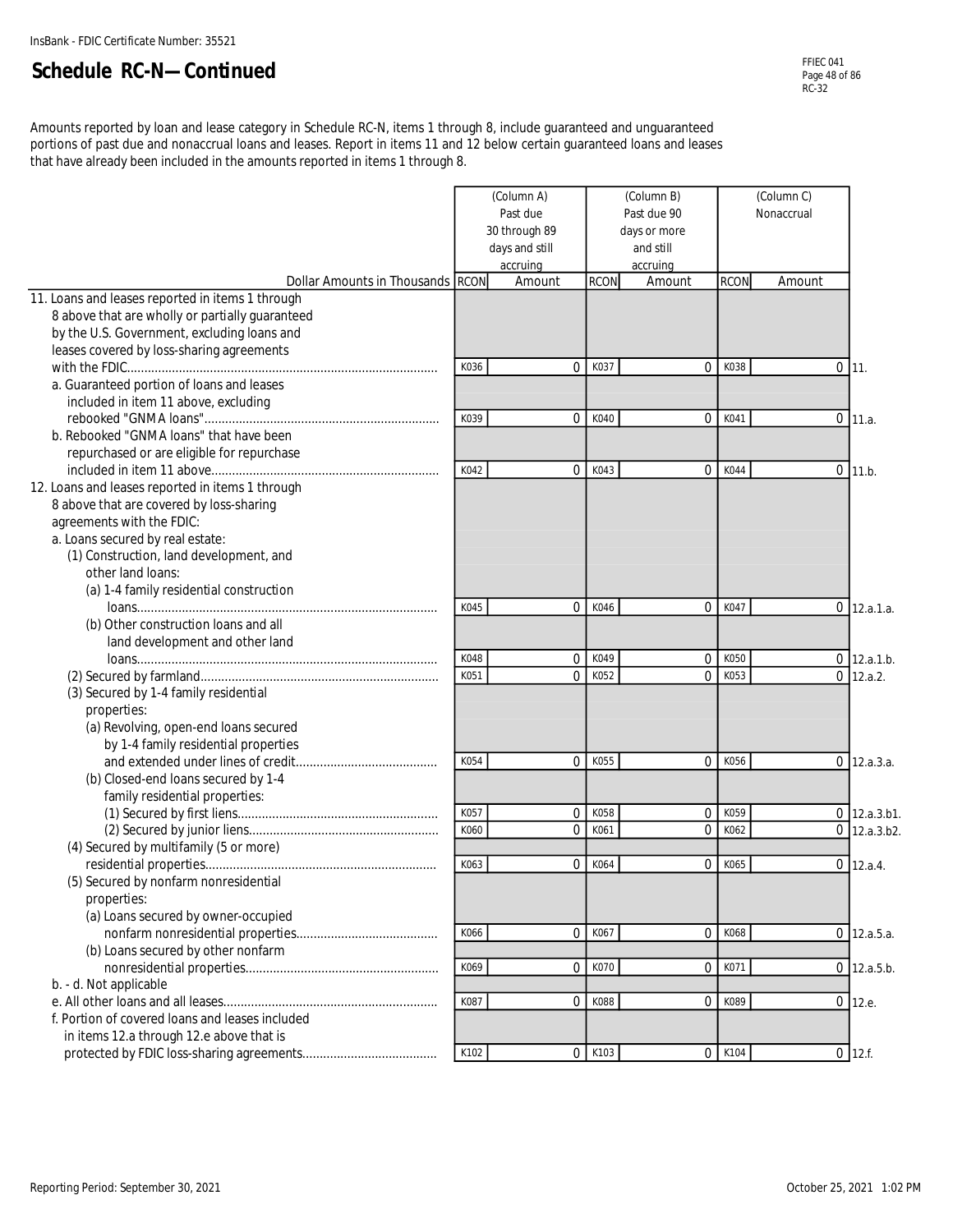| Memoranda                                                                                                                                                                                                                                                                                       |      | (Column A)<br>Past due<br>30 through 89<br>days and still<br>accruing |             | (Column B)<br>Past due 90<br>days or more<br>and still<br>accruing |             | (Column C)<br>Nonaccrual |              |
|-------------------------------------------------------------------------------------------------------------------------------------------------------------------------------------------------------------------------------------------------------------------------------------------------|------|-----------------------------------------------------------------------|-------------|--------------------------------------------------------------------|-------------|--------------------------|--------------|
| Dollar Amounts in Thousands RCON                                                                                                                                                                                                                                                                |      | Amount                                                                | <b>RCON</b> | Amount                                                             | <b>RCON</b> | Amount                   |              |
| 1. Loans restructured in troubled debt<br>restructurings included in Schedule RC-N,<br>items 1 through 7, above (and not<br>reported in Schedule RC-C, Part I,<br>Memorandum item 1):<br>a. Construction, land development, and                                                                 |      |                                                                       |             |                                                                    |             |                          |              |
| other land loans:                                                                                                                                                                                                                                                                               |      |                                                                       |             |                                                                    |             |                          |              |
|                                                                                                                                                                                                                                                                                                 | K105 | 0                                                                     | K106        | $\overline{0}$                                                     | K107        |                          | $0$ M.1.a.1. |
| (2) Other construction loans and all land<br>b. Loans secured by 1-4 family residential                                                                                                                                                                                                         | K108 | $\mathbf{0}$                                                          | K109        | $\mathbf 0$                                                        | K110        |                          | $0$ M.1.a.2. |
|                                                                                                                                                                                                                                                                                                 | F661 | $\mathbf{0}$                                                          | F662        | $\overline{0}$                                                     | F663        | $0$ M.1.b.               |              |
| c. Secured by multifamily (5 or more)                                                                                                                                                                                                                                                           |      |                                                                       |             |                                                                    |             |                          |              |
| d. Secured by nonfarm nonresidential<br>properties:<br>(1) Loans secured by owner-occupied                                                                                                                                                                                                      | K111 | $\mathbf{0}$                                                          | K112        | $\mathbf 0$                                                        | K113        | $0$ M.1.c.               |              |
| (2) Loans secured by other nonfarm                                                                                                                                                                                                                                                              | K114 | 0                                                                     | K115        | $\mathbf 0$                                                        | K116        |                          | $0$ M.1.d.1. |
|                                                                                                                                                                                                                                                                                                 | K117 | $\mathbf{0}$                                                          | K118        | $\mathbf 0$                                                        | K119        |                          | $0$ M.1.d.2. |
|                                                                                                                                                                                                                                                                                                 | K257 | $\Omega$                                                              | K258        | $\Omega$                                                           | K259        | $0$ M.1.e.               |              |
| Memorandum items 1.e. (1) and (2) are to be<br>completed by banks with \$300 millon or more in<br>total assets (sum of Memorandum items 1.e. (1)<br>and (2) must equal Memorandum item 1.e):1                                                                                                   |      |                                                                       |             |                                                                    |             |                          |              |
|                                                                                                                                                                                                                                                                                                 | K120 | 0                                                                     | K121        | $\mathbf 0$                                                        | K122        |                          | $0$ M.1.e.1. |
| f. All other loans (include loans to<br>individuals for household, family, and                                                                                                                                                                                                                  | K123 | $\Omega$                                                              | K124        | $\Omega$                                                           | K125        |                          | $0$ M.1.e.2. |
| Itemize Ioan categories included in<br>Memorandum item 1.f, above that exceed<br>10% of total loans restructured in troubled<br>debt restructurings that are past due 30<br>days or more or in nonaccural status (sum of<br>Memorandum items 1.a through 1.e plus 1.f,<br>columns A through C): | K126 | 0                                                                     | K127        | $\mathbf 0$                                                        | K128        | $0$ M.1.f.               |              |
| $(2)$ and $(2)$ Not enplicable                                                                                                                                                                                                                                                                  | K130 | $\mathbf{0}$                                                          | K131        | $\overline{0}$                                                     | K132        |                          | $0$ M.1.f.1. |

(2) and (3) Not applicable

**1 For the \$300 million asset-size test for report dates through December 31, 2021, an institution may use the lesser of the total assets reported in its Report of Condition as of December 31, 2019, or June 30, 2020.**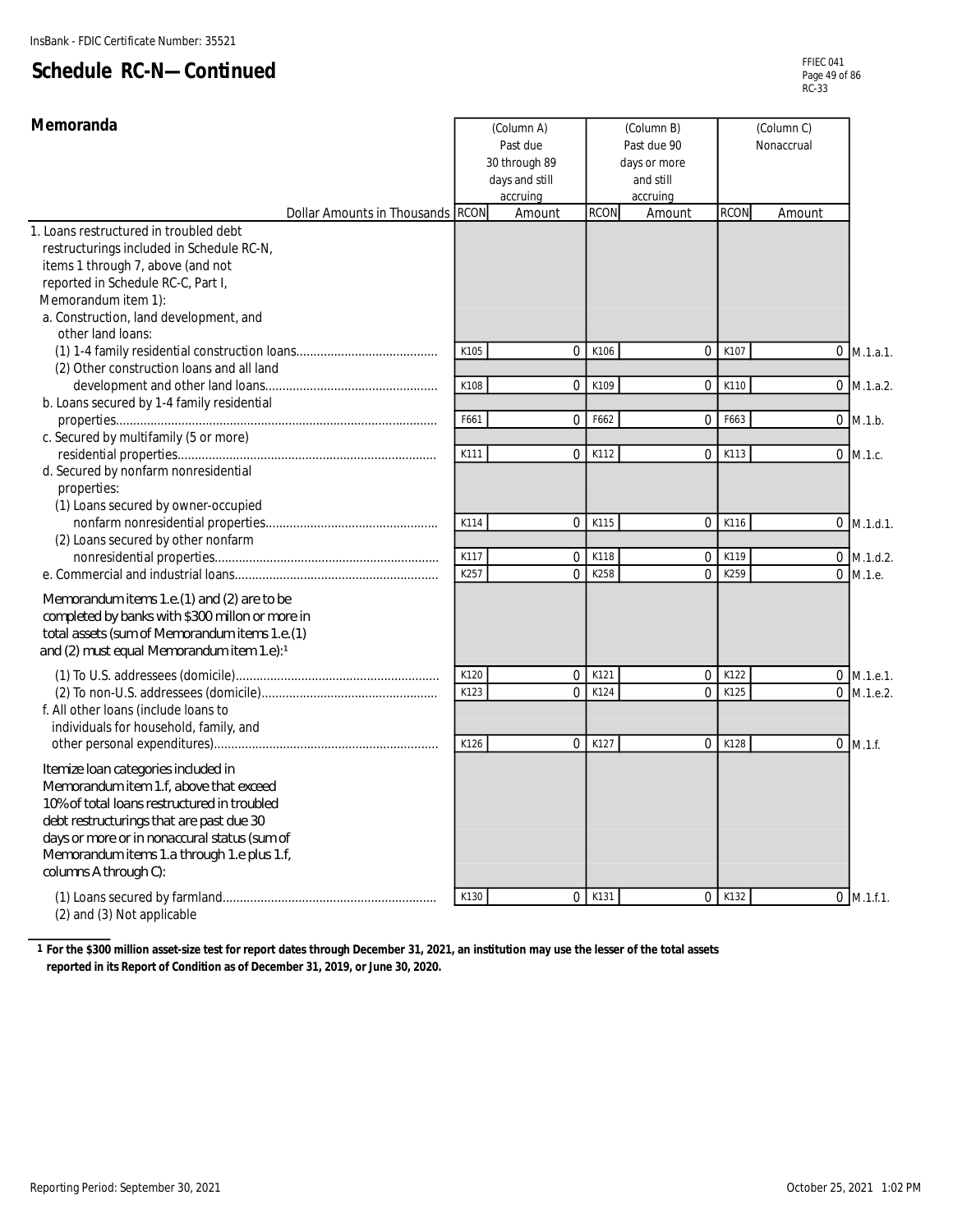| Memoranda-Continued                                                                   |             | (Column A)         |                               | (Column B)         |                |             | (Column C) |  |                   |
|---------------------------------------------------------------------------------------|-------------|--------------------|-------------------------------|--------------------|----------------|-------------|------------|--|-------------------|
|                                                                                       |             | Past due           |                               | Past due 90        |                |             | Nonaccrual |  |                   |
|                                                                                       |             | 30 through 89      |                               | days or more       |                |             |            |  |                   |
|                                                                                       |             | days and still     |                               | and still          |                |             |            |  |                   |
| Dollar Amounts in Thousands RCON                                                      |             | accruing<br>Amount | <b>RCON</b>                   | accruing<br>Amount |                | <b>RCON</b> | Amount     |  |                   |
| 1. f. (4) Loans to individuals for household, family,                                 |             |                    |                               |                    |                |             |            |  |                   |
| and other personal expenditures:                                                      |             |                    |                               |                    |                |             |            |  |                   |
|                                                                                       | K274        |                    | 0<br>K275                     |                    | $\Omega$       | K276        |            |  | $0 \,$ M.1.f.4.a. |
|                                                                                       | K277        |                    | 0<br>K278                     |                    | $\mathbf 0$    | K279        |            |  | $0$ M.1.f.4.b.    |
| (c) Other (includes revolving credit plans                                            |             |                    |                               |                    |                |             |            |  |                   |
| other than credit cards and other                                                     |             |                    |                               |                    |                |             |            |  |                   |
|                                                                                       | K280        |                    | K281<br>$\overline{0}$        |                    | $\overline{0}$ | K282        |            |  | $0 \,$ M.1.f.4.c. |
| Memorandum item 1.f.5. is to be completed by: 1                                       |             |                    |                               |                    |                |             |            |  |                   |
| • Banks with \$300 million or more in total assets                                    |             |                    |                               |                    |                |             |            |  |                   |
| • Banks with less than \$300 milion in total                                          |             |                    |                               |                    |                |             |            |  |                   |
| assets that have loans to finance                                                     |             |                    |                               |                    |                |             |            |  |                   |
| agricultural production and other loans to                                            |             |                    |                               |                    |                |             |            |  |                   |
| farmers (Schedule RC-C, Part I, item 3)                                               |             |                    |                               |                    |                |             |            |  |                   |
| exceeding 5 percent of total loans                                                    |             |                    |                               |                    |                |             |            |  |                   |
| (5) Loans to finance agricultural pro-                                                |             |                    |                               |                    |                |             |            |  |                   |
| duction and other loans to farmers                                                    |             |                    |                               |                    |                |             |            |  |                   |
| included in Schedule RC-N,                                                            |             |                    |                               |                    |                |             |            |  |                   |
|                                                                                       | K138        |                    | $\Omega$<br>K139              |                    | $\mathbf 0$    | K140        |            |  | $0$ M.1.f.5.      |
| 1.g. Total loans restructured in troubled debt                                        |             |                    |                               |                    |                |             |            |  |                   |
| restructurings included in Schedule RC-N                                              |             |                    |                               |                    |                |             |            |  |                   |
| items 1 through 7, above (sum of Memorandum                                           |             |                    |                               |                    |                |             |            |  |                   |
|                                                                                       | <b>HK26</b> |                    | $\overline{0}$<br><b>HK27</b> |                    | $\Omega$       | <b>HK28</b> |            |  | $0$ M.1.g.        |
| 2. Loans to finance commercial real estate,                                           |             |                    |                               |                    |                |             |            |  |                   |
| construction, and land development activities                                         |             |                    |                               |                    |                |             |            |  |                   |
| (not secured by real estate) included in                                              |             |                    |                               |                    |                |             |            |  |                   |
|                                                                                       | 6558        |                    | 6559<br>0                     |                    | $\mathbf 0$    | 6560        |            |  | $0 \, M.2.$       |
| 3. Memorandum items 3.a through 3.d are to be                                         |             |                    |                               |                    |                |             |            |  |                   |
| completed by banks with \$300 million or more                                         |             |                    |                               |                    |                |             |            |  |                   |
| in total assets <sup>1</sup>                                                          |             |                    |                               |                    |                |             |            |  |                   |
| a. Loans secured by real estate to non-U.S.                                           |             |                    |                               |                    |                |             |            |  |                   |
| addressees (domicile) (included in                                                    |             |                    |                               |                    |                |             |            |  |                   |
|                                                                                       | 1248        |                    | $\Omega$<br>1249              |                    | $\Omega$       | 1250        |            |  | $0$ M.3.a.        |
| b. Loans to and acceptances of foreign banks                                          |             |                    |                               |                    |                |             |            |  |                   |
|                                                                                       | 5380        |                    | 0<br>5381                     |                    | $\mathbf 0$    | 5382        |            |  | $0$ M.3.b.        |
| c. Commercial and industrial loans to non-<br>U.S. addressees (domicile) (included in |             |                    |                               |                    |                |             |            |  |                   |
|                                                                                       | 1254        |                    | $0$ 1255                      |                    | $\Omega$       | 1256        |            |  | $0$ M.3.c.        |
|                                                                                       |             |                    |                               |                    |                |             |            |  |                   |

**1 For the \$300 million asset-size test for report dates through December 31, 2021, an institution may use the lesser of the total assets reported in its Report of Condition as of December 31, 2019, or June 30, 2020. If the total assets reported as of one of these two report dates are less than \$300 million, the same report date should be used for the 5 percent of total loans test. If the total assets reported for both of these two report dates are less than \$300 million, the 5 percent of total loans test should be based on the total loans reported in the Report of Condition as of June 30, 2020.**

2 Exclude amounts reported in Memorandum items 1.e.(1), 1.e.(2), and 1.f.(1) through 1.f.(5) when calculating the total in Memorandum item 1.g.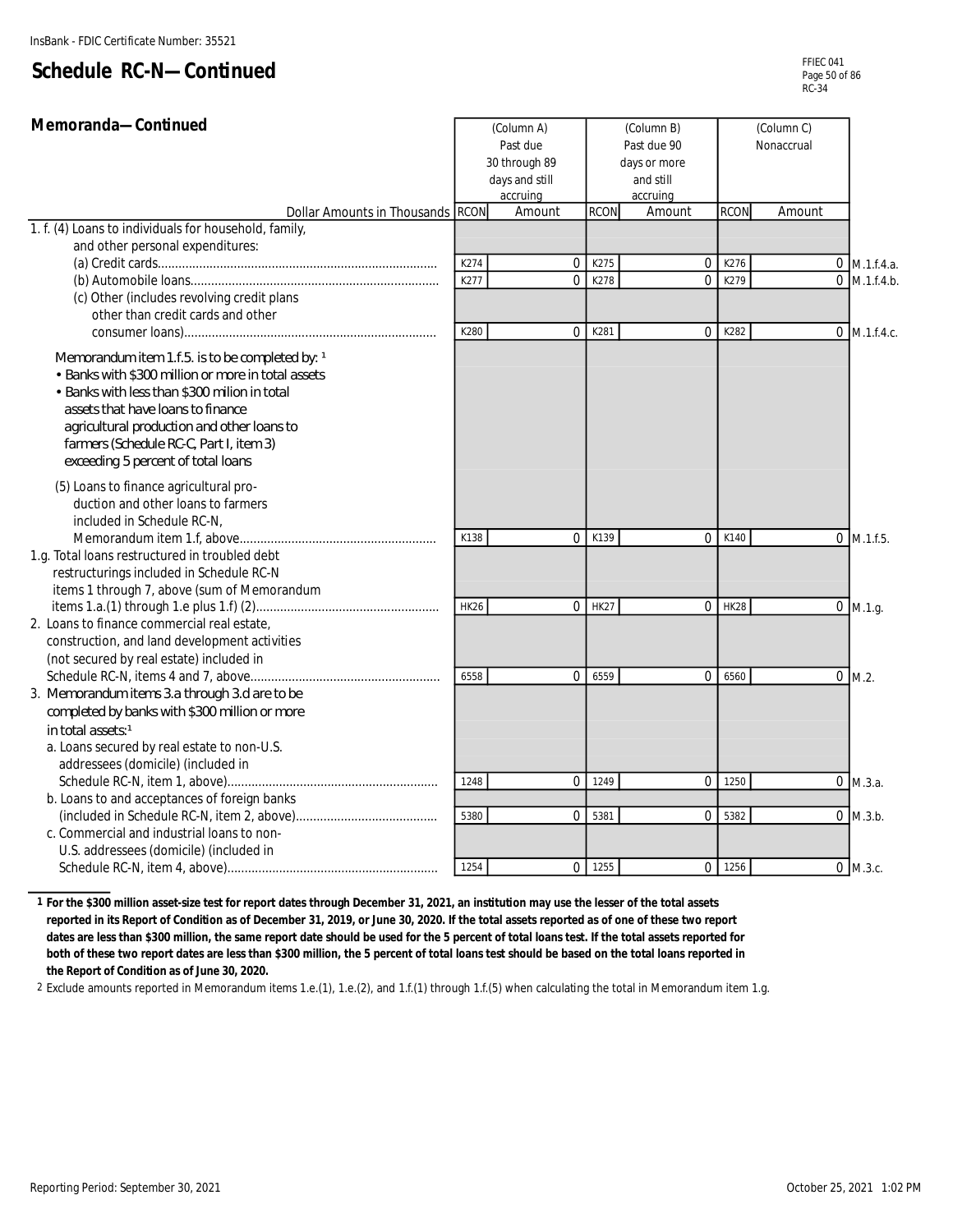| Memoranda-Continued                                                                                                                                                                                                                                                                                                    |      | (Column A)     |                  | (Column B)   |                  | (Column C) |            |
|------------------------------------------------------------------------------------------------------------------------------------------------------------------------------------------------------------------------------------------------------------------------------------------------------------------------|------|----------------|------------------|--------------|------------------|------------|------------|
|                                                                                                                                                                                                                                                                                                                        |      | Past due       |                  | Past due 90  |                  | Nonaccrual |            |
|                                                                                                                                                                                                                                                                                                                        |      | 30 through 89  |                  | days or more |                  |            |            |
|                                                                                                                                                                                                                                                                                                                        |      | days and still |                  | and still    |                  |            |            |
|                                                                                                                                                                                                                                                                                                                        |      | accruing       |                  | accruing     |                  |            |            |
| Dollar Amounts in Thousands RCON                                                                                                                                                                                                                                                                                       |      | Amount         | <b>RCON</b>      | Amount       | <b>RCON</b>      | Amount     |            |
| 3 d. Leases to individuals for household, family,<br>and other personal expenditures (included                                                                                                                                                                                                                         |      |                |                  |              |                  |            |            |
|                                                                                                                                                                                                                                                                                                                        | F166 |                | F167             | $\Omega$     | F168             |            | $0$ M.3.d. |
| Memorandum item 4 is to be completed by: 1<br>banks with \$300 million or more in total assets<br>banks with less than \$300 million in total<br>٠<br>assets that have loans to finance agricultural<br>production and other loans to farmers<br>(Schedule RC-C, Part I, item 3) exceeding<br>5 percent of total loans |      |                |                  |              |                  |            |            |
| 4. Loans to finance agricultural production and<br>other loans to farmers (included in Schedule                                                                                                                                                                                                                        | 1594 | 0              | 1597             | 0            | 1583             |            | $0$ M.4.   |
| 5. Loans and leases held for sale (included in                                                                                                                                                                                                                                                                         | C240 | 0              | C <sub>241</sub> | $\Omega$     | C <sub>226</sub> |            | $0$ M.5.   |
| 6. Not applicable                                                                                                                                                                                                                                                                                                      |      |                |                  |              |                  |            |            |

#### *Memorandum items 7, 8, 9.a, and 9.b are to be completed semiannually in the June and December reports only.*

| $\sim$ The condition of the state $\sim$ and $\sim$ and $\sim$ and $\sim$ conditions and $\sim$ can be directed become to be any |             |        |                |
|----------------------------------------------------------------------------------------------------------------------------------|-------------|--------|----------------|
|                                                                                                                                  | <b>RCON</b> | Amount |                |
|                                                                                                                                  | C410        |        | <b>NR M.7.</b> |
|                                                                                                                                  | C411        |        | <b>NR M.8.</b> |
|                                                                                                                                  |             |        |                |

|                                                  |                  | (Column A)     |                | (Column B)   |                | (Column C) |                 |
|--------------------------------------------------|------------------|----------------|----------------|--------------|----------------|------------|-----------------|
|                                                  | Past due         |                |                | Past due 90  | Nonaccrual     |            |                 |
|                                                  |                  | 30 through 89  |                | days or more |                |            |                 |
|                                                  |                  | days and still |                | and still    |                |            |                 |
|                                                  |                  | accruing       |                | accruing     |                |            |                 |
| Dollar Amounts in Thousands RCON                 |                  | Amount         | <b>RCON</b>    | Amount       | <b>RCON</b>    | Amount     |                 |
| 9. Purchased credit-impaired loans accounted for |                  |                |                |              |                |            |                 |
| in accordance with FASB ASC 310-30 (former       |                  |                |                |              |                |            |                 |
| AICPA Statement of Position 03-3):2              |                  |                |                |              |                |            |                 |
|                                                  | L <sub>183</sub> |                | <b>NR L184</b> |              | <b>NR L185</b> |            | $NR$ M.9.a      |
| b. Amount included in Schedule RC-N, items 1     |                  |                |                |              |                |            |                 |
|                                                  | L186             |                | <b>NR L187</b> |              | <b>NR L188</b> |            | <b>NR</b> M.9.b |

**1 For the \$300 million asset-size test for report dates through December 31, 2021, an institution may use the lesser of the total assets reported in its Report of Condition as of December 31, 2019, or June 30, 2020. If the total assets reported as of one of these two report dates are less than \$300 million, the same report date should be used for the 5 percent of total loans test. If the total assets reported for both of these two report dates are less than \$300 million, the 5 percent of total loans test should be based on the total loans reported in the Report of Condition as of June 30, 2020.**

2 Memorandum items 9.a and 9.b should be completed only by institutions that have not yet adopted ASU 2016-13.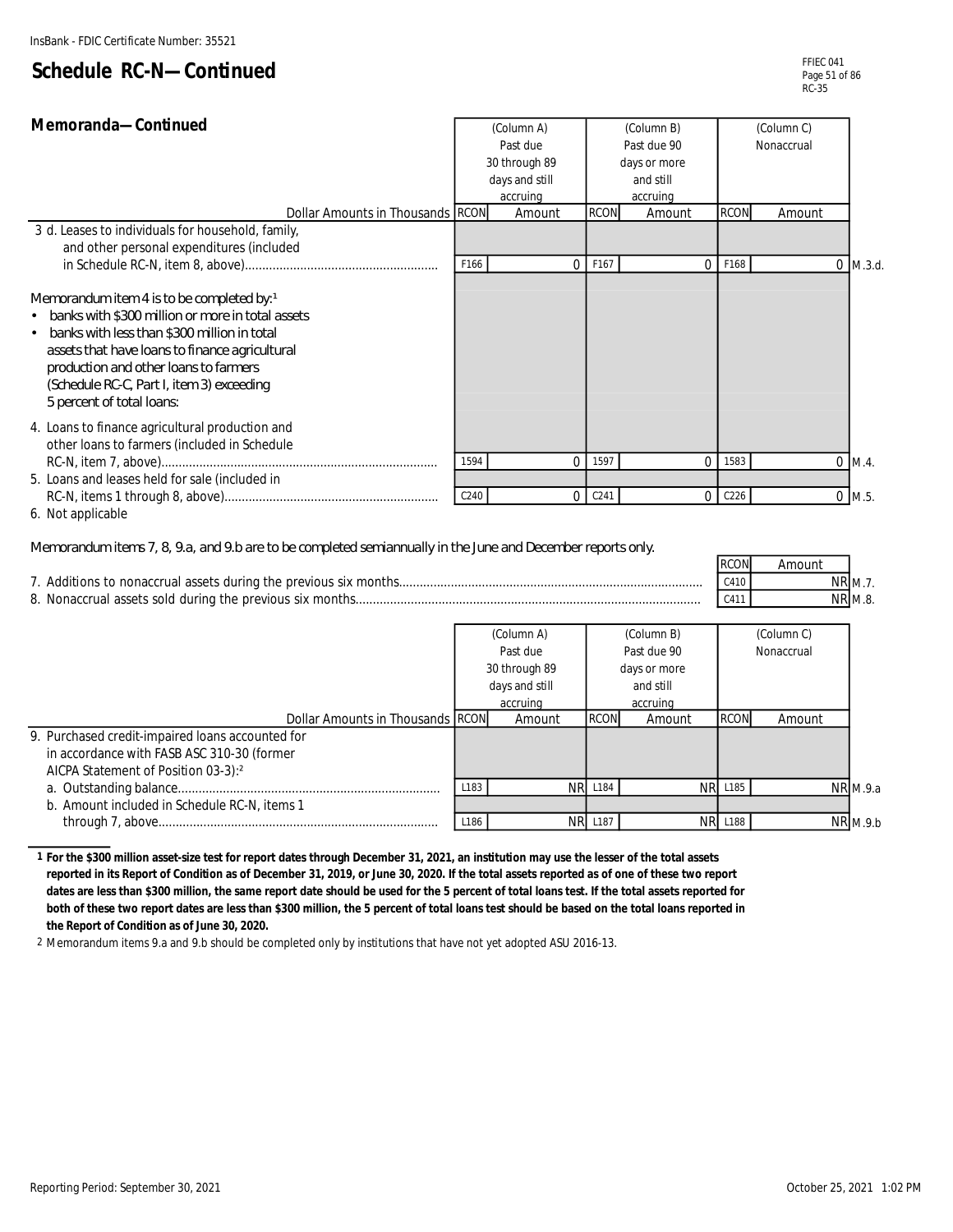## **Schedule RC-O—Other Data for Deposit Insurance Assessments**

*All FDIC-insured depository institutions must complete items 1 and 2, 4 through 9, 10, and 11, Memorandum item 1, and, if applicable, item 9.a, Memorandum items 2, 3, and 5 through 18 each quarter. Unless otherwise indicated, complete items 1 through 11 and Memorandum items 1 through 3 on an "unconsolidated single FDIC certificate number basis" (see instructions) and complete Memorandum items 5 through 18 on a fully consolidated basis.*

| Dollar Amounts in Thousands RCON                                                                       |              | Amount        |                     |
|--------------------------------------------------------------------------------------------------------|--------------|---------------|---------------------|
| 1. Total deposit liabilities before exclusions (gross) as defined in Section 3(I) of the Federal       |              |               |                     |
|                                                                                                        | F236         | 559,691       | $\mathbf{11}$       |
|                                                                                                        | F237         | $0\vert 2$ .  |                     |
| 3. Not applicable                                                                                      |              |               |                     |
|                                                                                                        | K652         | 669,849 4.    |                     |
| a. Averaging method used                                                                               | Number       |               |                     |
|                                                                                                        | $\mathbf{1}$ |               | 4.a                 |
|                                                                                                        |              | Amount        |                     |
|                                                                                                        | K654         | $67,554$ 5.   |                     |
|                                                                                                        | K655         | $0\vert_{6.}$ |                     |
| 7. Unsecured "Other borrowings" with a remaining maturity of (sum of items 7.a through 7.d must be     |              |               |                     |
| less than or equal to Schedule RC-M, items 5.b.(1)(a)-(d) minus item 10.b):                            |              |               |                     |
|                                                                                                        | G465         |               | $0 \, 7.a.$         |
|                                                                                                        | G466         |               | $\overline{0}$ 7.b. |
|                                                                                                        | G467         |               | $0$ 7.c.            |
|                                                                                                        | G468         |               | $\overline{0}$ 7.d. |
| 8. Subordinated notes and debentures with a remaining maturity of                                      |              |               |                     |
| (sum of items 8.a. through 8.d. must equal Schedule RC, item 19):                                      |              |               |                     |
|                                                                                                        | G469         |               | 08.a.               |
|                                                                                                        | G470         |               | $0 \, 8.b.$         |
|                                                                                                        | G471         |               | 0 8.c.              |
|                                                                                                        | G472         |               | $0 \, 8.d.$         |
|                                                                                                        | G803         | $0\,$ 9.      |                     |
| Item 9.a is to be completed on a fully consolidated basis by all institutions that own another insured |              |               |                     |
| depository institution.                                                                                |              |               |                     |
|                                                                                                        | L190         | NR 9.a        |                     |
| 10. Banker's bank certification:                                                                       |              |               |                     |
| Does the reporting institution meet both the statutory definition of a banker's bank and the           |              | YES / NO      |                     |
|                                                                                                        | K656         | <b>NO</b>     | 10.                 |
| If the answer to item 10 is "YES", complete items 10.a and 10.b.                                       |              | Amount        |                     |
|                                                                                                        | K657         |               | NR 10.a             |
|                                                                                                        | K658         |               | NR 10.b             |
| 11. Custodial bank certification:                                                                      |              |               |                     |
| Does the reporting institution meet the definition of a custodial bank set forth in FDIC               |              | YES / NO      |                     |
|                                                                                                        | K659         | <b>NO</b>     | 11.                 |
| If the answer to item 11 is "YES", complete items 11.a and 11.b. <sup>2</sup>                          |              | Amount        |                     |
|                                                                                                        | K660         |               | NR 11.a             |
|                                                                                                        | K661         |               | NR 11.b             |
|                                                                                                        |              |               |                     |

1 See instructions for averaging methods. For deposit insurance assessment purposes, tangible equity is defined as Tier 1 capital as set forth in the

banking agencies' regulatory capital standards and reported in Schedule RC-R, Part I, item 26, except as described in the instructions. 2 If the amount reported in item 11.b is zero, item 11.a may be left blank.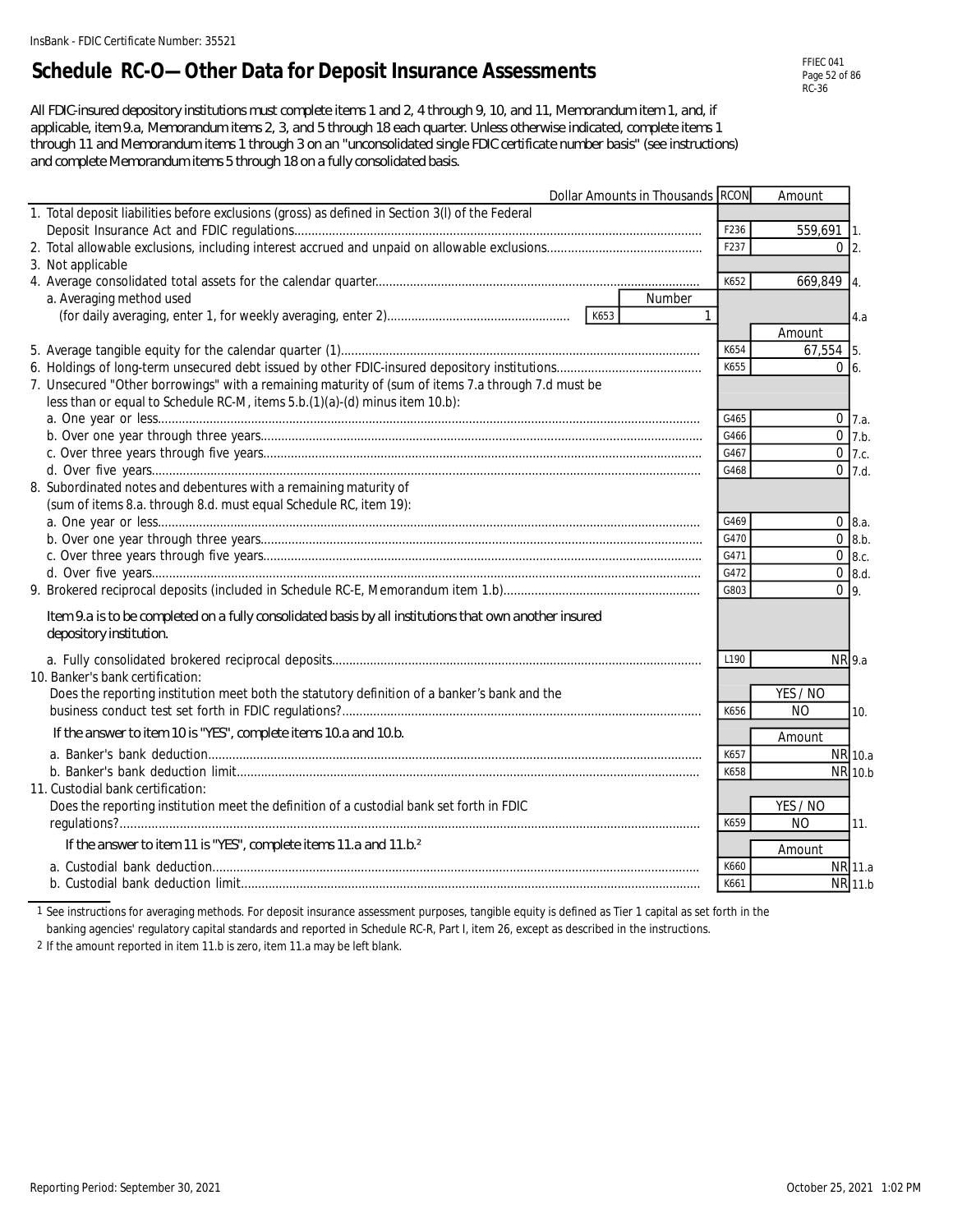| Memoranda                                                                                                                                                                                                                                                                                                                                                         |      |                                  |             |                  |                |
|-------------------------------------------------------------------------------------------------------------------------------------------------------------------------------------------------------------------------------------------------------------------------------------------------------------------------------------------------------------------|------|----------------------------------|-------------|------------------|----------------|
|                                                                                                                                                                                                                                                                                                                                                                   |      | Dollar Amounts in Thousands RCON |             | Amount           |                |
| Total deposit liabilities of the bank, including related interest accrued and unpaid, less<br>allowable exclusions, including related interest accrued and unpaid (sum of Memorandum<br>items 1.a.(1), 1.b.(1), 1.c.(1), and 1.d.(1) must equal Schedule RC-O, item 1 less item 2):<br>a. Deposit accounts (excluding retirement accounts) of \$250,000 or less:1 |      |                                  |             |                  |                |
|                                                                                                                                                                                                                                                                                                                                                                   |      |                                  | F049        | 237,221 M.1.a.1. |                |
| (2) Number of deposit accounts (excluding retirement accounts)                                                                                                                                                                                                                                                                                                    | F050 | Number<br>2.852                  |             |                  | M.1.a.2.       |
| b. Deposit accounts (excluding retirement accounts) of more than \$250,000:1                                                                                                                                                                                                                                                                                      |      |                                  |             |                  |                |
|                                                                                                                                                                                                                                                                                                                                                                   |      |                                  | F051        | 321,145 M.1.b.1. |                |
| (2) Number of deposit accounts (excluding retirement accounts)                                                                                                                                                                                                                                                                                                    |      | Number                           |             |                  |                |
|                                                                                                                                                                                                                                                                                                                                                                   | F052 | 357                              |             |                  | M.1.b.2.       |
| c. Retirement deposit accounts of \$250,000 or less:1                                                                                                                                                                                                                                                                                                             |      |                                  |             |                  |                |
|                                                                                                                                                                                                                                                                                                                                                                   |      |                                  | F045        |                  | 1,027 M.1.c.1. |
|                                                                                                                                                                                                                                                                                                                                                                   |      | Number                           |             |                  |                |
|                                                                                                                                                                                                                                                                                                                                                                   | F046 | 10                               |             |                  | M.1.c.2.       |
| d. Retirement deposit accounts of more than \$250,000:1                                                                                                                                                                                                                                                                                                           |      |                                  |             |                  |                |
|                                                                                                                                                                                                                                                                                                                                                                   |      |                                  | F047        |                  | 297 M.1.d.1.   |
|                                                                                                                                                                                                                                                                                                                                                                   |      | Number                           |             |                  |                |
|                                                                                                                                                                                                                                                                                                                                                                   | F048 |                                  |             |                  | M.1.d.2.       |
| Memorandum item 2 is to be completed by banks with \$1 billion or more in total assets $2$                                                                                                                                                                                                                                                                        |      |                                  |             |                  |                |
| 2. Estimated amount of uninsured assessable deposits, including related interest accrued and unpaid                                                                                                                                                                                                                                                               |      |                                  | 5597        |                  | NR M.2.        |
| 3. Has the reporting institution been consolidated with a parent bank or savings association in                                                                                                                                                                                                                                                                   |      |                                  |             |                  |                |
| that parent bank's or parent savings association's Call Report?                                                                                                                                                                                                                                                                                                   |      |                                  |             |                  |                |
| If so, report the legal title and FDIC Certificate Number of the parent bank or parent savings association:<br><b>TEXT</b>                                                                                                                                                                                                                                        |      |                                  | <b>RCON</b> | FDIC Cert. No.   |                |
| A545                                                                                                                                                                                                                                                                                                                                                              |      |                                  | A545        | 00000 M.3.       |                |
| والماموزا ويورم للملا                                                                                                                                                                                                                                                                                                                                             |      |                                  |             |                  |                |

4. Not applicable

**2 For the \$1 billion asset-size test for report dates through December 31, 2021, an institution may use the lesser of the total assets reported in its Report of Condition as of December 31, 2019, or June 30, 2020.**

3 Uninsured deposits should be estimated based on the deposit insurance limits set forth in Memorandum items 1.a through 1.d.

<sup>1</sup> The dollar amounts used as the basis for reporting in Memorandum items 1.a through 1.d reflect the deposit insurance limits in effect on the report date.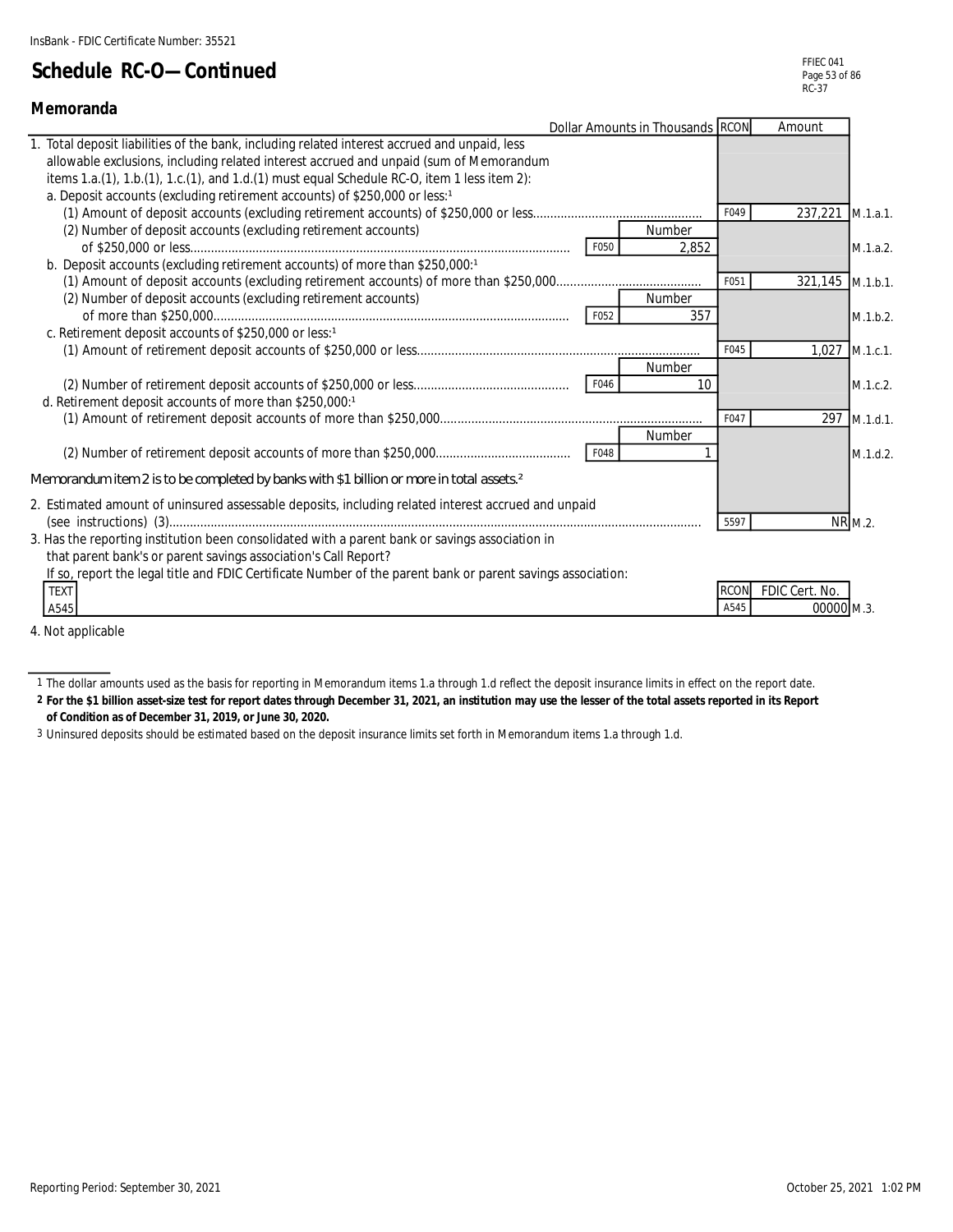*Amounts reported in Memorandum items 6 through 9, 14, and 15 will not be made available to the public on an individual institution basis.*

#### **Memoranda—Continued**

| Dollar Amounts in Thousands RCON                                                                                                                                                                                             |                  | Amount |                        |
|------------------------------------------------------------------------------------------------------------------------------------------------------------------------------------------------------------------------------|------------------|--------|------------------------|
| Memorandum items 5 through 12 are to be completed by "large institutions" and "highly complex<br>institutions" as defined in FDIC regulations.                                                                               |                  |        |                        |
| 5. Applicable portion of the CECL transitional amount or modified CECL transitional amount that<br>has been added to retained earnings for regulatory capital purposes as of the current report                              |                  |        |                        |
|                                                                                                                                                                                                                              | MW53             |        | NR M.5.                |
| 6. Criticized and classified items:                                                                                                                                                                                          |                  |        |                        |
|                                                                                                                                                                                                                              | K663             |        | NR M.6.a.              |
|                                                                                                                                                                                                                              | K664             |        | NR M.6.b.              |
|                                                                                                                                                                                                                              | K665             |        | NR M.6.c.              |
|                                                                                                                                                                                                                              | K666             |        | NR M.6.d.              |
| 7. "Nontraditional 1-4 family residential mortgage loans" as defined for assessment purposes<br>only in FDIC regulations:                                                                                                    |                  |        |                        |
|                                                                                                                                                                                                                              | N025             |        | NR M.7.a.              |
|                                                                                                                                                                                                                              | N026             |        | NR M.7.b.              |
| 8. "Higher-risk consumer loans" as defined for assessment purposes only in FDIC regulations:                                                                                                                                 |                  |        |                        |
|                                                                                                                                                                                                                              | N027<br>N028     |        | NR M.8.a.<br>NR M.8.b. |
| 9. "Higher-risk commercial and industrial loans and securities" as defined for assessment                                                                                                                                    |                  |        |                        |
| purposes only in FDIC regulations:                                                                                                                                                                                           |                  |        |                        |
|                                                                                                                                                                                                                              | N029             |        | NR M.9.a.              |
|                                                                                                                                                                                                                              | N030             |        | NR M.9.b.              |
| 10. Commitments to fund construction, land development, and other land loans secured by real                                                                                                                                 |                  |        |                        |
| estate:                                                                                                                                                                                                                      |                  |        |                        |
|                                                                                                                                                                                                                              | K676             |        | NR M.10.a.             |
| b. Portion of unfunded commitments guaranteed or insured by the U.S. government (including                                                                                                                                   | K677             |        | NR M.10.b.             |
| 11. Amount of other real estate owned recoverable from the U.S. government under guarantee                                                                                                                                   |                  |        |                        |
|                                                                                                                                                                                                                              | K669             |        | NR M.11.               |
| 12. Nonbrokered time deposits of more than \$250,000                                                                                                                                                                         |                  |        |                        |
|                                                                                                                                                                                                                              | K678             |        | NR M.12.               |
| Memorandum item 13.a is to be completed by "large institutions" and "highly complex institutions"<br>as defined in FDIC regulations. Memorandum items 13.b through 13.h are to be completed by<br>"large institutions" only. |                  |        |                        |
| 13. Portion of funded loans and securities guaranteed or insured by the U.S. government<br>(including FDIC loss-sharing agreements):                                                                                         |                  |        |                        |
|                                                                                                                                                                                                                              | N177             |        | NR M.13.a.             |
|                                                                                                                                                                                                                              | N178             |        | NR M.13.b.             |
|                                                                                                                                                                                                                              | N179             |        | NR M.13.c.             |
| d. Closed-end loans secured by junior liens on 1-4 family residential properties and                                                                                                                                         |                  |        |                        |
| revolving, open-end loans secured by 1-4 family residential properties and extended                                                                                                                                          |                  |        |                        |
|                                                                                                                                                                                                                              | N <sub>180</sub> |        | NR M.13.d.             |
|                                                                                                                                                                                                                              | N181             |        | NR M.13.e.             |
|                                                                                                                                                                                                                              | N182             |        | NR M.13.f.             |
|                                                                                                                                                                                                                              | N183             |        | NR M.13.g.             |
|                                                                                                                                                                                                                              | M963             |        | NR M.13.h.             |
| Memorandum items 14 and 15 are to be completed by "highly complex institutions" as defined in<br>FDIC regulations.                                                                                                           |                  |        |                        |
|                                                                                                                                                                                                                              | K673             |        | NR M.14.               |
|                                                                                                                                                                                                                              | K674             |        | NR M.15.               |
|                                                                                                                                                                                                                              |                  |        |                        |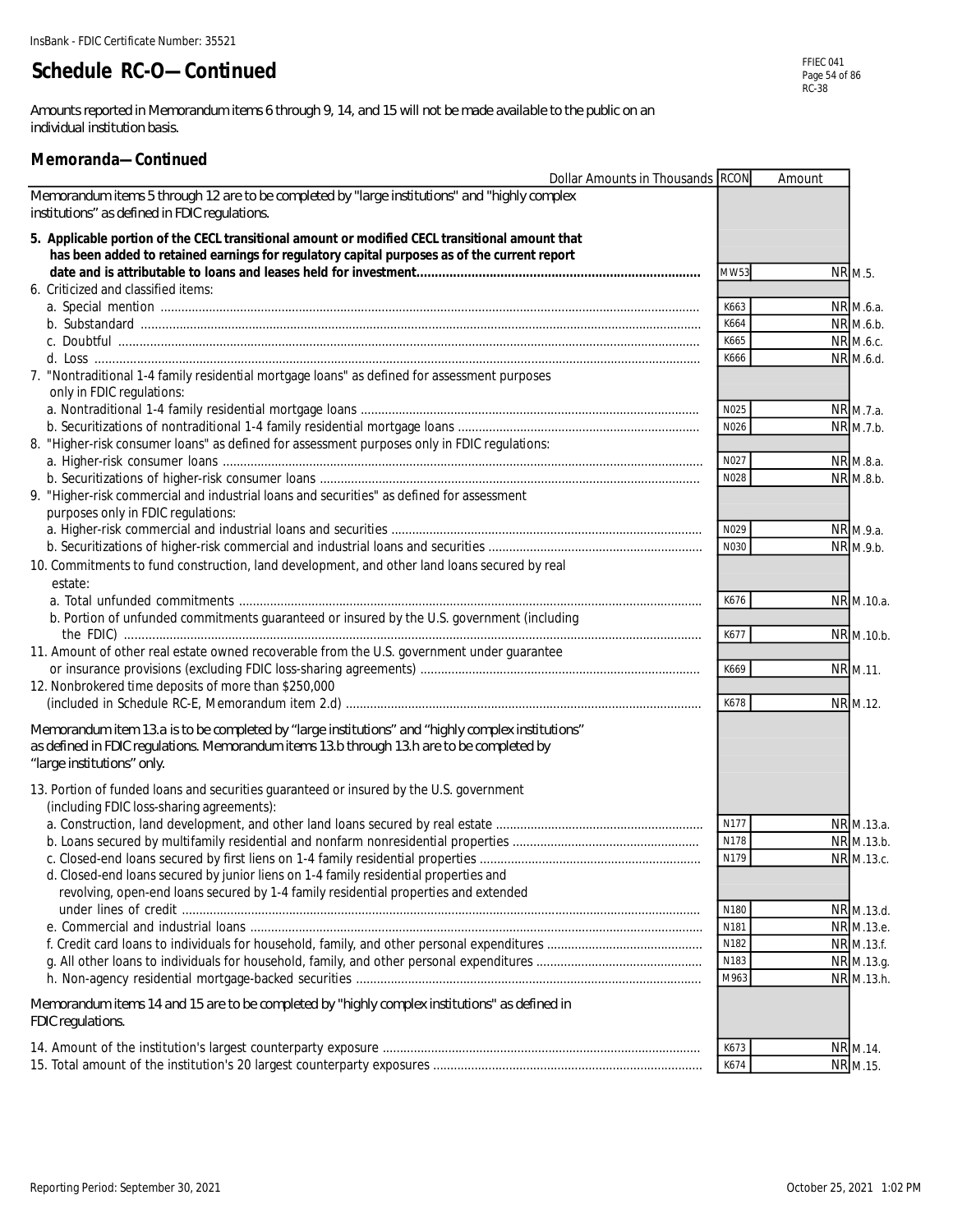#### **Memoranda—Continued**

| Dollar Amounts in Thousands RCON                                                                                                                                                                                             |                  | Amount |                  |
|------------------------------------------------------------------------------------------------------------------------------------------------------------------------------------------------------------------------------|------------------|--------|------------------|
| Memorandum item 16 is to be completed by "large institutions" and "highly complex institutions"<br>as defined in FDIC regulations.                                                                                           |                  |        |                  |
| 16. Portion of loans restructured in troubled debt restructurings that are in compliance with their<br>modified terms and are guaranteed or insured by the U.S. government (including the FDIC)                              | L <sub>189</sub> |        | NR M.16.         |
| "Memorandum item 17 is to be completed on a fully consolidated basis by those "large institutions"<br>and "highly complex institutions" as defined in FDIC regulations that own another insured deposi-<br>tory institution. |                  |        |                  |
| 17. Selected fully consolidated data for deposit insurance assessment purposes:<br>a. Total deposit liabilities before exclusions (gross) as defined in Section 3(I) of the Federal                                          |                  |        |                  |
|                                                                                                                                                                                                                              | L194             |        | NR M.17.a        |
|                                                                                                                                                                                                                              | L195             |        | NR M.17.b        |
|                                                                                                                                                                                                                              | L196             |        | <b>NR</b> M.17.c |
|                                                                                                                                                                                                                              | L197             |        | NR M.17.d        |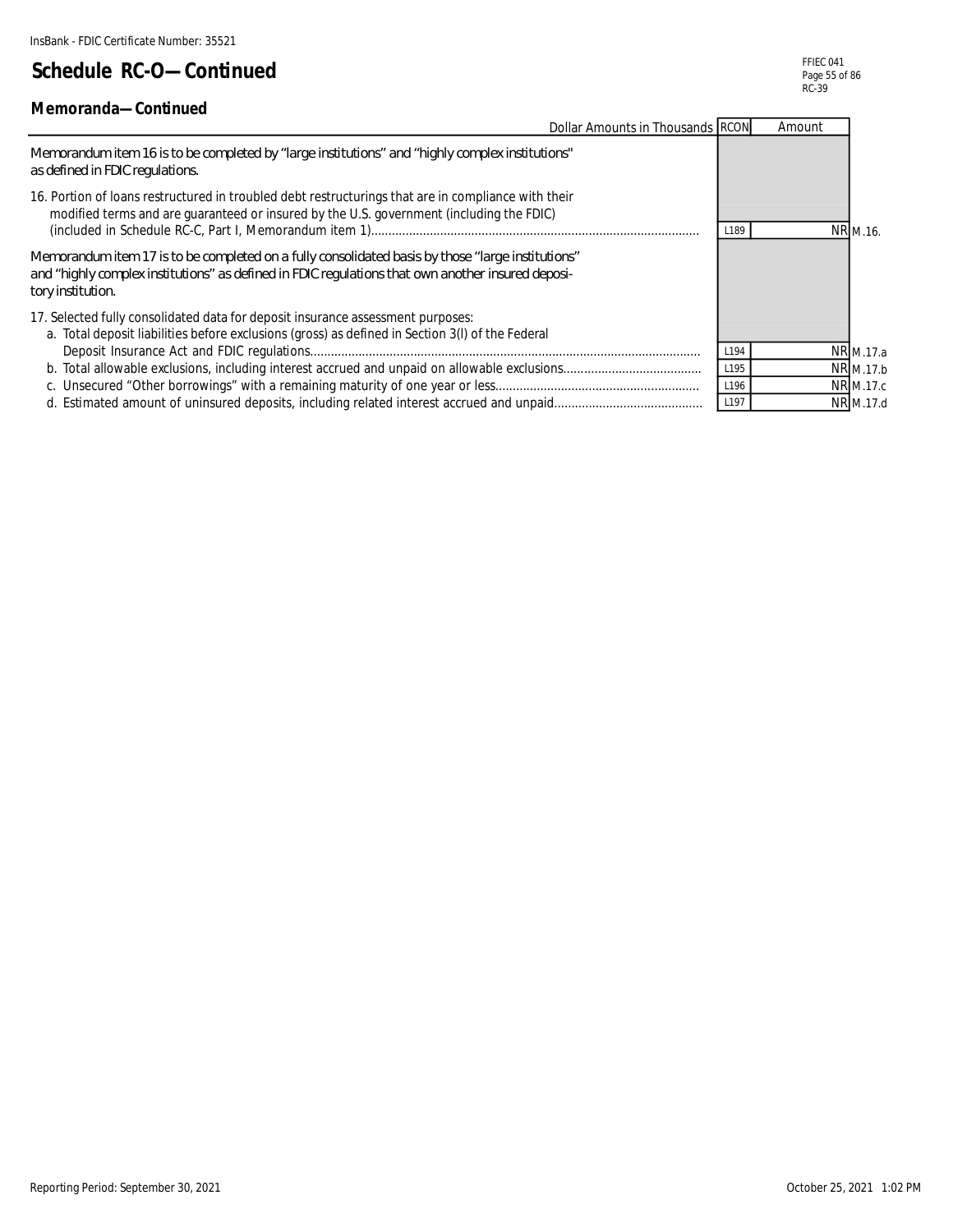FFIEC 041 Page 56 of 86 RC-40

*Memorandum item 18 is to be completed by "large institutions" and "highly complex institutions" as defined in FDIC regulations. Amounts reported in Memorandum item 18 will not be made available to the public on an individual institution basis.*

|                                       |            |             |             | Two-Year Probability of Default (PD) |            |            |            |                               |
|---------------------------------------|------------|-------------|-------------|--------------------------------------|------------|------------|------------|-------------------------------|
|                                       | (Column A) | (Column B)  | (Column C)  | (Column D)                           | (Column E) | (Column F) | (Column G) |                               |
|                                       | $= 1\%$    | $1.01 - 4%$ | $4.01 - 7%$ | 7.01-10%                             | 10.01-14%  | 14.01-16%  | 16.01-18%  |                               |
| <b>Dollar Amounts in Thousands</b>    | Amount     | Amount      | Amount      | Amount                               | Amount     | Amount     | Amount     |                               |
| 18. Outstanding balance of 1-4 family |            |             |             |                                      |            |            |            |                               |
| residential mortgage loans, consumer  |            |             |             |                                      |            |            |            |                               |
| loans, and consumer leases by         |            |             |             |                                      |            |            |            |                               |
| two-year probability of default:      |            |             |             |                                      |            |            |            |                               |
| a. "Nontraditional 1-4 family         |            |             |             |                                      |            |            |            |                               |
| residential mortgage loans" as        |            |             |             |                                      |            |            |            |                               |
| defined for assessment purposes       | RCON M964  | RCON M965   | RCON M966   | RCON M967                            | RCON M968  | RCON M969  | RCON M970  |                               |
|                                       | <b>NR</b>  | <b>NR</b>   | <b>NR</b>   | <b>NR</b>                            | <b>NR</b>  | <b>NR</b>  |            | <b>NR</b> M.18.a              |
| b. Closed-end loans secured by        |            |             |             |                                      |            |            |            |                               |
| first liens on 1-4 family             | RCON M979  | RCON M980   | RCON M981   | RCON M982                            | RCON M983  | RCON M984  | RCON M985  |                               |
|                                       | <b>NR</b>  | <b>NR</b>   | <b>NR</b>   | <b>NR</b>                            | <b>NR</b>  | <b>NR</b>  |            | <b>NR</b> M.18.b              |
| c. Closed-end loans secured by        |            |             |             |                                      |            |            |            |                               |
| junior liens on 1-4 family            | RCON M994  | RCON M995   | RCON M996   | RCON M997                            | RCON M998  | RCON M999  | RCON N001  |                               |
|                                       | <b>NR</b>  | <b>NR</b>   | <b>NR</b>   | <b>NR</b>                            | <b>NR</b>  | <b>NR</b>  |            | <b>NR</b> M.18.c              |
| d. Revolving, open-end loans secured  |            |             |             |                                      |            |            |            |                               |
| by 1-4 family residential properties  | RCON N010  | RCON N011   | RCON N012   | RCON N013                            | RCON N014  | RCON N015  | RCON N016  |                               |
|                                       | <b>NR</b>  | <b>NR</b>   | <b>NR</b>   | <b>NR</b>                            | <b>NR</b>  | <b>NR</b>  |            | $\overline{\text{NR}}$ M.18.d |
|                                       | RCON N040  | RCON N041   | RCON N042   | RCON N043                            | RCON N044  | RCON N045  | RCON N046  |                               |
|                                       | <b>NR</b>  | <b>NR</b>   | <b>NR</b>   | <b>NR</b>                            | <b>NR</b>  | <b>NR</b>  |            | NR M.18.e                     |
|                                       | RCON N055  | RCON N056   | RCON N057   | RCON N058                            | RCON N059  | RCON N060  | RCON N061  |                               |
|                                       | <b>NR</b>  | <b>NR</b>   | <b>NR</b>   | <b>NR</b>                            | <b>NR</b>  | <b>NR</b>  |            | NR <sub>M.18.f</sub>          |
|                                       | RCON N070  | RCON N071   | RCON N072   | RCON N073                            | RCON N074  | RCON N075  | RCON N076  |                               |
|                                       | <b>NR</b>  | <b>NR</b>   | <b>NR</b>   | <b>NR</b>                            | <b>NR</b>  | <b>NR</b>  |            | NR M.18.g                     |
| h. Other consumer loans and revolving | RCON N085  | RCON N086   | RCON N087   | RCON N088                            | RCON N089  | RCON N090  | RCON N091  |                               |
|                                       | <b>NR</b>  | <b>NR</b>   | <b>NR</b>   | <b>NR</b>                            | <b>NR</b>  | <b>NR</b>  |            | $\overline{\text{NR}}$ M.18.h |
|                                       | RCON N100  | RCON N101   | RCON N102   | RCON N103                            | RCON N104  | RCON N105  | RCON N106  |                               |
|                                       | <b>NR</b>  | <b>NR</b>   | <b>NR</b>   | <b>NR</b>                            | <b>NR</b>  | <b>NR</b>  |            | <b>NR</b> M.18.i              |
|                                       | RCON N115  | RCON N116   | RCON N117   | RCON N118                            | RCON N119  | RCON N120  | RCON N121  |                               |
|                                       | <b>NR</b>  | <b>NR</b>   | <b>NR</b>   | <b>NR</b>                            | <b>NR</b>  | <b>NR</b>  |            | <b>NR</b> M.18.j              |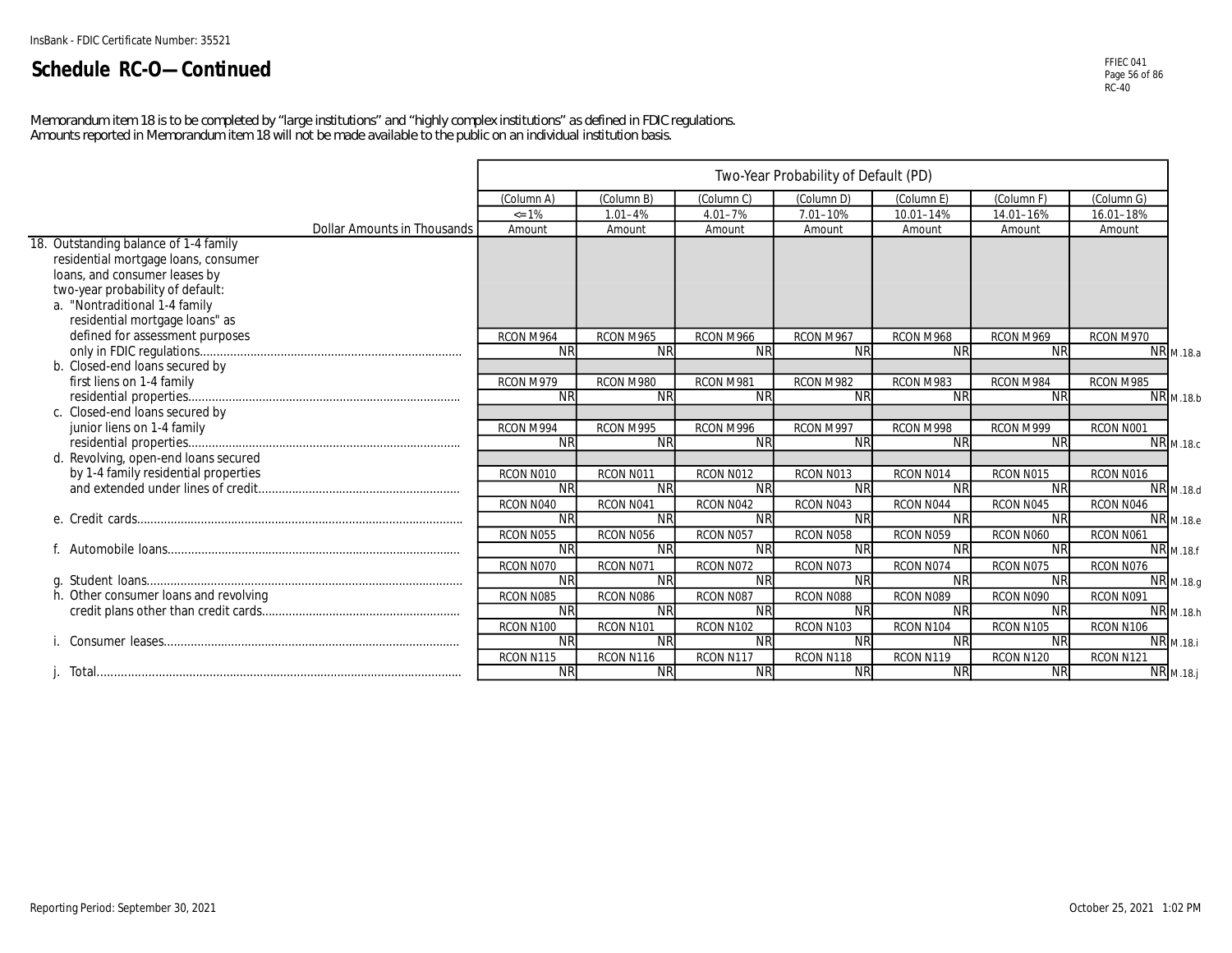FFIEC 041 Page 57 of 86 RC-41

*Memorandum item 18 is to be completed by "large institutions" and "highly complex institutions" as defined in FDIC regulations. Amounts reported in Memorandum item 18 will not be made available to the public on an individual institution basis.*

|                                       |            | Two-Year Probability of Default (PD) |                        |            |                        |                        |                        |                    |                  |  |  |
|---------------------------------------|------------|--------------------------------------|------------------------|------------|------------------------|------------------------|------------------------|--------------------|------------------|--|--|
|                                       | (Column H) | (Column I)                           | (Column J)             | (Column K) | (Column L              | (Column M)             | (Column N)             | Derived            |                  |  |  |
|                                       | 18.01-20%  | 20.01-22%                            | 22.01-26%              | 26.01-30%  | >30%                   | Unscoreable            | Total                  | Using <sup>1</sup> |                  |  |  |
| Dollar Amounts in Thousands           | Amount     | Amount                               | Amount                 | Amount     | Amount                 | Amount                 | Amount                 | Number             |                  |  |  |
| 18. Outstanding balance of 1-4 family |            |                                      |                        |            |                        |                        |                        |                    |                  |  |  |
| residential mortgage loans, consumer  |            |                                      |                        |            |                        |                        |                        |                    |                  |  |  |
| loans, and consumer leases by         |            |                                      |                        |            |                        |                        |                        |                    |                  |  |  |
| two-year probability of default:      |            |                                      |                        |            |                        |                        |                        |                    |                  |  |  |
| a. "Nontraditional 1-4 family         |            |                                      |                        |            |                        |                        |                        |                    |                  |  |  |
| residential mortgage loans" as        |            |                                      |                        |            |                        |                        |                        |                    |                  |  |  |
| defined for assessment purposes       | RCON M971  | RCON M972                            | RCON M973              | RCON M974  | RCON M975              | RCON M976              | RCON M977              | RCON M978          |                  |  |  |
|                                       | <b>NR</b>  | $\overline{\text{NR}}$               | <b>NR</b>              | <b>NR</b>  | $\overline{\text{NR}}$ | <b>NR</b>              | $\overline{\text{NR}}$ |                    | <b>NR</b> M.18.a |  |  |
| b. Closed-end loans secured by        |            |                                      |                        |            |                        |                        |                        |                    |                  |  |  |
| first liens on 1-4 family             | RCON M986  | RCON M987                            | RCON M988              | RCON M989  | RCON M990              | RCON M991              | RCON M992              | RCON M993          |                  |  |  |
|                                       | <b>NR</b>  | <b>NR</b>                            | <b>NR</b>              | <b>NR</b>  | <b>NR</b>              | <b>NR</b>              | <b>NR</b>              |                    | <b>NR</b> M.18.b |  |  |
| c. Closed-end loans secured by        |            |                                      |                        |            |                        |                        |                        |                    |                  |  |  |
| junior liens on 1-4 family            | RCON N002  | RCON N003                            | RCON N004              | RCON N005  | RCON N006              | RCON N007              | RCON N008              | RCON N009          |                  |  |  |
|                                       | <b>NR</b>  | <b>NR</b>                            | <b>NR</b>              | <b>NR</b>  | <b>NR</b>              | <b>NR</b>              | <b>NR</b>              |                    | <b>NR</b> M.18.c |  |  |
| d. Revolving, open-end loans secured  |            |                                      |                        |            |                        |                        |                        |                    |                  |  |  |
| by 1-4 family residential properties  | RCON N017  | RCON N018                            | RCON N019              | RCON N020  | RCON N021              | RCON N022              | RCON N023              | RCON N024          |                  |  |  |
|                                       | <b>NR</b>  | <b>NR</b>                            | <b>NR</b>              | <b>NR</b>  | <b>NR</b>              | <b>NR</b>              | <b>NR</b>              |                    | NR M.18.d        |  |  |
|                                       | RCON N047  | RCON N048                            | RCON N049              | RCON N050  | RCON N051              | RCON N052              | RCON N053              | RCON N054          |                  |  |  |
|                                       | <b>NR</b>  | <b>NR</b>                            | $\overline{\text{NR}}$ | <b>NR</b>  | $\overline{\text{NR}}$ | $\overline{\text{NR}}$ | <b>NR</b>              |                    | <b>NR</b> M.18.e |  |  |
|                                       | RCON N062  | RCON N063                            | RCON N064              | RCON N065  | RCON N066              | RCON N067              | RCON N068              | RCON N069          |                  |  |  |
|                                       | <b>NR</b>  | <b>NR</b>                            | <b>NR</b>              | <b>NR</b>  | <b>NR</b>              | <b>NR</b>              | <b>NR</b>              |                    | <b>NR</b> M.18.f |  |  |
|                                       | RCON N077  | RCON N078                            | RCON N079              | RCON N080  | RCON N081              | RCON N082              | RCON N083              | RCON N084          |                  |  |  |
|                                       | <b>NR</b>  | <b>NR</b>                            | <b>NR</b>              | <b>NR</b>  | <b>NR</b>              | <b>NR</b>              | <b>NR</b>              |                    | NR M.18.g        |  |  |
| h. Other consumer loans and revolving | RCON N092  | RCON N093                            | RCON N094              | RCON N095  | RCON N096              | RCON N097              | RCON N098              | RCON N099          |                  |  |  |
|                                       | <b>NR</b>  | <b>NR</b>                            | <b>NR</b>              | <b>NR</b>  | <b>NR</b>              | <b>NR</b>              | <b>NR</b>              |                    | NR M.18.h        |  |  |
|                                       | RCON N107  | RCON N108                            | RCON N109              | RCON N110  | RCON N111              | RCON N112              | RCON N113              | RCON N114          |                  |  |  |
|                                       | <b>NR</b>  | <b>NR</b>                            | <b>NR</b>              | <b>NR</b>  | <b>NR</b>              | <b>NR</b>              | <b>NR</b>              |                    | <b>NR</b> M.18.i |  |  |
|                                       | RCON N122  | RCON N123                            | RCON N124              | RCON N125  | RCON N126              | RCON N127              | RCON N128              |                    |                  |  |  |
|                                       | <b>NR</b>  | <b>NR</b>                            | <b>NR</b>              | <b>NR</b>  | <b>NR</b>              | <b>NR</b>              | <b>NR</b>              |                    | $M.18.$ j        |  |  |

1 For PDs derived using scores and default rate mappings provided by a third-party vendor, enter 1; for PDs derived using an internal approach, enter 2;

for PDs derived using third-party vendor mappings for some loans within a product type and an internal approach for other loans within the same product type, enter 3. If the total reported in Column N for a product type is zero, enter 0.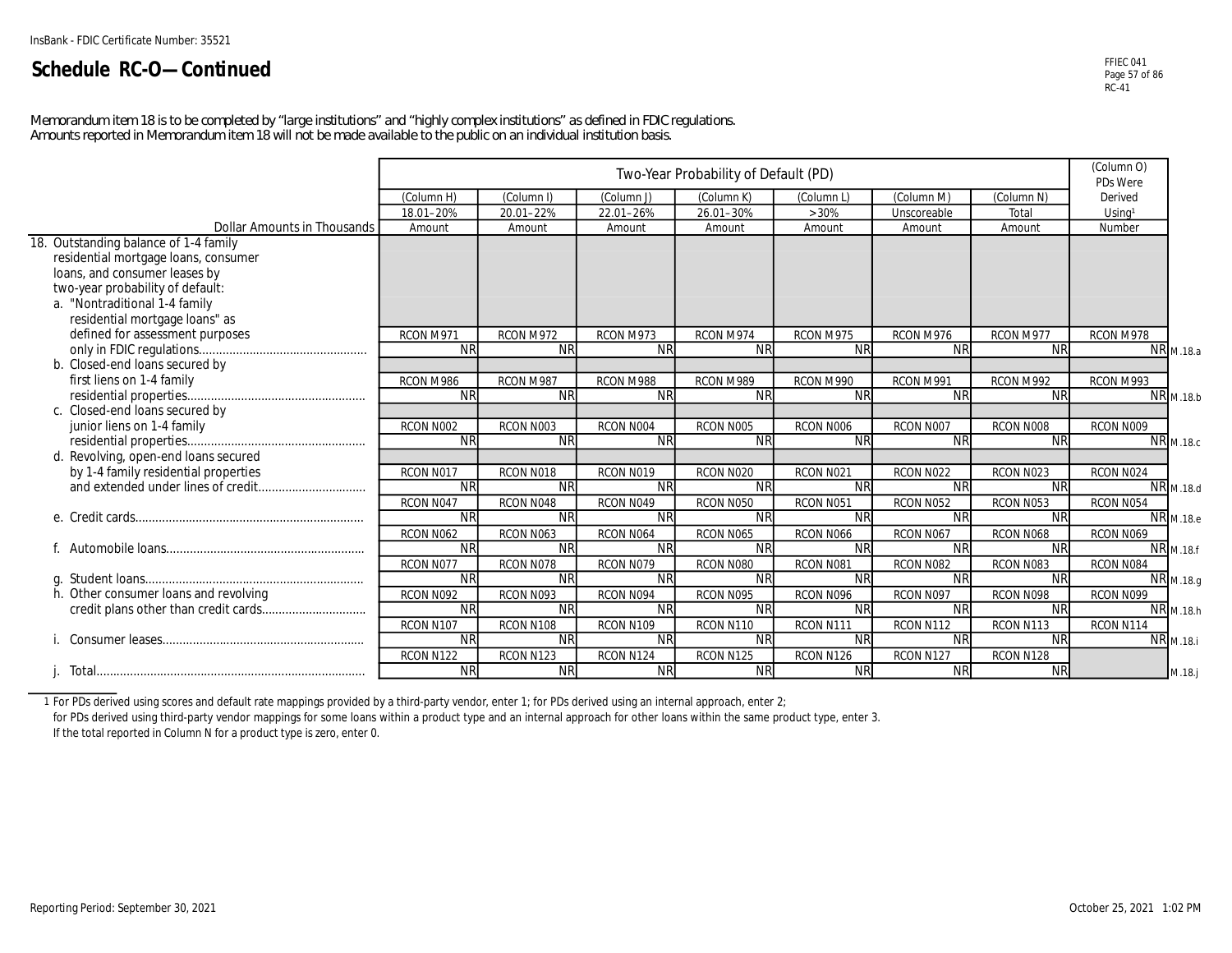# **Schedule RC-P—1-4 Family Residential Mortgage Banking Activities**

Schedule RC-P is to be completed by banks with at which either 1-4 family residential mortgage loan originations and purchases for resale<sup>1</sup> from all sources, loan sales, or quarter-end loans held for sale or trading exceed \$10 million for two consecutive quarters.

| Dollar Amounts in Thousands RCON                                                                 |                  | Amount          |         |
|--------------------------------------------------------------------------------------------------|------------------|-----------------|---------|
|                                                                                                  | <b>HT81</b>      | NRI.            |         |
| 2. Wholesale originations and purchases during the quarter of 1-4 family residential             |                  |                 |         |
|                                                                                                  | <b>HT82</b>      | NR <sub>2</sub> |         |
|                                                                                                  | FT04             | NR <sub>3</sub> |         |
| 4. 1-4 family residential mortgage loans held for sale or trading at quarter-end                 |                  |                 |         |
|                                                                                                  | FT <sub>05</sub> | NR <sub>4</sub> |         |
| 5. Noninterest income for the quarter from the sale, securitization, and servicing of 1-4 family | <b>RIAD</b>      |                 |         |
|                                                                                                  | <b>HT85</b>      | NR <sub>5</sub> |         |
| 6. Repurchases and indemnifications of 1-4 family residential mortgage loans during              |                  |                 |         |
|                                                                                                  | <b>HT86</b>      | NR 6            |         |
| 7. Representation and warranty reserves for 1-4 family residential mortgage loans sold:          |                  |                 |         |
| a. For representations and warranties made to U.S. government agencies                           |                  |                 |         |
|                                                                                                  | L <sub>191</sub> |                 | NR 7.a. |
|                                                                                                  | L192             |                 | NR 7.b. |
|                                                                                                  | M288             |                 | NR 7.c. |

1 Exclude originations and purchases of 1–4 family residential mortgage loans that are held for investment.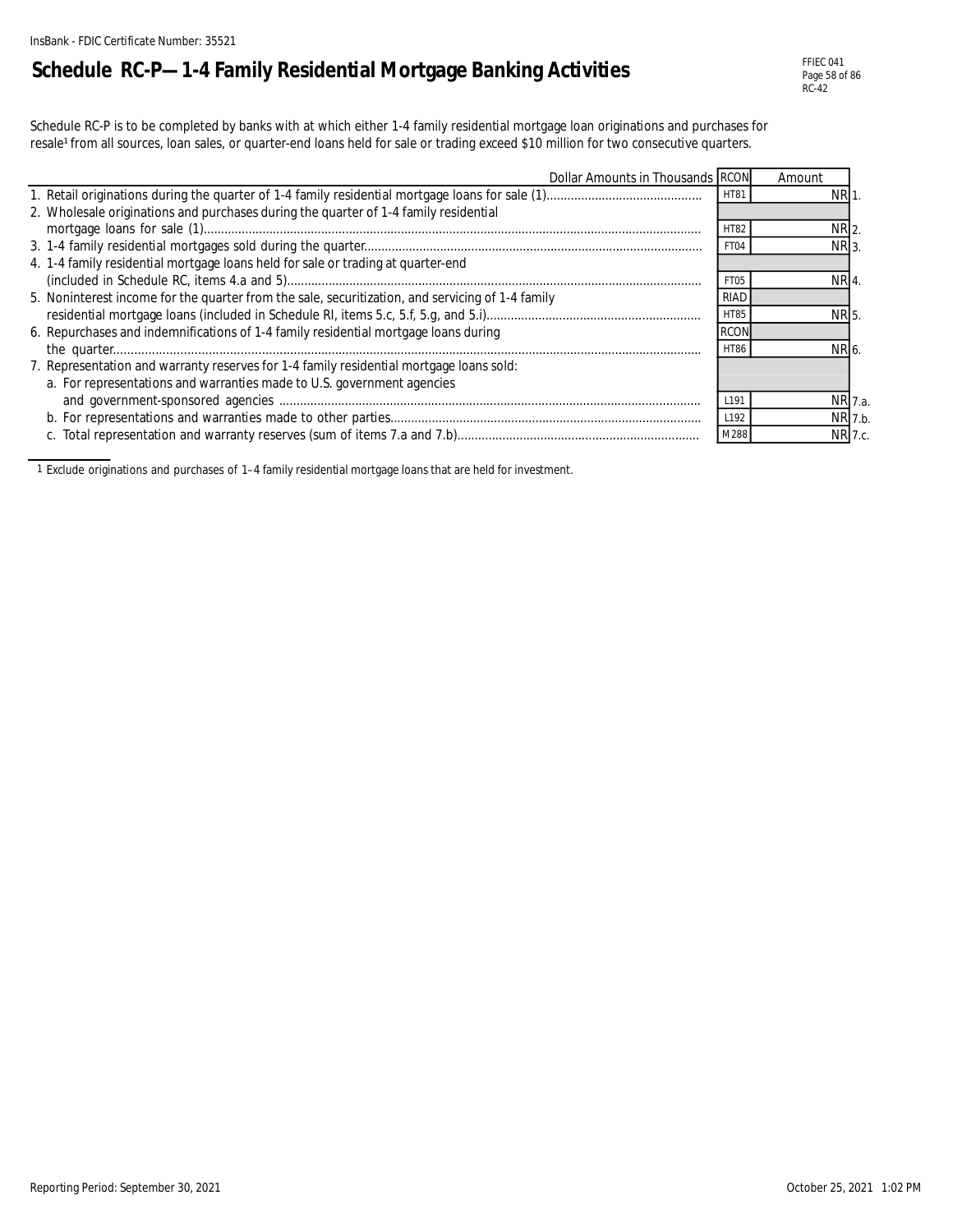### **Schedule RC-Q—Assets and Liabilities Measured at Fair Value on a Recurring Basis**

Schedule RC-Q is to be completed by banks that:

(1) Have elected to report financial instruments or servicing assets and liabilities at fair value under a fair value option with changes in fair value recognized in earnings, or

(2) Are required to complete Schedule RC-D, Trading Assets and Liabilities.

|                                                                          |      | (Column A)<br><b>Total Fair Value</b><br>Reported on<br>Schedule RC |                | (Column B)<br><b>LESS: Amounts Netted</b><br>in the Determination<br>of Total Fair Value |                | (Column C)<br>Level 1 Fair Value<br>Measurements |                | (Column D)<br>Level 2 Fair Value<br>Measurements |                | (Column E)<br>Level 3 Fair Value<br>Measurements |                 |
|--------------------------------------------------------------------------|------|---------------------------------------------------------------------|----------------|------------------------------------------------------------------------------------------|----------------|--------------------------------------------------|----------------|--------------------------------------------------|----------------|--------------------------------------------------|-----------------|
| Dollar Amounts in Thousands RCON                                         |      | Amount                                                              | <b>RCON</b>    | Amount                                                                                   | <b>RCON</b>    | Amount                                           | <b>RCON</b>    | Amount                                           | <b>RCON</b>    | Amount                                           |                 |
| <b>Assets</b>                                                            |      |                                                                     |                |                                                                                          |                |                                                  |                |                                                  |                |                                                  |                 |
| 1. Available-for-sale debt securities and equity securities with readily |      |                                                                     |                |                                                                                          |                |                                                  |                |                                                  |                |                                                  |                 |
|                                                                          | JA36 |                                                                     | <b>NR</b> G474 |                                                                                          | <b>NR</b> G475 | <b>NR</b>                                        | G476           |                                                  | <b>NR G477</b> | <b>NR</b>                                        |                 |
| 2. Not applicable                                                        |      |                                                                     |                |                                                                                          |                |                                                  |                |                                                  |                |                                                  |                 |
|                                                                          | G483 |                                                                     | <b>NR</b> G484 |                                                                                          | <b>NR</b> G485 |                                                  | <b>NR</b> G486 |                                                  | <b>NR</b> G487 | NR <sub>3</sub>                                  |                 |
|                                                                          | G488 |                                                                     | <b>NR</b> G489 |                                                                                          | <b>NR</b> G490 | <b>NR</b>                                        | G491           |                                                  | <b>NR</b> G492 | NR <sub>4</sub>                                  |                 |
| 5. Trading assets:                                                       |      |                                                                     |                |                                                                                          |                |                                                  |                |                                                  |                |                                                  |                 |
|                                                                          | 3543 |                                                                     | <b>NR</b> G493 |                                                                                          | <b>NR</b> G494 |                                                  | <b>NR G495</b> |                                                  | <b>NR</b> G496 |                                                  | NR 5.a.         |
|                                                                          | G497 |                                                                     | <b>NR</b> G498 |                                                                                          | <b>NR</b> G499 | <b>NR</b>                                        | G500           |                                                  | <b>NR</b> G501 |                                                  | NR 5.b.         |
| (1) Nontrading securities at fair value                                  |      |                                                                     |                |                                                                                          |                |                                                  |                |                                                  |                |                                                  |                 |
| with changes in fair value reported                                      |      |                                                                     |                |                                                                                          |                |                                                  |                |                                                  |                |                                                  |                 |
| in current earnings (included in                                         |      |                                                                     |                |                                                                                          |                |                                                  |                |                                                  |                |                                                  |                 |
|                                                                          | F240 |                                                                     | <b>NR F684</b> |                                                                                          | <b>NR F692</b> |                                                  | <b>NR</b> F241 |                                                  | <b>NR</b> F242 |                                                  | NR 5.b.1.       |
|                                                                          | G391 |                                                                     | <b>NR</b> G392 |                                                                                          | <b>NR</b> G395 |                                                  | <b>NR</b> G396 |                                                  | <b>NR</b> G804 |                                                  | NR 6.           |
| 7. Total assets measured at fair value on a                              |      |                                                                     |                |                                                                                          |                |                                                  |                |                                                  |                |                                                  |                 |
| recurring basis (sum of items 1 through                                  |      |                                                                     |                |                                                                                          |                |                                                  |                |                                                  |                |                                                  |                 |
|                                                                          | G502 | <b>NR</b>                                                           | G503           |                                                                                          | <b>NR</b> G504 | <b>NR</b>                                        | G505           |                                                  | <b>NR</b> G506 | NR <sub>7</sub>                                  |                 |
|                                                                          |      |                                                                     |                |                                                                                          |                |                                                  |                |                                                  |                |                                                  |                 |
| Liabilities                                                              |      |                                                                     |                |                                                                                          |                |                                                  |                |                                                  |                |                                                  |                 |
|                                                                          | F252 |                                                                     | <b>NR F686</b> |                                                                                          | <b>NR F694</b> | <b>NR</b>                                        | F253           |                                                  | <b>NR F254</b> |                                                  | NR <sub>8</sub> |
| 9. Not applicable                                                        |      |                                                                     |                |                                                                                          |                |                                                  |                |                                                  |                |                                                  |                 |
| 10. Trading liabilities:                                                 |      |                                                                     |                |                                                                                          |                |                                                  |                |                                                  |                |                                                  |                 |
|                                                                          | 3547 |                                                                     | <b>NR G512</b> |                                                                                          | <b>NR</b> G513 |                                                  | <b>NR G514</b> |                                                  | <b>NR G515</b> |                                                  | NR 10.a.        |
|                                                                          | G516 |                                                                     | <b>NR</b> G517 |                                                                                          | <b>NR</b> G518 | <b>NR</b>                                        | G519           |                                                  | <b>NR G520</b> |                                                  | NR 10.b.        |
| 11. and 12. not applicable                                               |      |                                                                     |                |                                                                                          |                |                                                  |                |                                                  |                |                                                  |                 |
|                                                                          | G805 |                                                                     | NR G806        |                                                                                          | <b>NR G807</b> | <b>NR</b>                                        | G808           |                                                  | <b>NR G809</b> |                                                  | NR 13.          |
| 14. Total liabilities measured at fair value                             |      |                                                                     |                |                                                                                          |                |                                                  |                |                                                  |                |                                                  |                 |
| on a recurring basis (sum of items 8                                     |      |                                                                     |                |                                                                                          |                |                                                  |                |                                                  |                |                                                  |                 |
|                                                                          | G531 |                                                                     | <b>NR</b> G532 |                                                                                          | <b>NR</b> G533 |                                                  | <b>NR</b> G534 |                                                  | <b>NR</b> G535 |                                                  | <b>NR</b> 14.   |

1 The amount reported in item 1, column A, must equal the sum of Schedule RC, items 2.b and 2.c.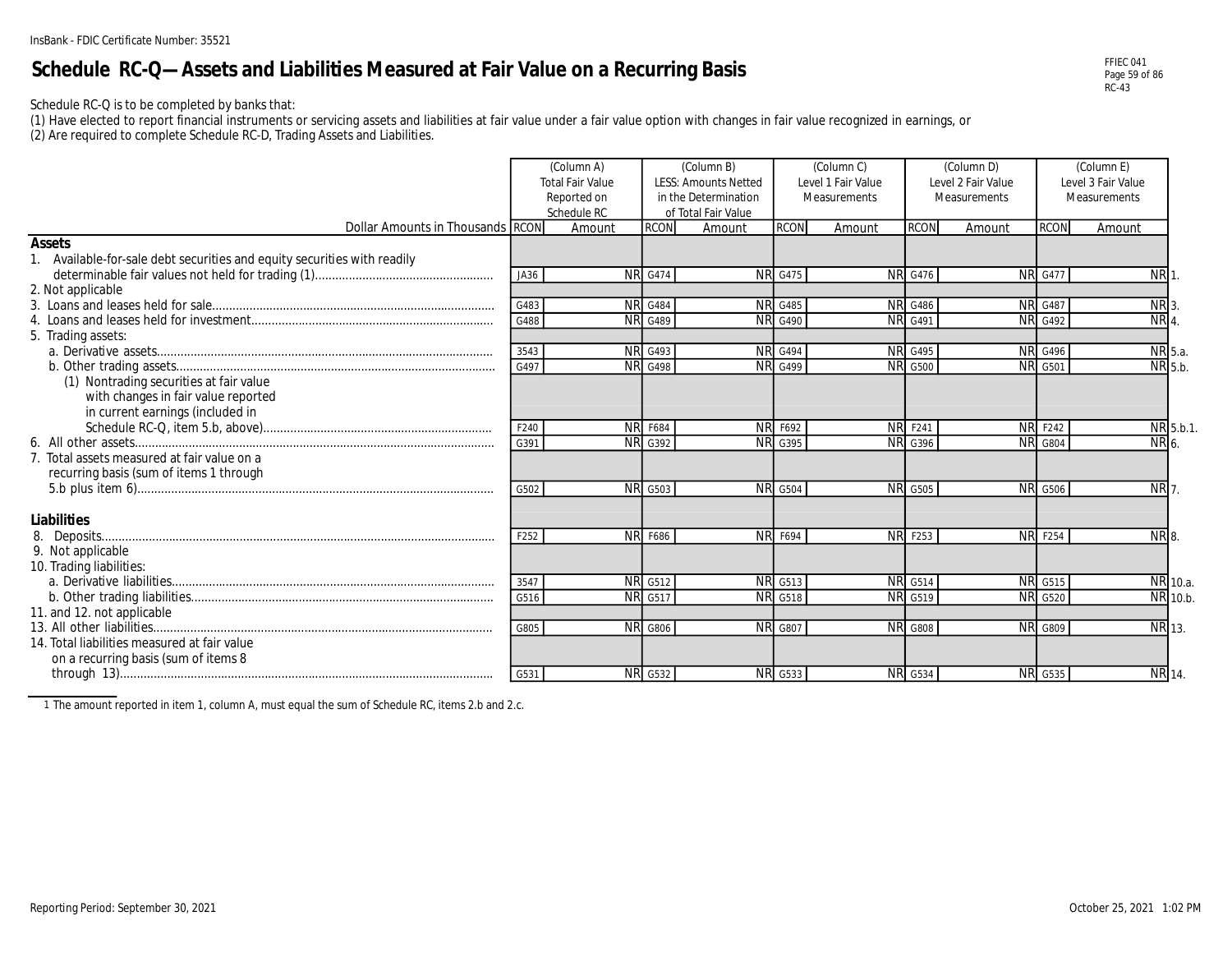|                                                                                                                                                                                                              |      | (Column A)<br><b>Total Fair Value</b><br>Reported on<br>Schedule RC |                      | (Column B)<br><b>LESS: Amounts Netted</b><br>in the Determination<br>of Total Fair Value |                                 | (Column C)<br>Level 1 Fair Value<br>Measurements |                      | (Column D)<br>Level 2 Fair Value<br>Measurements |                      | (Column E)<br>Level 3 Fair Value<br>Measurements |                       |
|--------------------------------------------------------------------------------------------------------------------------------------------------------------------------------------------------------------|------|---------------------------------------------------------------------|----------------------|------------------------------------------------------------------------------------------|---------------------------------|--------------------------------------------------|----------------------|--------------------------------------------------|----------------------|--------------------------------------------------|-----------------------|
| Dollar Amounts in Thousands RCON                                                                                                                                                                             |      | Amount                                                              | <b>RCON</b>          | Amount                                                                                   | <b>RCON</b>                     | Amount                                           | <b>RCON</b>          | Amount                                           | <b>RCON</b>          | Amount                                           |                       |
| <b>Memoranda</b><br>All other assets (itemize and describe<br>amounts included in Schedule RC-Q.<br>item 6, that are greater than \$100,000<br>and exceed 25% of item 6):                                    |      |                                                                     |                      |                                                                                          |                                 |                                                  |                      |                                                  |                      |                                                  |                       |
|                                                                                                                                                                                                              | G536 |                                                                     | $0$ G <sub>537</sub> |                                                                                          | 0 G538                          | $\Omega$                                         | G539                 |                                                  | 0 G540               | $\mathbf 0$                                      | M.1.a.                |
|                                                                                                                                                                                                              | G541 |                                                                     | $0$ G <sub>542</sub> |                                                                                          | $0$ G <sub>543</sub>            | $\Omega$                                         | G544                 |                                                  | 0 G545               | $\Omega$                                         | M.1.b.                |
| <b>TEXT</b><br>G546<br>$\mathsf{C}$                                                                                                                                                                          | G546 |                                                                     | 0 G547               |                                                                                          | $\overline{0}$ G <sub>548</sub> |                                                  | $0$ G <sub>549</sub> |                                                  | 0 G550               |                                                  | $0$ M.1.c.            |
| <b>TEXT</b>                                                                                                                                                                                                  |      |                                                                     |                      |                                                                                          |                                 |                                                  |                      |                                                  |                      |                                                  |                       |
| G551<br>h                                                                                                                                                                                                    | G551 |                                                                     | $0$ G <sub>552</sub> |                                                                                          | $0$ G <sub>553</sub>            |                                                  | 0 G554               |                                                  | $0$ G <sub>555</sub> |                                                  | $\overline{0}$ M.1.d. |
| <b>TEXT</b><br>G556<br>e                                                                                                                                                                                     | G556 |                                                                     | 0 G557               |                                                                                          | $0$ G <sub>558</sub>            | $\Omega$                                         | G559                 |                                                  | $0$ G <sub>560</sub> |                                                  | 0 M.1.e.              |
| <b>TEXT</b><br>G561                                                                                                                                                                                          | G561 |                                                                     | $0$ G <sub>562</sub> |                                                                                          | $0$ G <sub>563</sub>            |                                                  | 0 G564               |                                                  | 0 G565               |                                                  | $0$ M.1.f.            |
| All other liabilities (itemize and describe<br>2.<br>amounts included in Schedule RC-Q.<br>item 13, that are greater than \$100,000 and<br>exceed 25% of item 13):<br>a. Loan commitments (not accounted for |      |                                                                     |                      |                                                                                          |                                 |                                                  |                      |                                                  |                      |                                                  |                       |
|                                                                                                                                                                                                              | F261 |                                                                     | 0 F689               |                                                                                          | 0. F697                         |                                                  | 0 F262               |                                                  | 0 F263               |                                                  | $\overline{0}$ M.2.a. |
| <b>TEXT</b>                                                                                                                                                                                                  | G566 |                                                                     | 0 G567               |                                                                                          | 0 G568                          | $\Omega$                                         | G569                 |                                                  | 0 G570               |                                                  | $\overline{0}$ M.2.b. |
| G571<br>$\mathsf{C}$                                                                                                                                                                                         | G571 |                                                                     | 0 G572               |                                                                                          | $0$ G <sub>573</sub>            |                                                  | $0$ G <sub>574</sub> |                                                  | 0 G575               |                                                  | $0$ M.2.c.            |
| <b>TEXT</b><br>d<br>G576                                                                                                                                                                                     | G576 |                                                                     | 0 G577               |                                                                                          | 0 G578                          |                                                  | 0 G579               |                                                  | $0$ G <sub>580</sub> |                                                  | $\overline{0}$ M.2.d. |
| <b>TEXT</b><br>G581<br>e                                                                                                                                                                                     | G581 |                                                                     | $0$ G <sub>582</sub> |                                                                                          | $0$ G <sub>5</sub> 83           |                                                  | 0 G584               |                                                  | $0$ G <sub>585</sub> |                                                  | 0 M.2.e.              |
| <b>TEXT</b>                                                                                                                                                                                                  |      |                                                                     |                      |                                                                                          |                                 |                                                  |                      |                                                  |                      |                                                  |                       |
| G586                                                                                                                                                                                                         | G586 |                                                                     | 0 G587               |                                                                                          | 0 G588                          |                                                  | $0$ G <sub>589</sub> |                                                  | $0$ G <sub>590</sub> |                                                  | $0$ M.2.f.            |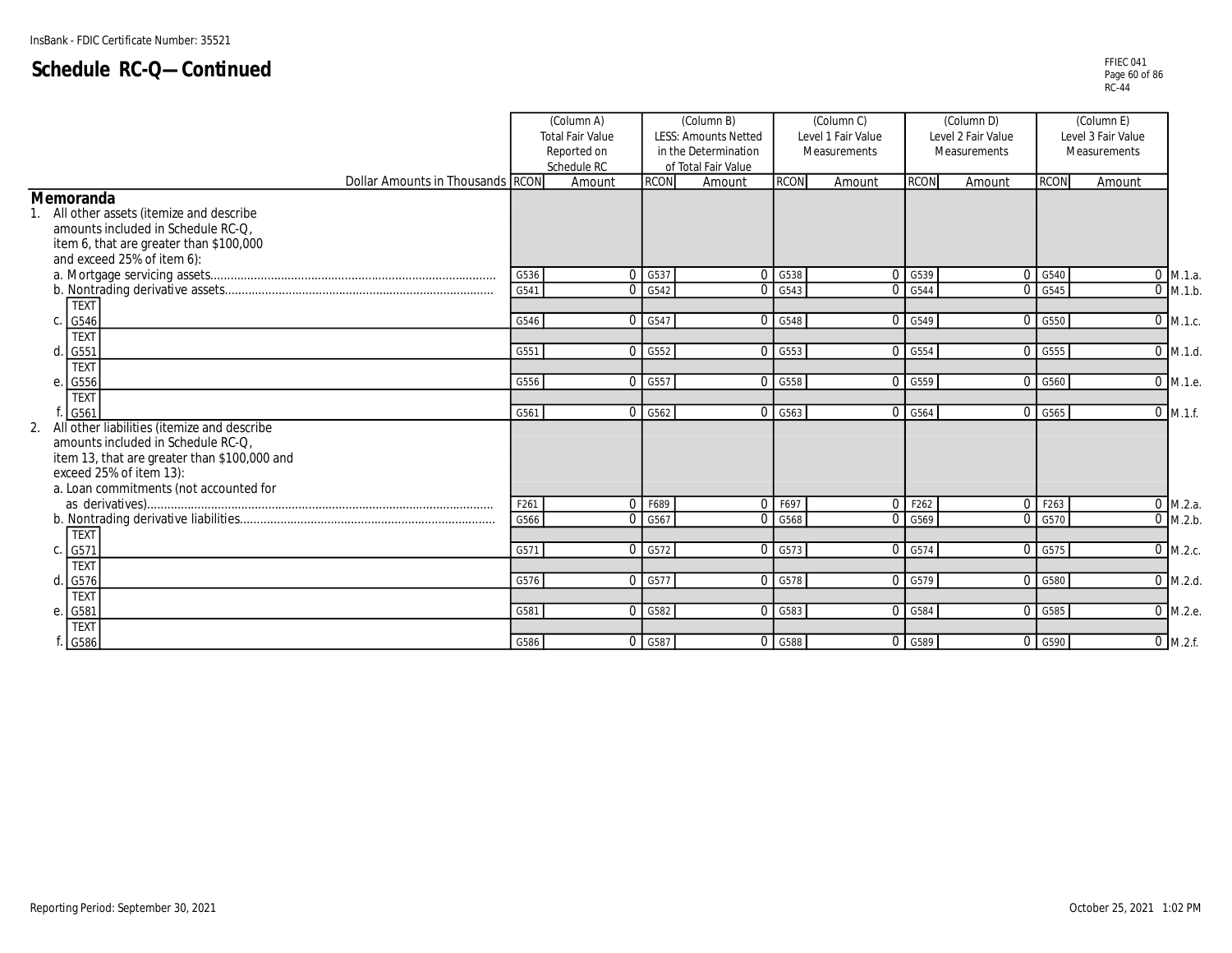| Dollar Amounts in Thousands RCON                                                        |             | Amount |                       |
|-----------------------------------------------------------------------------------------|-------------|--------|-----------------------|
| 3. Loans measured at fair value (included in Schedule RC-C, Part I, items 1 through 9): |             |        |                       |
| a. Loans secured by real estate:                                                        |             |        |                       |
|                                                                                         | <b>HT87</b> |        | $NR$ $M.3.a.1$ .      |
|                                                                                         | <b>HT88</b> |        | NR M.3.a.2.           |
|                                                                                         | F585        |        | $NR_{M.3.b.}$         |
| c. Loans to individuals for household, family, and other personal expenditures          |             |        |                       |
|                                                                                         | <b>HT89</b> |        | NR <sub>M.3.c.</sub>  |
|                                                                                         | F589        |        | $NR_{M.3.d.}$         |
| 4. Unpaid principal balance of loans measured at fair value                             |             |        |                       |
| (reported in Schedule RC-Q, Memorandum item 3):                                         |             |        |                       |
| a. Loans secured by real estate:                                                        |             |        |                       |
|                                                                                         | HT91        |        | NR <sub>M.4.a.1</sub> |
|                                                                                         | HT92        |        | NR M.4.a.2.           |
|                                                                                         | F597        |        | NRM.4.b               |
| c. Loans to individuals for household, family, and other personal expenditures          |             |        |                       |
|                                                                                         | HT93        |        | $NR_{M.4.c.}$         |
|                                                                                         | F601        |        | NR <sub>M.4.d</sub>   |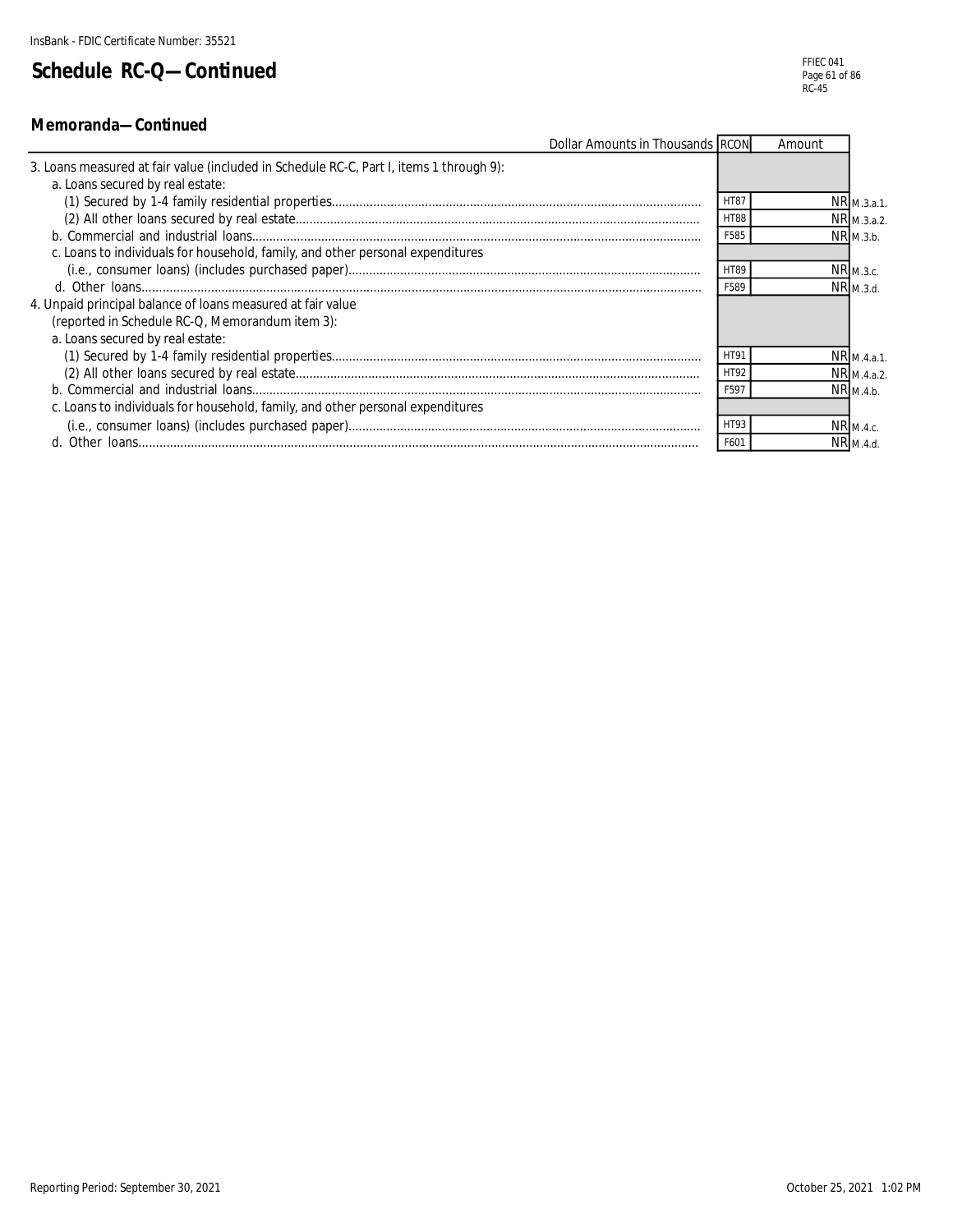# **Schedule RC-R—Regulatory Capital Part I. Regulatory Capital Components and Ratios**

**Part I is to be completed on a consolidated basis.**

|                                                                                                    | <b>Dollar Amounts in Thousands RCOA</b> | Amount            |
|----------------------------------------------------------------------------------------------------|-----------------------------------------|-------------------|
| <b>Common Equity Tier 1 Capital</b>                                                                |                                         |                   |
| 1. Common stock plus related surplus, net of treasury stock and unearned employee                  |                                         |                   |
|                                                                                                    | P742                                    | 39,860 1.         |
|                                                                                                    | KW00                                    | 28,160 2.         |
| a. To be completed only by institutions that have adopted ASU 2016-13:                             |                                         |                   |
| Does your institution have a CECL transition election in effect as of the quarter-end report date? |                                         |                   |
| (enter "0" for No; enter "1" for Yes with a 3-year CECL transition election;                       | <b>RCOA</b>                             | Number            |
|                                                                                                    | JJ29                                    | <b>NR</b><br>2.a. |
|                                                                                                    |                                         |                   |
|                                                                                                    | <b>RCOA</b>                             | Amount            |
|                                                                                                    | B530                                    | 489 3.            |
|                                                                                                    |                                         |                   |
|                                                                                                    | 0=No RCOA                               |                   |
|                                                                                                    | $1 = Yes$ P838                          | 3.a.              |
|                                                                                                    |                                         |                   |
|                                                                                                    | <b>RCOA</b>                             | Amount            |
|                                                                                                    | P839                                    | $0\vert 4.$       |
|                                                                                                    | P840                                    | 68,509 5.         |
|                                                                                                    |                                         |                   |
| <b>Common Equity Tier 1 Capital: Adjustments and Deductions</b>                                    |                                         |                   |
|                                                                                                    | P841                                    | $0\,$ 6.          |
| 7. LESS: Intangible assets (other than goodwill and mortgage servicing assets (MSAs)), net of      |                                         |                   |
|                                                                                                    | P842                                    | $0\vert 7.$       |
| 8. LESS: Deferred tax assets (DTAs) that arise from net operating loss and tax credit              |                                         |                   |
|                                                                                                    | P843                                    | $0 \vert 8$ .     |
| 9. AOCI-related adjustments (if entered "1" for Yes in item 3.a, complete only items 9.a through   |                                         |                   |
| 9.e; if entered "0" for No in item 3.a, complete only item 9.f):                                   |                                         |                   |
| a. LESS: Net unrealized gains (losses) on available-for-sale debt securities (if a gain, report    |                                         |                   |
|                                                                                                    | P844                                    | 156 9.a.          |
| b. Not applicable                                                                                  |                                         |                   |
| c. LESS: Accumulated net gains (losses) on cash flow hedges (if a gain, report as a positive       |                                         |                   |
|                                                                                                    | P846                                    | 333 9.c.          |
| d. LESS: Amounts recorded in AOCI attributed to defined benefit postretirement plans               |                                         |                   |
| resulting from the initial and subsequent application of the relevant GAAP standards that          | P847                                    |                   |
|                                                                                                    |                                         | $0$ 9.d.          |
| e. LESS: Net unrealized gains (losses) on held-to-maturity securities that are included in         |                                         |                   |
|                                                                                                    | P848                                    | $0\,9.e.$         |
| f. To be completed only by institutions that entered "0" for No in item 3.a:                       |                                         |                   |
| LESS: Accumulated net gain (loss) on cash flow hedges included in AOCI, net of applicable          |                                         |                   |
| income taxes, that relates to the hedging of items that are not recognized at fair value on the    |                                         |                   |
|                                                                                                    | P849                                    | NR 9.f.           |

1 Institutions that have adopted ASU 2016-13 and have elected to apply the 3-year or the 5-year 2020 CECL transition provision should include the applicable portion of the CECL transitional amount or the modified CECL transitional amount, respectively, in this item.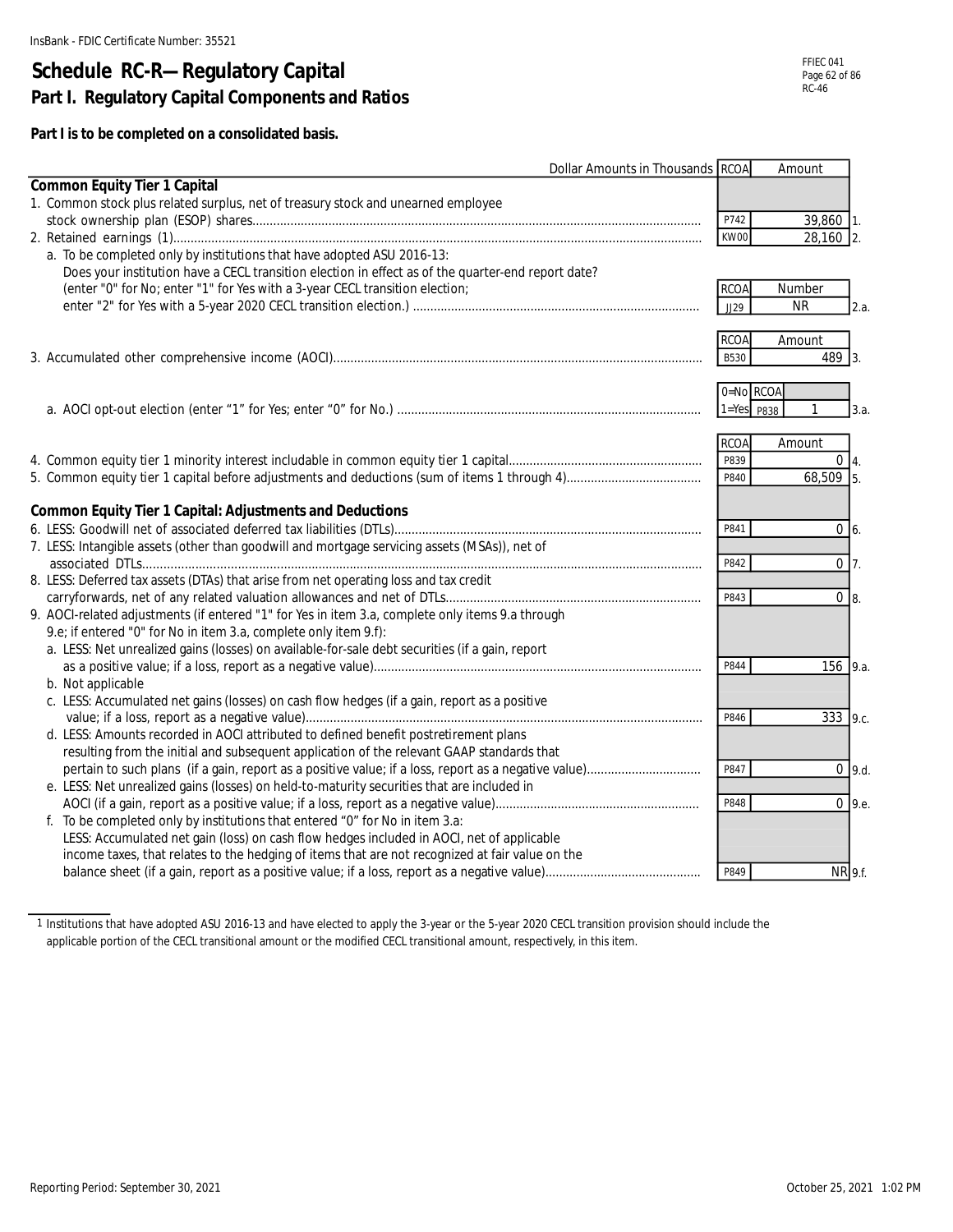#### **Part I - Continued**

| Dollar Amounts in Thousands RCOA                                                                         |      | Amount      |                    |
|----------------------------------------------------------------------------------------------------------|------|-------------|--------------------|
| 10. Other deductions from (additions to) common equity tier 1 capital before threshold-based deductions: |      |             |                    |
| a. LESS: Unrealized net gain (loss) related to changes in the fair value of liabilities that are         |      |             |                    |
| due to changes in own credit risk (if a gain, report as a positive value; if a loss, report as           |      |             |                    |
|                                                                                                          | Q258 |             | $0$ 10.a.          |
| b. LESS: All other deductions from (additions to) common equity tier 1 capital before                    |      |             |                    |
|                                                                                                          | P850 |             | $0$ 10.b.          |
| 11. Not applicable                                                                                       |      |             |                    |
|                                                                                                          | P852 | 68,020 12.  |                    |
| 13. LESS: Investments in the capital of unconsolidated financial institutions, net of associated DTLs,   |      |             |                    |
|                                                                                                          | LB58 |             | $0$ 13.            |
|                                                                                                          | IB59 |             | $0 \overline{14}$  |
| 15. LESS: DTAs arising from temporary differences that could not be realized through net operating       |      |             |                    |
| loss carrybacks, net of related valuation allowances and net of DTLs, that exceed 25 percent             |      |             |                    |
|                                                                                                          | LB60 |             | $0$ 15.            |
| 16. Not applicable                                                                                       |      |             |                    |
| 17. LESS: Deductions applied to common equity tier 1 capital due to insufficient amounts of              |      |             |                    |
|                                                                                                          | P857 |             | $0$ 17.            |
|                                                                                                          | P858 |             | $0$ 18.            |
|                                                                                                          | P859 | 68.020 19.  |                    |
| <b>Additional Tier 1 Capital</b>                                                                         |      |             |                    |
|                                                                                                          | P860 |             | $0$ 20.            |
|                                                                                                          | P861 |             | $0 \ 21.$          |
|                                                                                                          | P862 |             | $0 \ 22.$          |
|                                                                                                          | P863 |             | $\overline{0}$ 23. |
|                                                                                                          | P864 |             | $0 \, 24.$         |
|                                                                                                          | P865 |             | $0$ 25.            |
|                                                                                                          |      |             |                    |
| <b>Tier 1 Capital</b>                                                                                    |      |             |                    |
|                                                                                                          | 8274 | 68,020 26.  |                    |
|                                                                                                          |      |             |                    |
| <b>Total Assets for the Leverage Ratio</b>                                                               |      |             |                    |
|                                                                                                          | KW03 | 669,048 27. |                    |
| 28. LESS: Deductions from common equity tier 1 capital and additional tier 1 capital (sum of             |      |             |                    |
|                                                                                                          | P875 |             | $0$ 28.            |
|                                                                                                          | B596 | 9,476 29.   |                    |
|                                                                                                          | A224 | 659,572 30. |                    |

1 An institution that has a CBLR framework election in effect as of the quarter-end report date is neither required to calculate tier 2 capital nor make any deductions that would have been taken from tier 2 capital as of the report date.

2 Institutions that have adopted ASU 2016-13 and have elected to apply the 3-year or the 5-year 2020 CECL transition provision should include the applicable portion of the CECL transitional amount or the modified CECL transitional amount, respectively, in item 27.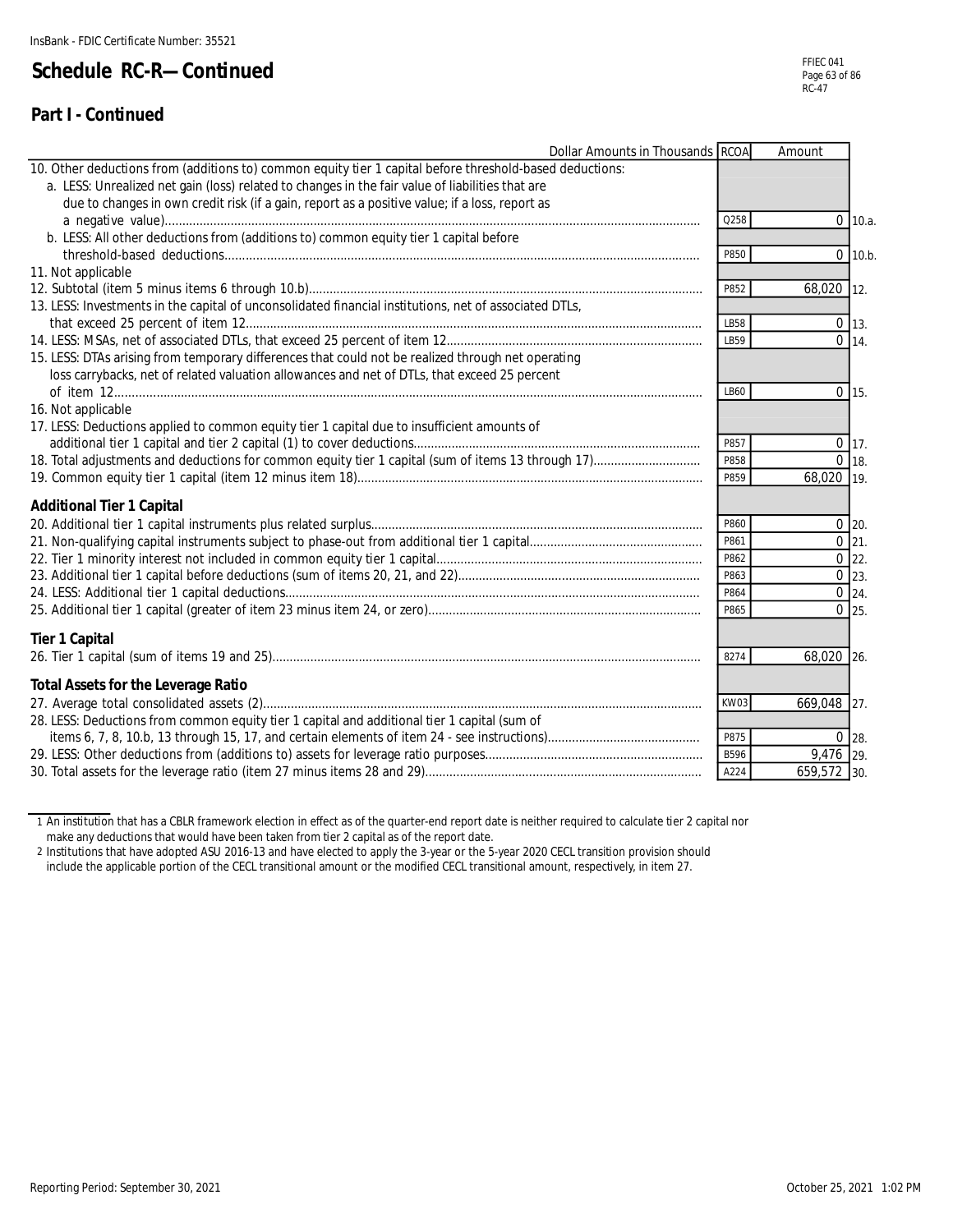#### **Part I - Continued**

#### **Leverage Ratio\***

| 31. Leverage ratio (item 26 divided by item<br>30) | /204 |  |
|----------------------------------------------------|------|--|
|                                                    |      |  |

a. Does your institution have a community bank leverage ratio (CBLR) framework election in **1970 a. A. C. A. A. A. A. A. A. A. A. A.** O=No RCOA effect as of the quarter-end report date? (enter "1" for Yes; enter "0" for No) .......................................................... 1=Yes LE74 0

If your institution entered "1" for Yes in item 31.a:

- Complete items 32 through 37 and, if applicable, items 38.a through 38.c,
- Do not complete items 39 through 55.b, and
- Do not complete Part II of Schedule RC-R.

If your institution entered "0" for No in item 31.a:

- Skip (do not complete) items 32 through 38.c,
- Complete items 39 through 55.b, as applicable, and
- Complete Part II of Schedule RC-R.

#### **Qualifying Criteria and Other Information for CBLR Institutions\***

| Dollar Amounts in Thousands                                                      | (Column A)  |           |             | (Column B) |        |
|----------------------------------------------------------------------------------|-------------|-----------|-------------|------------|--------|
|                                                                                  | <b>RCOA</b> | Amount    | <b>RCOA</b> | Percentage |        |
|                                                                                  | 2170        |           |             |            | 32.    |
| 33. Trading assets and trading liabilities (Schedule RC, sum of items 5 and 15). |             |           |             |            |        |
| Report as a dollar amount in column A and as a percentage of total assets        |             |           |             |            |        |
|                                                                                  | KX7         | NRI       | KX78        |            | NR 33. |
| 34. Off-balance sheet exposures:                                                 |             |           |             |            |        |
|                                                                                  | <b>KX79</b> | ΝR        |             |            | 34.a.  |
|                                                                                  | <b>KX80</b> | ΝR        |             |            | 34.b.  |
|                                                                                  | <b>KX81</b> | <b>NR</b> |             |            | 34.c.  |
| d. Total off-balance sheet exposures (sum of items 34.a through 34.c).           |             |           |             |            |        |
| Report as a dollar amount in column A and as a percentage of total               |             |           |             |            |        |
|                                                                                  | KX82        |           | KX83        |            | 34.d.  |

| Dollar Amounts in Thousands RCOA                                                        |      | Amount |          |
|-----------------------------------------------------------------------------------------|------|--------|----------|
|                                                                                         | S540 | NR 35. |          |
|                                                                                         | LB61 | NR 36. |          |
|                                                                                         | 3128 | NR 37. |          |
| 38. Amount of allowances for credit losses on purchased credit-deteriorated assets: (2) |      |        |          |
|                                                                                         | JJ3C |        | NR 38.a. |
|                                                                                         | JJ31 |        | NR 38.b. |
|                                                                                         | JJ32 |        | NR 38.c. |
|                                                                                         |      |        |          |

*If your institution entered "0" for No in item 31.a, complete items 39 through 55.b, as applicable, and Part II of Schedule RC-R. If your institution entered "1" for Yes in item 31.a, do not complete items 39 through 55.b or Part II of Schedule RC-R.*

| Dollar Amounts in Thousands RCOA                                                |      | Amount |      |
|---------------------------------------------------------------------------------|------|--------|------|
| Tier 2 Capital <sup>3</sup>                                                     |      |        |      |
| 39. Tier 2 capital instruments plus related surplus                             | P866 |        | 139. |
| 40. Non-qualifying capital instruments subject to phase-out from tier 2 capital | P867 |        | 40.  |

<sup>\*</sup> Report each ratio as a percentage, rounded to four decimal places, e.g., 12.3456.

RCOA Percentage

31.

31.a.

<sup>1</sup> For report dates through December 31, 2021, report the lesser of total assets reported in Schedule RC, item 12, as of December 31, 2019,

or the current report date, which must be less than \$10 billion.

<sup>2</sup> Items 38.a through 38.c should be completed only by institutions have adopted ASU 2016-13.

<sup>3</sup> An institution that has a CBLR framework election in effect as of the quarter-end report date is neither required to calculate tier 2 capital nor make any deductions that would have been taken from tier 2 capital as of the report date.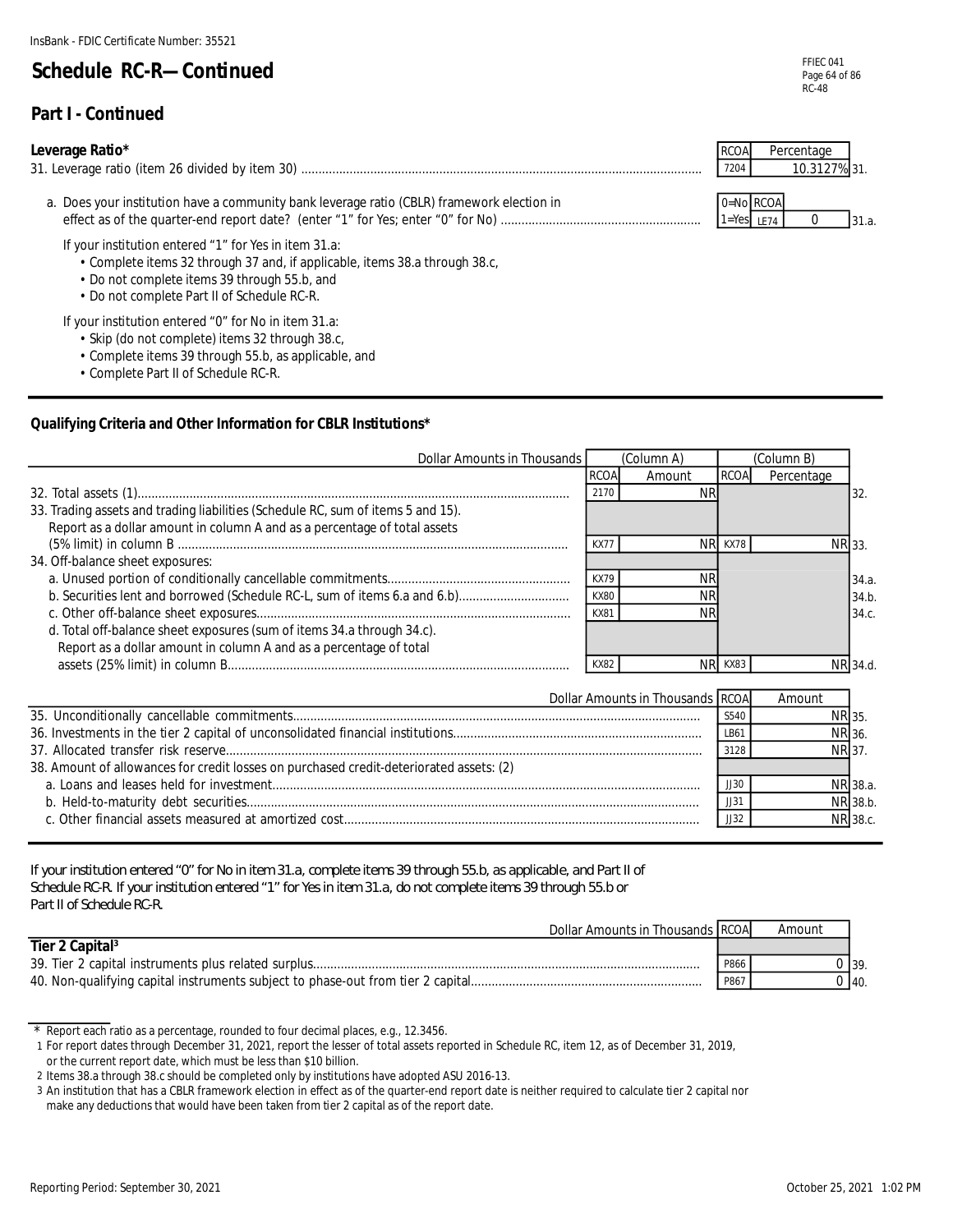#### **Part I - Continued**

| Dollar Amounts in Thousands RCOA                                                            |             | Amount        |  |
|---------------------------------------------------------------------------------------------|-------------|---------------|--|
|                                                                                             | P868        | $0 \, 41.$    |  |
|                                                                                             | 5310        | 7,318 42.     |  |
| 43. Not applicable                                                                          |             |               |  |
|                                                                                             | P870        | 7,318 44.     |  |
|                                                                                             | P872        | $0 \, 45.$    |  |
|                                                                                             | 5311        | 7,318 46.     |  |
| <b>Total Capital</b>                                                                        |             |               |  |
|                                                                                             | 3792        | 75,338 47.    |  |
| <b>Total Risk-Weighted Assets</b>                                                           |             |               |  |
|                                                                                             | A223        | 585,240 48.   |  |
| Risk-Based Capital Ratios*                                                                  | <b>RCOA</b> | Percentage    |  |
|                                                                                             | P793        | 11.6226% 49.  |  |
|                                                                                             | 7206        | 11.6226% 50.  |  |
|                                                                                             | 7205        | 12.8730% 51.  |  |
| Capital Buffer*                                                                             |             |               |  |
| 52. Institution-specific capital buffer necessary to avoid limitations on distributions and |             |               |  |
| discretionary bonus payments:                                                               |             |               |  |
|                                                                                             | H311        | 4.8730% 52.a. |  |
|                                                                                             | <b>RCOW</b> |               |  |
|                                                                                             | H312        | NR 52.b.      |  |
|                                                                                             | <b>RCOA</b> | Amount        |  |
|                                                                                             | H313        | NR 53.        |  |
|                                                                                             | H314        | NR 54.        |  |
| Supplementary Leverage Ratio*                                                               |             |               |  |
| 55. Institutions subject to Category III capital standards only: Supplementary leverage     |             |               |  |
| ratio information:                                                                          |             |               |  |
|                                                                                             | H015        | NR 55.a.      |  |
|                                                                                             |             | Percentage    |  |
|                                                                                             | H036        | NR 55.b.      |  |

\* Report each ratio and buffer as a percentage, rounded to four decimal places, e.g., 12.3456.

1 Institutions that have adopted ASU 2016-13 should report the amount of adjusted allowances for credit losses (AACL), as defined in the regulatory capital rule, includable in tier 2 capital in item 42.

2 Institutions that have adopted ASU 2016-13 and have elected to apply the 3-year or the 5-year 2020 CECL transition provision should subtract the applicable portion of the AACL transitional amount or the modified AACL transitional amount, respectively, from the AACL, as defined in the regulatory capital rule, before determining the amount of AACL includable in tier 2 capital. See instructions for further detail on the CECL transition provisions.

3 Non-advanced approaches institutions other than Category III institutions must complete item 53 only if the amount reported in item 52.a above is less than or equal to 2.5000 percent. Category III institutions must complete item 53 only if the amount reported in item 52.a above is less than or equal to the amount reported in item 52.b above.

4 Non-advanced approaches institutions other than Category III institutions must complete item 54 only if the amount reported in Schedule RC-R, Part I, item 52.a, in the Call Report for the previous calendar quarter-end report date was less than or equal to 2.5000 percent. Category III institutions must complete item 54 only if the amount reported in Schedule RC-R, Part I, item 52.a, in the Call Report for the previous calendar quarter-end report date was less than or equal to the amount reported in Schedule RC-R, Part I, item 52.b, in the Call Report for that previous report date.

5 Institutions that have adopted ASU 2016-13 and have elected to apply the 3-year or the 5-year 2020 CECL transition provision should include the applicable portion of the CECL transitional amount or the modified CECL transitional amount, respectively, in item 55.a.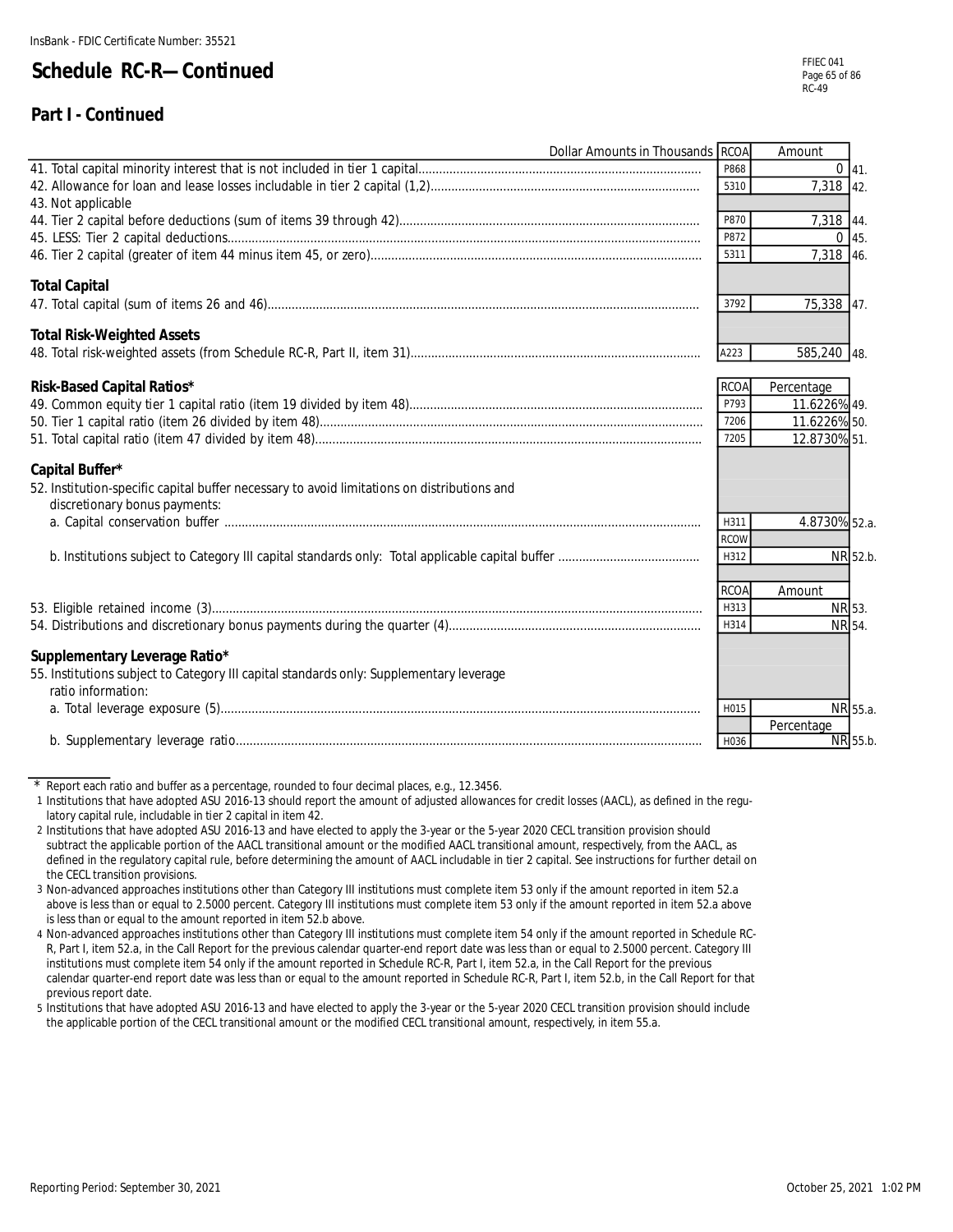#### **Part II. Risk-Weighted Assets**

Institutions that entered "1" for Yes in Schedule RC-R, Part I, item 31.a, do not have to complete Schedule RC-R, Part II.

Institutions are required to assign a 100 percent risk weight to all assets not specifically assigned a risk weight under Subpart D of the federal banking agencies' regulatory capital rules<sup>1</sup> and not deducted from tier 1 or tier 2 capital.

|                                                   | (Column A) | (Column B)                                   | (Column C) | (Column D) | (Column E) | (Column F)                         | (Column G) | (Column H) | (Column I) | (Column J) |                  |
|---------------------------------------------------|------------|----------------------------------------------|------------|------------|------------|------------------------------------|------------|------------|------------|------------|------------------|
|                                                   | Totals     | Adjustments to                               |            |            |            | Allocation by Risk-Weight Category |            |            |            |            |                  |
|                                                   | RC         | From Schedule Totals Reported<br>in Column A | 0%         | 2%         | 4%         | 10%                                | 20%        | 50%        | 100%       | 150%       |                  |
| Dollar Amounts in Thousands                       | Amount     | Amount                                       | Amount     | Amount     | Amoun      | Amount                             | Amount     | Amount     | Amount     | Amount     |                  |
| <b>Balance Sheet Asset Categories<sup>2</sup></b> |            |                                              |            |            |            |                                    |            |            |            |            |                  |
| Cash and balances due from                        | RCON D957  | RCON S396                                    | RCON D958  |            |            |                                    | RCON D959  | RCON S397  | RCON D960  | RCON S398  |                  |
|                                                   | 63,137     |                                              | 48,559     |            |            |                                    | 14,578     |            |            |            |                  |
| 2. Securities:                                    | RCON D96   | RCON S399                                    | RCON D962  | RCON HJ74  | RCON HJ75  |                                    | RCON D963  | RCON D964  | RCON D965  | RCON S400  |                  |
|                                                   |            |                                              |            |            |            |                                    |            |            |            |            | $0\,$ 2.a.       |
| b. Available-for-sale debt securities and equity  |            |                                              |            |            |            |                                    |            |            |            |            |                  |
| securities with readily determinable fair         | RCON JA21  | RCON S402                                    | RCON D967  | RCON HJ76  | RCON HJ77  |                                    | RCON D968  | RCON D969  | RCON D970  | RCON S403  |                  |
|                                                   | 17,513     | 231                                          | 289        |            |            |                                    | 16,993     |            |            |            | $0$ 2.b.         |
| 3. Federal funds sold and securities              |            |                                              |            |            |            |                                    |            |            |            |            |                  |
| purchased under agreements                        |            |                                              |            |            |            |                                    |            |            |            |            |                  |
| to resell:                                        | RCON D971  |                                              | RCON D972  |            |            |                                    | RCON D973  | RCON S410  | RCON D974  | RCON S411  |                  |
|                                                   | 12,001     |                                              |            |            |            |                                    | 12,001     |            |            |            | 0 <sup>3.a</sup> |
| b. Securities purchased under                     | RCON H171  | RCON H172                                    |            |            |            |                                    |            |            |            |            |                  |
|                                                   |            |                                              |            |            |            |                                    |            |            |            |            | 3.b              |
| 4. Loans and leases held for sale:                | RCON S413  | RCON S414                                    | RCON H173  |            |            |                                    | RCON S415  | RCON S416  | RCON S417  |            |                  |
|                                                   |            |                                              |            |            |            |                                    |            |            |            |            | 4.a.             |
| b. High volatility commercial                     | RCON S419  | RCON S420                                    | RCON H174  |            |            |                                    | RCON H175  | RCON H176  | RCON H177  | RCON S421  |                  |
|                                                   |            |                                              |            |            |            |                                    |            |            |            |            | $0 \mid 4.b$     |

1 For national banks and federal savings associations, 12 CFR Part 3; for state member banks, 12 CFR Part 217; and for state nonmember banks and state savings associations, 12 CFR Part 324.

2 All securitization exposures held as on-balance sheet assets of the reporting institution are to be excluded from items 1 through 8 and are to be reported instead in item 9.

3 Institutions that have adopted ASU 2016-13 and have reported held-to-maturity securities net of allowances for credit losses in item 2.a, column A, should report as a negative number in

item 2.a., column B, those allowances for credit losses eligible for inclusion in tier 2 capital, which excludes allowances for credit losses on purchased credit-deteriorated assets.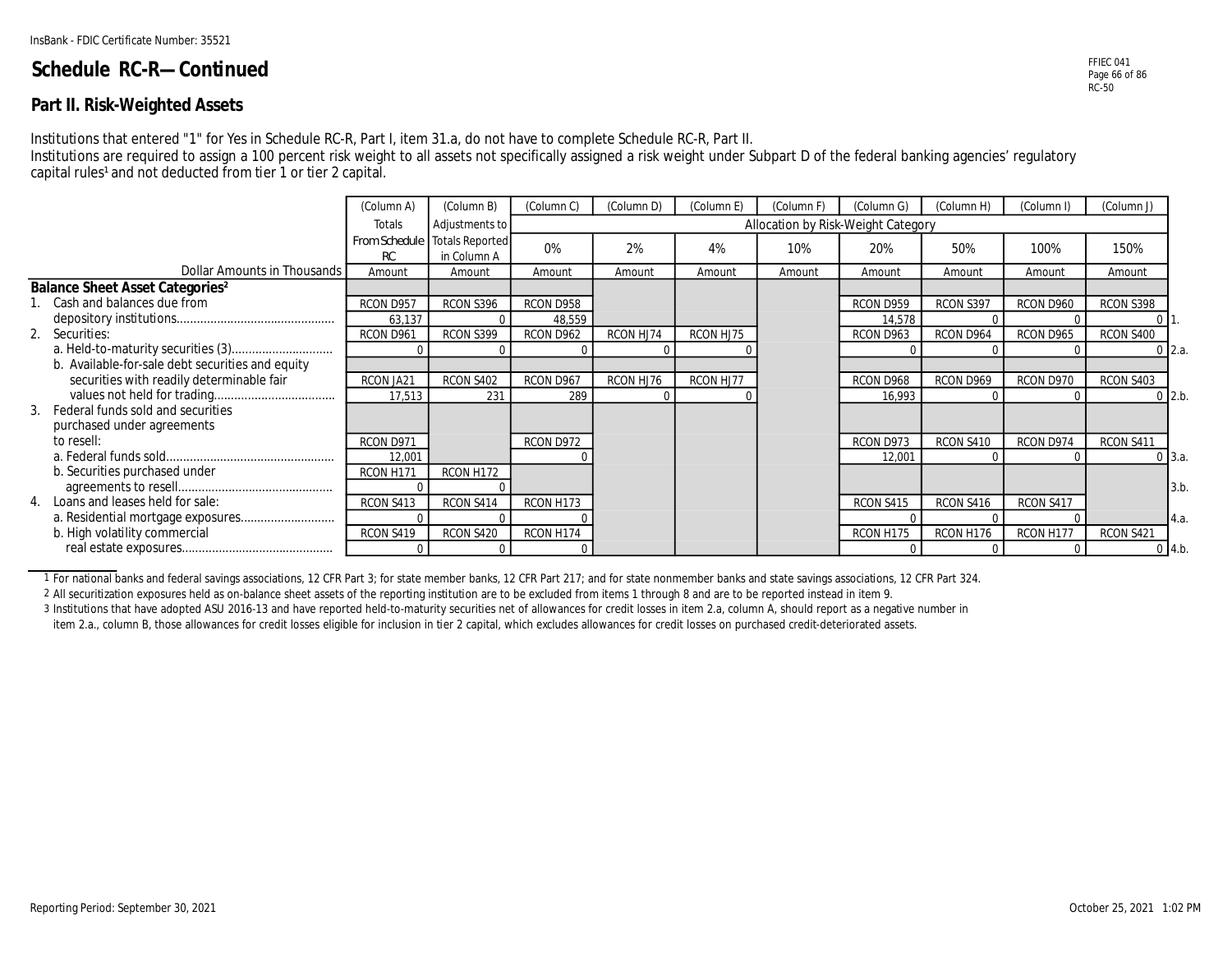#### **Part II—Continued**

|                                                                                                                                                    | (Column K) | (Column L) | (Column M) | (Column N)                         | (Column O) | (Column P) | (Column Q) | (Column R)                                                      | (Column S)                    |                                     |
|----------------------------------------------------------------------------------------------------------------------------------------------------|------------|------------|------------|------------------------------------|------------|------------|------------|-----------------------------------------------------------------|-------------------------------|-------------------------------------|
|                                                                                                                                                    |            |            |            | Allocation by Risk-Weight Category |            |            |            | Application of Other Risk-<br>Weighting Approaches <sup>1</sup> |                               |                                     |
|                                                                                                                                                    | 250%       | 300%       | 400%       | 600%                               | 625%       | 937.5%     | 1250%      | Exposure<br>Amount                                              | Risk-Weighted<br>Asset Amount |                                     |
| Dollar Amounts in Thousands                                                                                                                        | Amount     | Amount     | Amount     | Amount                             | Amount     | Amount     | Amount     | Amount                                                          | Amount                        |                                     |
| <b>Balance Sheet Asset</b>                                                                                                                         |            |            |            |                                    |            |            |            |                                                                 |                               |                                     |
| Categories (continued)<br>1. Cash and balances due from<br>2. Securities:                                                                          |            |            |            |                                    |            |            |            |                                                                 |                               |                                     |
| a. Held-to-maturity securities<br>b. Available-for-sale debt securities<br>and equity securities with readily<br>determinable fair values not held |            | RCON S405  |            | RCON S406                          |            |            |            | RCON H271<br>$\Omega$                                           | RCON H272                     | 2.a.<br>$0$ 2.b.                    |
| Federal funds sold and securities<br>purchased under agreements<br>to resell:<br>b. Securities purchased under                                     |            |            |            |                                    |            |            |            |                                                                 |                               | 3.a.                                |
| 4. Loans and leases held for sale:<br>a. Residential mortgage exposures<br>b. High volatility commercial                                           |            |            |            |                                    |            |            |            | RCON H273<br>$\Omega$<br>RCON H275<br>$\Omega$                  | RCON H274<br>RCON H276        | 3.b<br>$0 \, 4.a.$<br>$0 \mid 4.b.$ |
|                                                                                                                                                    |            |            |            |                                    |            |            |            |                                                                 |                               |                                     |

1 Includes, for example, investments in mutual funds/investment funds, exposures collateralized by securitization exposures or mutual funds, separate account bank-owned life insurance, and default fund contributions to central counterparties.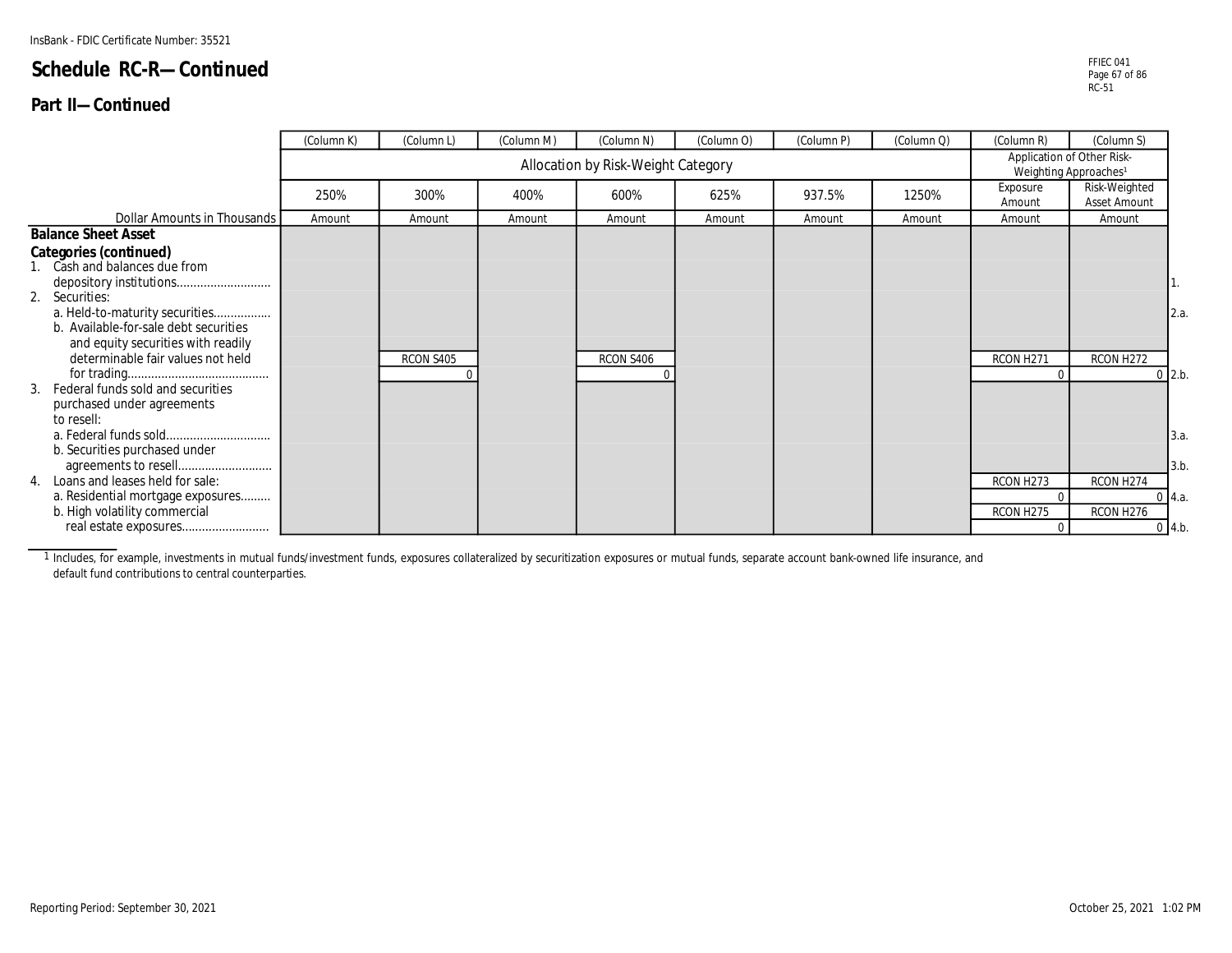#### **Part II—Continued**

|                                                  | (Column A)                                  | (Column B)               | (Column C) | (Column D) | (Column E) | (Column F)                         | (Column G) | (Column H) | (Column I) | (Column J) |              |
|--------------------------------------------------|---------------------------------------------|--------------------------|------------|------------|------------|------------------------------------|------------|------------|------------|------------|--------------|
|                                                  | <b>Totals From</b><br>Schedule<br><b>RC</b> | Adjustments<br>to Totals |            |            |            | Allocation by Risk-Weight Category |            |            |            |            |              |
|                                                  |                                             | Reported in<br>Column A  | 0%         | 2%         | 4%         | 10%                                | 20%        | 50%        | 100%       | 150%       |              |
| Dollar Amounts in Thousands                      | Amount                                      | Amount                   | Amount     | Amount     | Amount     | Amount                             | Amount     | Amount     | Amount     | Amount     |              |
| Loans and leases held for sale<br>(continued):   |                                             |                          |            |            |            |                                    |            |            |            |            |              |
| c. Exposures past due 90 days or                 | RCON S423                                   | RCON S424                | RCON S425  | RCON HJ78  | RCON HJ79  |                                    | RCON S426  | RCON S427  | RCON S428  | RCON S429  |              |
|                                                  |                                             |                          |            |            |            |                                    |            |            |            |            | $0 \, 14.c.$ |
|                                                  | RCON S431                                   | RCON S432                | RCON S433  | RCON HJ80  | RCON HJ81  |                                    | RCON S434  | RCON S435  | RCON S436  | RCON S437  |              |
|                                                  |                                             |                          |            |            |            |                                    |            |            |            |            | $0$ 4.d.     |
| 5. Loans and leases held for investment (2):     | RCON S439                                   | RCON S440                | RCON H178  |            |            |                                    | RCON S441  | RCON S442  | RCON S443  |            |              |
|                                                  | 53,901                                      |                          |            |            |            |                                    |            | 52,883     | 1,018      |            | <b>5.a.</b>  |
| b. High volatility commercial                    | RCON S445                                   | RCON S446                | RCON H179  |            |            |                                    | RCON H180  | RCON H181  | RCON H182  | RCON S447  |              |
|                                                  | 3,053                                       |                          |            |            |            |                                    |            |            |            | 3,053 5.b. |              |
| c. Exposures past due 90 days or                 | RCON S449                                   | RCON S450                | RCON S451  | RCON HJ82  | RCON HJ83  |                                    | RCON S452  | RCON S453  | RCON S454  | RCON S455  |              |
|                                                  | 1.591                                       |                          |            |            |            |                                    |            |            | .591       |            | $0\,$ 5.c.   |
|                                                  | RCON S457                                   | RCON S458                | RCON S459  | RCON HJ84  | RCON HJ85  |                                    | RCON S460  | RCON S461  | RCON S462  | RCON S463  |              |
|                                                  | 490,965                                     |                          | 17,068     |            |            |                                    |            |            | 473,897    |            | $0$ 5.d.     |
|                                                  | <b>RCON 3123</b>                            | <b>RCON 3123</b>         |            |            |            |                                    |            |            |            |            |              |
| 6. LESS: Allowance for loan and lease losses (4) | 7,575                                       | 7,575                    |            |            |            |                                    |            |            |            |            |              |

1 For loans and leases held for sale, exclude residential mortgage exposures, high volatility commercial real estate exposures, or sovereign exposures that are past due 90 days or more or on nonaccrual.

2 Institutions that have adopted ASU 2016-13 should report as a positive number in column B of items 5.a through 5.d, as appropriate, any allowances for credit losses on purchased credit-deteriorated assets reported in column A of items 5.a through 5.d, as appropriate.

3 For loans and leases held for investment, exclude residential mortgage exposures, high volatility commercial real estate exposures, or sovereign exposures that are past due 90 days or more or on nonaccrual.

4 Institutions that have adopted ASU 2016-13 should report the allowance for credit losses on loans and leases in item 6, columns A and B.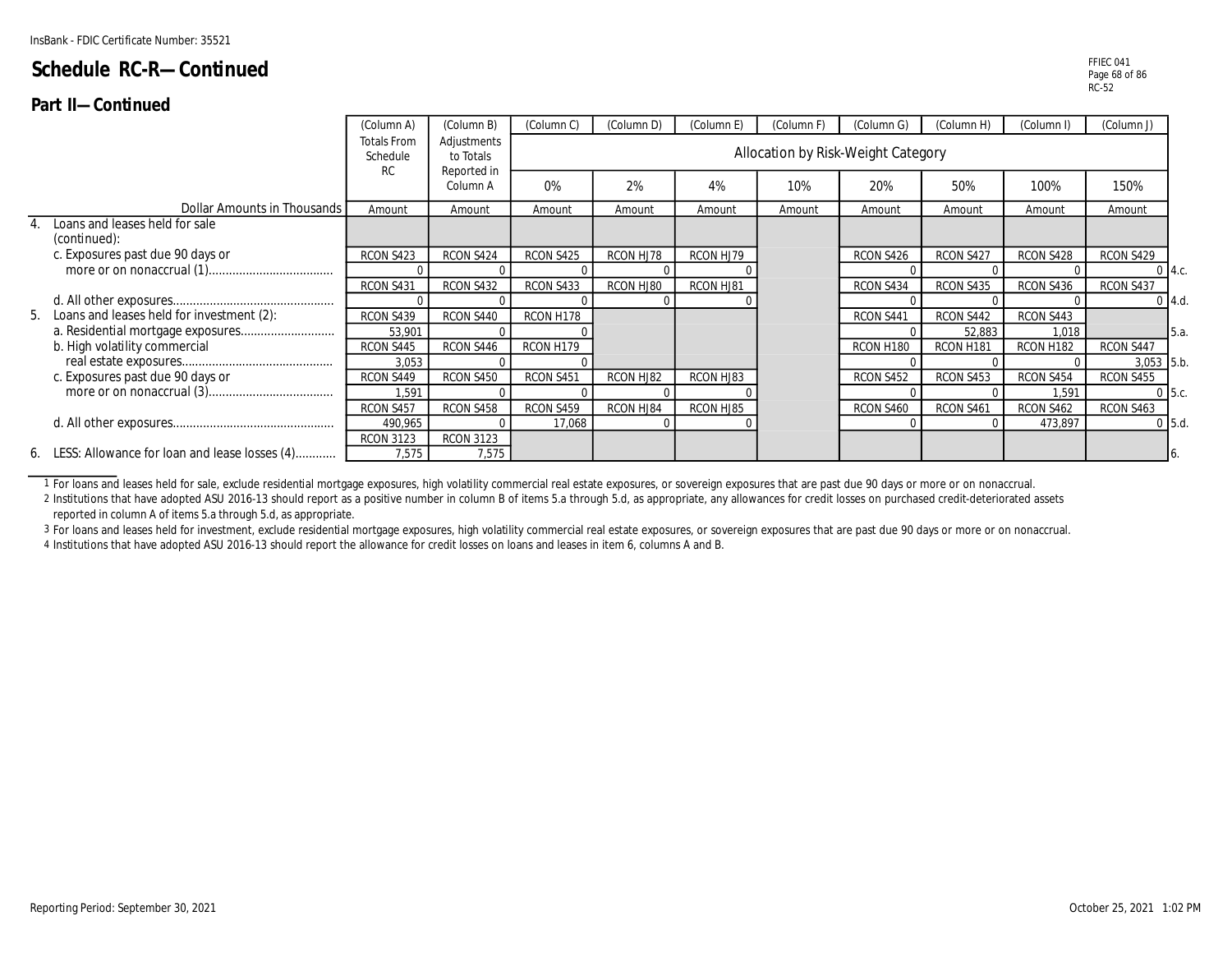#### **Part II—Continued**

|                                                      | (Column K) | (Column L) | (Column M) | (Column N)                         | (Column O) | (Column P) | (Column Q) | (Column R)            | (Column S)                                                      |               |
|------------------------------------------------------|------------|------------|------------|------------------------------------|------------|------------|------------|-----------------------|-----------------------------------------------------------------|---------------|
|                                                      |            |            |            | Allocation by Risk-Weight Category |            |            |            |                       | Application of Other Risk-<br>Weighting Approaches <sup>1</sup> |               |
|                                                      | 250%       | 300%       | 400%       | 600%                               | 625%       | 937.5%     | 1250%      | Exposure<br>Amount    | Risk-Weighted<br>Asset Amount                                   |               |
| Dollar Amounts in Thousands                          | Amount     | Amount     | Amount     | Amount                             | Amount     | Amount     | Amount     | Amount                | Amount                                                          |               |
| Loans and leases held for sale<br>4.<br>(continued): |            |            |            |                                    |            |            |            |                       |                                                                 |               |
| c. Exposures past due 90 days or                     |            |            |            |                                    |            |            |            | RCON H277             | RCON H278                                                       |               |
| or more or on nonaccrual (2)                         |            |            |            |                                    |            |            |            | $\Omega$              |                                                                 | $0 \, 4.c.$   |
|                                                      |            |            |            |                                    |            |            |            | RCON H279             | RCON H280                                                       |               |
|                                                      |            |            |            |                                    |            |            |            |                       |                                                                 | $0 \, 4.d.$   |
| 5. Loans and leases held<br>for investment:          |            |            |            |                                    |            |            |            |                       |                                                                 |               |
| a. Residential mortgage exposures                    |            |            |            |                                    |            |            |            | RCON H281<br>$\Omega$ | RCON H282                                                       | $0 \mid 5.a.$ |
| b. High volatility commercial                        |            |            |            |                                    |            |            |            | RCON H283             | RCON H284                                                       |               |
|                                                      |            |            |            |                                    |            |            |            | $\Omega$              |                                                                 | $0$ 5.b.      |
| c. Exposures past due 90 days or                     |            |            |            |                                    |            |            |            | RCON H285             | RCON H286                                                       |               |
| more or on nonaccrual (3)                            |            |            |            |                                    |            |            |            | $\Omega$              |                                                                 | $0\,5.c.$     |
|                                                      |            |            |            |                                    |            |            |            | RCON H287             | RCON H288                                                       |               |
|                                                      |            |            |            |                                    |            |            |            | $\Omega$              |                                                                 | $0$ 5.d.      |
| 6. LESS: Allowance for loan and                      |            |            |            |                                    |            |            |            |                       |                                                                 |               |
|                                                      |            |            |            |                                    |            |            |            |                       |                                                                 | 16.           |

1 Includes, for example, investments in mutual funds/investment funds, exposures collateralized by securitization exposures or mutual funds, separate account bank-owned life insurance, and default fund contributions to central counterparties.

2 For loans and leases held for sale, exclude residential mortgage exposures, high volatility commercial real estate exposures, or sovereign exposures that are past due 90 days or more or on nonaccrual.

3 For loans and leases held for investment, exclude residential mortgage exposures, high volatility commercial real estate exposures, or sovereign exposures that are past due 90 days or more or on nonaccrual.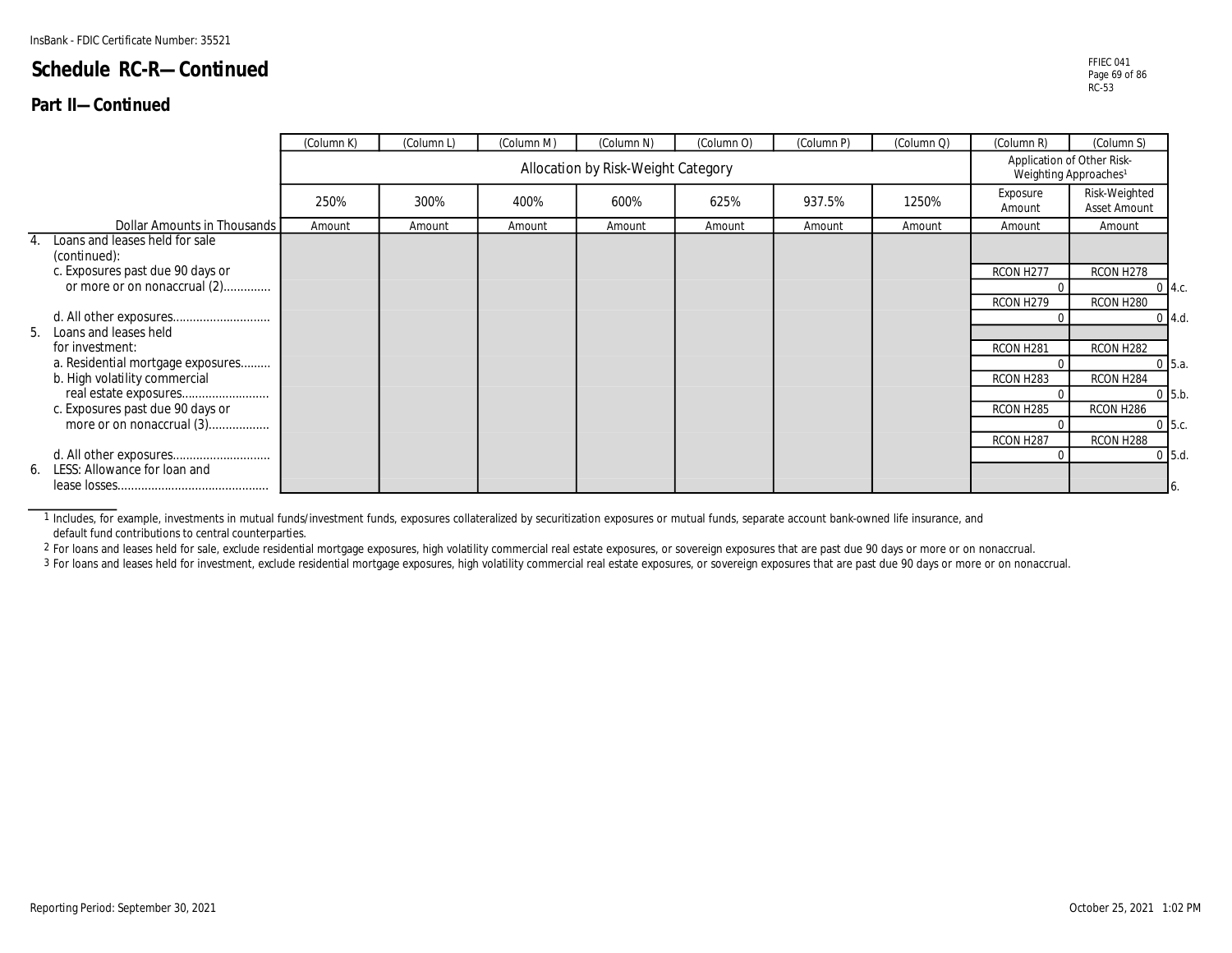#### **Part II—Continued**

|                                                                 | (Column A)                    | (Column B)               | (Column C) | (Column D) | (Column E) | (Column F)                         | (Column G) | (Column H) | (Column I) | (Column J) |             |
|-----------------------------------------------------------------|-------------------------------|--------------------------|------------|------------|------------|------------------------------------|------------|------------|------------|------------|-------------|
|                                                                 | Totals From<br>Schedule<br>RC | Adjustments<br>to Totals |            |            |            | Allocation by Risk-Weight Category |            |            |            |            |             |
|                                                                 |                               | Reported in<br>Column A  | 0%         | 2%         | 4%         | 10%                                | 20%        | 50%        | 100%       | 150%       |             |
| Dollar Amounts in Thousands I                                   | Amount                        | Amount                   | Amount     | Amount     | Amount     | Amount                             | Amount     | Amount     | Amount     | Amount     |             |
|                                                                 | RCON D976                     | RCON S466                | RCON D977  | RCON HJ86  | RCON HJ87  |                                    | RCON D978  | RCON D979  | RCON D980  | RCON S467  |             |
|                                                                 |                               |                          |            |            |            |                                    |            |            |            |            |             |
|                                                                 | RCON D981                     | RCON S469                | RCON D982  | RCON HJ88  | RCON HJ89  |                                    | RCON D983  | RCON D984  | RCON D985  | RCON H185  |             |
|                                                                 | 42.948                        | 2,602                    | 1,195      |            |            |                                    | 2,357      |            | 36,794     |            |             |
| a. Separate account bank-owned<br>b. Default fund contributions |                               |                          |            |            |            |                                    |            |            |            |            | 8.a.<br>8.b |

1 Includes premises and fixed assets; other real estate owned; investments in unconsolidated subsidiaries and associated companies; direct and indirect investments in real estate ventures; intangible assets; and other assets.

2 Institutions that have adopted ASU 2016-13 and have elected to apply the 3-year or the 5-year 2020 CECL transition provision should report as a positive number in item 8, column B, the applicable portion of the DTA transitional amount as determined in accordance with the 3-year or the 5-year 2020 CECL transition rule, respectively.

3 Institutions that have adopted ASU 2016-13 and have reported any assets, net of allowances for credit losses in item 8, column A, should report as a negative number in item 8, column B, those allowances for credit losses eligible for inclusion in tier 2 capital, which excludes allowances for credit losses on purchased credit-deteriorated assets.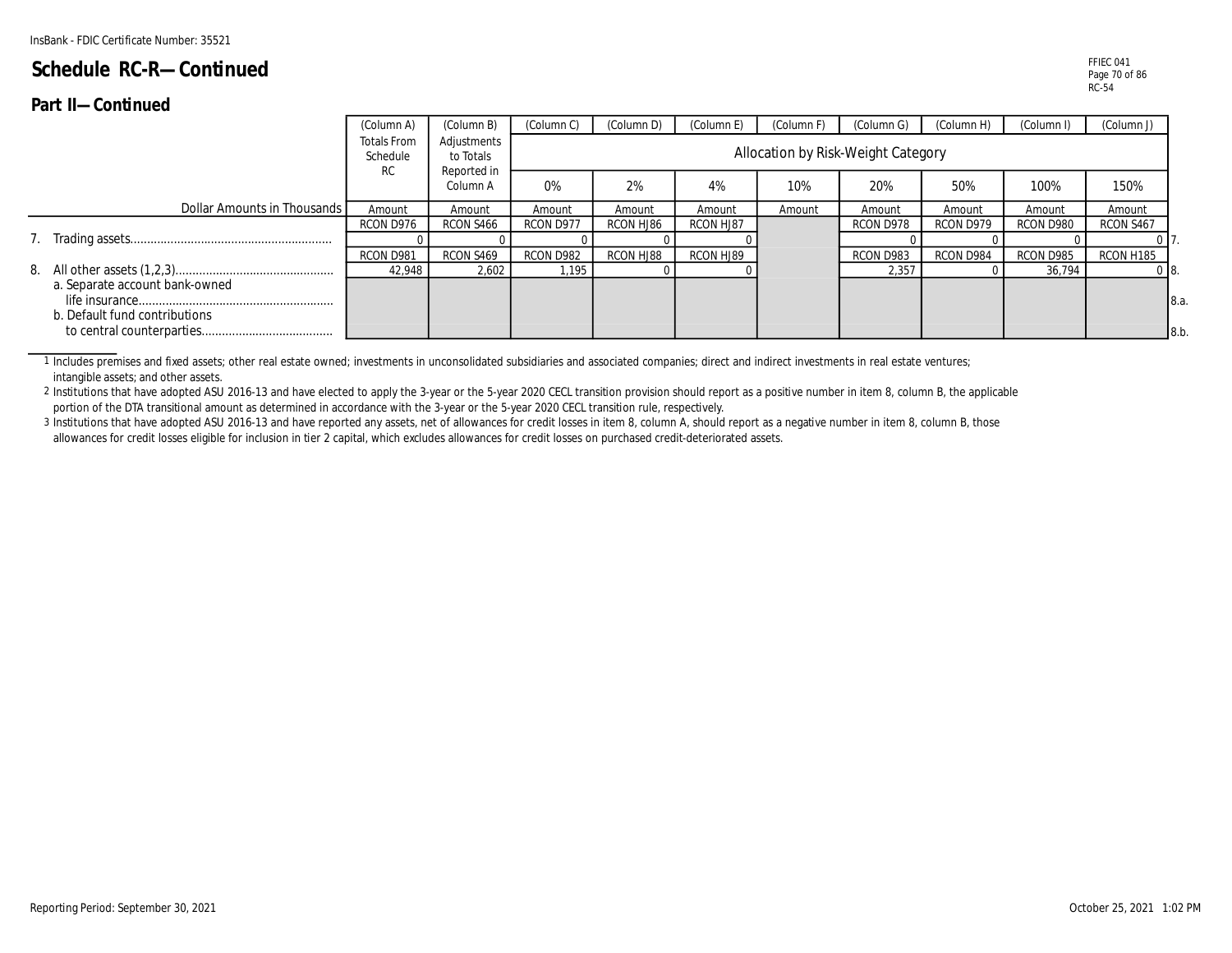#### **Part II—Continued**

|                                | (Column K) | (Column L) | (Column M)            | (Column N)                         | (Column O) | (Column P) | (Column Q) | (Column R)                                                      | (Column S)                    |  |
|--------------------------------|------------|------------|-----------------------|------------------------------------|------------|------------|------------|-----------------------------------------------------------------|-------------------------------|--|
|                                |            |            |                       | Allocation by Risk-Weight Category |            |            |            | Application of Other Risk-<br>Weighting Approaches <sup>1</sup> |                               |  |
|                                | 250%       | 300%       | 400%                  | 600%                               | 625%       | 937.5%     | 1250%      | Exposure<br>Amount                                              | Risk-Weighted<br>Asset Amount |  |
| Dollar Amounts in Thousands    | Amount     | Amount     | Amount                | Amount                             | Amount     | Amount     | Amount     | Amount                                                          | Amount                        |  |
|                                |            | RCON H186  | RCON H <sub>290</sub> | RCON H187                          |            |            |            | RCON H <sub>291</sub>                                           | RCON H292                     |  |
|                                |            |            |                       |                                    |            |            |            |                                                                 |                               |  |
|                                | RCON H293  | RCON H188  | RCON S470             | RCON S471                          |            |            |            | RCON H294                                                       | RCON H295                     |  |
|                                |            |            |                       |                                    |            |            |            |                                                                 | 08.                           |  |
| a. Separate account bank-owned |            |            |                       |                                    |            |            |            | RCON H296                                                       | RCON H <sub>297</sub>         |  |
|                                |            |            |                       |                                    |            |            |            |                                                                 | $0\,8.a.$                     |  |
| b. Default fund contributions  |            |            |                       |                                    |            |            |            | RCON H298                                                       | RCON H299                     |  |
| to central counterparties      |            |            |                       |                                    |            |            |            |                                                                 | $0\,8.b.$                     |  |

1 Includes, for example, investments in mutual funds/investment funds, exposures collateralized by securitization exposures or mutual funds, separate account bank-owned life insurance, and default fund contributions to central counterparties.

<sup>2</sup> Includes premises and fixed assets; other real estate owned; investments in unconsolidated subsidiaries and associated companies; direct and indirect investments in real estate ventures; intangible assets; and other assets.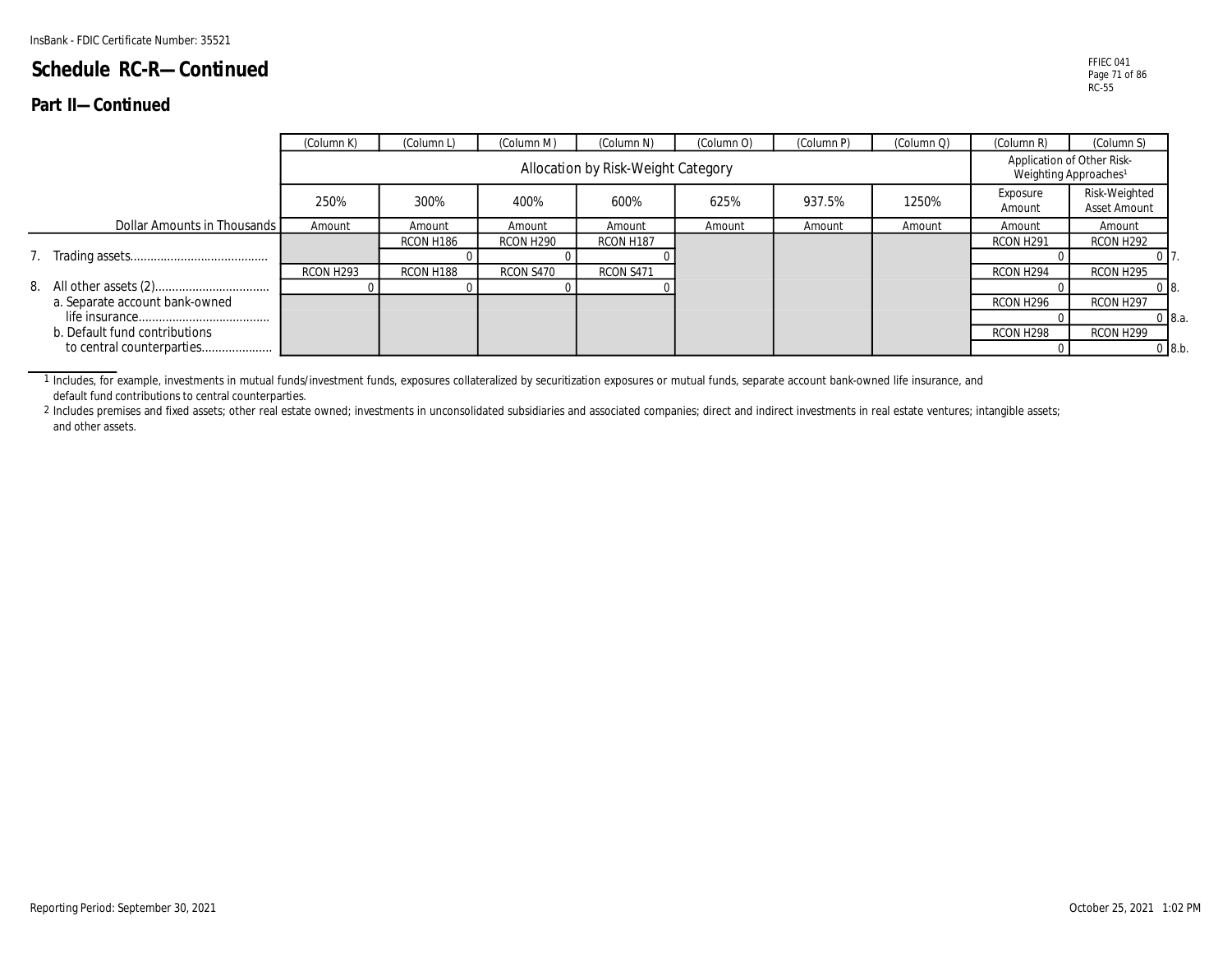|                                                     | (Column A) | (Column B)                                              | (Column Q)                                                    | (Column T)        | (Column U)                                                               |  |
|-----------------------------------------------------|------------|---------------------------------------------------------|---------------------------------------------------------------|-------------------|--------------------------------------------------------------------------|--|
|                                                     | Totals     | Adjustments to<br><b>Totals Reported</b><br>in Column A | Allocation by<br>Risk-Weight<br>Category<br>(Exposure Amount) |                   | <b>Total Risk-Weighted Asset</b><br>Amount by Calculation<br>Methodology |  |
|                                                     |            |                                                         | 1250%                                                         | SSFA <sup>1</sup> | Gross-Up                                                                 |  |
| Dollar Amounts in Thousands                         | Amount     | Amount                                                  | Amount                                                        | Amount            | Amount                                                                   |  |
| Securitization Exposures: On- and Off-Balance Sheet |            |                                                         |                                                               |                   |                                                                          |  |
| 9. On-balance sheet securitization exposures:       | RCON S475  | RCON S476                                               | RCON S477                                                     | RCON S478         | RCON S479                                                                |  |
|                                                     |            |                                                         |                                                               |                   | $0\,$ 9.a.                                                               |  |
|                                                     | RCON S480  | RCON S481                                               | RCON S482                                                     | RCON S483         | RCON S484                                                                |  |
|                                                     |            |                                                         |                                                               |                   | $0$ 9.b.                                                                 |  |
|                                                     | RCON S485  | RCON S486                                               | RCON S487                                                     | RCON S488         | RCON S489                                                                |  |
|                                                     |            |                                                         |                                                               |                   | $0\,$ 9.c.                                                               |  |
|                                                     | RCON S490  | RCON S491                                               | RCON S492                                                     | RCON S493         | RCON S494                                                                |  |
|                                                     |            |                                                         |                                                               |                   | $0\,9.d.$                                                                |  |
|                                                     | RCON S495  | RCON S496                                               | RCON S497                                                     | RCON S498         | RCON S499                                                                |  |
|                                                     |            |                                                         |                                                               |                   | $0$ 10.                                                                  |  |

|                             | (Column A)                | (Column B)               | Column C) | (Column D) | (Column E) | 'Column F) | (Column G)                         | (Column H) | (Column I) | (Column J) |
|-----------------------------|---------------------------|--------------------------|-----------|------------|------------|------------|------------------------------------|------------|------------|------------|
|                             | Total From<br>Schedule RC | Adjustments<br>to Totals |           |            |            |            | Allocation by Risk-Weight Category |            |            |            |
|                             |                           | Reported in<br>Column A  | 0%        | 2%         | 4%         | 10%        | 20%                                | 50%        | 100%       | 150%       |
| Dollar Amounts in Thousands | Amount                    | Amount                   | Amount    | Amount     | Amount     | Amount     | Amount                             | Amount     | Amount     | Amount     |
|                             | <b>RCON 2170</b>          | <b>RCON S500</b>         | RCON D987 | RCON HJ90  | RCON HJ91  |            | RCON D988                          | RCON D989  | RCON D990  | RCON S503  |
|                             | 677,534                   | (4.742)                  | 67.111    |            |            |            | 45.929                             | 52,883     | 513,300    | 3,053 11   |

|                             | (Column K) | (Column L)       | (Column M) | (Column N)                         | (Column O) | (Column P) | (Column Q) | (Column R)                                               |
|-----------------------------|------------|------------------|------------|------------------------------------|------------|------------|------------|----------------------------------------------------------|
|                             |            |                  |            | Allocation by Risk-Weight Category |            |            |            | Application of<br>Other Risk-<br>Weighting<br>Approaches |
|                             | 250%       | 300%             | 400%       | 600%                               | 625%       | 937.5%     | 1250%      | Exposure<br>Amount                                       |
| Dollar Amounts in Thousands | Amount     | Amount           | Amount     | Amount                             | Amount     | Amount     | Amount     | Amount                                                   |
|                             | RCON S504  | <b>RCON S505</b> | RCON S506  | RCON S507                          |            |            | RCON S510  | RCON H300                                                |
|                             |            |                  |            |                                    |            |            |            |                                                          |

1 Simplified Supervisory Formula Approach.

2 Institutions that have adopted ASU 2016-13 and have reported held-to-maturity securities, net of allowances for credit losses in item 9.a, column A, should report as a negative number in item

9.a., column B, those allowances for credit losses eligible for inclusion in tier 2 capital, which excludes allowances for credit losses on purchased credit-deteriorated assets.

3 For each of columns A through R of item 11, report the sum of items 1 through 9. For item 11, the sum of columns B through R must equal column A. Item 11, column A, must equal Schedule RC, item 12.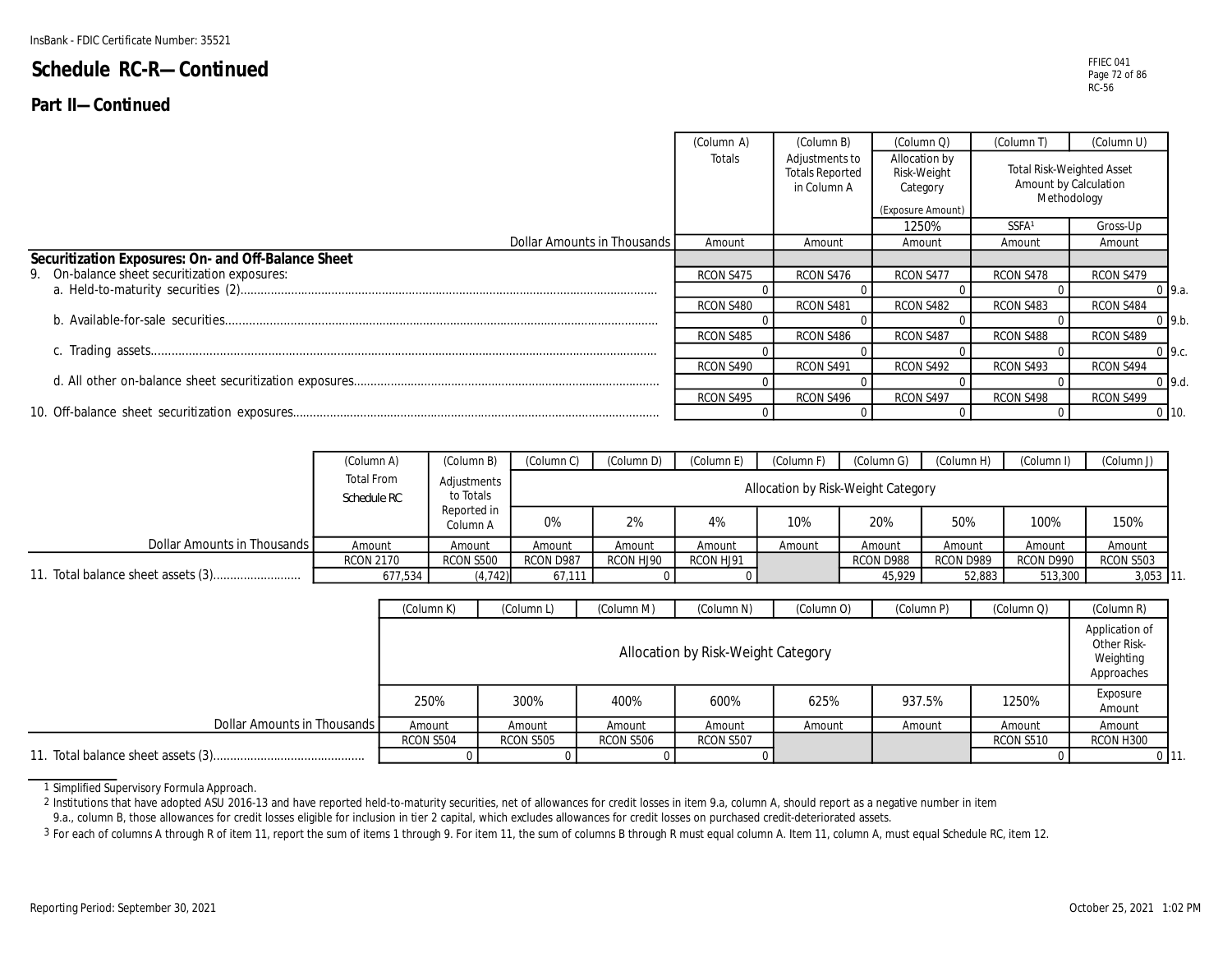#### **Part II—Continued**

|                                                                                                                                                   | (Column A)                    |                  |                                    | (Column C) | (Column D) | (Column E) | (Col F) | (Column G)                         | (Column H) | (Column I) | (Column J) |                 |
|---------------------------------------------------------------------------------------------------------------------------------------------------|-------------------------------|------------------|------------------------------------|------------|------------|------------|---------|------------------------------------|------------|------------|------------|-----------------|
|                                                                                                                                                   | Face,<br>Notional<br>or Other | CCF <sup>1</sup> | (Column B)<br>Credit<br>Equivalent |            |            |            |         | Allocation by Risk-Weight Category |            |            |            |                 |
|                                                                                                                                                   | Amount                        |                  | Amount <sup>2</sup>                | 0%         | 2%         | 4%         | 10%     | 20%                                | 50%        | 100%       | 150%       |                 |
| Dollar Amounts in Thousands                                                                                                                       | Amount                        |                  | Amount                             | Amount     | Amount     | Amount     | Amount  | Amount                             | Amount     | Amount     | Amount     |                 |
| Derivatives, Off-Balance Sheet Items,<br>and Other Items Subject to Risk<br><b>Weighting (Excluding Securitization</b><br>Exposures) <sup>3</sup> |                               |                  |                                    |            |            |            |         |                                    |            |            |            |                 |
| 12. Financial standby                                                                                                                             | RCON D991                     |                  | RCON D992                          | RCON D993  | RCON HJ92  | RCON HJ93  |         | RCON D994                          | RCON D995  | RCON D996  | RCON S511  |                 |
|                                                                                                                                                   | 573                           | 1.0              | 573                                |            |            |            |         |                                    |            | 573        |            | $0$ 12.         |
| 13. Performance standby<br>letters of credit and                                                                                                  |                               |                  |                                    |            |            |            |         |                                    |            |            |            |                 |
| transaction-related                                                                                                                               | RCON D997                     |                  | RCON D998                          | RCON D999  |            |            |         | RCON G603                          | RCON G604  | RCON G605  | RCON S512  |                 |
| 14. Commercial and<br>similar letters of<br>credit with an                                                                                        | 1,325                         | 0.5              | 663                                |            |            |            |         |                                    |            | 663        |            | $0\vert 13$     |
| original maturity of                                                                                                                              | RCON G606                     |                  | RCON G607                          | RCON G608  | RCON HJ94  | RCON HJ95  |         | RCON G609                          | RCON G610  | RCON G611  | RCON S513  |                 |
|                                                                                                                                                   | U                             | 0.2              |                                    |            |            | $\Omega$   |         |                                    |            |            |            | $0 \vert 14$    |
| 15. Retained recourse on<br>small business                                                                                                        |                               |                  |                                    |            |            |            |         |                                    |            |            |            |                 |
| obligations sold                                                                                                                                  | RCON G612                     |                  | RCON G613                          | RCON G614  |            |            |         | RCON G615                          | RCON G616  | RCON G617  | RCON S514  |                 |
|                                                                                                                                                   |                               | $0 \mid 1.0$     |                                    |            |            |            |         |                                    |            |            |            | 0 <sub>15</sub> |

1 Credit conversion factor.

2 Column A multiplied by credit conversion factor. For each of items 12 through 21, the sum of columns C through J plus column R must equal column B.

3 All derivatives and off-balance sheet items that are securitization exposures are to be excluded from items 12 through 21 and are to be reported instead in item 10.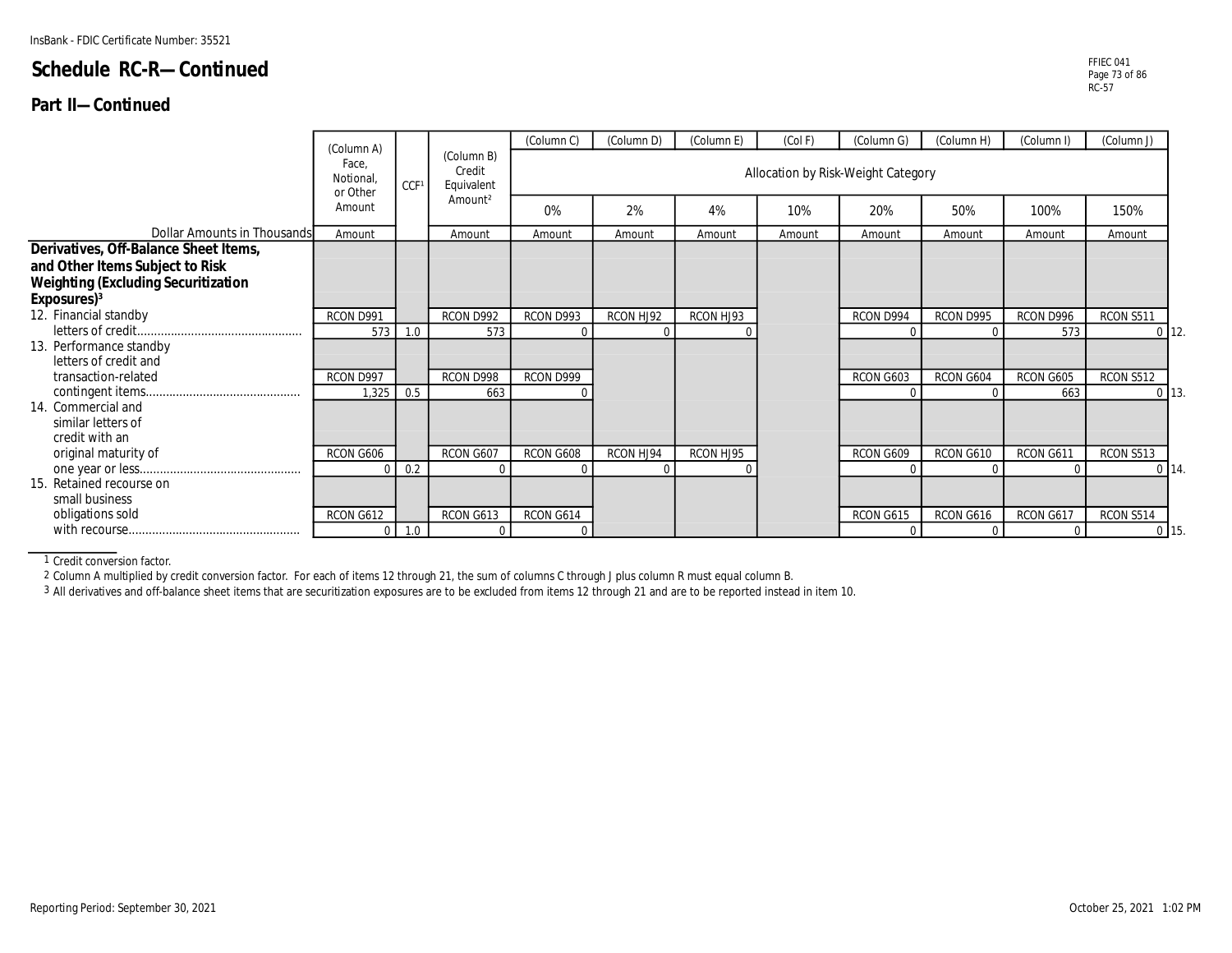#### **Part II—Continued**

|                                        |                                                    |                  |                                    | (Column C) | (Column D) | (Column E) | (Col F)   | (Column G)                         | (Column H)       | (Column I)       | (Column J) |           |
|----------------------------------------|----------------------------------------------------|------------------|------------------------------------|------------|------------|------------|-----------|------------------------------------|------------------|------------------|------------|-----------|
|                                        | (Column A)<br>Face.<br><b>Notional</b><br>or Other | CCF <sup>1</sup> | (Column B)<br>Credit<br>Equivalent |            |            |            |           | Allocation by Risk-Weight Category |                  |                  |            |           |
|                                        | Amount                                             |                  | Amount <sup>2</sup>                | 0%         | 2%         | 4%         | 10%       | 20%                                | 50%              | 100%             | 150%       |           |
| Dollar Amounts in Thousands            | Amount                                             |                  | Amount                             | Amount     | Amount     | Amount     | Amount    | Amount                             | Amount           | Amount           | Amount     |           |
| 16. Repo-style                         | RCON S515                                          |                  | RCON S516                          | RCON S517  | RCON S518  | RCON S519  |           | RCON S520                          | RCON S521        | <b>RCON S522</b> | RCON S523  |           |
|                                        |                                                    | 1.0              |                                    |            |            |            |           |                                    |                  |                  |            | $0\,16.$  |
| 17. All other off-balance              | RCON G618                                          |                  | RCON G619                          | RCON G620  |            |            |           | RCON G621                          | RCON G622        | RCON G623        | RCON S524  |           |
|                                        |                                                    | 1.0              |                                    |            |            |            |           |                                    |                  |                  |            | 0117.     |
| 18. Unused commitments (exclude unused |                                                    |                  |                                    |            |            |            |           |                                    |                  |                  |            |           |
| commitments to asset-backed commercial |                                                    |                  |                                    |            |            |            |           |                                    |                  |                  |            |           |
| paper conduits):                       |                                                    |                  |                                    |            |            |            |           |                                    |                  |                  |            |           |
| a. Original maturity                   | RCON S525                                          |                  | RCON S526                          | RCON S527  | RCON HJ96  | RCON HJ97  |           | RCON S528                          | RCON S529        | RCON S530        | RCON S531  |           |
|                                        | 33,276                                             | 0.2              | 6,655                              |            |            |            |           |                                    |                  | 6,655            |            | $0$ 18.a. |
| b. Original maturity exceeding         | RCON G624                                          |                  | RCON G625                          | RCON G626  | RCON HJ98  | RCON HJ99  |           | RCON G627                          | RCON G628        | RCON G629        | RCON S539  |           |
|                                        | 44,607                                             | 0.5              | 22,304                             |            |            |            |           |                                    |                  | 22,304           |            | $0$ 18.b. |
| 19. Unconditionally cancelable         | RCON S540                                          |                  | RCON S541                          |            |            |            |           |                                    |                  |                  |            |           |
|                                        |                                                    | 0.0              |                                    |            |            |            |           |                                    |                  |                  |            | 19.       |
|                                        |                                                    |                  | <b>RCON S542</b>                   | RCON S543  | RCON HK00  | RCON HK01  | RCON S544 | RCON S545                          | RCON S546        | RCON S547        | RCON S548  |           |
|                                        |                                                    |                  | 4,659                              | 1,071      |            |            |           |                                    | 3,588            |                  |            | $0$ 20.   |
|                                        |                                                    |                  | RCON S549                          | RCON S550  | RCON S551  | RCON S552  |           | RCON S554                          | <b>RCON S555</b> | RCON S556        | RCON S557  |           |
|                                        |                                                    |                  |                                    |            |            |            |           |                                    |                  |                  |            |           |

RCON H191 RCON H193 RCON H194 RCON H195 RCON H196 RCON H197

21. 21. Centrally cleared derivatives ........................... 0 0 0 0 0 0 0 0 22. Unsettled transactions

(failed trades) (4) ............................................. 0 0 0 0 0 0

1 Credit conversion factor.

2 For items 16 through 19, column A multiplied by credit conversion factor.

3 Includes securities purchased under agreements to resell (reverse repos), securities sold under agreements to repurchase (repos), securities borrowed, and securities lent.

4 For item 22, the sum of columns C through Q must equal column A.

22.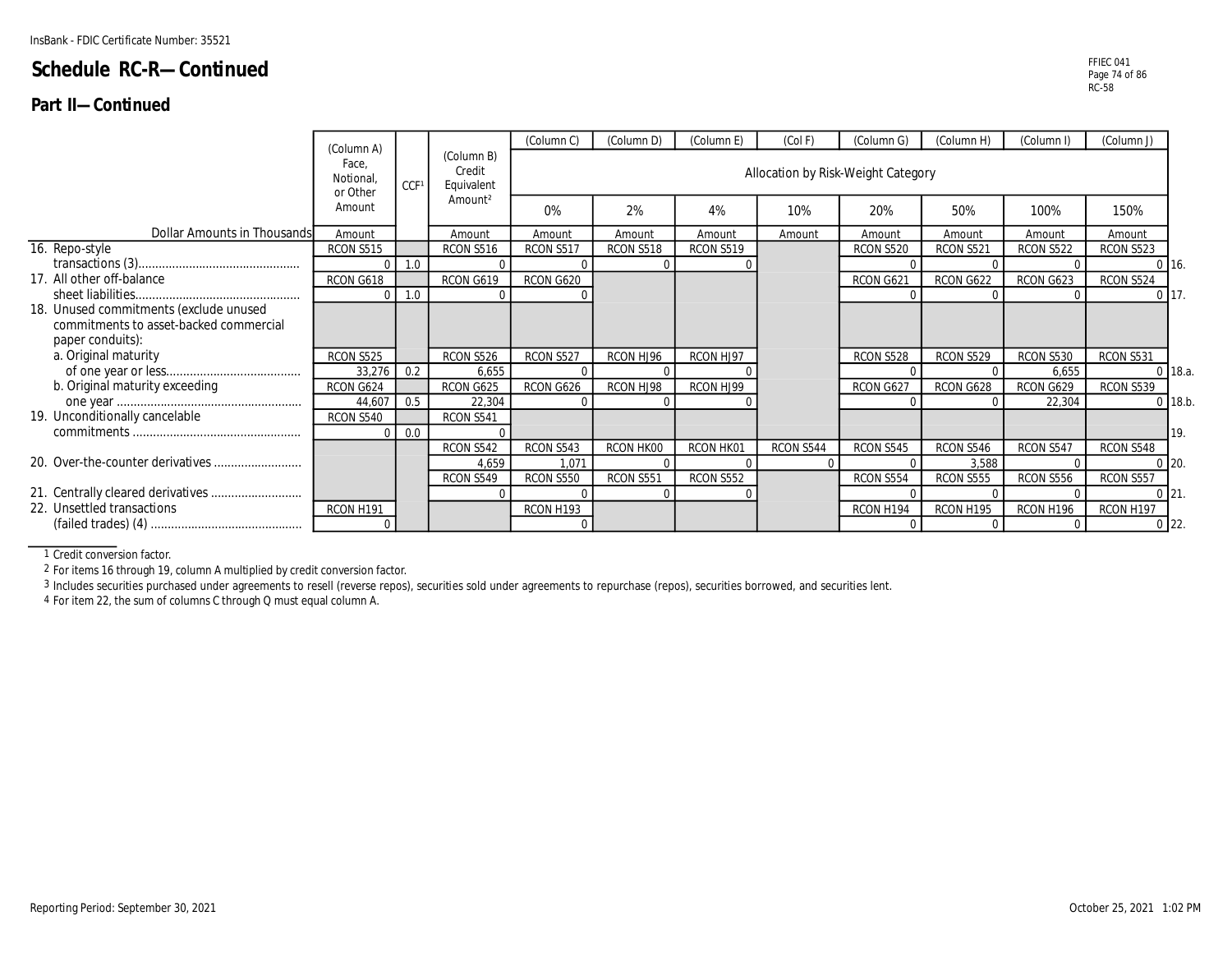**Part II—Continued**

|                                                                                                 | (Column O) | (Column P)                         | (Column Q)            | (Column R)                                                      | (Column S)                               |             |
|-------------------------------------------------------------------------------------------------|------------|------------------------------------|-----------------------|-----------------------------------------------------------------|------------------------------------------|-------------|
|                                                                                                 |            | Allocation by Risk-Weight Category |                       | Application of Other Risk-<br>Weighting Approaches <sup>1</sup> |                                          |             |
|                                                                                                 | 625%       | 937.5%                             | 1250%                 | Credit<br>Equivalent<br>Amount                                  | Risk-<br>Weighted<br><b>Asset Amount</b> |             |
| Dollar Amounts in Thousands                                                                     | Amount     | Amount                             | Amount                | Amount                                                          | Amount                                   |             |
|                                                                                                 |            |                                    |                       | RCON H301                                                       | RCON H302                                | $0$ 16.     |
|                                                                                                 |            |                                    |                       |                                                                 |                                          | 117.        |
| 18. Unused commitments (excludes unused commitments to asset-backed commercial paper conduits): |            |                                    |                       | RCON H303                                                       | RCON H304                                | $0$ 18.a.   |
|                                                                                                 |            |                                    |                       | RCON H307                                                       | RCON H308                                | $0$ 18.b.   |
|                                                                                                 |            |                                    |                       | RCON H309                                                       | RCON H310                                | <b>119.</b> |
|                                                                                                 |            |                                    |                       |                                                                 |                                          | $0$ 20.     |
|                                                                                                 |            |                                    |                       |                                                                 |                                          | 121.        |
|                                                                                                 | RCON H198  | RCON H199                          | RCON H <sub>200</sub> |                                                                 |                                          | 122.        |

1 Includes, for example, exposures collateralized by securitization exposures or mutual funds.

2 Includes securities purchased under agreements to resell (reverse repos), securities sold under agreements to repurchase (repos), securities borrowed, and securities lent.

3 For item 22, the sum of columns C through Q must equal column A.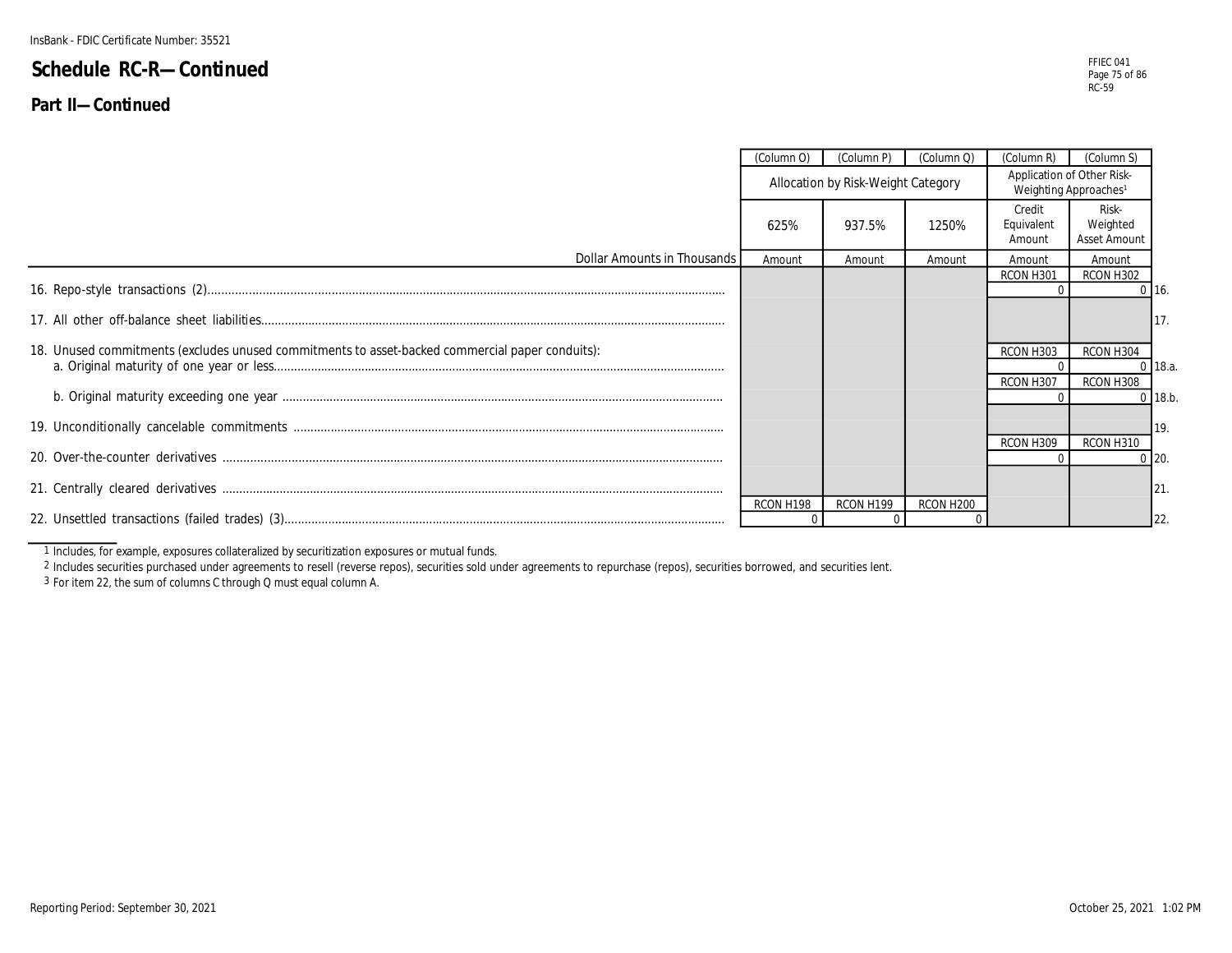#### **Part II—Continued**

|                                                                                                                                                                          | (Column C)     | (Column D) | (Column E) | (Column F)                         | (Column G)      | (Column H)      | (Column I)           | (Column J)            |    |
|--------------------------------------------------------------------------------------------------------------------------------------------------------------------------|----------------|------------|------------|------------------------------------|-----------------|-----------------|----------------------|-----------------------|----|
|                                                                                                                                                                          |                |            |            | Allocation by Risk-Weight Category |                 |                 |                      |                       |    |
|                                                                                                                                                                          | $0\%$          | 2%         | 4%         | 10%                                | 20%             | 50%             | 100%                 | 150%                  |    |
| Dollar Amounts in Thousands I                                                                                                                                            | Amount         | Amount     | Amount     | Amount                             | Amount          | Amount          | Amount               | Amount                |    |
| 23. Total assets, derivatives, off-balance<br>sheet items, and other items subject to<br>risk weighting by risk-weight category<br>(for each of columns C through P, sum |                |            |            |                                    |                 |                 |                      |                       |    |
| of items 11 through 22; for column Q,                                                                                                                                    | RCON G630      | RCON S558  | RCON S559  | RCON S560                          | RCON G631       | RCON G632       | RCON G633<br>543.495 | RCON S561<br>3,053 23 |    |
|                                                                                                                                                                          | 68,182<br>X 0% | X 2%       | X 4%       | X 10%                              | 45,929<br>X 20% | 56.471<br>X 50% | X 100%               | X 150%                | 24 |
| 25. Risk-weighted assets by risk-weight                                                                                                                                  |                |            |            |                                    |                 |                 |                      |                       |    |
| category (for each column, item 23                                                                                                                                       | RCON G634      | RCON S569  | RCON S570  | RCON S571                          | RCON G635       | RCON G636       | RCON G637            | RCON S572             |    |
|                                                                                                                                                                          |                |            |            |                                    | 9.186           | 28,236          | 543,495              | 4,580 25              |    |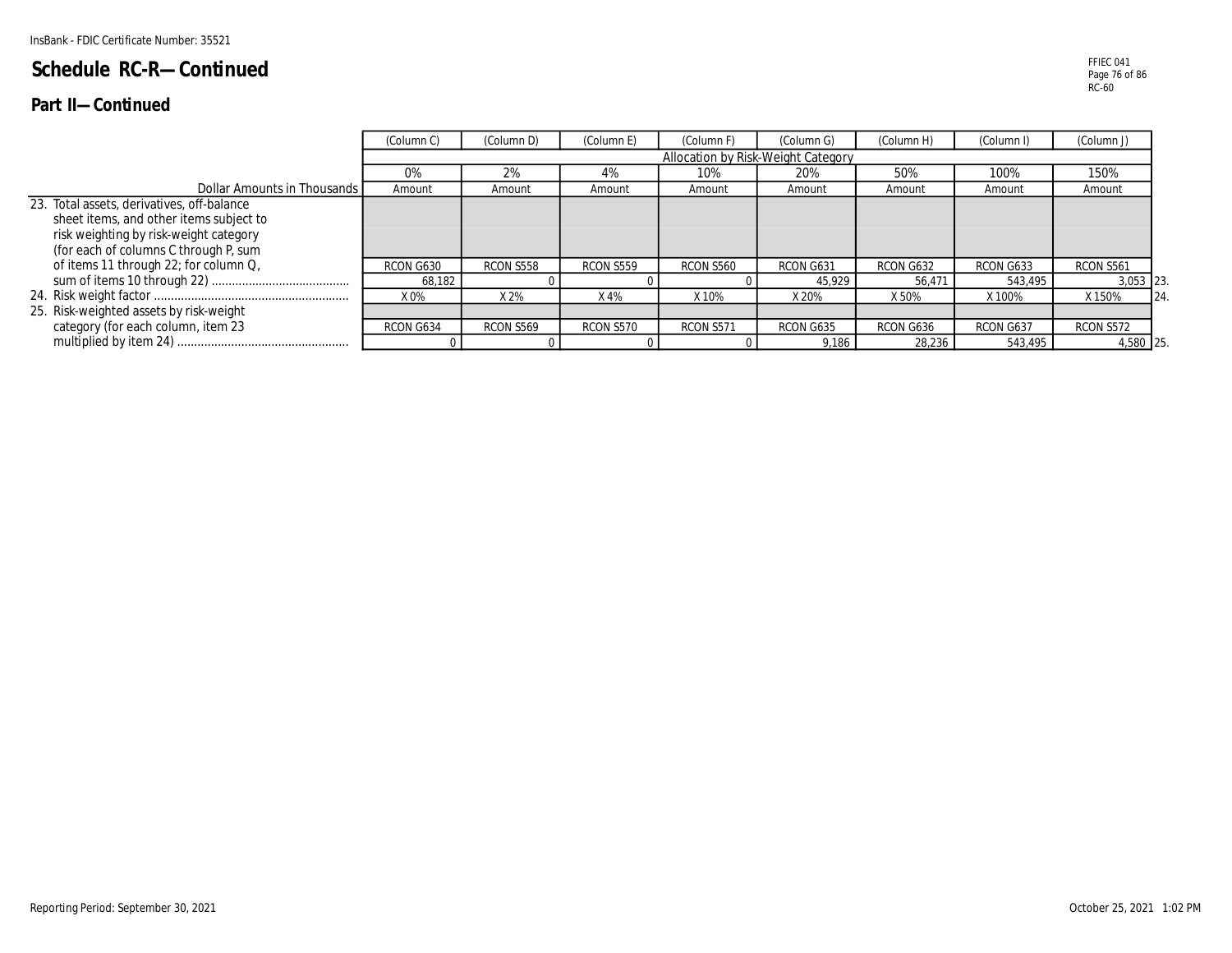#### **Part II—Continued**

| (Column Q)<br>(Column M)<br>(Column O)<br>(Column K)<br>'Column L<br>(Column P)<br>(Column N)<br>Allocation by Risk-Weight Category<br>250%<br>300%<br>937.5%<br>1250%<br>625%<br>400%<br>600%<br>Dollar Amounts in Thousands<br>Amount<br>Amount<br>Amount<br>Amount<br>Amount<br>Amount<br>Amount<br>sheet items, and other items subject to<br>risk weighting by risk-weight category<br>(for each of columns C through P, sum<br>of items 11 through 22; for column Q,<br><b>RCON S562</b><br>RCON S563<br>RCON S564<br>RCON S565<br>RCON S566<br>RCON S567<br>RCON S568<br>0 <sup>23</sup><br>X 250%<br>X 625%<br>X 300%<br>X400%<br>X 600%<br>X937.5%<br>X 1250%<br>category (for each column, item 23<br>RCON S573<br>RCON S574<br>RCON S575<br>RCON S576<br>RCON S577<br>RCON S578<br>RCON S579<br>0 <sub>25</sub> |                                            |  |  |  |  |    |
|----------------------------------------------------------------------------------------------------------------------------------------------------------------------------------------------------------------------------------------------------------------------------------------------------------------------------------------------------------------------------------------------------------------------------------------------------------------------------------------------------------------------------------------------------------------------------------------------------------------------------------------------------------------------------------------------------------------------------------------------------------------------------------------------------------------------------|--------------------------------------------|--|--|--|--|----|
|                                                                                                                                                                                                                                                                                                                                                                                                                                                                                                                                                                                                                                                                                                                                                                                                                            |                                            |  |  |  |  |    |
|                                                                                                                                                                                                                                                                                                                                                                                                                                                                                                                                                                                                                                                                                                                                                                                                                            |                                            |  |  |  |  |    |
|                                                                                                                                                                                                                                                                                                                                                                                                                                                                                                                                                                                                                                                                                                                                                                                                                            |                                            |  |  |  |  |    |
|                                                                                                                                                                                                                                                                                                                                                                                                                                                                                                                                                                                                                                                                                                                                                                                                                            |                                            |  |  |  |  |    |
|                                                                                                                                                                                                                                                                                                                                                                                                                                                                                                                                                                                                                                                                                                                                                                                                                            | 23. Total assets, derivatives, off-balance |  |  |  |  |    |
|                                                                                                                                                                                                                                                                                                                                                                                                                                                                                                                                                                                                                                                                                                                                                                                                                            |                                            |  |  |  |  |    |
|                                                                                                                                                                                                                                                                                                                                                                                                                                                                                                                                                                                                                                                                                                                                                                                                                            |                                            |  |  |  |  | 24 |
|                                                                                                                                                                                                                                                                                                                                                                                                                                                                                                                                                                                                                                                                                                                                                                                                                            | 25. Risk-weighted assets by risk-weight    |  |  |  |  |    |
|                                                                                                                                                                                                                                                                                                                                                                                                                                                                                                                                                                                                                                                                                                                                                                                                                            |                                            |  |  |  |  |    |
|                                                                                                                                                                                                                                                                                                                                                                                                                                                                                                                                                                                                                                                                                                                                                                                                                            |                                            |  |  |  |  |    |

| Dollar Amounts in Thousands RCON |      | Amount      |            |
|----------------------------------|------|-------------|------------|
|                                  | S580 | 585,497 26. |            |
|                                  |      |             |            |
|                                  | B704 | 585,497 28. |            |
|                                  |      | 257 29.     |            |
|                                  |      |             | $0 \, 30.$ |
|                                  |      | 585,240 31. |            |

1 For institutions that have adopted ASU 2016-13, the risk-weighted assets base reported in item 26 is for purposes of calculating the adjusted allowances for credit losses (AACL) 1.25 percent threshold.

2 Sum of items 2.b through 20, column S; items 9.a, 9.b, 9.c, 9.d, and 10, columns T and U; item 25, columns C through Q; and item 27 (if applicable).

3 For institutions that have adopted ASU 2016-13, the risk-weighted assets reported in item 28 represents the amount of risk-weighted assets before deductions for excess AACL and allocated transfer risk reserve.

4 Institutions that have adopted ASU 2016-13 should report the excess AACL.

5 Institutions that have adopted ASU 2016-13 and have elected to apply the 3-year or the 5-year 2020 CECL transition provision should subtract the applicable portion of the AACL transitional amount or the modified AACL transitional amount, respectively, from the AACL, as defined in the regulatory capital rule, before determining the amount of excess AACL.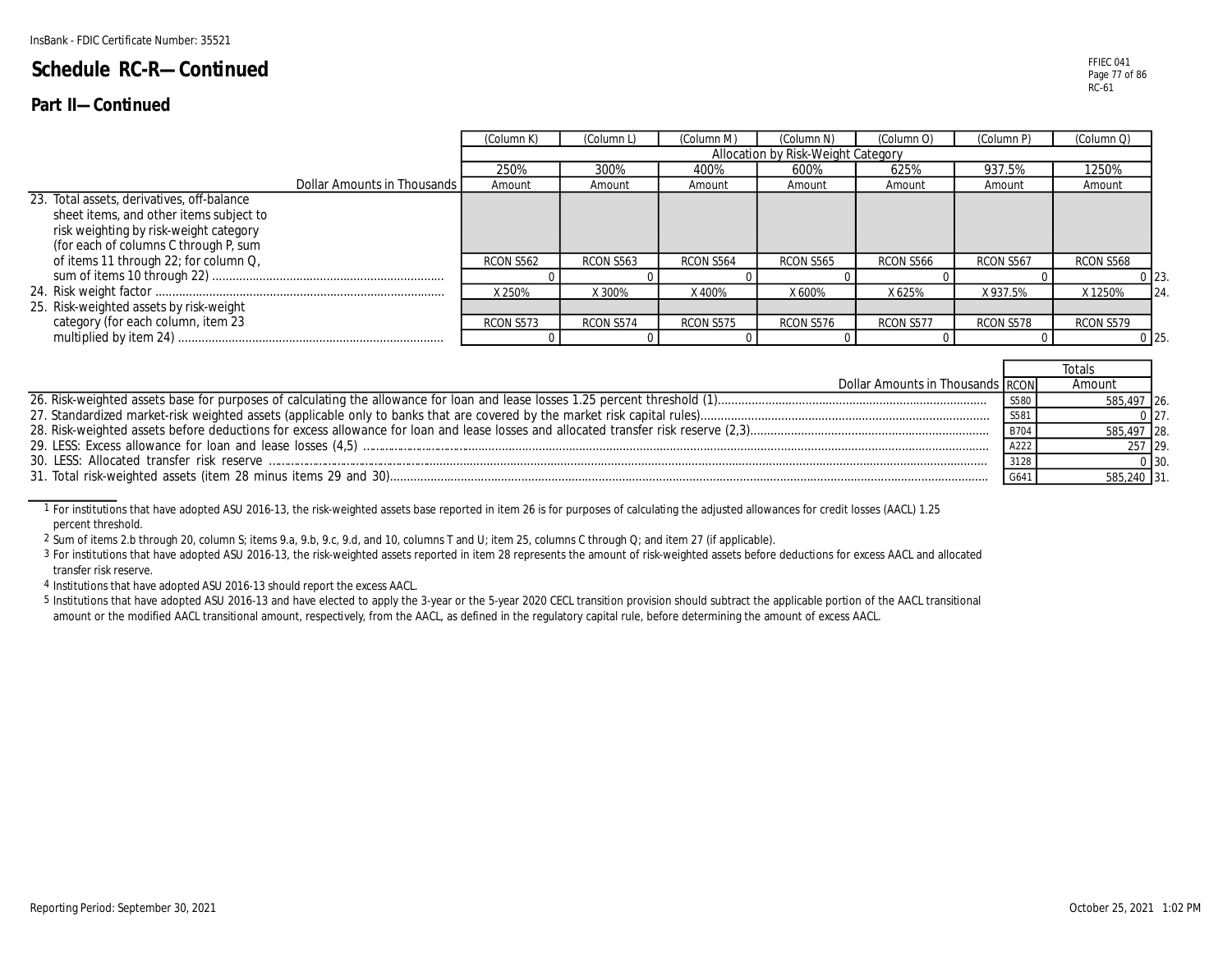#### **Part II—Continued**

#### **Memoranda**

|                                                               | DOIIS<br>Amount:<br>l noi                                                      | anas i RCO | Amour |      |
|---------------------------------------------------------------|--------------------------------------------------------------------------------|------------|-------|------|
| Jurrent<br>derivative<br>. exposure<br>. across all<br>tedit: | <sup>1</sup> rules<br>A hy the rule<br>qulato<br>covered<br>contrac<br>`apıtal | ، 004 -    | 3.04. | ′IM∴ |

|                                                                          |      |                  |                  | With a remaining maturity of |             |                 |
|--------------------------------------------------------------------------|------|------------------|------------------|------------------------------|-------------|-----------------|
|                                                                          |      | (Column A)       | (Column B)       |                              |             | (Column C)      |
|                                                                          |      | One year or less |                  | Over one year                |             | Over five years |
|                                                                          |      |                  |                  | through five years           |             |                 |
| Dollar Amounts in Thousands RCON                                         |      | Amount           | <b>RCON</b>      | Amount                       | <b>RCON</b> | Amount          |
| Notional principal amounts of over-the-counter derivative contracts:     |      |                  |                  |                              |             |                 |
|                                                                          | S582 |                  | S583             | 222.312                      | S584        | 33,379 M.2.a.   |
|                                                                          | S585 |                  | 0 S586           |                              | S587        | $0$ M.2.b.      |
|                                                                          | S588 |                  | 0.5589           |                              | S590        | $0$ M.2.c.      |
|                                                                          | S591 |                  | S592             |                              | S593        | $0$ M.2.d.      |
|                                                                          | S594 |                  | 0 S595           |                              | S596        | 0 M.2.e.        |
|                                                                          | S597 |                  | 0 S598           |                              | S599        | $0$ M.2.f.      |
|                                                                          | S600 |                  | 0 <sup>560</sup> |                              | S602        | $0$ M.2.g.      |
| 3. Notional principal amounts of centrally cleared derivative contracts: |      |                  |                  |                              |             |                 |
|                                                                          | S603 |                  | S604             |                              | S605        | $0 \,$ M.3.a.   |
|                                                                          | S606 |                  | $0$ S60          |                              | S608        | $0$ M.3.b.      |
|                                                                          | S609 |                  | S610             |                              | S61'        | 0 M.3.c.        |
|                                                                          | S612 |                  | 0 S613           |                              | 0.5614      | $0$ M.3.d.      |
|                                                                          | S615 |                  | 0.5616           |                              | S617        | 0 M.3.e.        |
|                                                                          | S618 |                  | 0 S619           |                              | S620        | $0$ M.3.f.      |
|                                                                          | S621 |                  | 0.5622           |                              | S623        | $0$ M.3.g.      |

|                                                                                  | Dollar Amounts in Thousands RCON |  |  |
|----------------------------------------------------------------------------------|----------------------------------|--|--|
| Amount of allowances for credit losses on purchased credit-deteriorated assets:1 |                                  |  |  |
|                                                                                  |                                  |  |  |
| . Held-to-maturity debt securities.                                              |                                  |  |  |
| . Other financial assets measured at amortized cost                              |                                  |  |  |

1 Memorandum items 4.a through 4.c should be completed only by institutions that have adopted ASU 2016-13.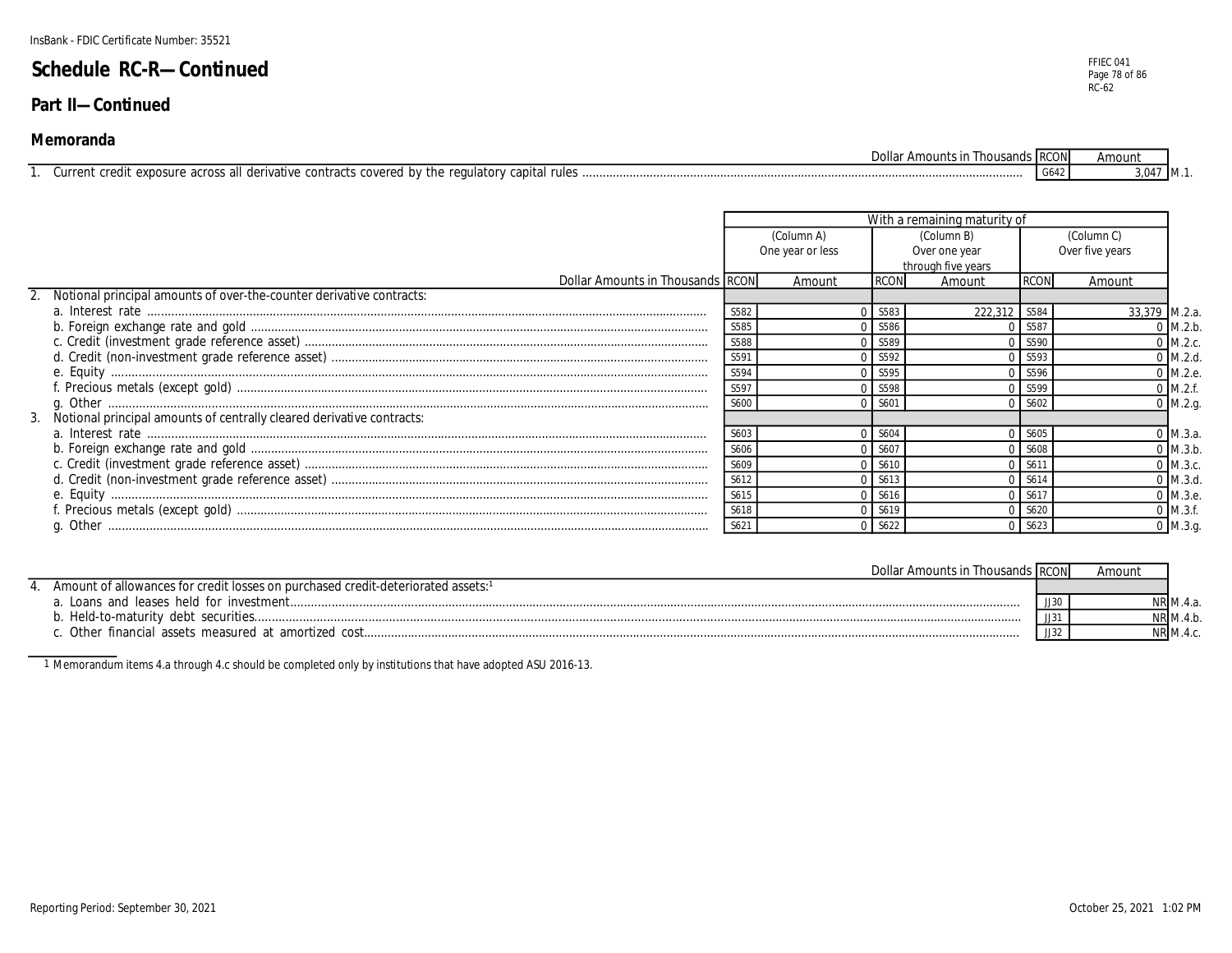# **Schedule RC-S—Servicing, Securitization, and Asset Sale Activities**

| FFIFC 041     |
|---------------|
| Page 79 of 86 |
| RC-63         |

|                                                                                                                                                                                                                                                     |                     | (Column A)<br>1-4 Family<br>Residential<br>Loans |             | (Columns B - F)<br>Not applicable | (Column G)<br>All Other Loans,<br>All Leases, and<br>All other Assets<br><b>RCON</b><br>Amount |       |                               |
|-----------------------------------------------------------------------------------------------------------------------------------------------------------------------------------------------------------------------------------------------------|---------------------|--------------------------------------------------|-------------|-----------------------------------|------------------------------------------------------------------------------------------------|-------|-------------------------------|
| Dollar Amounts in Thousands RCON<br><b>Bank Securitization Activities</b>                                                                                                                                                                           |                     | Amount                                           | <b>RCON</b> | Amount                            |                                                                                                |       |                               |
| 1. Outstanding principal balance of assets sold and securitized<br>by the reporting bank with servicing retained or with recourse                                                                                                                   | B705                | $\Omega$                                         |             |                                   | B711                                                                                           | 0     |                               |
| 2. Maximum amount of credit exposure arising from recourse<br>or other seller-provided credit enhancements provided to                                                                                                                              |                     |                                                  |             |                                   |                                                                                                |       | $\overline{1}$ .              |
| 3. Not applicable<br>4. Past due loan amounts included in item 1:                                                                                                                                                                                   | HU09                | $\mathbf{0}$                                     |             |                                   | <b>HU15</b>                                                                                    |       | $0\vert 2.$                   |
| 5. Charge-offs and recoveries on assets sold and securitized with                                                                                                                                                                                   | B733<br><b>B740</b> | 0<br>$\Omega$                                    |             |                                   | B739<br>B746                                                                                   |       | $0 \, 4.a.$<br>$0 \quad 4.b.$ |
| servicing retained or with recourse or other seller-provided<br>credit enhancements<br>(calendar year-to-date):                                                                                                                                     | RIAD                |                                                  |             |                                   | <b>RIAD</b>                                                                                    |       |                               |
|                                                                                                                                                                                                                                                     | B747                | 0                                                |             |                                   | B753                                                                                           |       | $0$ 5.a.                      |
|                                                                                                                                                                                                                                                     | B754                | $\Omega$                                         |             |                                   | B760                                                                                           |       | $0\,5.b.$                     |
| Item 6 is to be completed by banks with \$10 billion or more<br>total assets <sup>1</sup><br>7. and 8. Not applicable                                                                                                                               |                     |                                                  |             |                                   | <b>RCON</b><br><b>HU19</b>                                                                     | NR 6. |                               |
| For Securitization Facilities Sponsored By or Otherwise<br><b>Established By Other Institutions</b>                                                                                                                                                 |                     |                                                  |             |                                   |                                                                                                |       |                               |
| 9. Maximum amount of credit exposure arising from credit<br>enhancements provided by the reporting bank to other<br>institutions' securitization structures in the form of standby<br>letters of credit, purchased subordinated securities, and     | <b>RCON</b><br>B776 | $\Omega$                                         |             |                                   | B782                                                                                           |       | 0 <sub>9</sub>                |
| Item 10 is to be completed by banks with \$10 billion or<br>more in total assets 1                                                                                                                                                                  |                     |                                                  |             |                                   |                                                                                                |       |                               |
| 10. Reporting bank's unused commitments to provide liquidity                                                                                                                                                                                        | B783                | <b>NR</b>                                        |             |                                   | B789                                                                                           |       | NR 10.                        |
| <b>Bank Asset Sales</b>                                                                                                                                                                                                                             |                     |                                                  |             |                                   |                                                                                                |       |                               |
| 11. Assets sold with recourse or other seller-provided credit<br>enhancements and not securitized by the reporting bank<br>12. Maximum amount of credit exposure arising from recourse<br>or other seller- provided credit enhancements provided to | B790                | $\Omega$                                         |             |                                   | B796                                                                                           |       | $0 \mid 11.$                  |
|                                                                                                                                                                                                                                                     | B797                | $\mathbf{0}$                                     |             |                                   | <b>B803</b>                                                                                    |       | $0$ 12.                       |

**1 For the \$10 billion asset-size test for report dates through December 31, 2021, an institution may use the lesser of the total assets reported in its Report of Condition as of December 31, 2019, or June 30, 2020.**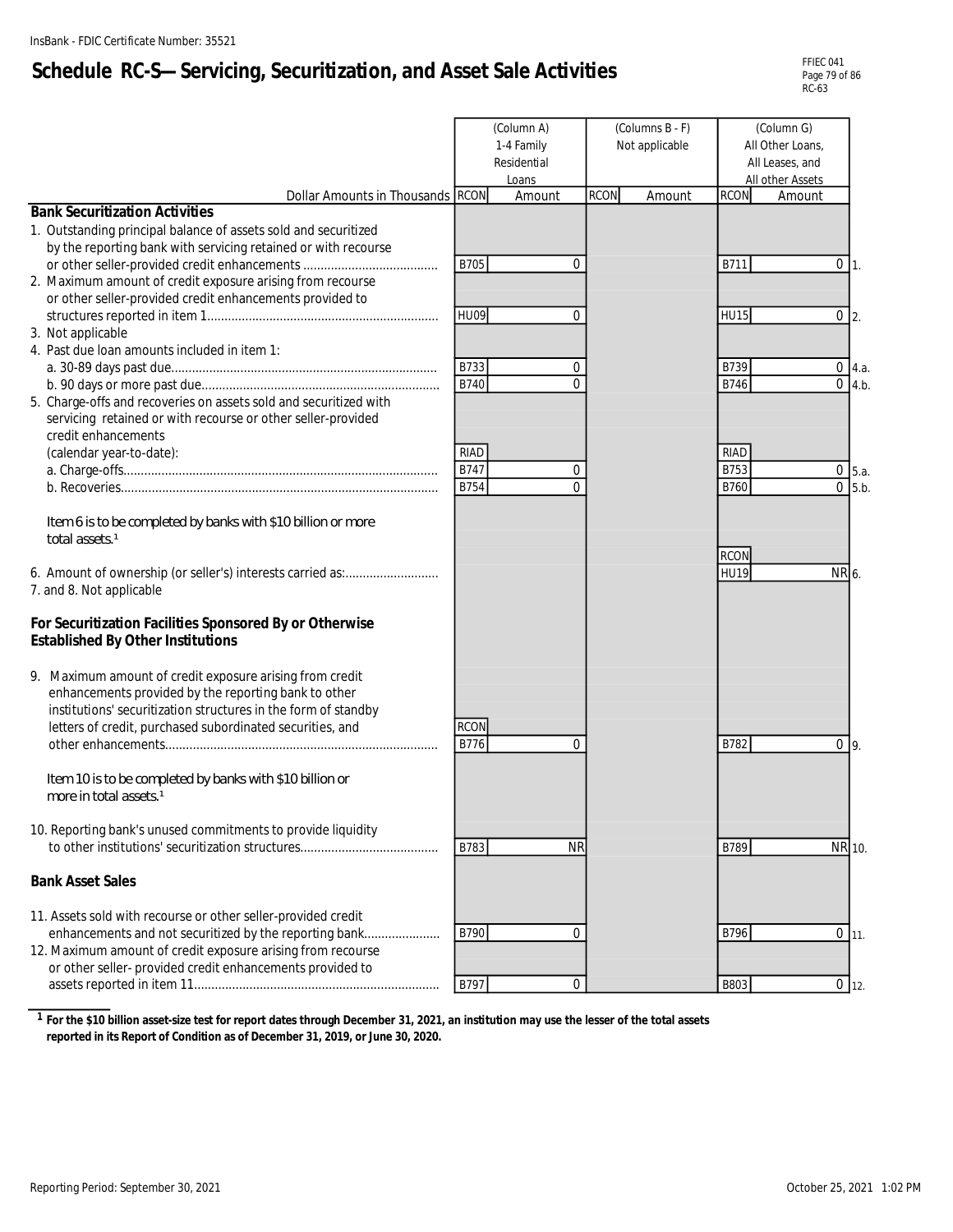**Memoranda**

## **Schedule RC-S—Continued**

|                                                                                                               | Dollar Amounts in Thousands RCON | Amount     |
|---------------------------------------------------------------------------------------------------------------|----------------------------------|------------|
| 1. Not applicable                                                                                             |                                  |            |
| 2. Outstanding principal balance of assets serviced for others (includes participations serviced for others): |                                  |            |
| a. Closed-end 1-4 family residential mortgages serviced with recourse or other                                |                                  |            |
|                                                                                                               | B804                             | M.2.a.     |
| b. Closed-end 1-4 family residential mortgages serviced with no recourse or other                             |                                  |            |
|                                                                                                               | B805                             | $0$ M.2.b. |
|                                                                                                               | A591                             | $0$ M.2.c. |
| d. 1-4 family residential mortgages serviced for others that are in process of foreclosure at                 |                                  |            |
|                                                                                                               | F699                             | $0$ M.2.d. |
| Memorandum item 3 is to be completed by banks with \$10 billion or more in total assets <sup>2</sup>          |                                  |            |
| 3. Asset-backed commercial paper conduits:                                                                    |                                  |            |
| a. Maximum amount of credit exposure arising from credit enhancements provided to conduit                     |                                  |            |
| structures in the form of standby letters of credit, subordinated securities, and other                       |                                  |            |
| enhancements:                                                                                                 |                                  |            |
| (1) Conduits sponsored by the bank, a bank affiliate, or the bank's holding company.                          | <b>B806</b>                      | NR M.3.a1. |
| (2) Conduits sponsored by other unrelated institutions                                                        | B807                             | NR M.3.a2. |
| b. Unused commitments to provide liquidity to conduit structures:                                             |                                  |            |
|                                                                                                               | <b>B808</b>                      | NR M.3.b1. |
|                                                                                                               | B809                             | NR M.3.b2. |
| 4. Outstanding credit card fees and finance charges included in Schedule RC-S, item 1, column G (2,3)         | C407                             | $0$ M.4.   |

**2 For the \$10 billion asset-size test for report dates through December 31, 2021, an institution may use the lesser of the total assets reported in its Report of Condition as of December 31, 2019, or June 30, 2020.**

<sup>1</sup> Memorandum item 2.c is to be completed if the principal balance of other financial assets serviced for others is more than \$10 million.

<sup>3</sup> Memorandum item 4 is to be completed by banks with \$10 billion or more in total assets that (1) together with affiliated institutions, have outstanding credit card receivables (as defined in the instructions) that exceed \$500 million as of the report date, or (2) are credit card specialty banks as defined for Uniform Bank Performance Report purposes.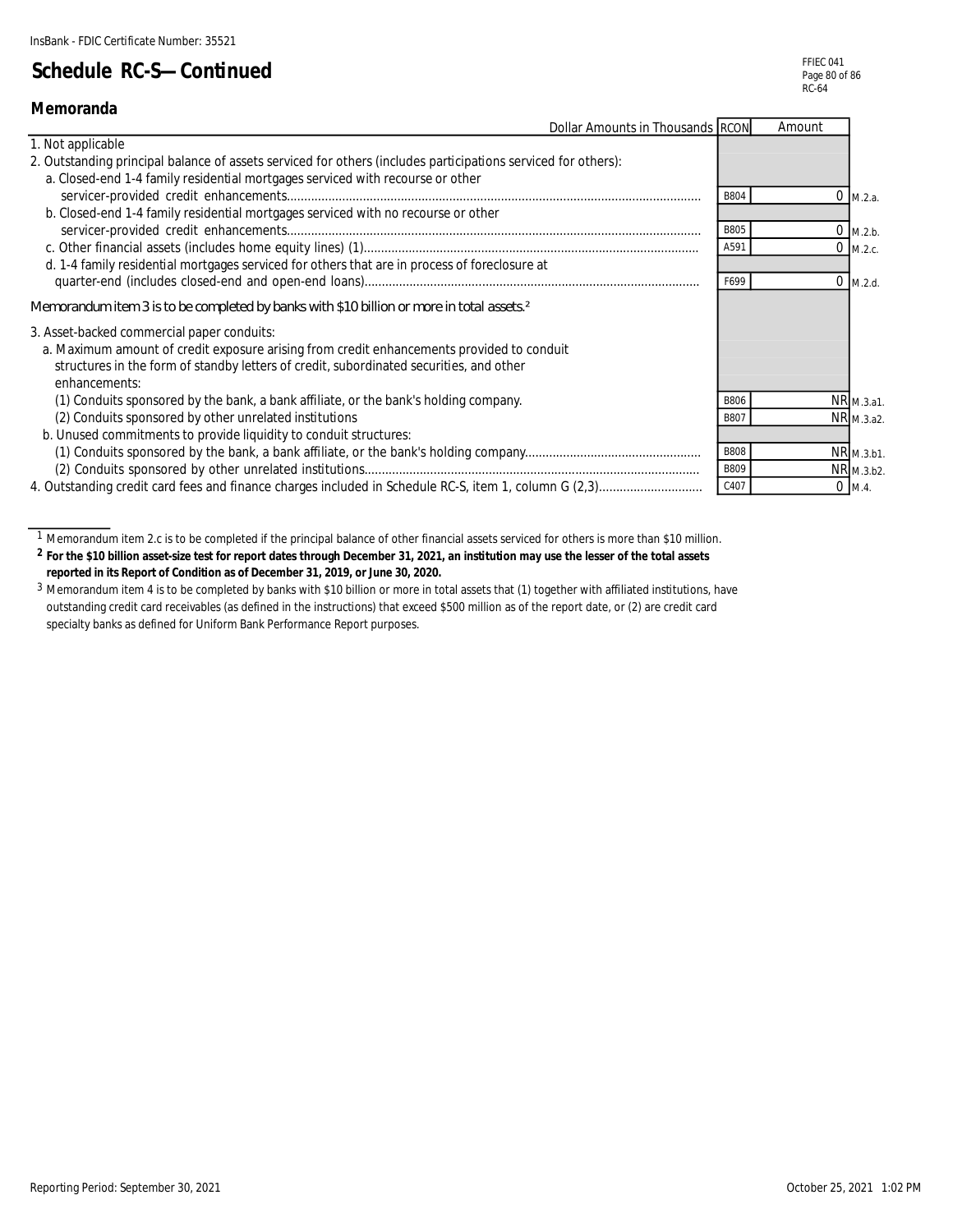# **Schedule RC-T—Fiduciary and Related Services**

|                                                                                                    | <b>RCON</b> | YES / NO |                  |
|----------------------------------------------------------------------------------------------------|-------------|----------|------------------|
|                                                                                                    | A345        | NO.      |                  |
|                                                                                                    | A346        | NO       | $\overline{2}$ . |
| 3. Does the institution have any fiduciary or related activity (in the form of assets or accounts) |             |          |                  |
|                                                                                                    | B867        | NO.      |                  |

If the answer to item 3 is "YES," complete the applicable items of Schedule RC-T, as follows:

Institutions with total fiduciary assets (item 10, sum of columns A and B) greater than \$250 million (as of the preceding December 31) or with gross fiduciary and related services income greater than 10% of revenue (net interest income plus noninterest income) for the preceding calendar year must complete:

- Items 4 through 22 and Memorandum item 3 quarterly,
- Items 23 through 26 annually with the December report, and
- Memorandum items 1, 2, and 4 annually with the December report.

Institutions with total fiduciary assets (item 10, sum of columns A and B) less than or equal to \$250 million (as of the preceding December 31) that do not meet the fiduciary income test for quarterly reporting must complete:

- Items 4 through 13 annually with the December report, and
- Memorandum items 1 through 3 annually with the December report.
- Institutions with total fiduciary assets greater than \$100 million but less than or equal to \$250 million (as of the preceding December 31) that do not meet the fiduciary income test for quarterly reporting must also complete Memorandum item 4 annually with the December report.

|                                     | (Column A)       | (Column B)  | (Column C) | (Column D)  |  |
|-------------------------------------|------------------|-------------|------------|-------------|--|
|                                     | Managed          | Non-Managed | Number of  | Number of   |  |
|                                     | Assets           | Assets      | Managed    | Non-Managed |  |
|                                     |                  |             | Accounts   | Accounts    |  |
| Dollar Amounts in Thousands         | Amount           | Amount      | Number     | Number      |  |
| <b>Fiduciary and Related Assets</b> | RCON B868        | RCON B869   | RCON B870  | RCON B871   |  |
|                                     | <b>NR</b>        | <b>NR</b>   | <b>NR</b>  | NR 4.       |  |
| 5. Employee benefit and retirement- |                  |             |            |             |  |
| related trust and agency accounts:  |                  |             |            |             |  |
| a. Employee benefit - defined       | RCON B872        | RCON B873   | RCON B874  | RCON B875   |  |
|                                     | <b>NR</b>        | <b>NR</b>   | <b>NR</b>  | NR 5.a.     |  |
| b. Employee benefit - defined       | RCON B876        | RCON B877   | RCON B878  | RCON B879   |  |
|                                     | <b>NR</b>        | <b>NR</b>   | <b>NR</b>  | NR 5.b.     |  |
| c. Other employee benefit and       | RCON B880        | RCON B881   | RCON B882  | RCON B883   |  |
|                                     | <b>NR</b>        | <b>NR</b>   | <b>NR</b>  | NR 5.c.     |  |
|                                     | RCON B884        | RCON B885   | RCON C001  | RCON C002   |  |
|                                     | <b>NR</b>        | <b>NR</b>   | <b>NR</b>  | NR 6.       |  |
| 7. Investment management and        | RCON B886        | RCON J253   | RCON B888  | RCON J254   |  |
|                                     | <b>NR</b>        | <b>NR</b>   | <b>NR</b>  | NR 7.       |  |
| 8. Foundation and endowment trust   | <b>RCON J255</b> | RCON J256   | RCON J257  | RCON J258   |  |
| and agency accounts                 | <b>NR</b>        | <b>NR</b>   | <b>NR</b>  | NR 8.       |  |
|                                     | RCON B890        | RCON B891   | RCON B892  | RCON B893   |  |
|                                     | <b>NR</b>        | <b>NR</b>   | <b>NR</b>  | NR 9.       |  |
| 10. Total fiduciary accounts        | RCON B894        | RCON B895   | RCON B896  | RCON B897   |  |
|                                     | <b>NR</b>        | <b>NR</b>   | <b>NR</b>  | NR 10.      |  |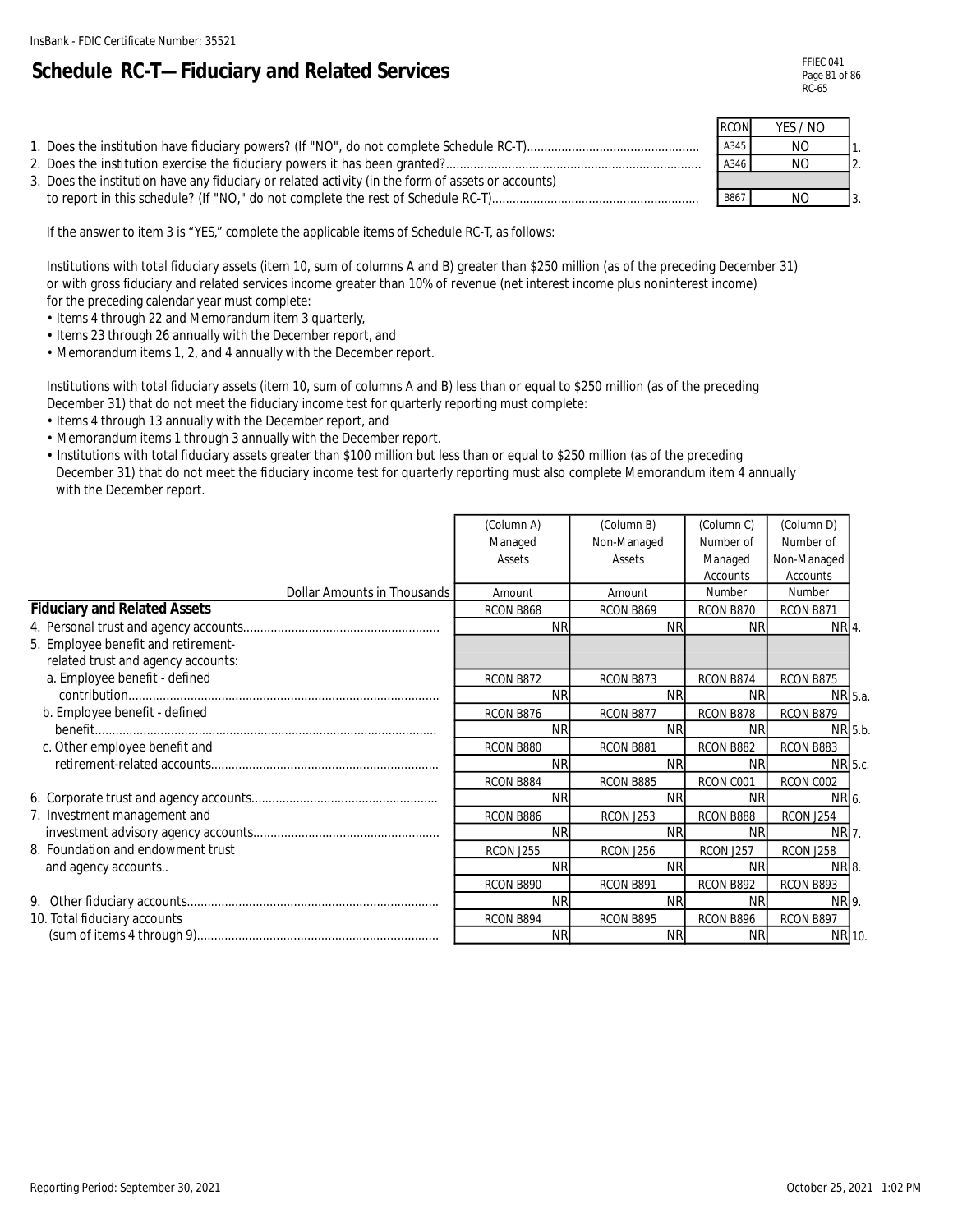|                                     | (Column A)<br>(Column B) |                  | (Column C)       | (Column D)       |  |
|-------------------------------------|--------------------------|------------------|------------------|------------------|--|
|                                     | Managed                  | Non-Managed      | Number of        | Number of        |  |
|                                     | Assets                   | Assets           | Managed          | Non-Managed      |  |
|                                     |                          |                  | Accounts         | Accounts         |  |
| Dollar Amounts in Thousands         | Amount                   | Amount           | Number           | Number           |  |
|                                     |                          | RCON B898        |                  | RCON B899        |  |
|                                     |                          | <b>NR</b>        |                  | NR 11.           |  |
| 12. Not applicable                  |                          |                  |                  |                  |  |
| 13. Individual Retirement Accounts, |                          |                  |                  |                  |  |
| Health Savings Accounts, and other  |                          |                  |                  |                  |  |
| similar accounts (included in       | <b>RCON J259</b>         | <b>RCON J260</b> | <b>RCON J261</b> | <b>RCON J262</b> |  |
|                                     | ΝR                       | <b>NR</b>        | NR               | NR 13.           |  |

| <b>Dollar Amounts in Thousands RIAD</b>                                            |             | Amount    |          |
|------------------------------------------------------------------------------------|-------------|-----------|----------|
| <b>Fiduciary and Related Services Income</b>                                       |             |           |          |
|                                                                                    | <b>B904</b> | NR.       | 14       |
| 15. Employee benefit and retirement-related trust and agency accounts:             |             |           |          |
|                                                                                    | B905        | <b>NR</b> | 15.a.    |
|                                                                                    | <b>B906</b> | NR.       | 15.b.    |
|                                                                                    | B907        |           | NR 15.c. |
|                                                                                    | A479        | <b>NR</b> | 16.      |
|                                                                                    | J315        | <b>NR</b> | 17.      |
|                                                                                    | J316        | NR.       | 18.      |
|                                                                                    | A480        | NR.       | 19.      |
|                                                                                    | <b>B909</b> | NR.       | 20.      |
|                                                                                    | B910        |           | NR 21    |
| 22. Total gross fiduciary and related services income (sum of items 14 through 21) |             |           |          |
|                                                                                    | 4070        |           | NR 22.   |
|                                                                                    | C058        |           | NR 23.   |
|                                                                                    | A488        |           | NR 24.   |
|                                                                                    | B911        | <b>NR</b> | 25       |
|                                                                                    | A491        | NR.       | 26       |

|                                               | (Column A)                                 |                   | (Column B)         |                  | (Column C)     |             |  |
|-----------------------------------------------|--------------------------------------------|-------------------|--------------------|------------------|----------------|-------------|--|
|                                               | Employee Benefit and<br>Personal Trust and |                   | All Other Accounts |                  |                |             |  |
|                                               |                                            | Agency and        | Retirement-Related |                  |                |             |  |
|                                               |                                            | Investment        |                    | Trust and Agency |                |             |  |
|                                               |                                            | Management Agency |                    | Accounts         |                |             |  |
| Memoranda                                     |                                            | Accounts          |                    |                  |                |             |  |
| Dollar Amounts in Thousands RCON              |                                            | Amount            | <b>RCON</b>        | Amount           | <b>RCON</b>    | Amount      |  |
| 1. Managed assets held in fiduciary accounts: |                                            |                   |                    |                  |                |             |  |
|                                               | J263                                       | <b>NR</b>         | J264               | <b>NR</b>        | J265           | NR M.1.a.   |  |
|                                               | J266                                       | NR.               | J267               | <b>NR</b>        | J268           | NR M.1.b.   |  |
| c. U.S. Treasury and U.S. Government          |                                            |                   |                    |                  |                |             |  |
|                                               | J269                                       |                   | <b>NR</b> J270     |                  | NR J271        | NR M.1.c.   |  |
|                                               | J272                                       | NR.               | J273               |                  | <b>NR</b> J274 | NR M.1.d.   |  |
|                                               | J275                                       |                   | NR J276            |                  | <b>NR</b> J277 | NR M.1.e.   |  |
|                                               | J278                                       | <b>NR</b>         | J279               |                  | <b>NR</b> J280 | NR M.1.f.   |  |
|                                               | J281                                       | NR.               | J282               | <b>NR</b>        | J283           | NR M.1.g.   |  |
| h. Common trust funds and collective          |                                            |                   |                    |                  |                |             |  |
|                                               | J284                                       | <b>NR</b>         | J285               |                  | <b>NR</b> J286 | NR M.1.h.   |  |
|                                               | J287                                       | <b>NR</b>         | J288               | <b>NR</b>        | J289           | NR M.1.i.   |  |
|                                               | J290                                       | NR.               | J291               | <b>NR</b>        | J292           | $NR$ M.1.j. |  |
| k. Investments in unregistered funds and      |                                            |                   |                    |                  |                |             |  |
|                                               | J293                                       |                   | <b>NR</b> J294     |                  | <b>NR</b> J295 | NR M.1.k.   |  |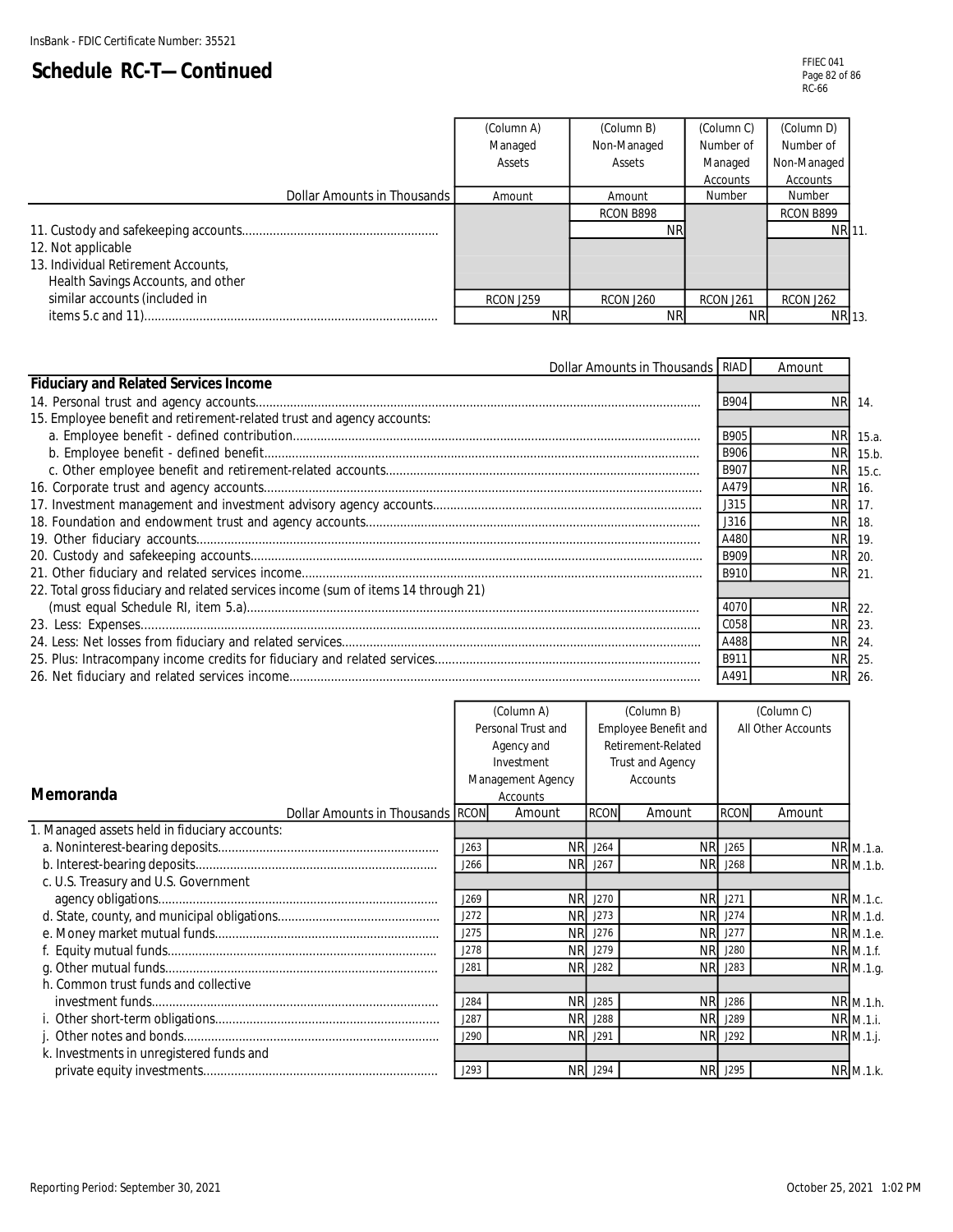| Memoranda-Continued                                                                                                   |             |                                  |                      |                         |                |                     |  |  |
|-----------------------------------------------------------------------------------------------------------------------|-------------|----------------------------------|----------------------|-------------------------|----------------|---------------------|--|--|
|                                                                                                                       |             | (Column A)                       |                      | (Column B)              | (Column C)     |                     |  |  |
|                                                                                                                       |             | Personal Trust and               | Employee Benefit and |                         |                | All Other Accounts  |  |  |
|                                                                                                                       |             | Agency and                       |                      | Retirement-Related      |                |                     |  |  |
|                                                                                                                       |             | Investment                       |                      | Trust and Agency        |                |                     |  |  |
|                                                                                                                       |             | Management Agency                |                      | Accounts                |                |                     |  |  |
|                                                                                                                       |             | Accounts                         |                      |                         |                |                     |  |  |
| Dollar Amounts in Thousands RCON                                                                                      |             | Amount                           | <b>RCON</b>          | Amount                  | <b>RCON</b>    | Amount              |  |  |
|                                                                                                                       | J296        | <b>NR</b>                        | J297                 | <b>NR</b>               | J298           | NR M.1.I.           |  |  |
|                                                                                                                       | J299        | <b>NR</b>                        | J300                 | <b>NR</b>               | J301           | NR M.1.m.           |  |  |
|                                                                                                                       | J302        | <b>NR</b>                        | J303                 | <b>NR</b>               | J304           | NR M.1.n.           |  |  |
|                                                                                                                       | J305        | <b>NR</b>                        | J306                 | <b>NR</b>               | J307           | NR M.1.o.           |  |  |
| p. Total managed assets held in fiduciary                                                                             |             |                                  |                      |                         |                |                     |  |  |
| accounts (for each column, sum of                                                                                     |             |                                  |                      |                         |                |                     |  |  |
|                                                                                                                       | <b>J308</b> | <b>NR</b>                        | J309                 |                         | NR J310        | NR M.1.p.           |  |  |
|                                                                                                                       |             |                                  |                      |                         |                |                     |  |  |
|                                                                                                                       |             |                                  |                      | (Column A)              |                | (Column B)          |  |  |
|                                                                                                                       |             |                                  |                      | Managed Assets          |                | Number of Managed   |  |  |
|                                                                                                                       |             |                                  |                      |                         |                | Accounts            |  |  |
|                                                                                                                       |             | Dollar Amounts in Thousands RCON |                      | Amount                  | <b>RCON</b>    | Number              |  |  |
| 1. q. Investments of managed fiduciary accounts in advised or                                                         |             |                                  |                      |                         |                |                     |  |  |
|                                                                                                                       |             |                                  | J311                 | <b>NR</b>               | J312           | NR M.1.q.           |  |  |
|                                                                                                                       |             |                                  |                      |                         |                |                     |  |  |
|                                                                                                                       |             |                                  |                      | $\overline{(Column A)}$ |                | (Column B)          |  |  |
|                                                                                                                       |             |                                  |                      | Number of               |                | Principal Amount    |  |  |
|                                                                                                                       |             |                                  |                      | Issues                  |                | Outstanding         |  |  |
|                                                                                                                       |             | Dollar Amounts in Thousands RCON |                      | Number                  |                | Amount              |  |  |
| 2. Corporate trust and agency accounts:                                                                               |             |                                  |                      |                         |                | RCON B928           |  |  |
|                                                                                                                       |             |                                  | B927                 |                         | <b>NR</b>      | <b>NR</b>           |  |  |
|                                                                                                                       |             |                                  |                      |                         |                | RCON J314           |  |  |
|                                                                                                                       |             |                                  | J313                 |                         | <b>NR</b>      | <b>NR</b>           |  |  |
|                                                                                                                       |             |                                  | B929                 |                         | <b>NR</b>      |                     |  |  |
|                                                                                                                       |             |                                  |                      |                         |                |                     |  |  |
| Memorandum items 3.a through 3.h are to be completed by banks with collective investment funds and common trust funds |             |                                  |                      |                         |                |                     |  |  |
| with a total market value of \$1 billion or more as of the preceding December 31.                                     |             |                                  |                      |                         |                |                     |  |  |
| Memoradum item 3.h only is to be completed by banks with collective investment                                        |             |                                  |                      | (Column A)              |                | (Column B)          |  |  |
| funds and common trust funds with a total market value of less that \$1 billion as                                    |             |                                  |                      | Number of               |                | Market Value of     |  |  |
|                                                                                                                       |             |                                  |                      |                         |                |                     |  |  |
| of the preceding December 31.                                                                                         |             |                                  |                      | Funds                   |                | <b>Fund Assets</b>  |  |  |
| 3. Collective investment funds and common trust funds:                                                                |             | Dollar Amounts in Thousands RCON |                      | Number                  | <b>RCON</b>    | Amount              |  |  |
|                                                                                                                       |             |                                  |                      |                         |                |                     |  |  |
|                                                                                                                       |             |                                  | B931                 |                         | <b>NR B932</b> | <b>NR</b><br>М.3.а. |  |  |
|                                                                                                                       |             |                                  | B933                 |                         | <b>NR B934</b> | <b>NR</b>           |  |  |
|                                                                                                                       |             |                                  | B935                 |                         | <b>NR B936</b> | <b>NR</b>           |  |  |
|                                                                                                                       |             |                                  | B937                 |                         | <b>NR B938</b> | <b>NR</b>           |  |  |

 h. Total collective investment funds (sum of Memorandum items 3.a d. Taxable bond.............................................................................................................................. B937 NR B938 NR e. Municipal bond.......................................................................................................................... B939 NR B940 NR f. Short-term investments/Money market.................................................................................... B941 NR B942 NR g. Specialty/Other.......................................................................................................................... B943 NR B944 NR through 3.g)............................................................................................................................... B945 NR B946 NR

 M.3.e. M.3.f. M.3.g.

M.3.h.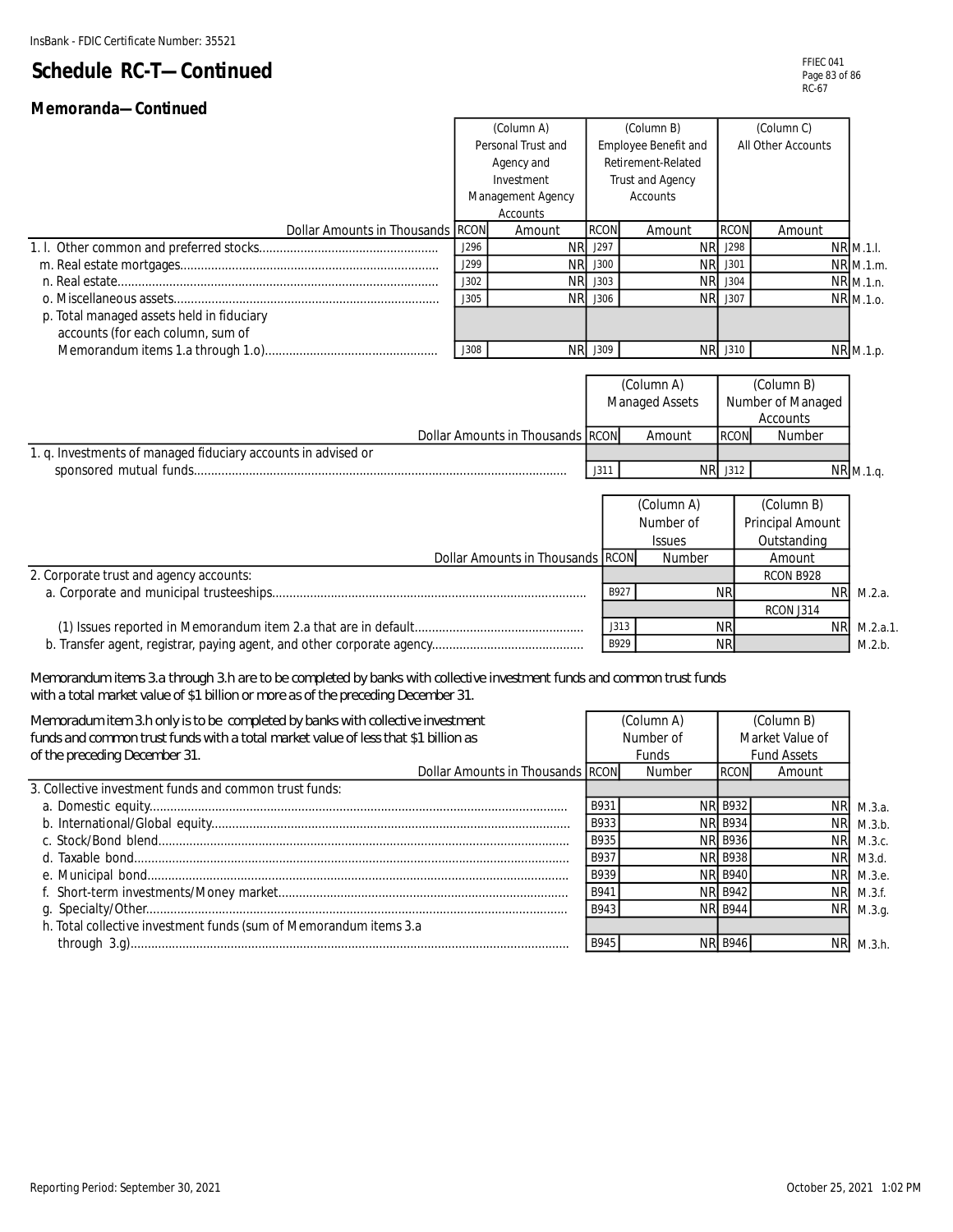#### **Memoranda—Continued**

|                                                              | (Column A)<br>(Column B)            |          | (Column C)     |             |                |            |           |
|--------------------------------------------------------------|-------------------------------------|----------|----------------|-------------|----------------|------------|-----------|
|                                                              | <b>Gross Losses</b><br>Gross Losses |          | Recoveries     |             |                |            |           |
|                                                              |                                     | Managed  |                | Non-Managed |                |            |           |
|                                                              |                                     | Accounts |                | Accounts    |                |            |           |
| Dollar Amounts in Thousands RIAD                             |                                     | Amount   | RIAD           | Amount      | RIAD           | Amount     |           |
| 4. Fiduciary settlements, surcharges, and other losses:      |                                     |          |                |             |                |            |           |
|                                                              | B947                                |          | <b>NR B948</b> |             | <b>NR B949</b> | <b>NRI</b> | M.4.a.    |
| b. Employee benefit and retirement-related trust             |                                     |          |                |             |                |            |           |
|                                                              | B950                                |          | <b>NR B951</b> |             | <b>NR B952</b> |            | NR M.4.b. |
| c. Investment management and investment advisory             |                                     |          |                |             |                |            |           |
|                                                              | B953                                |          | <b>NR B954</b> |             | <b>NR B955</b> |            | NR M.4.c. |
|                                                              | B956                                |          | <b>NR B957</b> |             | <b>NR B958</b> |            | NR M.4.d. |
| e. Total fiduciary settlements, surcharges, and other losses |                                     |          |                |             |                |            |           |
| (sum of Memorandum items 4.a through 4.d) (sum of            |                                     |          |                |             |                |            |           |
| columns A and B minus column C must equal                    |                                     |          |                |             |                |            |           |
|                                                              | B959                                |          | <b>NR B960</b> |             | <b>NR B961</b> | <b>NR</b>  | M.4.e.    |
|                                                              |                                     |          |                |             |                |            |           |

Person to whom questions about Schedule RC-T - Fiduciary and Related Services should be directed:

Name and Title (TEXT B962)

E-mail Address (TEXT B926)

Telephone: Area code/phone number/extension (TEXT B963) FAX: Area code/phone number (TEXT B964)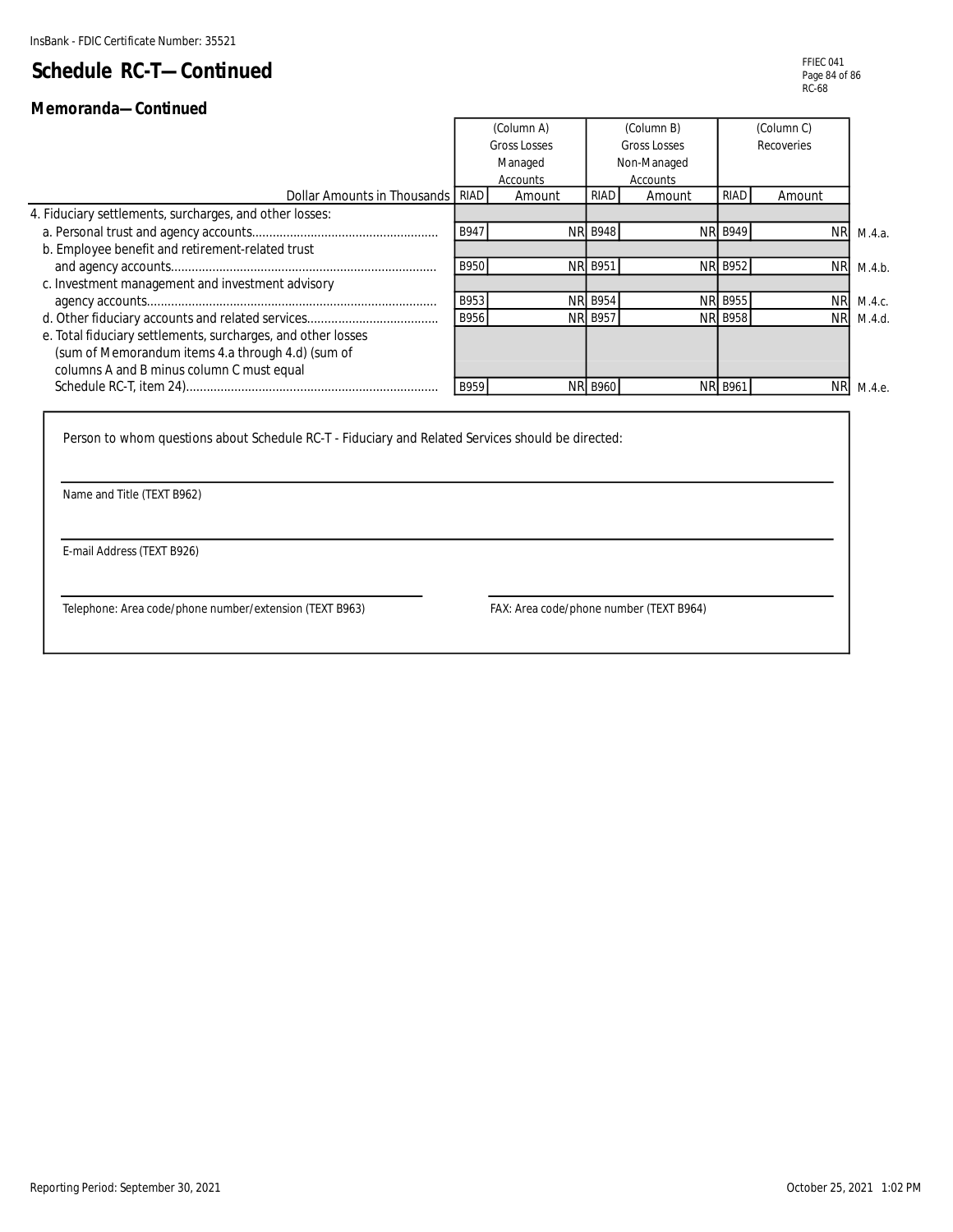# **Schedule RC-V-Variable Interest Entities<sup>1</sup>**

|                                                                                   |             | (Column A)<br>Securitization<br>Vehicles | (Column B)<br>Other VIEs |        |                     |
|-----------------------------------------------------------------------------------|-------------|------------------------------------------|--------------------------|--------|---------------------|
| Dollar Amounts in Thousands RCON                                                  |             | Amount                                   | <b>RCON</b>              | Amount |                     |
| 1. Assets of consolidated variable interest entities (VIEs) that can be used only |             |                                          |                          |        |                     |
| to settle obligations of the consolidated VIEs:                                   |             |                                          |                          |        |                     |
|                                                                                   | J981        |                                          | JF84                     |        | 1.3                 |
|                                                                                   | <b>HU20</b> |                                          | <b>HU21</b>              |        | $0$ 1.b.            |
| c. Loans and leases held for investment, net of allowance, and held for sale      | <b>HU22</b> |                                          | HU23                     |        | $0$ 1.c.            |
|                                                                                   | K009        |                                          | JF89                     |        | $0$ 1.d.            |
|                                                                                   | JF91        | $\Omega$                                 | JF90                     |        | $0$ 1.e.            |
| 2. Liabilities of consolidated VIEs for which creditors do not have recourse to   |             |                                          |                          |        |                     |
| the general credit of the reporting bank.                                         |             |                                          |                          |        |                     |
|                                                                                   | JF92        | $\Omega$                                 | JF85                     |        | $0 \, 2.a.$         |
|                                                                                   | JF93        | $\Omega$                                 | JF86                     |        | $0\overline{2}$ .b. |
| 3. All other assets of consolidated VIEs                                          |             |                                          |                          |        |                     |
|                                                                                   | K030        | $\Omega$                                 | JF87                     |        | $0\,$ $\,$ 3.       |
| 4. All other liabilities of consolidated VIEs                                     |             |                                          |                          |        |                     |
|                                                                                   | K033        | 0                                        | JF88                     |        | $0\vert 4$ .        |
|                                                                                   |             |                                          |                          |        |                     |
|                                                                                   |             | Dollar Amounts in Thousands RCON         |                          | Amount |                     |

5.  $\overline{0}$  6. 5. Total assets of asset-backed commercial paper (ABCP) conduit VIEs................................................................................. JF77 0 6. Total liabilities of ABCP conduit VIEs.................................................................................................................................. JF78 0

<sup>1</sup> Institutions that have adopted ASU 2016-13 should report assets, net of any applicable allowance for credit losses.